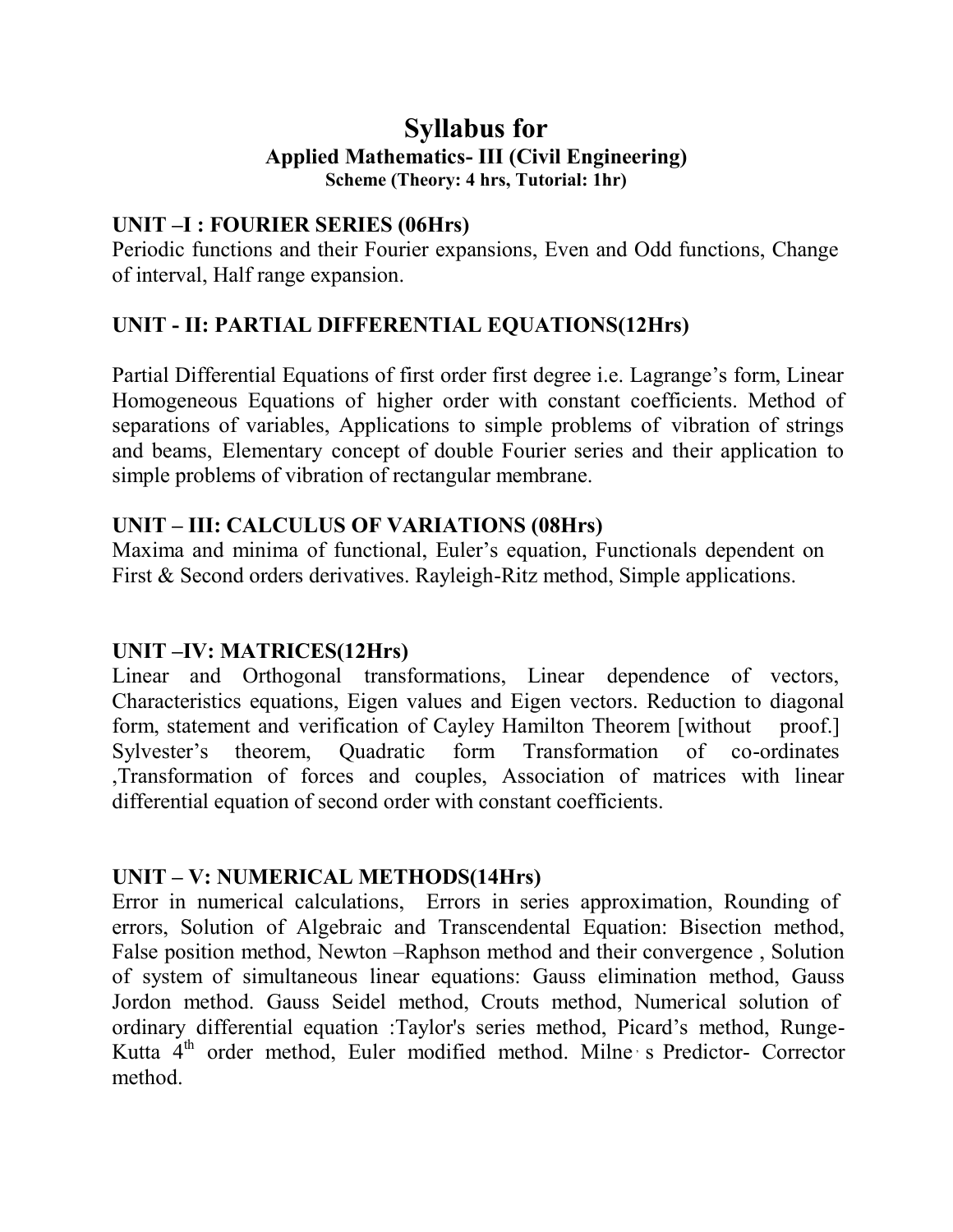# **UNIT – VI: INTRODUCTION TO OPTIMIZATION TECHNIQUES (08Hrs)**

Linear programming problem: Formulation, Graphical method, Simplex method.

## Text Books

- 1. Higher Engineering Mathematics by B.S. Grewal, 40<sup>th</sup> Edition, Khanna Publication
- 2. Advanced Engineering Mathematics by Erwin Kreysizig, 8<sup>th</sup> Edition, Wiley India
- 3. Applied Mathematics for Engineers & Physicist by L.R. Pipes and Harville,
- 4. Calculus of variation by Forrey

## Reference Books

- 1. A Text Book of applied Mathematics, Volume I &II , by P.N. Wartikar& J.N. Wartikar, Poona VidyarthiGrihaPrakashan
- 2. Introductory methods of Numerical Analysis, by S.S. Sastry, PHI
- 3. Mathematics for Engineers by Chandrika Prasad
- 4. A text book of Engineering Mathematics by N. P. Bali & M. Goyal, Laxmi Publication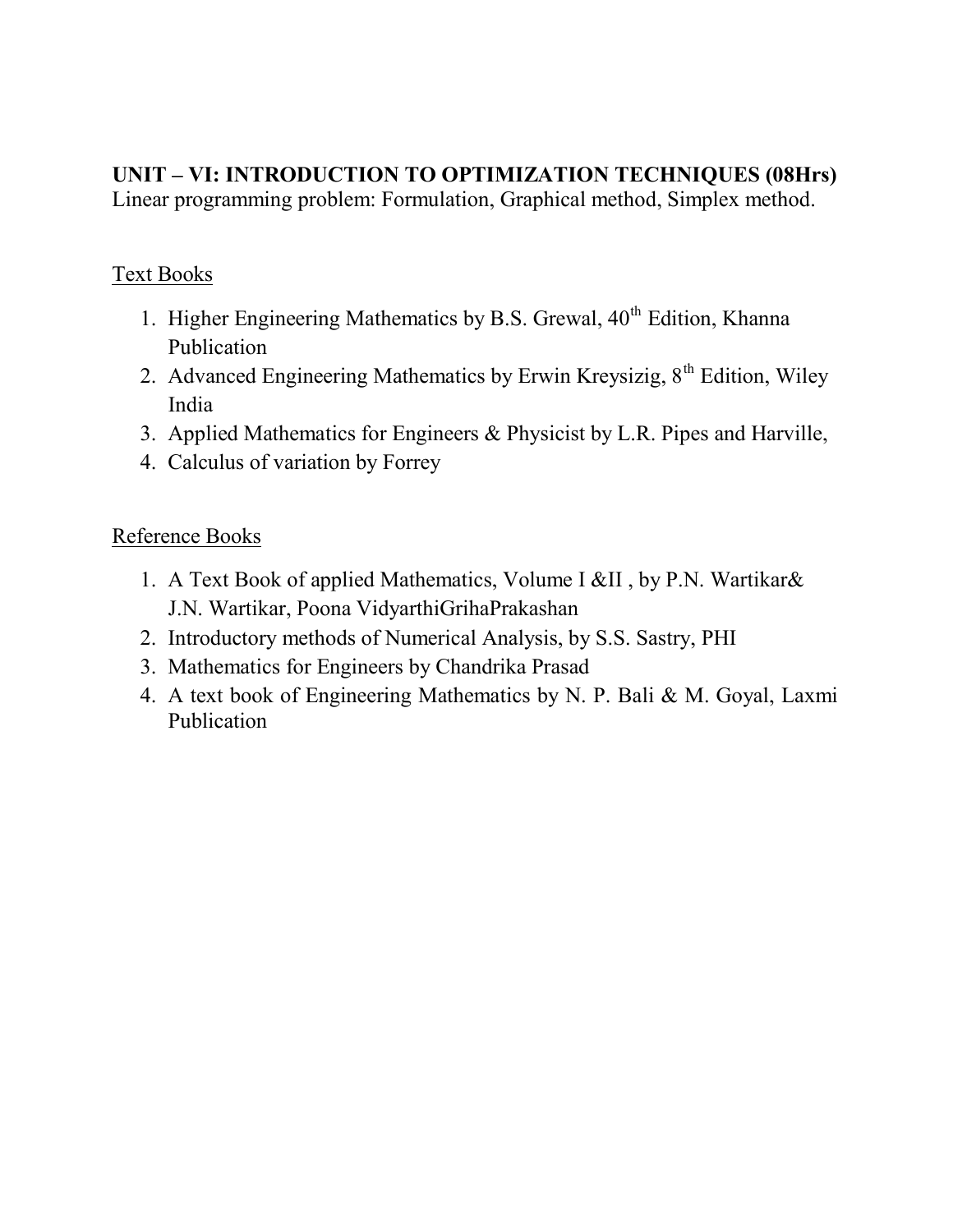## **BECVE 302 T STRENGTH OF MATERIALS**

#### **Objectives:**

- 1. To make students learn and apply basic theories and concepts of equilibrium, shear force, bending moment in beams and frames, bending stress, shear stress, torsional stress and stress-strain laws to different materials for different conditions of loading.
- 2. To make students learn and understand the concept and theory of deflection of beams, frames, trusses.

#### **Outcomes:**

- a. The students would be able to understand the behavior of materials under different stress and strain conditions.
- b. The students would be able to draw bending moment, shear force diagram, bending stress and shear stress distribution for beams under the different conditions of loading and calculate the deflection.

#### **Syllabus :**

#### **Unit – I**

Mechanical properties and uniaxial problems.

Types of force distribution, concept of stress and strain, Stress strain behavior of ductile and brittle material in uniaxial state of stress, elastic, plastic and strain hardened zones stress-strain relations, Elastic constants, relation between elastic constant, Uniaxial loading and deformation of simple cases of statically indeterminate problems under axial loading, temperature change etc., Thin wall pressure vessels cylindrical and spherical subjected to internal pressure.

#### **Unit – II**

Axial force, shear force and bending moment diagram

Concepts of free body diagrams, types of loads, Determination of axial forces, shear forces and bending moment at a section, axial force, shear force and bending moment in beams and simple frames, Differential relations between shear force and bending moment, Relation between load and shear force.

#### **Unit – III** : Stress in beams

Bending stresses in simple beams, Assumptions and derivation of simple bending theory relation between bending moment, bending stress and curvature of homogeneous and composite beams, Shear stresses in simple beams, Shear flow and shear stress distribution, shear stress in composite beams, combined effect of bending moment and axial force.

#### **Unit – IV** : Torsion

Torsion of circular section, assumptions and derivation of relations between torsional moment, shear stress and angle of twist, Torsional stress in solid and circular sections, Introduction to Torsion in rectangular section, Torsion in thin walled hollow section

#### **Unit**  $-V$  : Deflection of beams

Derivation of differential equation of moment curvature relation, Differential equation relating deflection and moment, shear and load, Deflection of simple beams by integration, Introduction to Deflection of linearly varying beams by integration.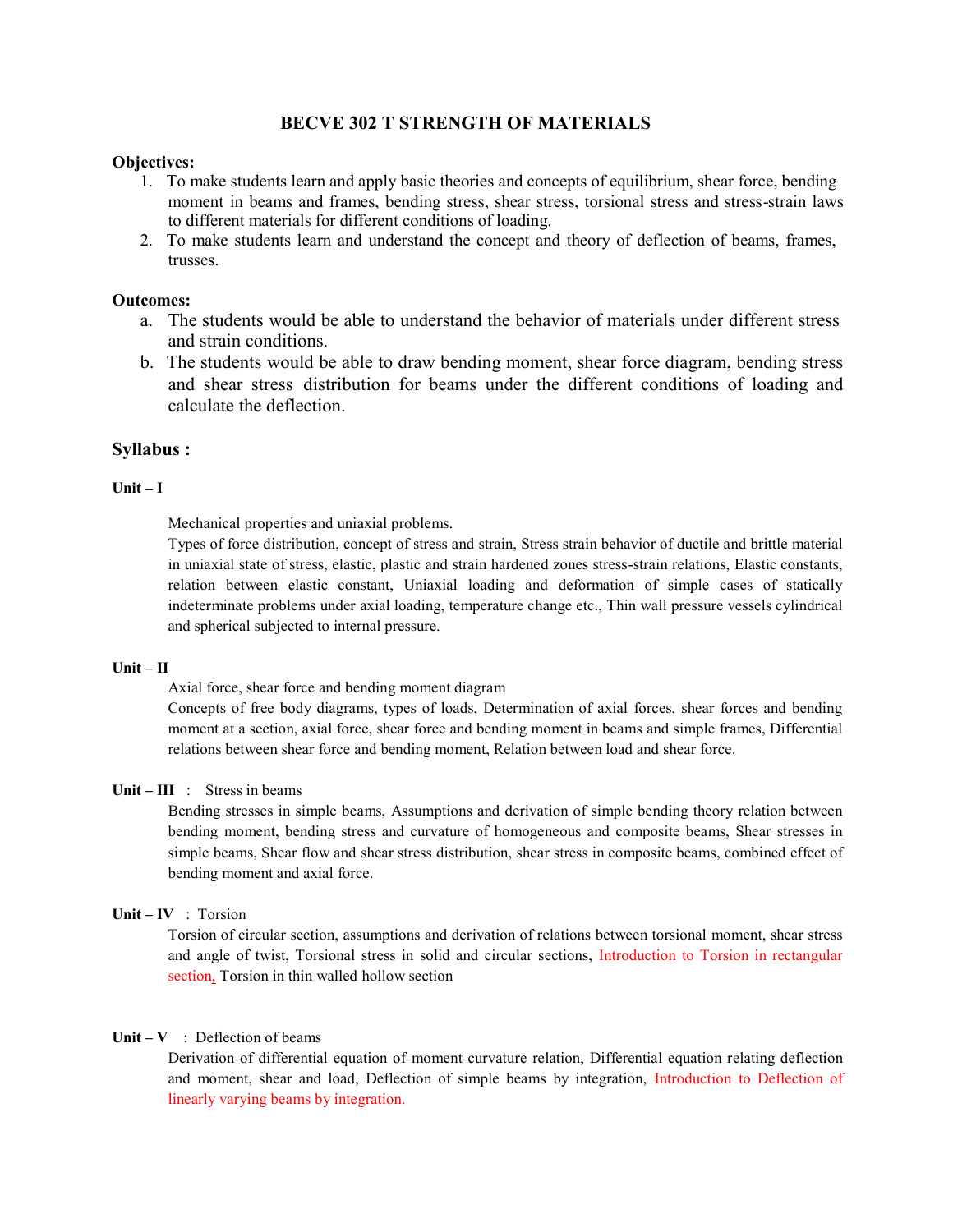#### **Unit –VI** : State of stress in two dimensions

State of stress in two dimensions, differential equation of equilibrium, Transformation of stresses, principal stresses, maximum shear stresses, Mohr's circle, Combined bending and torsion, Combined effect of torsion and shear, Shear flow in thin walled section, Concept of shear centre of thin wall sections, unsymmetrical bending.

## **BECVE 302 P : STRENGTH OF MATERIALS (Any Eight practicals)**

- 1. To study various types of Strain Gauge apparatus.
- 2. To determine the Tensile Strength of Steel specimen.
- 3. To perform Hardness test on various metals. (Brinell's hardness test & Dynamic hardness test)
- 4. To perform standard Torsion test on metals.
- 5. To perform the Impact test on metal (Izod/ Charpy).
- 6. Compression test on Bricks and Stones.
- 7. To determine the spring constant of Closely Coiled Spring.
- 8. To perform shear test on different metals.
- 9. To perform fatigue test on mild steel bar.
- 10. To perform the bending test on wooden beam and find its Flexural Rigidity.

| Sr.No        | <b>Text Book:</b>                      | Title                                                                                                                        | <b>Publication</b>   |
|--------------|----------------------------------------|------------------------------------------------------------------------------------------------------------------------------|----------------------|
| 1.<br>2      |                                        | Strenght of Materials by S.P. TimoShenko<br>Mechanics of Materials by Ferdinand P. Beer, E. Russell John StonJrMc. Graw Hill | Mc. Graw Hill        |
|              | Refrence:Sr.No<br><b>Publication</b>   | Title                                                                                                                        |                      |
| $\mathbf{1}$ | <b>Strength of materials by Singer</b> |                                                                                                                              | <b>Haper and Row</b> |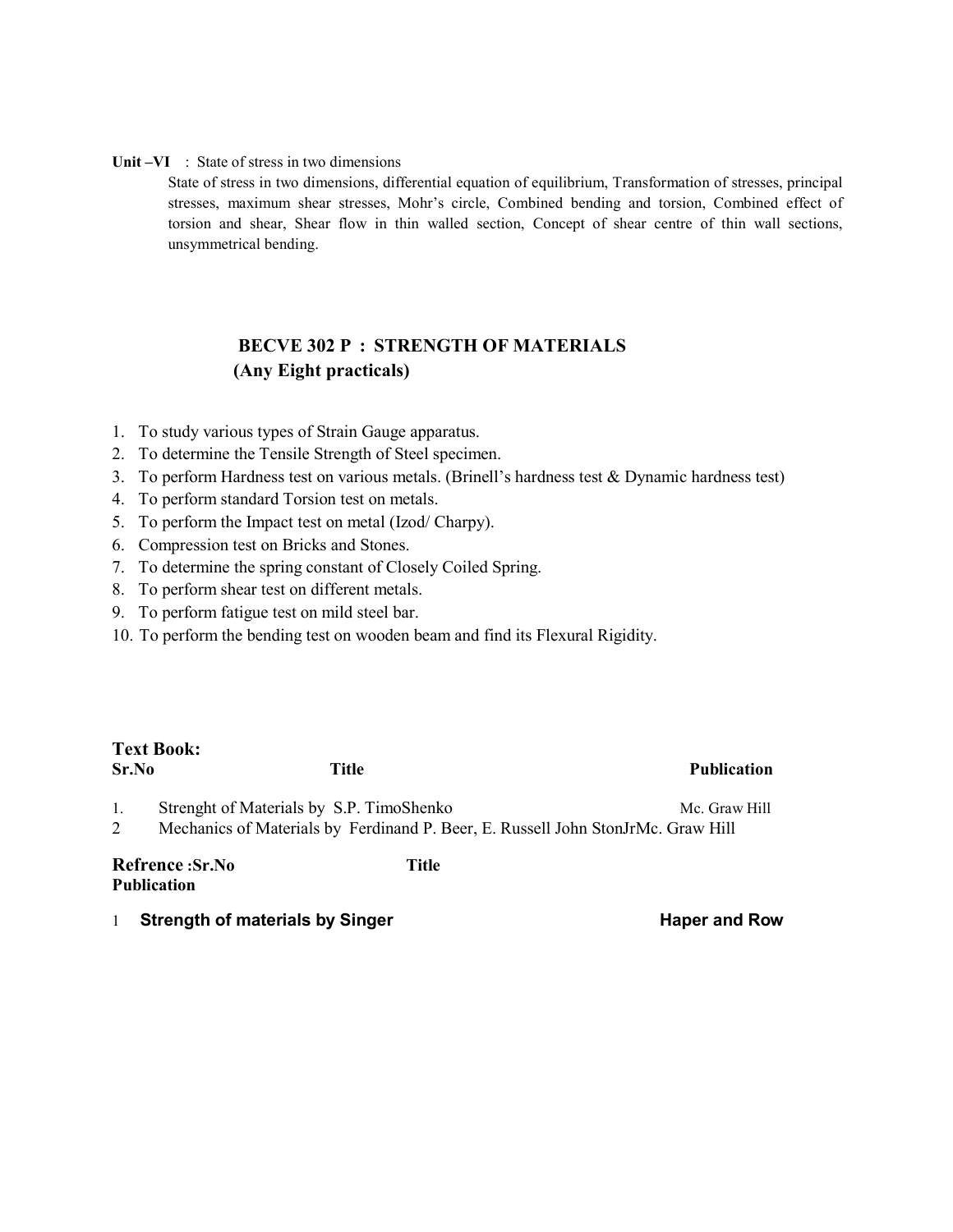## **BECVE 303 TENVIRONMENTAL ENGINEERING – I**

#### **Objectives:**

- 1. To prepare students to apply basic knowledge of environmental engineering in conventional civil engineering practice involving water supply engineering in particular.
- 2. The course will provide students knowledge regarding the sources, of water demands, population forecasting, and conveyance of water.
- 3. To prepare students to analyze, plan, and design of various phases of water supply systems.
- 4. To provide the students the knowledge regarding the various characteristics of water, estimation of the quantity of water.
- **5.** The course will provide students with fundamentals of solid waste management

#### **Outcomes:**

- a. The students would be able to understand the importance and necessity of water supply.
- b. The students would be able to determine the capacity of water supply scheme.
- c. The students would have the basic knowledge related to the conveyance systems and the appurtenances used.
- d. The students would have knowledge of characteristics of water, drinking water standards and necessity of treatment.
- e. The students would be able to design various units of conventional water treatment plant.
- f. The students would be equipped with the basic knowledge related to design of water supply system.
- g. The students should be able to understand of necessity of treatment, types of treatment processes and disposal methods for solid waste.

## **Syllabus :**

#### **Unit – I**

Introduction: Importance and necessity of water supply scheme.

Water Demand: All types of water demand, empirical formulae, factors affecting per capita demand, variation in demand, design period, population forecasting methods and examples.

Sources of water: Rain water, Ground water-springs, infiltration galleries, Dug wells, tube wells, Surface waterstream, lake, river, impounding reservoirs, ponds  $\&$  sea.

Intake structures: Location, types river, lake, canal, reservoir etc.

#### **Unit – II**

Conveyance of water: Types of pipes, joints, fittings, valves & appurtenances.

Hydraulic design aspects: Friction, Manning's, DarcyWeishbach& Hazen Williams equationand problem.

Rising main and pumps: Concept of rising main, Classification, working, merits and demerits, selection of pumps.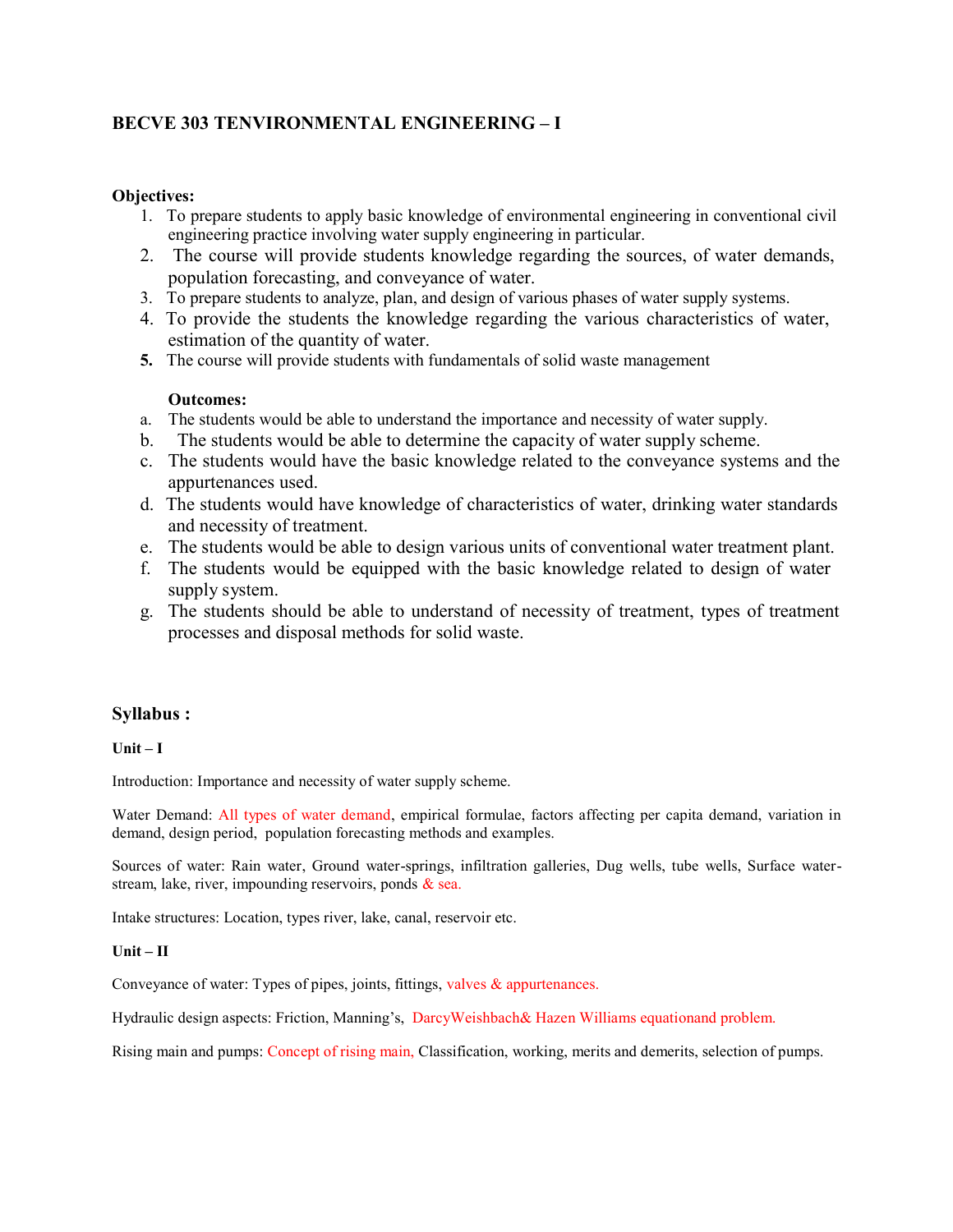#### **Unit – III**

Water quality: Physical, Chemical and bacteriological characteristics of water, Health effects of various water characteristics, Standards of drinking water. ( WHO 2011, CPHEOO, IS 10500). Water born diseases

Water treatment: Objective of treatment, unit operations and processes, house hold & community based rural water treatment, decentralized water treatment, flow sheet of conventional water treatment plant.

Aeration: Purpose, types of aerators, design of cascade aerator.

Coagulation and Flocculation: Definition, Principles, types of coagulants and reactions, coagulant doses, types of mixing and flocculation devices.

#### **Unit – IV**

Sedimentation: Principles, types of setting basins, inlet and outlet arrangements, simple design of sedimentation tank.

Clariflocculators: Principles and operation.

Filtration: Mechanism of filtration, types of filters-RSF, SSF, Pressure filters, elements of filters sand specification, operational problems in filtration, Design of SSF and RSF, Membrane filtration technique of water treatment.

#### **Unit – V**

Disinfection: Purpose, Mechanism, criteria for good disinfectant, various disinfectants, their characteristics, disinfection by chlorination using different forms of chlorine. Types of chlorination.

Distribution systems: Requirements of a good distribution system, methods of distribution systems and layouts, Leakage and leak detector, Study of fire hydrants.

Storage reservoirs for treated water: Types, capacity of reservoir, mass curve.

#### **Unit – VI**

Municipal solid waste management : Generation sources, composition, Methods of Collection, transportation, disposal, Recycle, Reuse.

Examples on simple hydraulic design of pipes, estimation of population and water quality, plain sedimentation tanks, cascade aerators, filters, pumps, dose of chlorine). Visit to Water treatment plant (compulsory).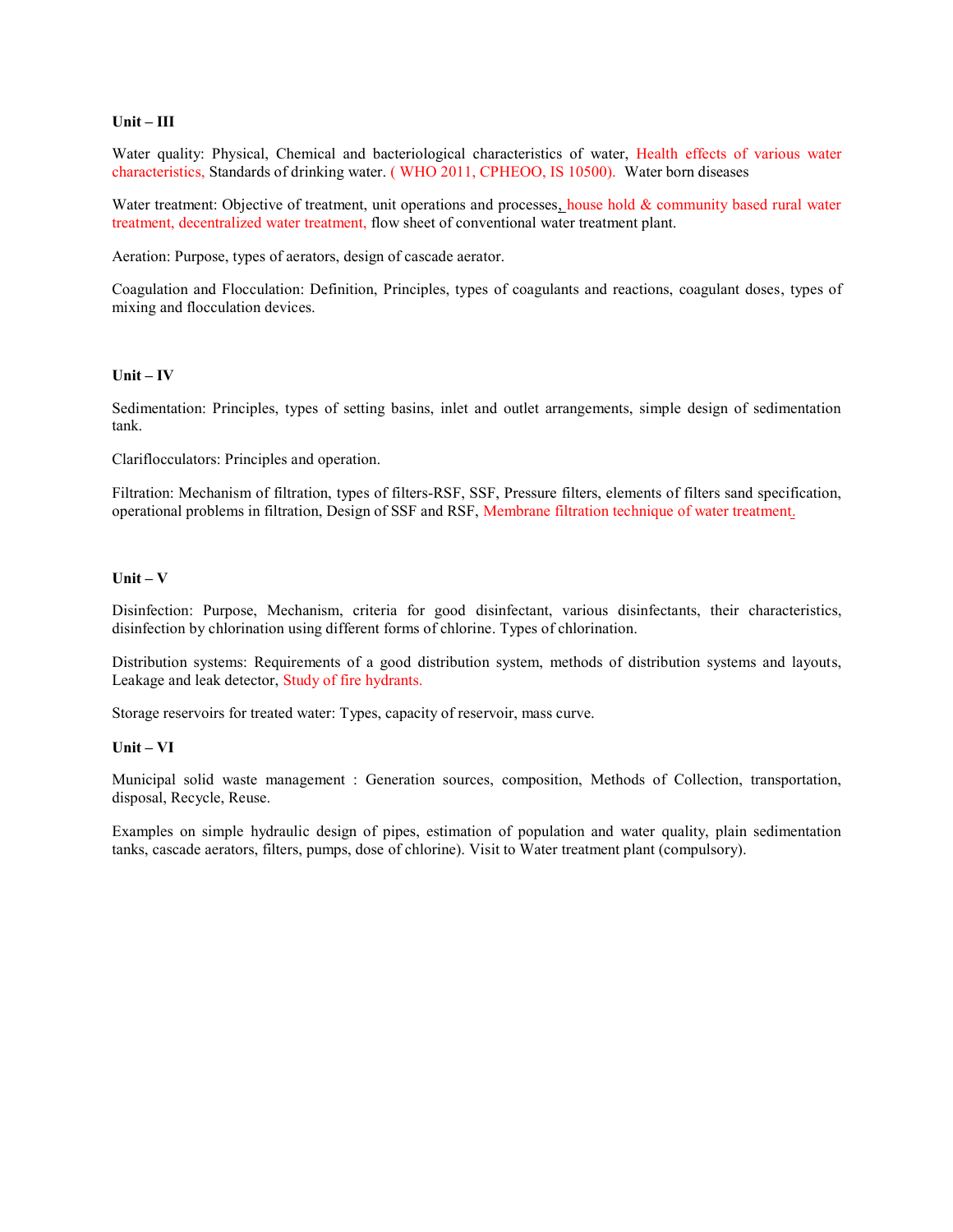## **BECVE 303 PPRACTICAL ENVIRONMENTAL ENGINEERING – I**

## **Any TEN (Total)**

#### **I. Any Seven**

- 1. Determination of pH
- 2. Determination of Conductivity
- 3. Determination Chlorides
- 4. Determination of Solid's (Suspended & dissolved)
- 5. Determination of Turbidity
- 6. Determination of Acidity
- 7. Determination of Dissolved Oxygen
- 8. Determination of Membrane filtration technique.
- 9. Determination of Available Chlorine
- 10. Determination of Residual Chlorine
- 11. Jar Test
- 12. Bacteriological Plate count and MPN tests.
- 13. Determination of Alkalinity.

**II.** Only demonstration of COD, BOD.

**III.** Design of WTP using software.

**IV.** Brief Report on WTP Visit.

#### **Text book**

## **Sr. No. Title Publication**

- **1. Water supply & Sanitary Engineering by B.C. PunmiaLaxmi Publication**
- **2. Water supply and Sanitory Engineering by Birdie G.S. DhanpatRai Publication**
- **3.** Environmental Engg. I by P. N. Modi, Std. Publication
- **4.** Environmental Engg.( Water supply Engg )by S.K.GargKhanna Publication

#### **Refrence book**

| <b>Sr. No.</b> | Title                                                    | <b>Publication</b> |
|----------------|----------------------------------------------------------|--------------------|
|                | 1 CPHEOO manual, New Delh, Ministry of Urban Development | GOL                |
|                | 2 Water supply and sewage by M.J.Mcghee                  | Mc. Graw Hill      |
| 3              | Environmental Pollution Control Engg. By C.S.Rao         | Mc. Graw Hill      |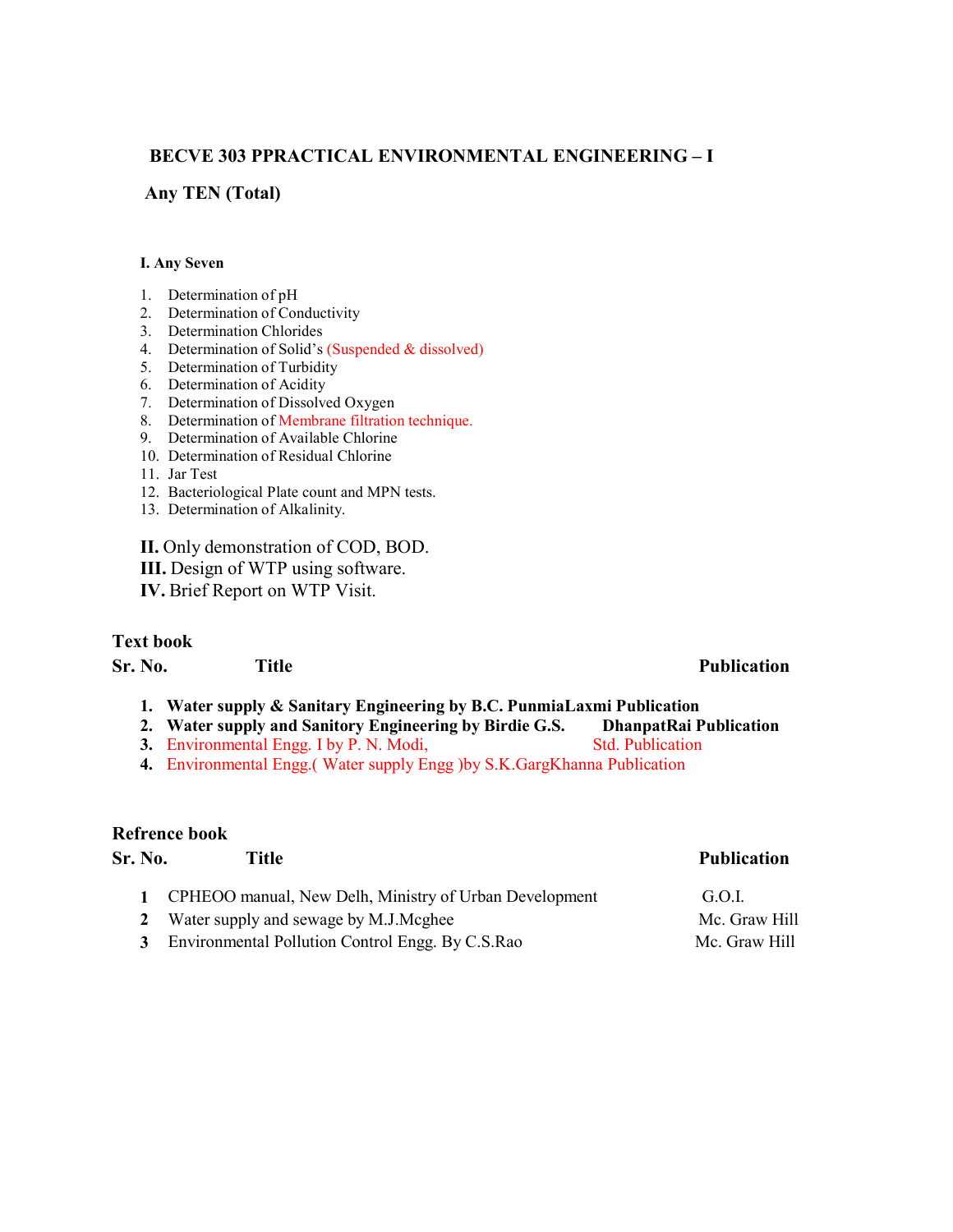## **B.E. III SEM (CIVIL ENGINEERING) SUBJECT: ENGINEERING GEOLOGY**

## **UNIT-I: General Geology**

Definition and scope of Geology, Internal structure of the earth.Introduction to continental drift and plate tectonics.Volcanoes type and their products.Principles of stratigraphy, Geological Time Scale, Physiographic and tectonic divisions of India.Introduction to Indian stratigraphy. (4)

**Geomorphology:** Weathering and erosion, Geological action of Wind, River and Ground water and resulting land forms. Geomorphic forms and their consideration in civil engineering works. (3)

## **UNIT-II:Mineralogy:**

Definition and classification of minerals, Physical properties of Minerals, introduction to common rock-forming minerals (3)

**Petrology:** Rock cycle, **Igneous rocks:** Formation of Igneous rocks, textures and structures, forms and tabular classification of Igneous rocks. Common Igneous rocks and their uses. **Sedimentary rocks:** formation of sedimentary rocks, classification of sedimentary rocks. Common Sedimentary rocks and their uses.**Metamorphic rocks:**Definitions, agents of metamorphism, types of metamorphism, zones of metamorphism, Common Metamorphic rocks and their uses. (6)

## **UNIT-III: Structural Geology:**

Introduction, outcrops, dip and strike of beds. Problems on dip, strike, thickness and three bore hole problems. **Folds**: parts of fold, classification, effects on outcrops, their identification in field, Importance of folds in civil engineering projects .**Joints**: definition, nomenclature and classification, Importance of joints in civil engineering projects. **Faults**: terminology, classification, mechanics of faulting, recognition of faults in the field, Importance of faults in civil engineering projects. **Unconformity**: Formation of unconformity, Types of unconformity. (10)

## **UNIT-VI: Earthquake Engineering**:

Introduction, Terminology, Earthquake waves, Causes and effects, Intensity, MMI and MSK intensity scale and magnitude, magnitude scales, Liquefaction, location of epicenter, Tsunami, Seismograph and seismogram, Classification of earthquake, Earthquake zones of India, Aseismic structures.(3)

**Landslides and Subsidence:** Introduction, Terminology, Causes of landslides, classification of landslides, stable and unstable slopes, Control of landslides, causes of land subsidence, subsidence hazard mitigation.(3)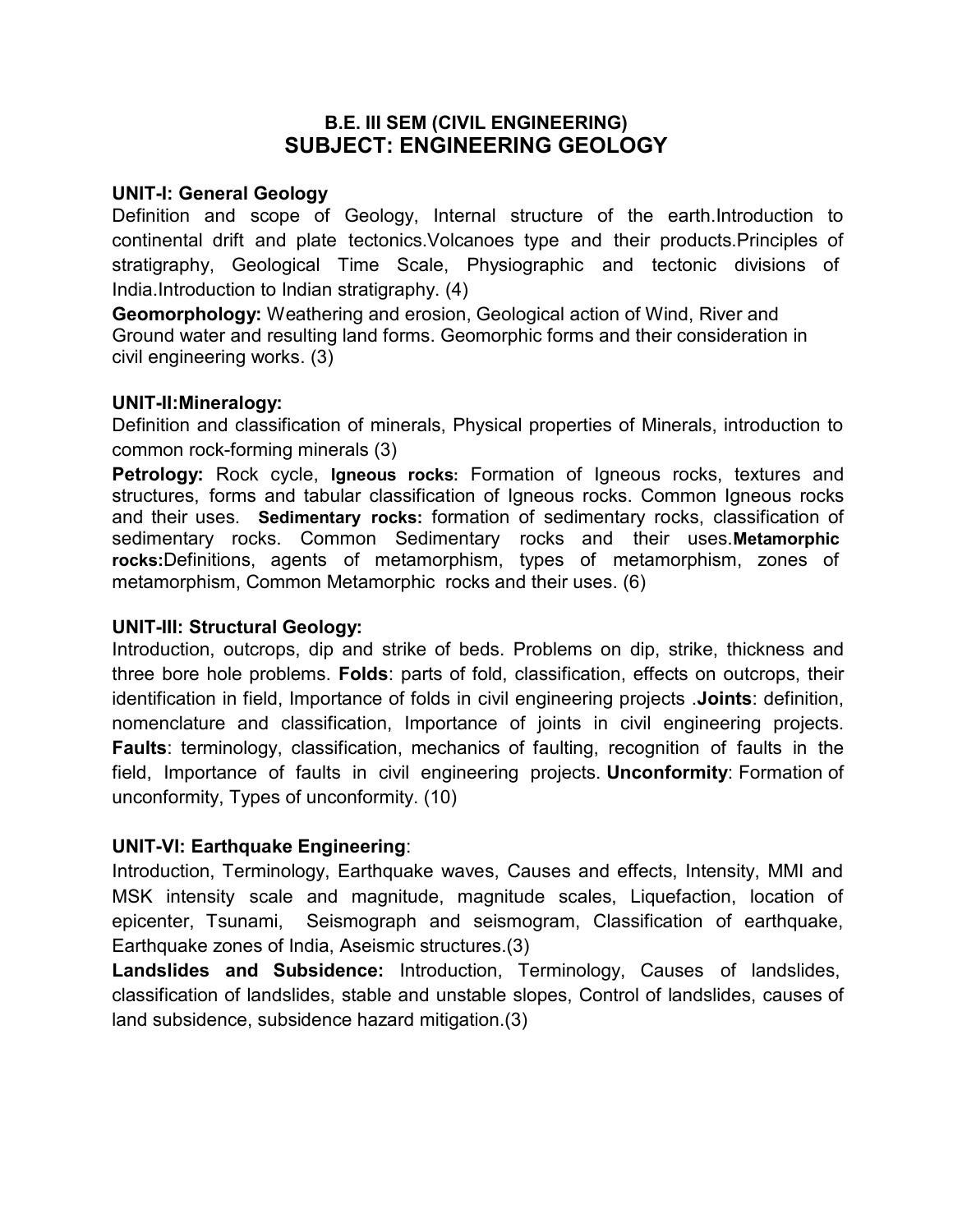## **UNIT-V: Geohydrology**:

Introduction, Hydrologic cycle, Origin of groundwater, Occurrence and distribution of ground water, water table and water table contour maps, Aquifer, Aquitard, Aquiclud and aquifuges, confined and unconfined aquifers, perched aquifer, Artesian and flowing wells, Importance of groundwater studies in Civil Engineering works. (3)

**Site Investigations**: Surface and sub-surface investigation: Geological mapping, Drilling, Bore hole logs, geophysical methods: Electrical Resistivity and Seismic methods. (3)

## **UNIT-VI: Application of geology to civil engineering works**:

Engineering properties of rocks. Engineering classification of rocks based on compressive strength. RQD, Rocks as a construction material: Building stone, Road metal, Railway ballast. (3)

**Dams**: Parts and terminology, Classification of dams, geological problems at dam site, dam location on different rocks and their stability, Reservoirs study,(2)

**Tunnels**: Terminology, soft ground tunneling, rock tunneling and their stability. (2)

## **Text Books**

- 1. Geology for Engineers: FGH Blyth
- 2. Engineering and General Geology: Parbin Singh
- 3. Engineering Geology: B.S. SathyaNarayanswami
- 4. Principles of Engineering Geology: K.M. Bangar
- 5. Basic Geotechnical Earthquake Engineering: Kamalesh Kumar
- 6. Rock Mechanics for Engineers: B.P. Verma

## **Laboratory Work**

- 1. Megascopic study of common rock-forming Minerals.
- 2. Megascopic study of common Rocks.
	- a) Igneous Rocks
	- b) Sedimentary Rocks
	- c) Metamorphic Rocks
- 3. Geological Maps: Drawing of geological cross sections with civil engineering projects.
- 4. Field visit to civil engineering construction sites with reference to geological studies.

-----------------------------------------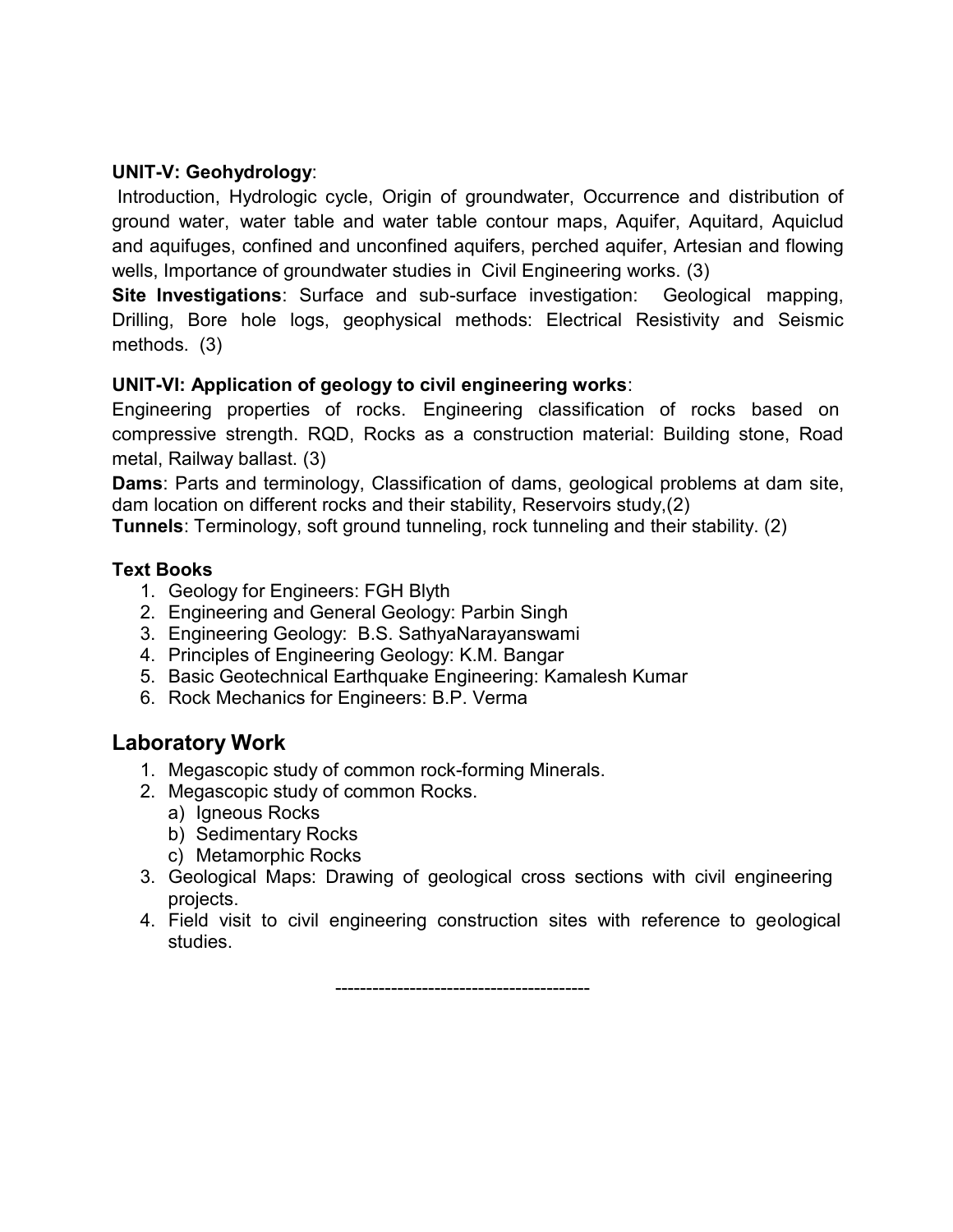### **BECVE 305T CONCRETE TECHNOLOGY**

#### **Objectives:**

- 1. To prepare the students to understand constituents of concrete and their effect on quality of concrete.
- 2. The course will prepare students to apply basic rules for manufacture of plastic concrete and its mechanization.
- 3. To prepare students to apply various methods for testing of plastic and hard concrete.
- 4. To prepare students to analyse behavior of concrete structure under different environmental conditions.
- 5. The course will prepare students to analyse and design various basic concrete building components.

#### **Outcomes:**

- a. The students would be able to check and recommend different constituent of concrete.
- b. The students would be able to control method of manufacture of concrete.
- c. The students would be able to test strength and quality of plastic and set concrete.
- d. The students would have the understanding of application admixture and its effect on properties of concrete.
- e. The students would be able to understand the effect of process of manufacturing on different properties of concrete.
- f. The students would be able to understand various environmental factors which affect durability of concrete, analyse cause of deterioration of concrete components and to suggest various preventive measures to it.
- g. The students would be able to test various strength of concrete by destructive and nondestructive testing methods.

## **Syllabus:**

#### **Unit – I Cement**

Chemistry of Cement, Main constituents of cement Hydration of cement, Water required, Physical properties and testing of cement, Soundness test. Hardening and compressive strength Grades and different types of cements. Ordinary Portland cement, Rapid Hardening Cement, B.B. Blast furnace slag cement, Low heat Portland cement, Portland pozzolones cement, Portland flyash cement, Sulphate resisting cement. Field test,

**Aggregates :** Sources of aggregates, classification and nomenclature. Coarse and fine aggregate, normal weight (light and heavy weight aggregates). Aggregate characteristics and their significance in strength, workability, placement and compartion of concrete.Sampling. Particle shape and texture, Bond of aggregate, size & grading of aggregate strength of aggregates Mechanical properties and test-Specific gravity, Bulk density, porosity absorption of aggregates, moisture content of aggregate, bulking of sand abrasion test, impact value. Sieve analysisDeleterious substances in aggregates, organic impurities class and other fine material etc. **Water :** Quality of water for concrete mixing, suitability.

#### **Unit – II**

**Fresh concrete :** Batching, Mechanical mixers, automatic batching and mixing plants. Efficiency of mixing. Workability Measurement – Slump cont test, compacting factor test, flow table, Vee-Bee consistometer, Factor affecting workability, setting time. W/C Law Significance of w/c ratio cohesiveness. Segregation, bleeding,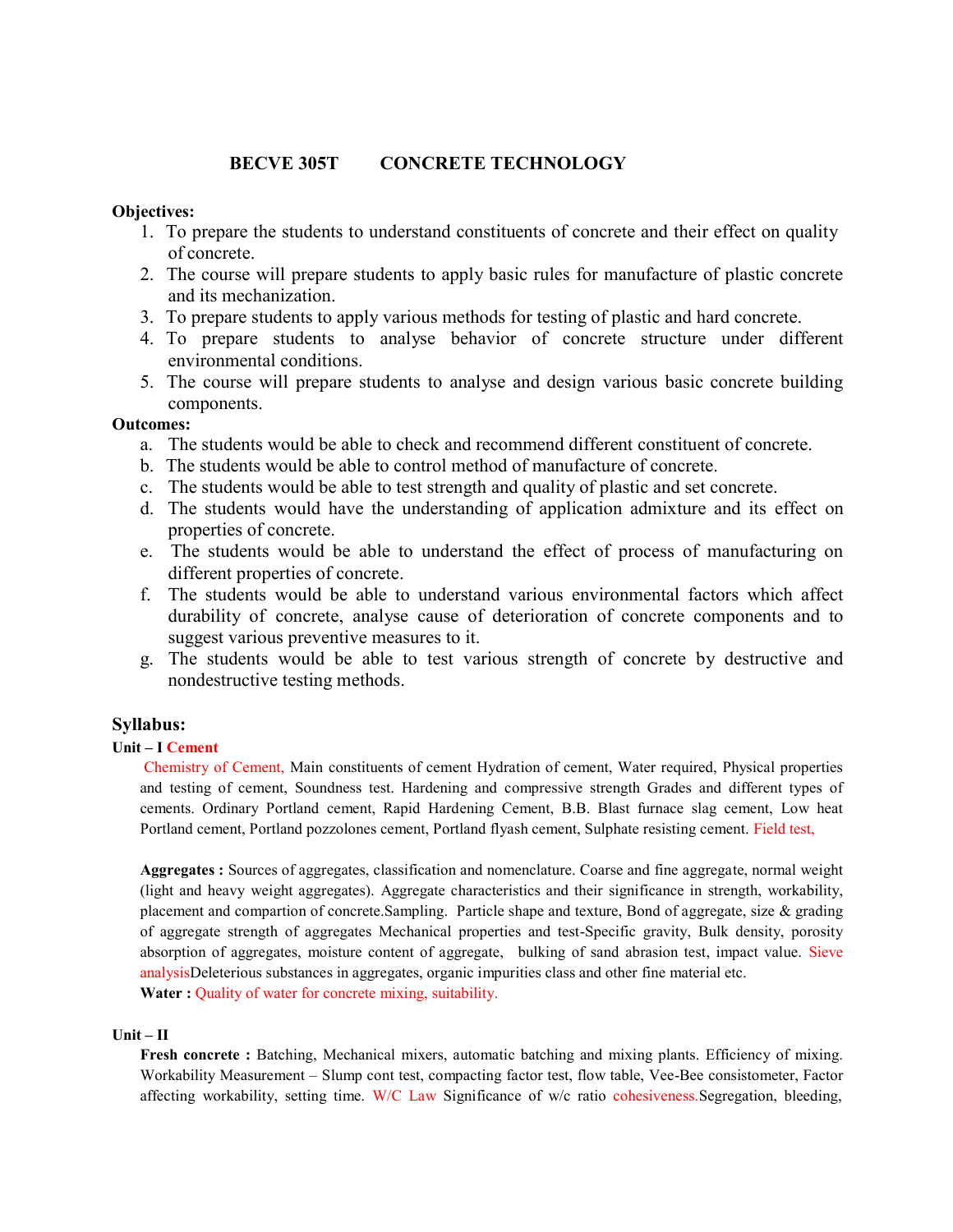voids, permeability.Hot weather concreting.Underwater concreting, Conveyance of concrete, Placing of concrete.Compaction-vibrators. Curing of concrete Significance, methods of curing, Temperature effect on

during& strength gain. IS code on curing.Maturity of concrete.

#### **Unit - III**

#### **Strength of concrete-**

Gain of strength, Wet ratio, Factor affecting compressive strength w/c ratio. Type of cement, air entrainment, aggregates, mixing water, Admixtures, curing conditions. Tensile and flexural strength.Relation between cracking in compression.Impact strength fatigue strength. Shear strength, Bond between concrete & reinforcement. Modulus of elasticity, Poison's ratio.

**Testing of Hardnessof Concrete**: Compression test-cube strength & cylinder strength their relation, effect of aspect ratio on strength. Flexural strength of concrete, Determination of tensile strength.Indirect tension test.Splitting test.Abrasion resistance.Accelerated curing test.

#### **Unit – IV**

**Mix Design** – Process, Statistical relation between mean & characteristic strength, Variance, Standard deviation. Factor affection mix properties. Grading of aggregate, aggregate/ cement ration etc. Degree of quality control. Design mix by Road note no. 4 (BS). IS:10262:2009.

**Additives and Admixtures:** Types of admixtures, Natural products-DietomaceousearthBy products-Pozzolones. Fly ash, silica fume, rice husk ash, , G.G. blast furnace slag. Admixturers-air encraining, water reducing, acceletors, retarders, plasticizers & Super plasticizers, permeability reducing,surface harderners. Corrosion inhibitors & water proofing agents.

#### **Unit – V**

**Special concrete :** Self compacting concrete, High performance concrete, fiber reinforced & polymer concrete, Ferro cement, Shortcrete pumped concrete, Free flow concrete.

**Shrinkage-**Early volume changes, drying shrinkage, mechanism of shrinkage.Factor affecting shrinkage. Influence of curing & storage conditions. Differential shrinkage.Carbonation shrinkage.Creep-Factors influencing.Relation between creep & time, nature of creep, effect of creep.

#### **Unit – VI**

Durability of concrete-significance water as an agent of deterioration. Permeability of concrete, Efflorescence. Distress in concrete structures and its causes, cuses of deterioration of concrete.

Cracks in concrete: Causes, types, prevention, repairs of craqcks – materials and methods Non Destructive tests.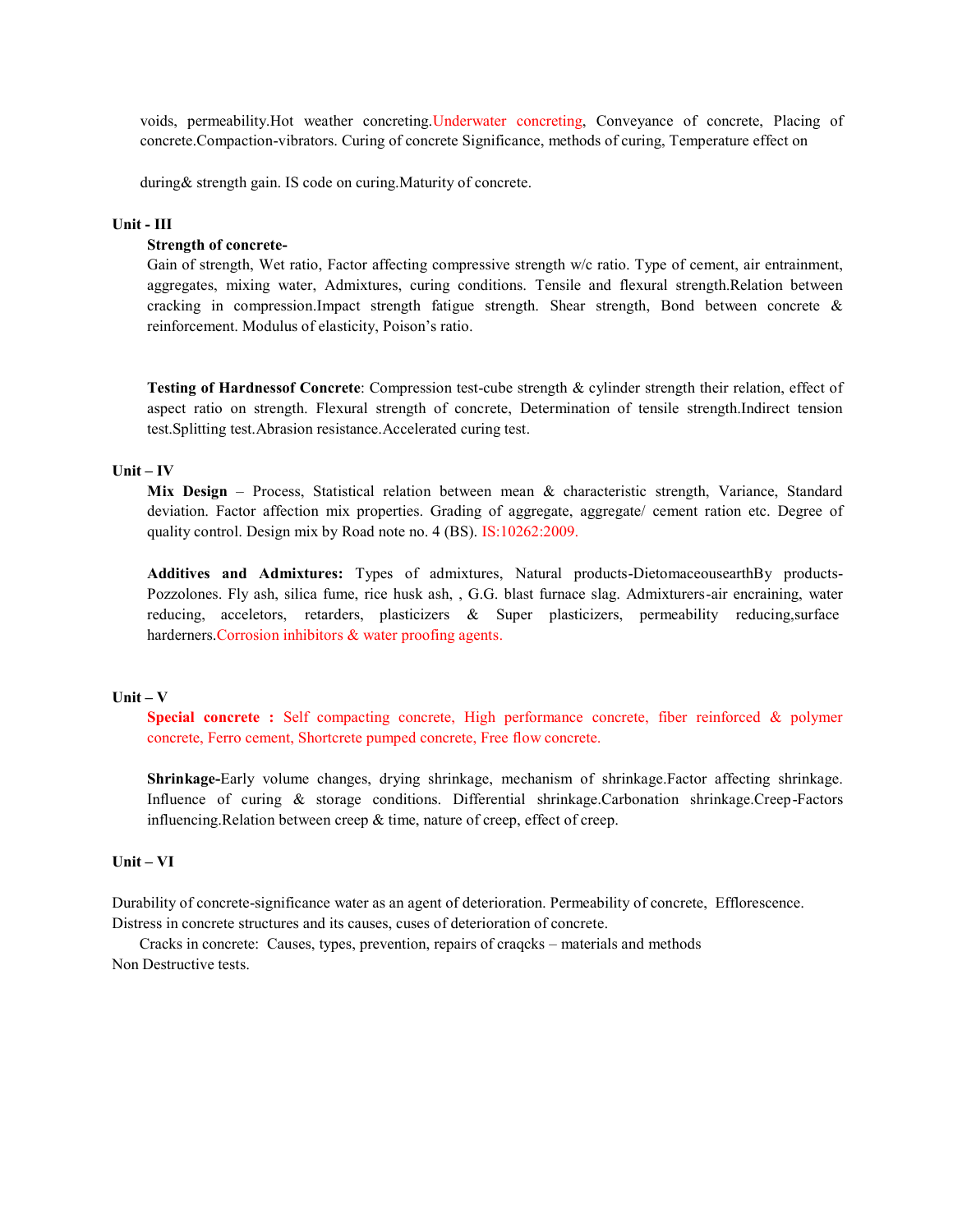#### **BECVE 305 PLIST OF EXPERIMENTS**

1.To determine the Normal consistency of cement .

2. To determine initial and final setting times of cement.

3. To determine soundness of cement.

4.To determine compressive strength and tensile strength of cement.

5. To determine particle shape , texture and elongation/ flakiness index of aggregate .

6.Sieve analysis and particle size distribution of aggregate.

7. To determine crushing value test, Impact value and Abrasion value of given aggregate.

8. To determine Bulk Density, Specific Gravity, Absorption & Moisture Content of Aggregate.

9. To determine Bulking and Percentage silt in sand.

10. To determine Workability - Slump test, Compaction factor of concrete.

11. Concrete mix design Road note 4 method, I.S. Method and ACI Method.

12. To determine Compressive strength of concrete cube.

13 To determine the quality of concrete by using Rebound hammer/ Ultrasonic Pulse Velocity Instrument.

| <b>Text Book</b><br>Sr.No    | Title                                                                              |                    | <b>Publication</b> |
|------------------------------|------------------------------------------------------------------------------------|--------------------|--------------------|
| $\mathbf{1}$<br>$\mathbf{2}$ | Concrete Technology by GambhirMc. Graw Hill<br>Concrete Technology by A.M. Neville |                    | Pearson Education  |
| RefrenceSr.NoTitle           |                                                                                    | <b>Publication</b> |                    |

1 Properties of Concrete by A.M. Neville Pearson Education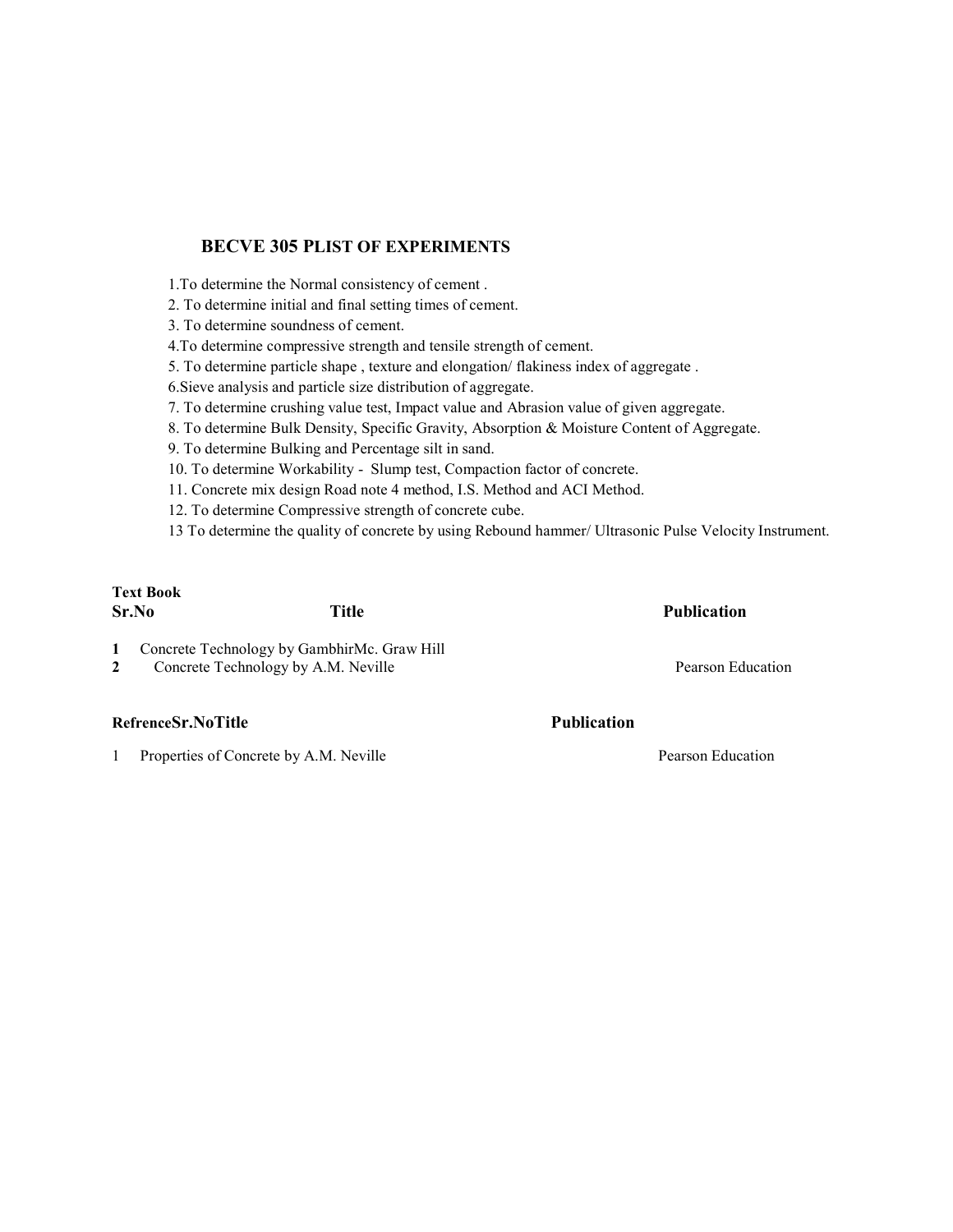## **BECVE 306 THYDROLOGY AND WATER RESOURCES**

#### **Objectives:**

- 1. To provide the students with the fundamentals of hydrology and hydrological cycle in water resource engineering.
- 2. To provide the students with the knowledge of interrelationship between various hydrological parameters and its effect on the design and analysis of hydrological structures.
- 3. To impart knowledge to the students to understand the importance of surface water and ground water resource management.
- 4. To provide the students knowledge of the processes and the methods of the determination of yield of a given basin.

#### **Outcomes:**

- a. The students would demonstrate the capability to establish correlation between the various hydrological parameters.
- b. The students would have the knowledge of measurements of various parameters and its importance in water resource management.
- c. The students would be able to understand the hydrograph theory in the analysis of runoff and determination of design discharge for various hydrological projects.
- d. The students would be able to exhibit the various statistical methods used in hydrological analysis.
- e. The students would have the knowledge of importance of groundwater recharging and its methodology.

.

## **Syllabus:**

#### **Unit – I**

- 1. Introduction: definition, and its importance, development of hydrology and allied science, hydrological cycle, hydrological equation and brief description of its components, , importance of temperature, humidity and wind in hydrological study.
- 2. Precipitation: Definition anticipation, artificial rains, types of precipitation- orthographic, conventional and cyclonic, factors affecting precipitation. Measure of precipitation: automatic and non-automatic rain gauges, selection of site, adequacy of rain gauge stations, optimal number of rain gauge, radar measurement of rainfall, mass curve, missing records, intensity

duration frequently and depth area duration curves.

#### **Unit - II**

- 3. Infiltration: definition, mechanism, factors affecting infiltration, infiltration indices, measurement
- 4. Evaporation and transpiration: definition, mechanism and factors affecting evaporation, evaporation estimations by pan, water budget, energy budget and empirical formula, control of evaporation. Evapotranspiration and its measurement. Interception and its measurement.

**Unit - III**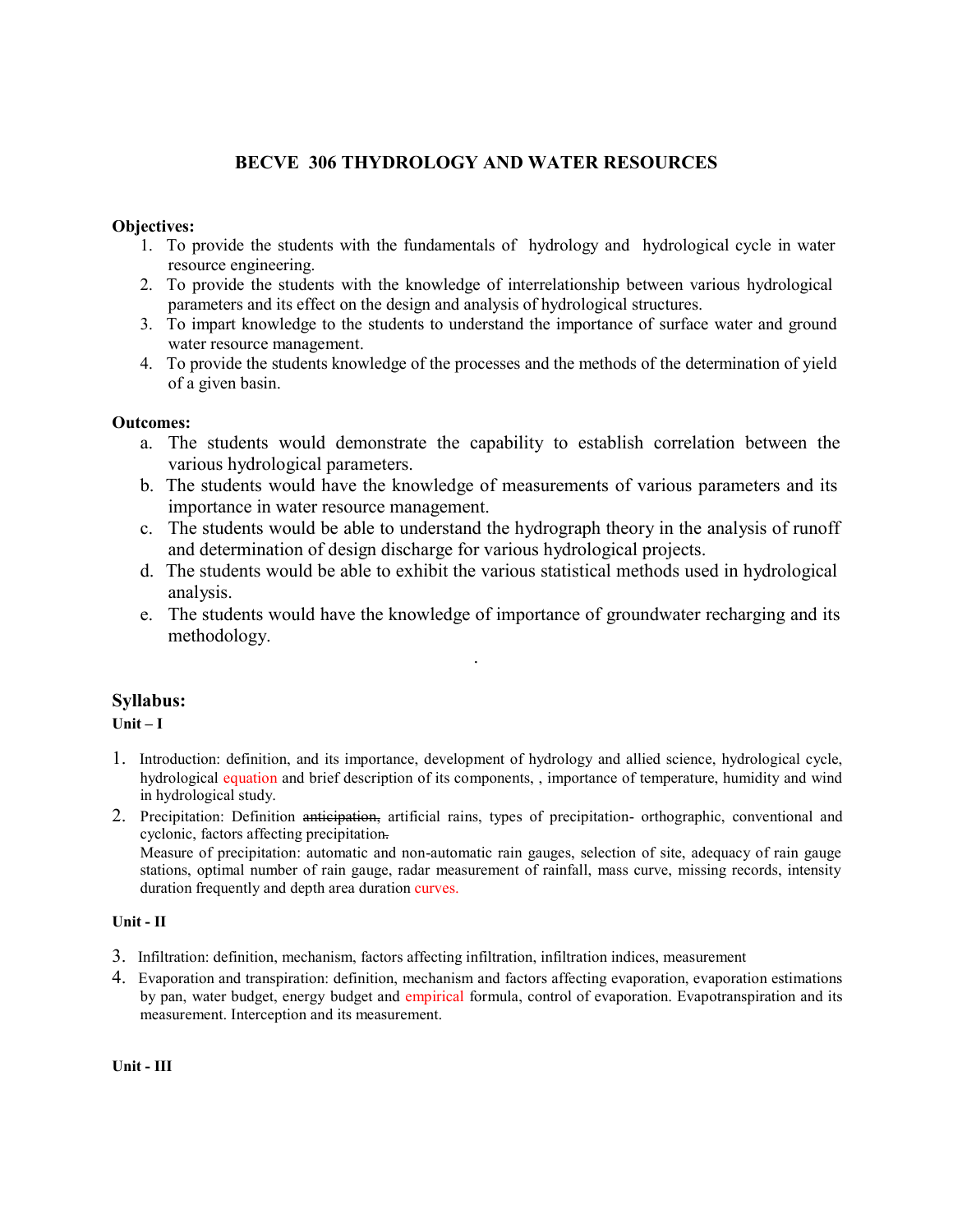- 5. Runoff: Source and components of run-off, classification of streams, factors affecting the runoff processes, estimation methods, measurement of discharge of streams by area-slope and area-velocity method.
- 6. Hydrographics: Definition, typical flood hydrograph and its components, base flow and base flow separation, unit hydrograph theory, S-curve and its use, instantaneous Unit Hydrograph.

#### **Unit - IV**

- 7. Statistical Methods: statistics in hydrological analysis, probability and probability distributions, average measure of dispersion, , Analysis of time series, frequency analysis.
- 8. Floods: causes and effects, factors affecting peak flows and estimation of peak flows, basin flood, flood routing and flood forecasting

#### **Unit - V**

9. Geohydrology: Introduction, occurrence and distribution of ground water, , aquifer, aquiclude, aquitard and aquifuge., electrical sensitivity method, confined and unconfined aquifer, porosity, permeability, specific yield, specific retention, Darcy's law, introduction to hydraulic wells, open wells, safe yield test (Numericals).

#### **Unit - VI**

- 10. Groundwater recharge: Concept of recharge, selection of recharge sites, recharging methods, spreading method, induced recharge method, recharge well method, sub-surface dams, waste water recharge, recharge by urban storm runoff, recharge through rain water harvesting.
- 11. Recent trends in Hydrology: Software use in Hydrology such as HYMOS, MIKE-II, HECRAS, HYDROCAD and SWAT

#### **Assignments:**

- 1. Based on Watershed Management.
- 2. Based on Soft Computing for statistical Data Analysis.
- 3. Visit to Hydrological station.

# **Text Book**

#### **Sr.No Title Publication**

- **1** Hydrology & Water Resources Engg by ReddyLaxmi Pub.
- **1** Hydrology by SubramanyamMc. Graw Hill

#### **RefrenceSr.NoTitle Publication**

- 1 Hydrology & Water Resources Engg by S.K.GargKhanna Pub.
- 2 Text book of Hydrology by P. Jaya Rami ReddyLaxmi Pub.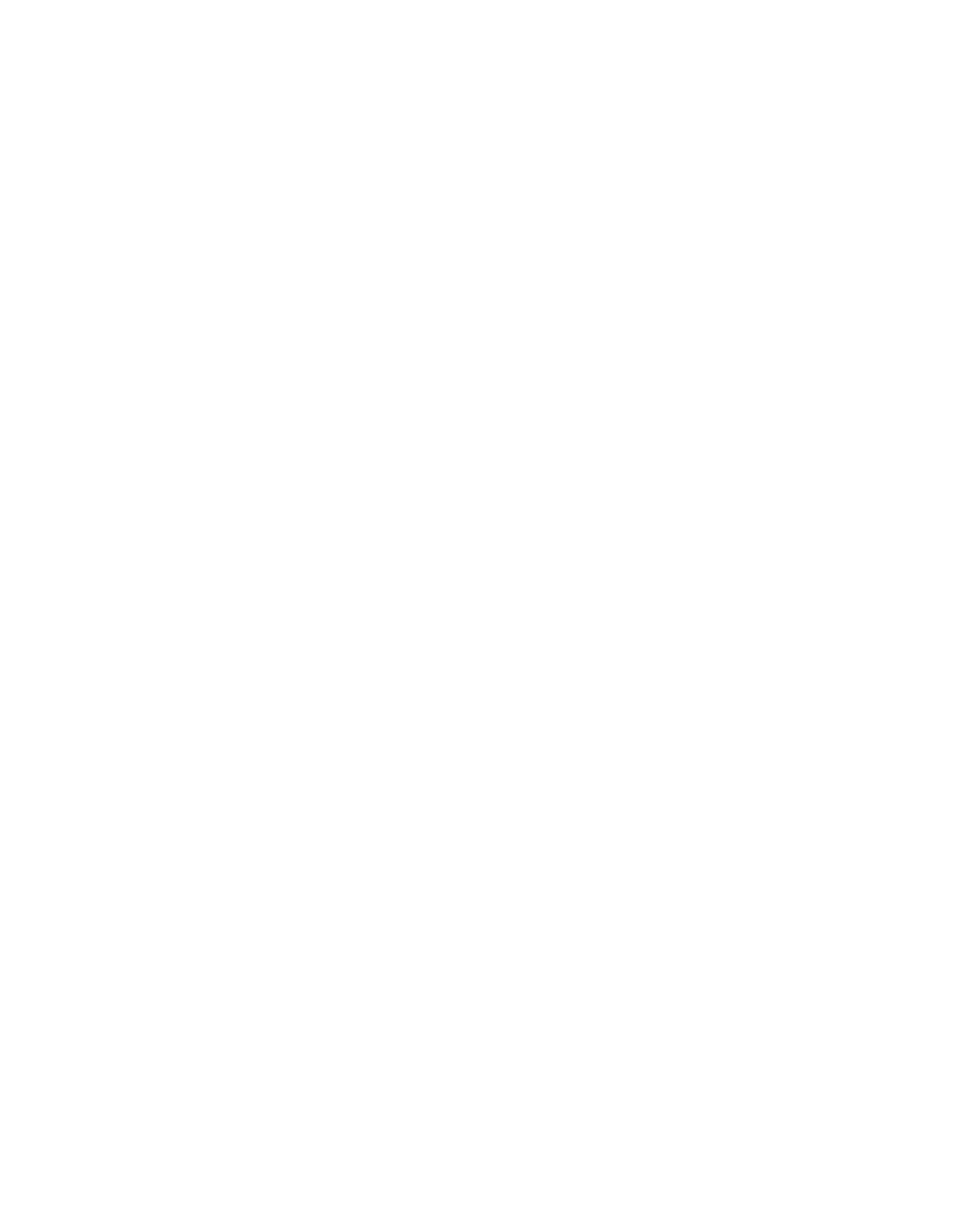## **BECVE 401 T STRUCTURAL ANALYSIS – I**

#### **Objectives:**

1 To make students understand the determinate and indeterminate structures, their method of analysis And construction of influence lines.

2 To make students understand the behavior of beams and frame using, Column Analogy Method, strain energy method, slope deflection method etc.

#### **Outcomes:**

- a. The student would be able to apply knowledge to analyse concept of deflection, bending moment and shear force diagram in beams, frames, trusses and columns under various loading conditions using different analysis methods.
- b. The student would be able to apply knowledge to determine forces in determinate and indeterminate structures by the force and matrix method.
- c. The students would be able to perform ILD analysis of determinate beams and trusses.

#### **Syllabus:**

#### **Unit – I**

Introduction of Statically indeterminate Structures : Concept of Static indeterminacy, Analysis of fixed and continues beams by theorem of three moments, effects of sinking of support.

#### **Unit – II**

Rolling loads on simply supports beams with concentrated and uniformly distributed loads, maximum B.M. and S.F. Influence lines for reactions, bending moments and shear forces in simply supported beam, cantilevers and beams with overhangs. Influence lines for forces in members of simple trusses and for BM and SF in panels of simple trusses.

#### **Unit – III**

Strain energy method as applied to the analysis of redundant frames and redundant truss up to two Degrees, Determination of deflection of trusses. Castiglinos theorems. Maxwells reciprocal theorem. Bettis theorem.

#### **Unit – IV**

Bucking of columns and beams. Eulers and Rankines formula. Analysis of Two-Hinged arches. Three Hinged Arch, S.F. and normal thrust, parabolic arches.

#### **Unit – V**

Slope defection method as applied to indeterminate beams & continues beams portal frames. Frame with inclined legs upto 3 degree of freedom.

Approximate method: Analysis of multi-stored frame, portal,cantilever and substitude frame methods.(max. three bay three storey).

#### **Unit – VI**

Introduction to flexibility method upto two DOF, Column Anology Method.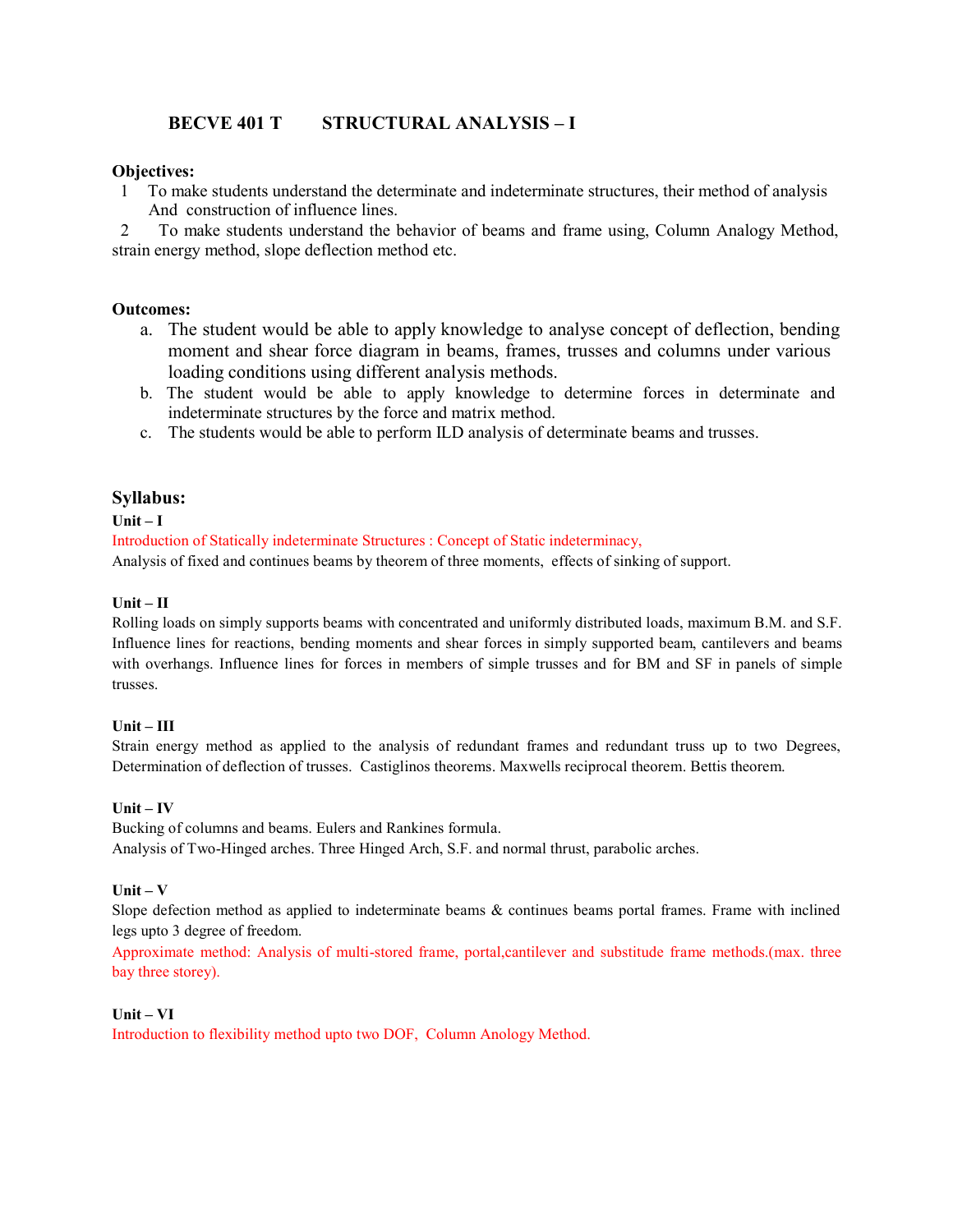## **BECVE 401 P PRACTICALS: STRUCTURAL ANALYSIS – I**

Minimum TEN of the following :

- 1. To find the slope and deflection of continuous beam.
- 2. To find the value of Flexural rigidity (EI) for a given beams and compare with theoretical value.
- 3. To determine the moment required to produce a given rotation at one end of a beam when the other end is i) Pinned ii) Fixed
- 4. To study the behavior of different types of struts and to calculate the Eulers Buckling load for each case.
- 5. To verify the Maxwell's reciprocal theorem for beam.
- 6. To measure the strain in the cantilever beam with the help of acoustic strain gauge.
- 7. Study of various types of strain gauges.
- 8. Plotting of influence lines by making use of Muller-Breslau principle.
- 9. Determination of deflection of trusses by Willot-Mohrs diagram.
- 10. Determination of material fringe value.
- 11. Determination of stress in beam by photoelastic method.
- 12. To find horizontal thrust and to draw the influence line for horizontal thrust for two hinge arch.
- 13. To calculate horizontal deflection at roller end in two hinged arch.
- 14. To measure the strain in the cantilever beam with the help of electrical resistance strain gauge.
- 15. To determine horizontal thrust for indeterminate portal frame
- 16. Study of Poloriscope

#### **Text Book**

|  | l |
|--|---|
|--|---|

#### **Similar Example 2018 Publication**

| $\mathbf{1}$ . | Theory of Structure by S P Timoshenko                                  | Mc. Graw Hill     |
|----------------|------------------------------------------------------------------------|-------------------|
| 2.             | Intermediate Structural Analysis by C K Wang                           | Mc. Graw Hill     |
| 3.             | Plain and Reinforced concrete Structures, Vol.-II by Jain, Jai Krishna | Laxmi Publication |
| $\overline{4}$ | Theory of Elasticity by S P Timoshenko                                 | Mc. Graw Hill     |
| 5.             | Experimental Stress Analysis by Rally & Dally                          | Mc. Graw Hill     |

#### **Refrence**

## **Sr.No Title Publication**

1 Structural Analysis by C.S.Reddy Mc. Graw Hill

2 Structural Analysis by R.C. Hibbler Pearson Education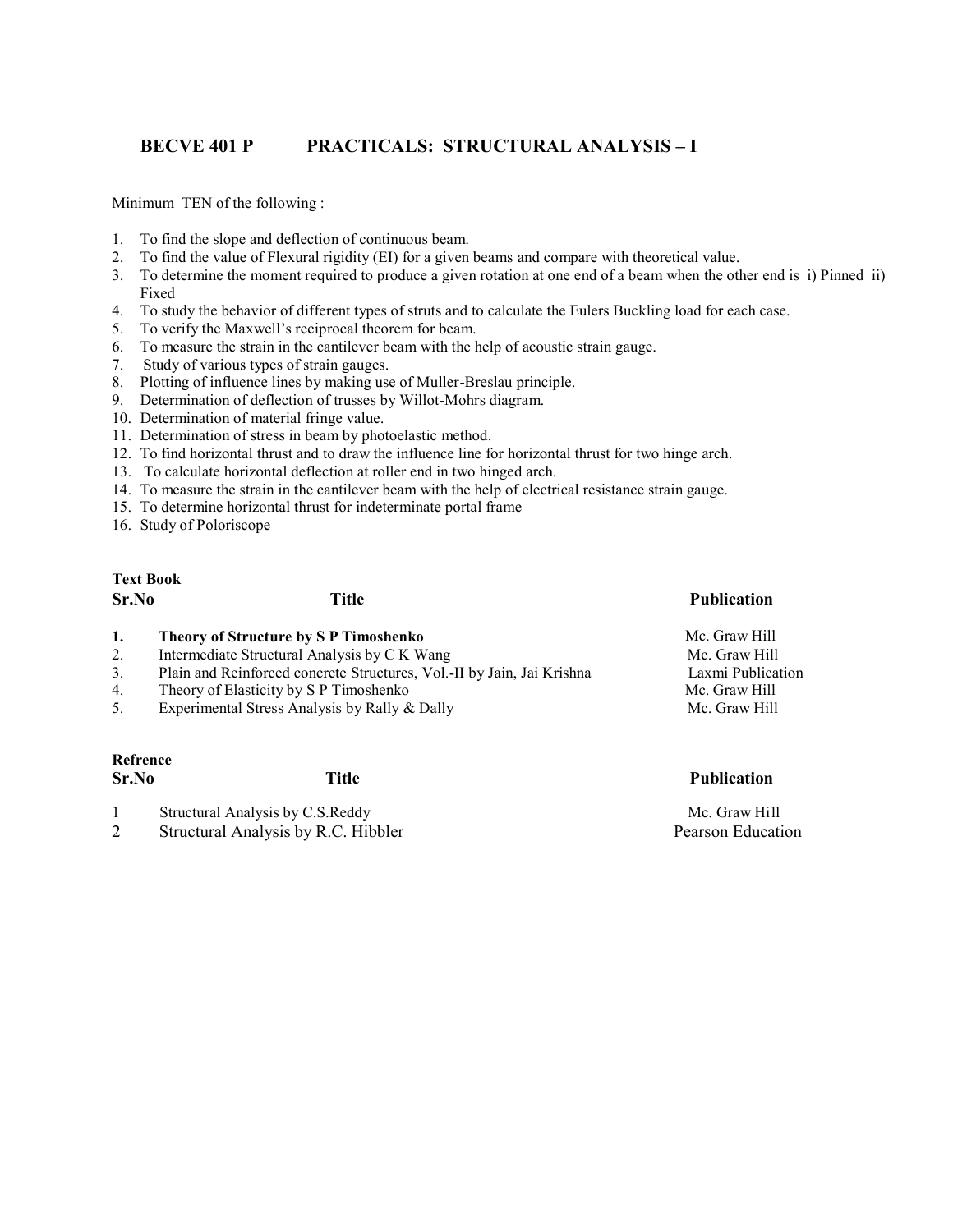## **BECVE 402 T GEOTECHNICAL ENGINEERING-I**

#### **Objectives:**

- 1. To impart knowledge about origin and classification of soils.
- 2. To impart knowledge about index properties and their determination.
- 3. To impart knowledge about engineering properties and their determination.
- 4. To impart knowledge about stress distribution in soil mass.

#### **Outcomes:**

- a. Students would be able to determine the index and engineering properties of the soil.
- b. Students would be able to determine the suitability of foundation for a particular type of soil.
- c. Students will be able to classify the soils.
- d. Students would be able to evaluate the stresses in the soil mass.

#### **Syllabus :**

#### **Unit I**

- 1. Introduction : Formation of soil, residual & transported soil, major deposits found in India, soils generally used in practice such as sand, gravel, organic soil, clay, Betonies, , black cotton soil etc. Introduction to clay mineralogy.
- 2. Phases of soil: Various soil weight & volume inter-relationship. Density index, methods of determining in situ density.

#### **Unit II**

Index Properties & Their Determination, Water content, specific gravity, sieve analysis, particle size distribution curve, sedimentation analysis, Differential and free swell value, Consistency of soil, Atterberge's limits . Classification of Soil : Particle size classification, Textual classification, Unified & I.S. classification system, field identification of Expansive soil, Swelling pressure.

#### **Unit III**

- 3. Permeability: Darcy's law & its validity, Discharge & seepage velocity, factors affecting permeability, Determination of coefficients of permeability by Laboratory and field methods, permeability of stratified soil.
- 4. Seepage : Seepage pressure, quick sand condition, characteristics & uses of flownets, Preliminary problems of discharge estimation in homogeneous soils, Effective, Neutral and total stresses in soil mass.

#### **Unit IV**

5. Stress Distribution : Stress distribution in soil Mass, Boussinesque equation, point load and uniformly distributed load over rectangular  $&$  circular areas, Use of Newmarks charts.

#### **Unit V**

- 6. Consolidation : Compression of laterally confined soil, Terzaghis 1-D consolidation theory (formation of Differential equation), Determination of coefficient of consolidation, Degree of consolidation. Determination of preconsolidation pressure, Settlement, Rate of settlement.
- 7. Compaction : Mechanism of compaction, factors affecting compaction, standard & modified proctor Tests, field compaction equipments, quality control, Advance compaction Techniques, Nuclear density meter.

#### **Unit VI**

**8.** Shear Strength : Introduction, Mohr Coulombs theory, Drainage condition, Measurement of shear strength by direct shear test, triaxial test, unconfined compression test, vane shear test, sensitivity.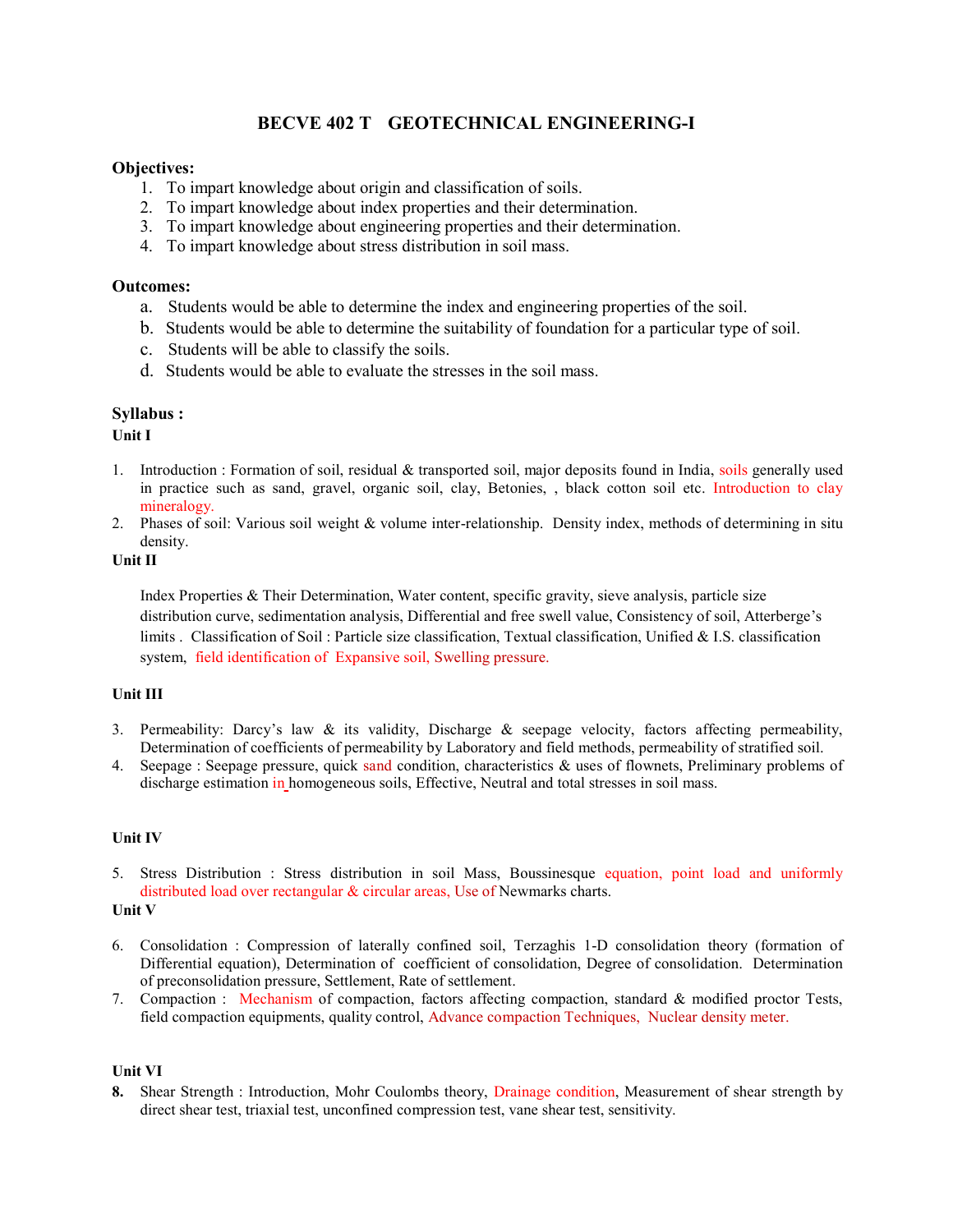## **BECVE 402 P PRACTICAL: GEOTECHNICAL ENGINEERING - I**

These shall comprise of ten experiments and terms work to be presented in the form of journal for assessment of sessional and practical examination.

- A. List of Experiments : Any 10
	- 1. Moisture content and Specific gravity of soil.
	- 2. Grain size Analysis (Sieve Analysis).
	- 3. Consistency limit, plastic limit and liquid limit of soil.
	- 4. Hydrometer Analysis.
	- 5. Constant Head Permeability test of or Falling Head Permeability test.
	- 6. Consistency limit of soil ( shrinkage limit).
	- 7. Field Density by sand replacement method.
	- 8. Field Density by core cutter method.
	- 9. Unconfined compression test.
	- 10. Direct shear Test.
	- 11. Triaxial shear test (Demonstration).
	- 12. Proctors compaction Test and Proctor needle test.
- B. One field visit or one case study included in journal.
- C. Use of plasticity Chart or Newmarks Chart.

#### **Text book**

#### **Sr. No. Title Publication**

- 1 Soil Mechanics & Foundation Engg. by K.R. Arora Std. Publisher
- 2 Soil Mechanics & Foundation Engg.by B.C.Punmia Laxmi Publication
- 3 Basic & Applied Soil Mechanics by Gopal Rajan & Rao Newage international Pub.
- 4 Geotechnical Engg.by P. Raj Dorling Kindersley Pvt. Ltd
- 5 Geotechnical Earthquake Engg. by Steven L. Kramer Prentice Hall

#### **Refrence book**

- 1 Soil Mechanics & Foundation Engg by Modi Std. Publisher
- 2 Soil Mechanics & Foundation Engg by V.N.S. Murthy CBS Publisher

#### **Sr. No. Title Publication**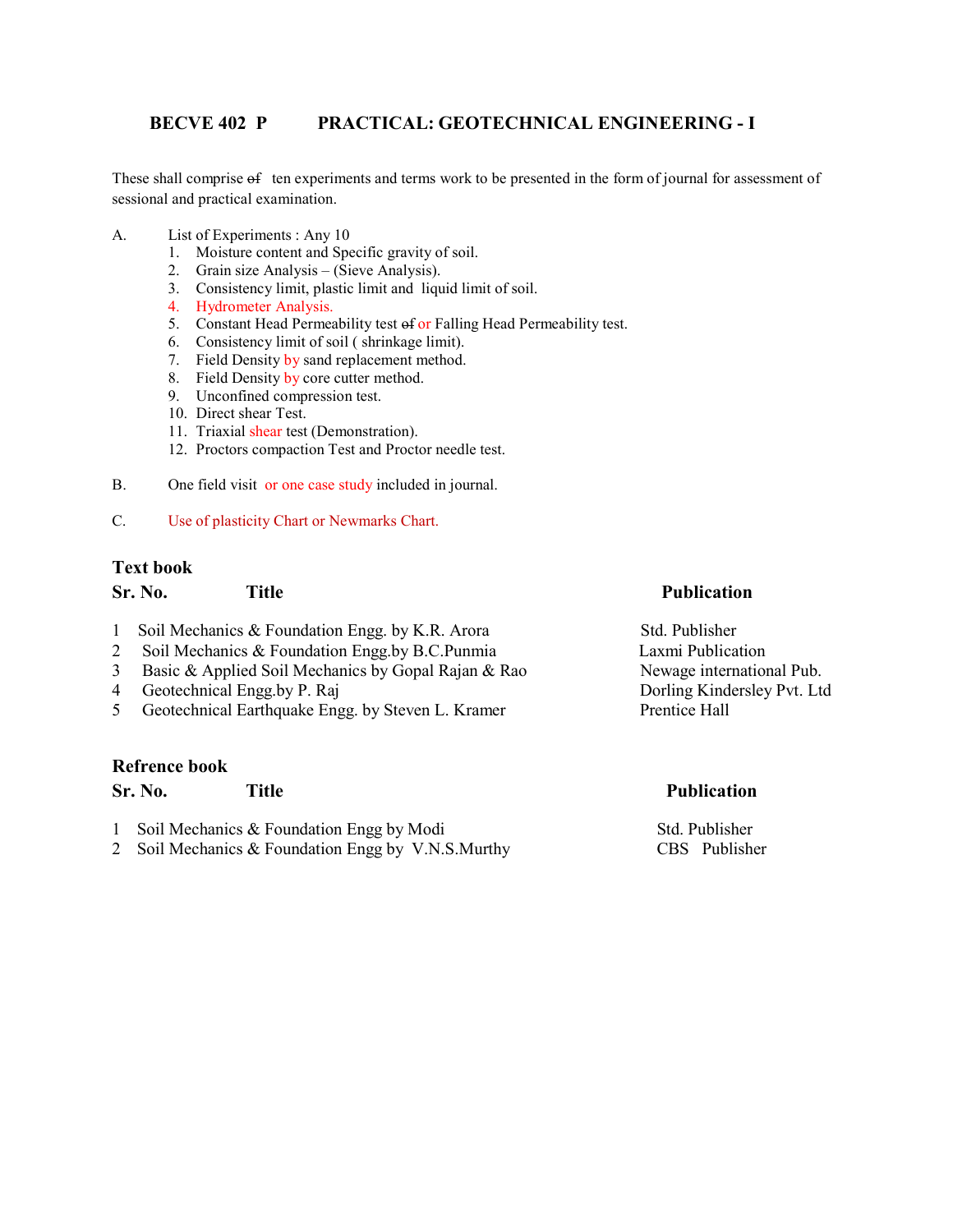## **BECVE 403 T TRANSPORTATION ENGINEERING – I**

#### **Objectives:**

- 1. To educate the students on the various components of Highway Engineering and Bridge engineering.
- 2. To expose the students to highway planning, engineering surveys for highway alignment, Design of Geometric Elements of Highways and Urban roads, Flexible and Rigid pavements design, Traffic Engineering, traffic safety analysis, transportation planning and Highway material testing.
- 3. To make them understand desirable properties and testing procedures of highway materials as per BIS standard and Indian Roads Construction (IRC) for various practices adopted for construction.
- 6. To educate students on the various components of Pavements.
- 7. It exposes the student to learn types of pavements, components and functions of pavements, types of highway vehicles and aircrafts, IRC loadings, equivalent axle loading and load factors, Flexible and Rigid design methods, etc.

#### **Outcomes:**

- a. A person with broad vision and complete knowledge of design and construction practices in highway engineering and pavement.
- b. The student will be able to test highway materials and draw appropriate conclusion.
- c The student will be able to maintain and propose measurement.
- d. The student will be able to undertake Traffic studies.

## **Syllabus:**

## **Unit -I**

Highway Development & Planning: Principles of Highway planning, Road development in India Classification of roads, network patterns, Planning, Surveys.

Highway Alignment: Requiremnts, Engineering Surveys.

Highway Materials: Properties of sub grade and pavement component materials, Tests on sub grade soils, aggregates and bituminous materials. Application of Geosynthetics.

## **Unit - II:**

Highway Geometric Design: Cross Section elements, carriageways, camber, stopping & overtaking sight distances Horizontal alignment- Curves, design of super elevation, widening, transition curves, vertical curves.

## **Unit- III**

Pavement Design: Types of pavements & characteristic, Design parameters, Axle & Wheel load, tyre pressure, ESWL for dual Wheels, repetitions, Group Index & IRC method of flexible pavement design. Analysis of load & temperature stresses of rigid pavement, joints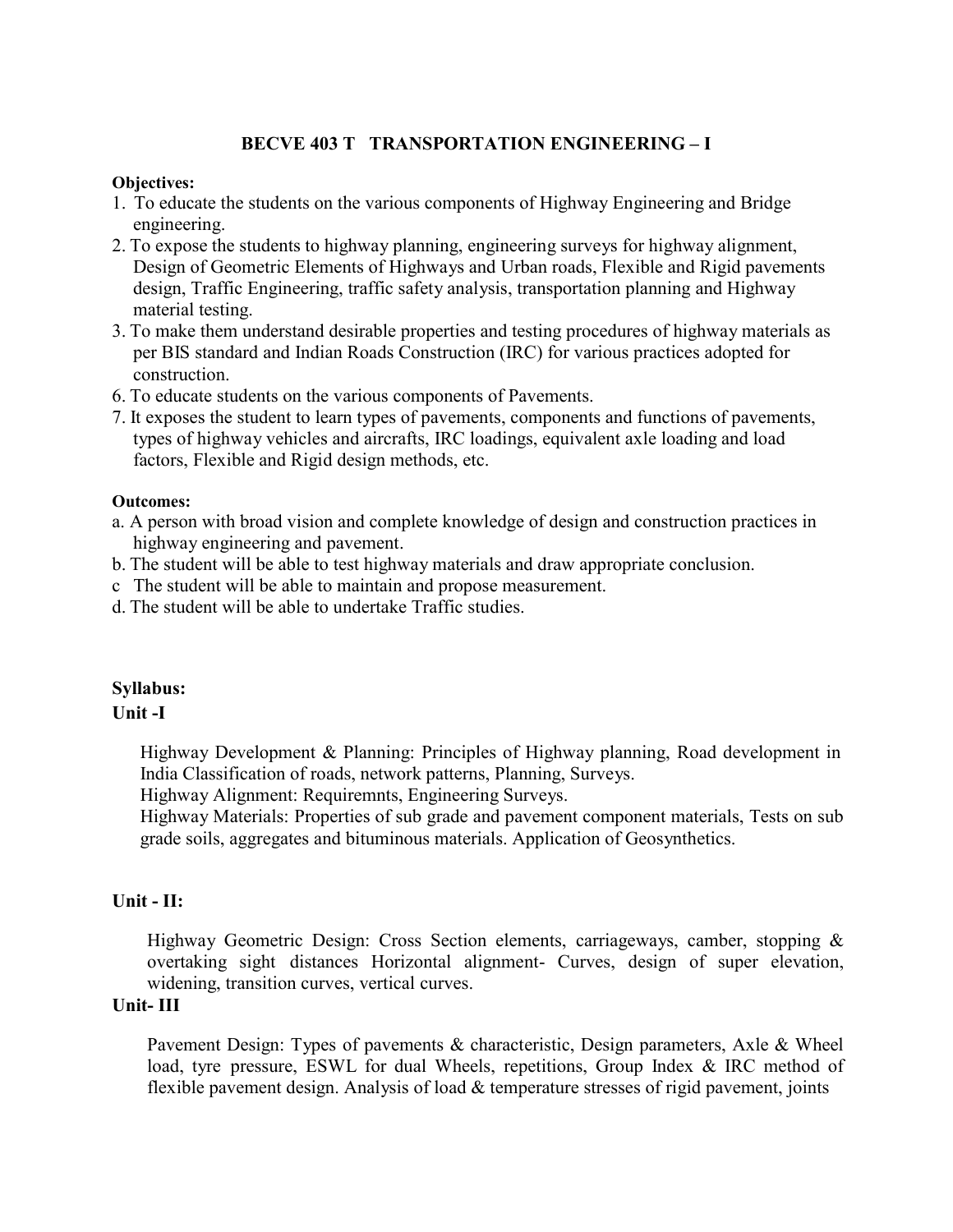Highway Construction & Maintenance: Earthen/Gravel road, Water Bound Macadam, Wet Mix macadam, Bituminous pavement, Cement Concrete pavement. Pavement failures, Pavement evaluation, Maintenance and strengthening measures.

#### **Unit-IV**

Traffic Engineering: Traffic characteristics (Road User, Driver and Vehicular characteristics)

Traffic Studies (Volume studies, speed studies, parking studies and accident studies.)

Traffic Safety (Causes and types of accidents, Use of intelligent transportation system)

### **Unit- V**

Bridge Engineering: Classification, identification and site selection. Flood discharge, waterways, scour depth, economic span. IRC classification of Loads, Forces, Stresses: IRC Specification & code of practices, Critical combinations.

## **Unit-VI**

Sub-Structure: Types of foundations & their choice, Open, Pile and well foundation, pneumatic Caissons, cofferdams. Abutment, Piers & Wing walls, Their types general design principles (empirical.)

Super Structure: Different structural forms

Rating and Maintenance: Methods & Techniques of rating of existing bridges Inspection, Repairs, maintenance, corrosion-causes and prevention, Aesthetics.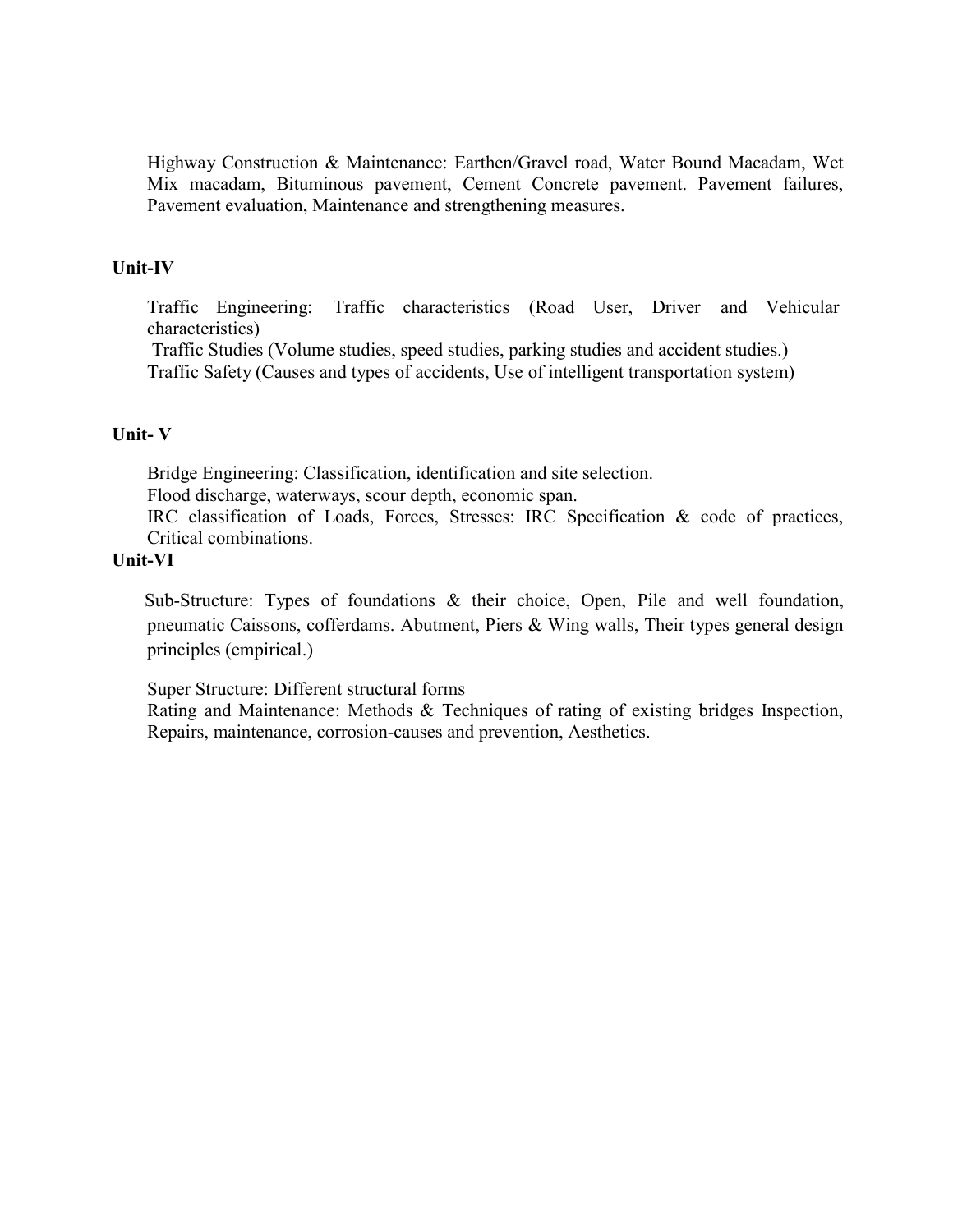## **PRACTICAL** : **BECVE 403 P TRANSPORTATION ENGINEERING - I**

Every student must carry minimum of 10 (Ten) experiments from the following:

- 1. Sub grade Soil: CBR test
- 2. Sub grade Soil: AASHO Classification
- 3. Aggregates: crushing value test.
- 4. Aggregates: Los Angeles abrasion value test.
- 5. Aggregates: impact test.
- 6. Aggregates: shape test.(Elongation Index, Flakiness index and Soundness test)
- 7. Aggregates: Specific Gravity and Water absorption test.
- 8. Bitumen: Penetration Value.
- 9. Bitumen: Ductility Test.
- 10. Bitumen: Softening point test.
- 11. Bitumen: Flash and Fire point test.
- 12. Bitumen: Specific gravity.
- 13. Bitumen: Adhesion Test.
- 14. Short Field Visit

## **Text book**

**Sr. No. Title Publication** 1. Highway Engineering: Khanna and Justo. Nem Chand **2.** Bridge Engineering by S. P. Bindra. **Dhanpat Rai Publication 3.** Bridge Engineering by S. C. Rangwala. Charotar Publishing House Pvt.

- Limited
- **4.** Principles and practices of Highway Engineering by S. K. Sharma Khanna Publication

## **Refrence book**

| <b>Sr. No.</b><br>Title             | <b>Publication</b> |
|-------------------------------------|--------------------|
| 1 Pavement Design: Yoder and Witzak | Wilev              |
| 2 Traffic Engineering: L.R.Kadiyali | Khanna Publishers  |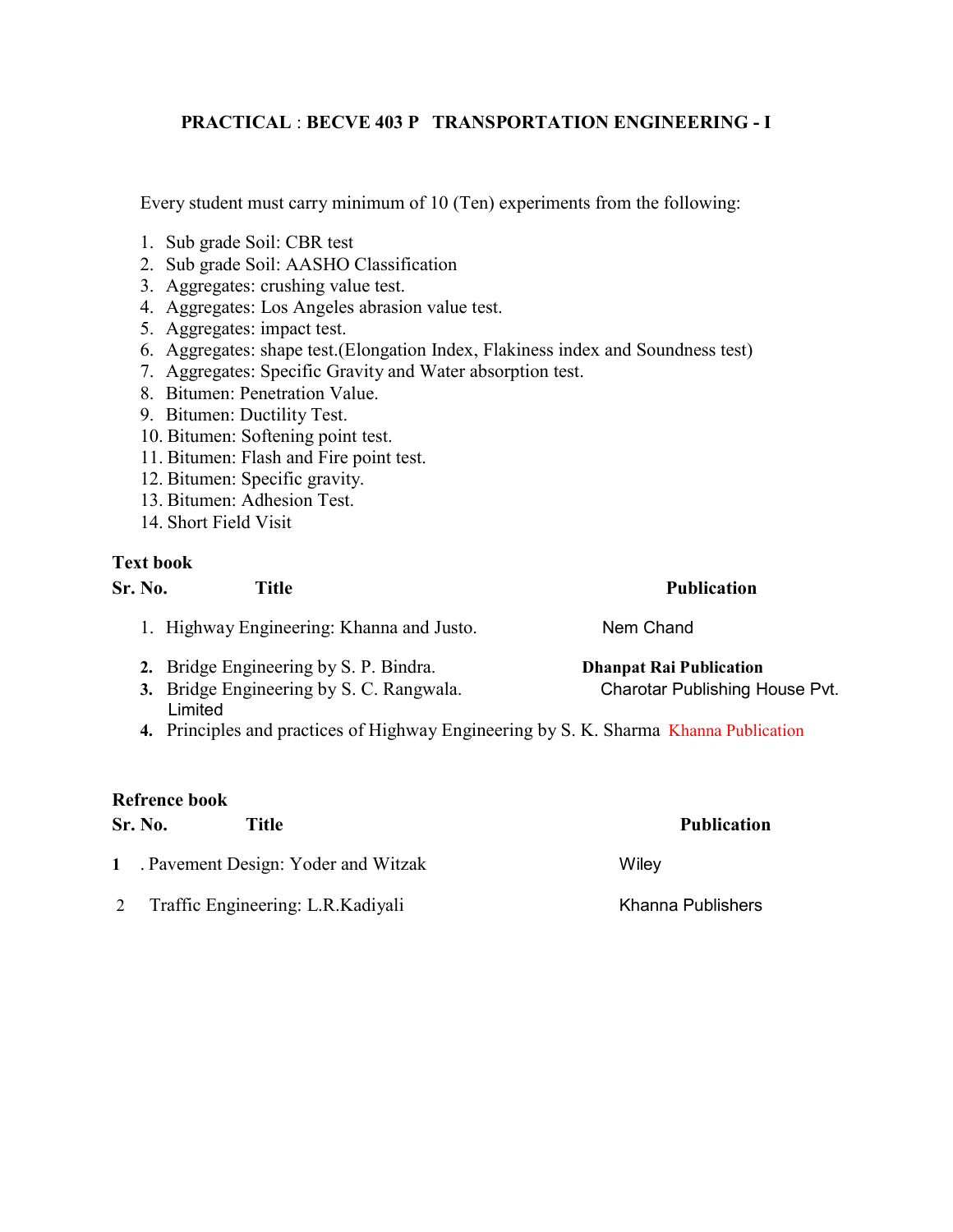## **BECVE 404 T SURVEYING – I**

#### **Objectives:**

- 1. To make the students aware of various surveying instruments, operating principles and their suitability.
- 2. To make the students understand various calculation methods used for converting field data to required format for plotting.
- 3. To develop skills of handling instruments and plotting various maps.
- 4. To prepare the students read the various maps.

#### **Outcomes:**

- a. The students would be able to do temporary and permanent adjustments.
- b. The students would be able to measure distances and angles.
- c. The students would be able to orient and draw the various maps.
- d. The students would be able to calculate areas and volumes of the Civil Engg. work.
- e. The student would be able to undertake various civil engineering surveys work.

#### **Syllabus:**

**UNIT - I:** Chain and Compass Traversing

a) Classification, Principle of Survey, tape survey, cross staff survey, construction, use and testing of optical square, line ranger.

b) Compass Traversing: Prismatic and Surveyor's Compass, true and magnetic bearing, local attraction, and magnetic dip, inclination, compass traversing adjustment of traverse.

#### **UNIT - II:** Leveling and Contouring

a) LEVELLING: different types of Levels, Study of Dumpy Level, temporary adjustment, principle of levelling, reduction of levels, classification of levelling, Profile Levelling, Longitudinal Section And Cross Sections, Reciprocal Levelling, Corrections for Curvature and Refraction, distance to the visible horizon.

#### **UNIT – III:** Adjustment of Dumpy Level & Trignometrical Levelling

a) Adjustment of auto level: principle axes of auto level, relationship, testing and adjustment of bubble axis and line of collimation.

b) Trignometrical Levelling: Indirect levelling, elevation of point with base of an object accessible inaccessible in the same vertical plane.

c) Contours : Defination, characteristics, uses, methods of locating contours.

#### **UNIT – IV:** THEODOLITE TRAVERSING :

a)Theodolite : Introduction, Type of Theodolite ; Modern Theodolite Temporary adjustment, Principle Axes and relationship , permanent adjustment, Measurement of Horizontal & vertical angles, Magnetic Bearings, prolonging a line, lining in.

b) Traverse Computation: Consecutive and independent coordinates, adjustment of closed traverse, Gales traverse table, area calculation by coordinates.

**UNIT- V:** Plane Table Surveying & Computation of Area & Volume

a) Plane Table Surveying: Equipments, Advantages and Disadvantages, Orientation, methods of plane tabling, two point and three point problems in plane tabling. Telescopic Alidade.

b) Computation of area and volume: Trapezoidal and Simpsons Rule. Digital planimeter, construction and use.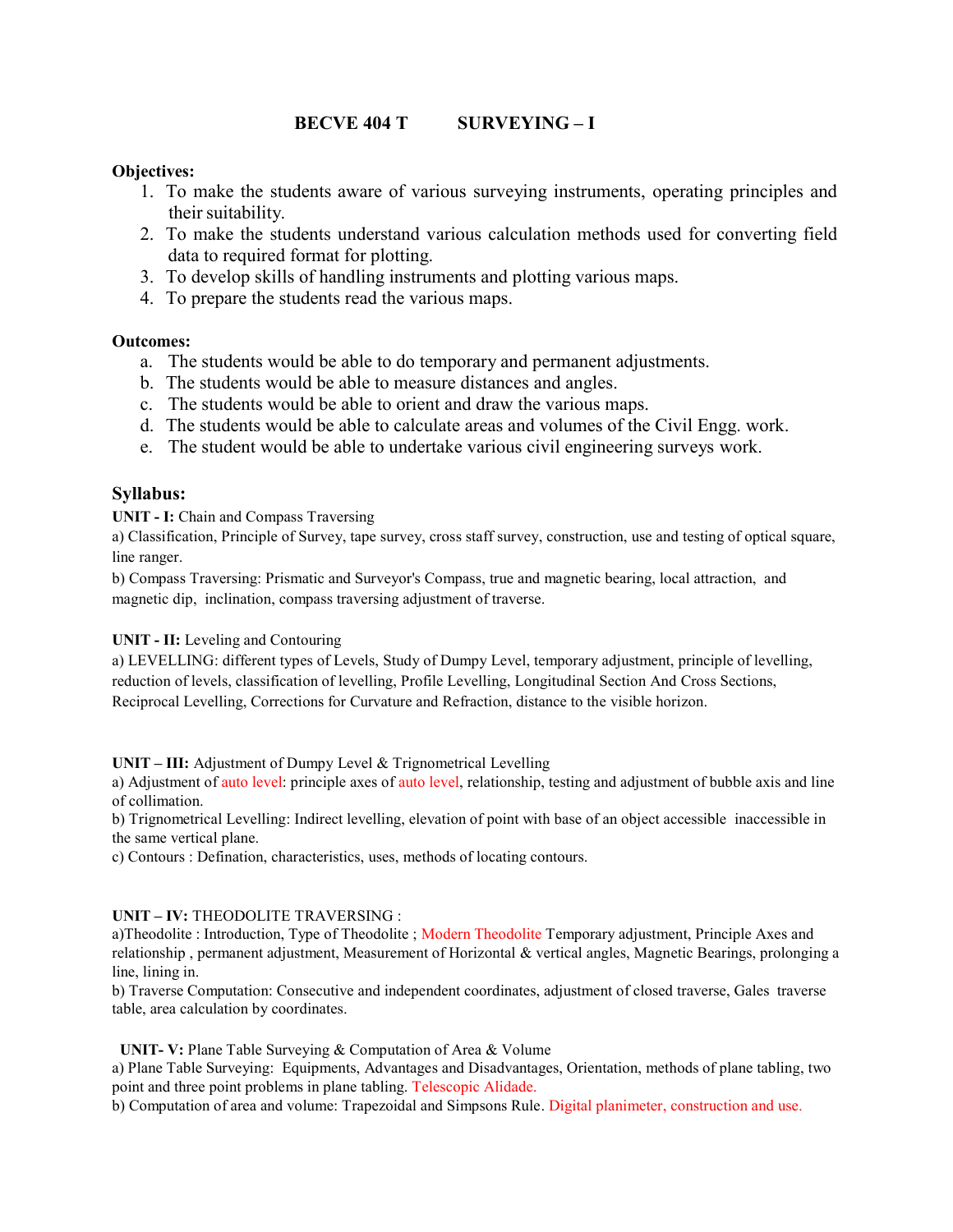**UNIT- VI:** Hydrographic Surveying, Underground Surveying and Surveying Equipments.

a) Hydrographic Surveying: Shore Line Survey, River Survey, Soundings, equipments, methods of locating soundings, three point problems.

b) Underground Surveying: Correlation of underground and surface survey, transferring the levels underground.

c) Surveying Equipments: Optical Theodolite, EDM, GPS.

#### **BECVE 404 P PRACTICAL: SURVEYING – I**

(Minimum 15 practical should be performed out of the following:

1. Demonstration of metric chain.

2.Measurement of distance by ranging and tape.

3. Locating various objects by tape & cross staff survey.

4. Determination of area of given polygon by tape and cross staff survey.

5. Measurement of bearings of sides of traverse with prismatic compass and computation of correct included angles.

6. Locating given building by tape and compass traversing (One full size drawing sheet)

7.Determination of elevation of various points with dumpy level by collimation plane method and rise & fall Method.

8. Fixing bench mark with respect to temporary bench mark with **Auto level by fly levelling and check levelling**.

9. L- Section and cross section of road (0ne full size drawing sheet each for L-section and cross section)

10.Measurement of horizontal angles using Theodolite by method of repetition

11.Measurement of vertical angles with Theodolite.

12. Determination of horizontal distance between two inaccessible points with Theodolite.

13. Locating given building by Theodolite traversing (One full size drawing sheet)

14. Locating given building by plane table traversing (One full size drawing sheet

15. Determination of elevation of point by trigonometric levelling.

16. To draw Contour map of given area (0ne full size drawing sheet)

17. Determination of area of a irregular figure by using Planimeter

18. Study of Optical Theodolite, EDM, GPS.

19.To give site Layout for given plan of building.

#### **Text Book**

#### **Sr.No Title Publication**

**1** Surveying and Levelling by Kanetkar and Kulkarni (Vol.I) Pune Vidhati grihan Prakashan **2** Surveying and Levelling by Dr. B.C. Punmia (Vol. I & II) Laxmi Pub.

| Refrence<br>Sr.No | Title                                                                                                   | <b>Publication</b> |
|-------------------|---------------------------------------------------------------------------------------------------------|--------------------|
|                   | Advance Surveying - Total Station, GIS and Remote Sensing by<br>Satheesh Gopi & R.Sathikumar & N. Madhu | Pearson Education  |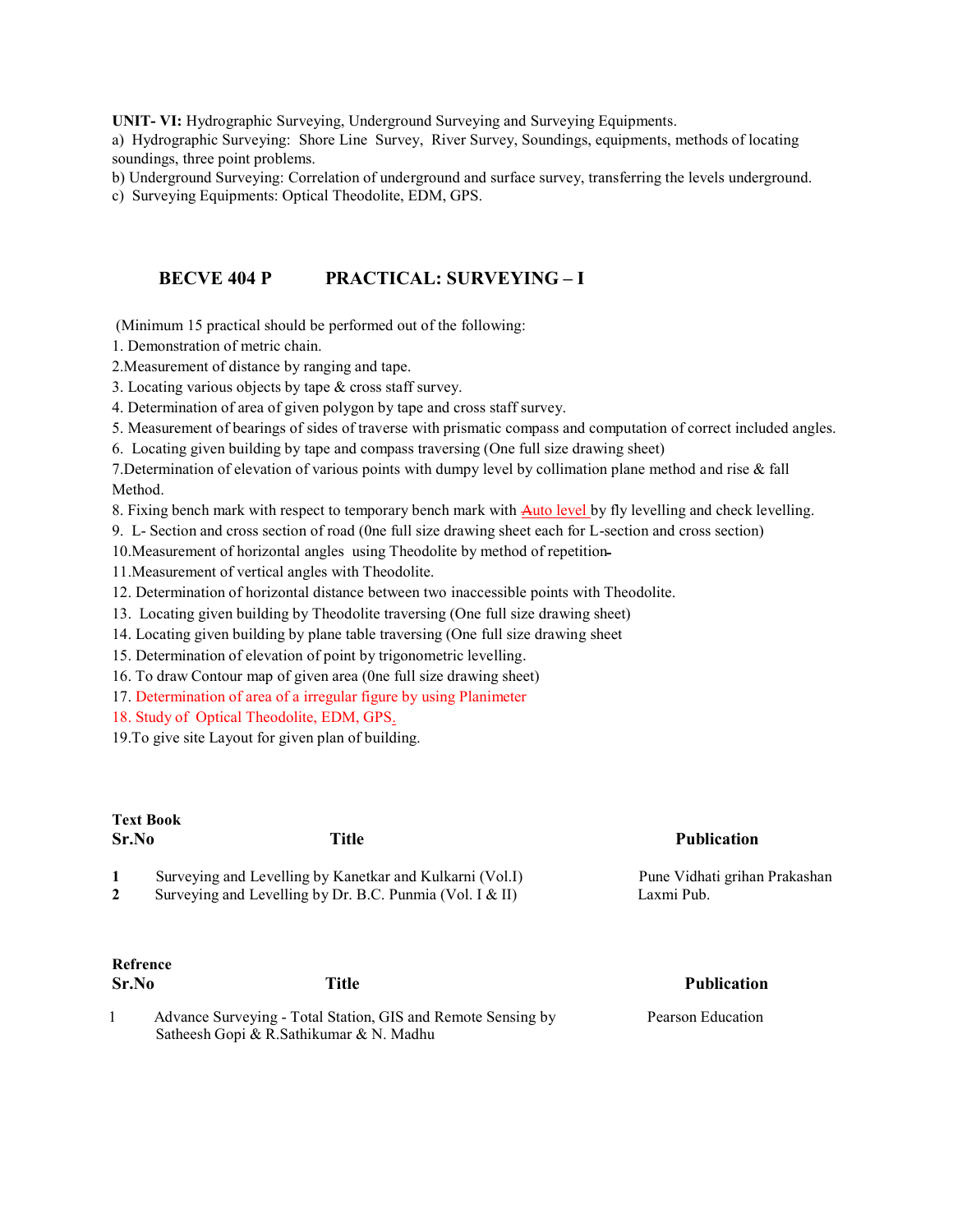## **BECVE 405 T BUILDING CONSTRUCTION & MATERIAL**

#### **Objectives:**

- 1. To prepare the students to understand components of buildings and their functions.
- 2. To prepare students to understand execution of various constructions activities and material.
- 3. To prepare students to analyse behaviour of structure under different environmental conditions.
- 4. To prepare students to identify & suggest rectification the various defects in civil engineering works.

#### **Outcomes:**

- a. The students are able to identify components of a building.
- b. The students are able to differentiate and identify types of building materials.
- c. The students are able to select appropriate material for building construction.
- d. The students are able to plan various construction related activities and their quality control.

#### **Syllabus :**

#### **Unit-I :**

Foundations: Necessity and types of R.C.C. foundations, Detail of Deep foundation and precast foundation in general, Details shallow foundations. Bearing capacity of soils and its assessment. Preumptive bearing capacity values from codes. Loads on foundations. Causes of failures of foundations and remedial measures, Foundation on black cotton soils Setting out foundation trenches, excavation timbering of foundation trenches. Load bearing and framed structures.

#### **Unit-II**

Brickwork :Qualities of good bricks, classification of bricks tests on bricks as per as codes.

Terms used in brickwork, commonly used types of bonds in brickwork such as header, stretcher, English and Flemish bonds, principles of construction. Reinforced brickwork, brick knogging.

Parapets, copings, sills and corbels, brief introduction to cavity walls, load bearing and partition walls.

Masonry construction using cement concrete blocks and clay walls, load bearing and partition walls.

Masonry construction using cement concrete blocks and clay blocks.

Precest construction : Introduction to method and materials. Precast elements likes poles, cover, jallies, steps corbets, truss element etc.

#### **Unit-III:**

Stone Work : Stones, cutting and dressing, selection of stones types of stone masonary, principles of construction joints in masonary. Lifting heavy stones, common building stones in India.

Arches and Lintels : Terminology in contraction, types chajjas and canopies, pre cast Lintels & Arches.

Damp Proofing : Causes and effect of dampness. Various methods of damp proofing

Damp proofing in plinth protection, New Techniques of Damp Proofing Damp Proofing in Plinth Protection, New Techniques of Damp proofing. Epoxy etc.

#### **Unit-IV**

Floors and Roofs : Floors : General principals, types and method of construction, floors finished quality, testing floor tiles, synthetic & Ceramic Tiles.

Roofs : Flat and pitches roofs, roof coverings, types AND their constructional features. Thermal Insulation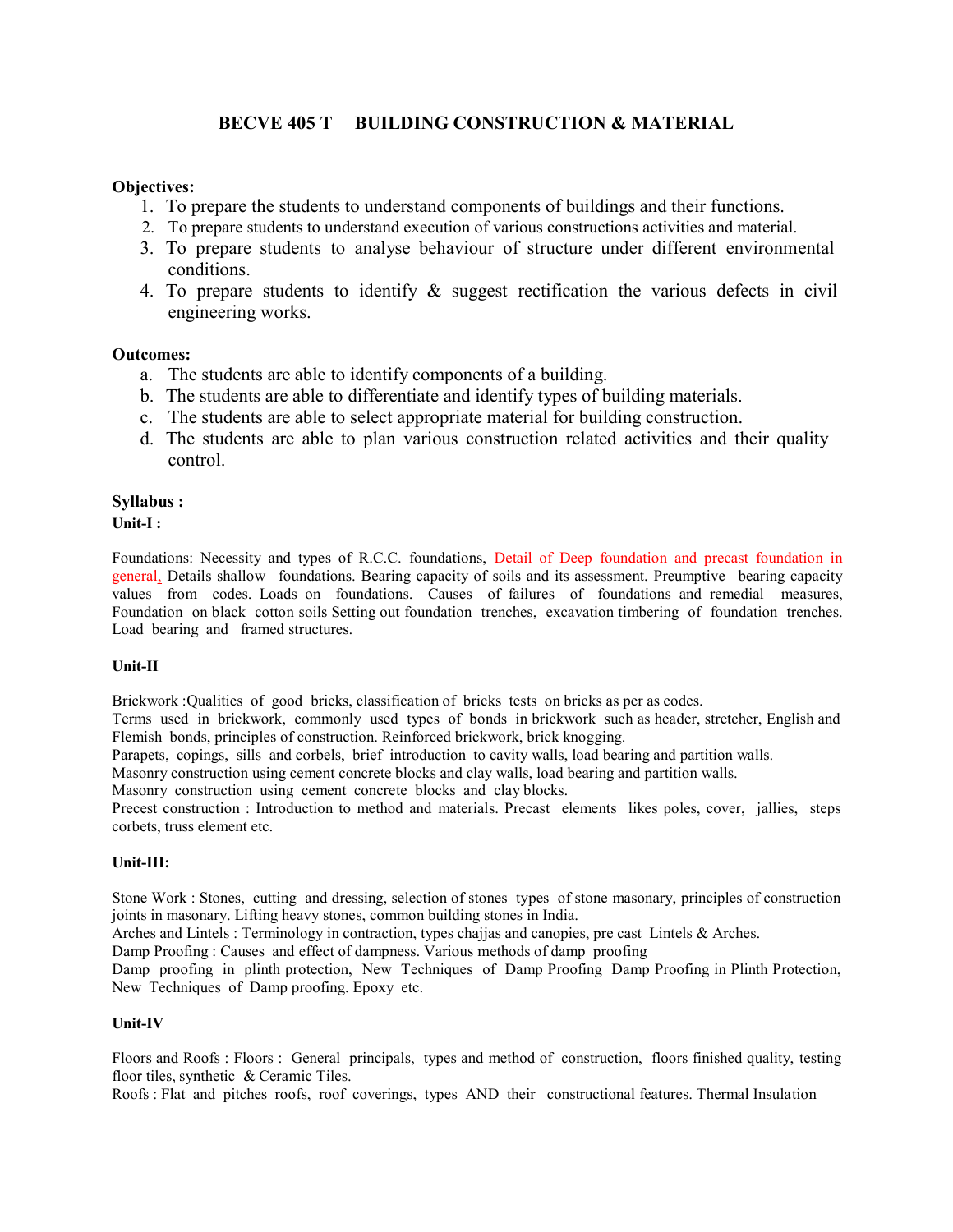#### **Unit-V :**

Stairs : Types of stairs, functional design of stairs. Doors and Windows : Purpose materials of construction and types.

#### **Unit-VI :**

Plastering and Pointing : Necessity, types and methods Temporary Timbering : Centering and formwork shoring, underpining and scaffolding. Painting : White washing, colour washing and distempering new materials & Techniques.

#### **Text book**

| Sr. No. | Title                             | <b>Publication</b>  |
|---------|-----------------------------------|---------------------|
|         | Building Construction by Rangwala | Charotar Pub. House |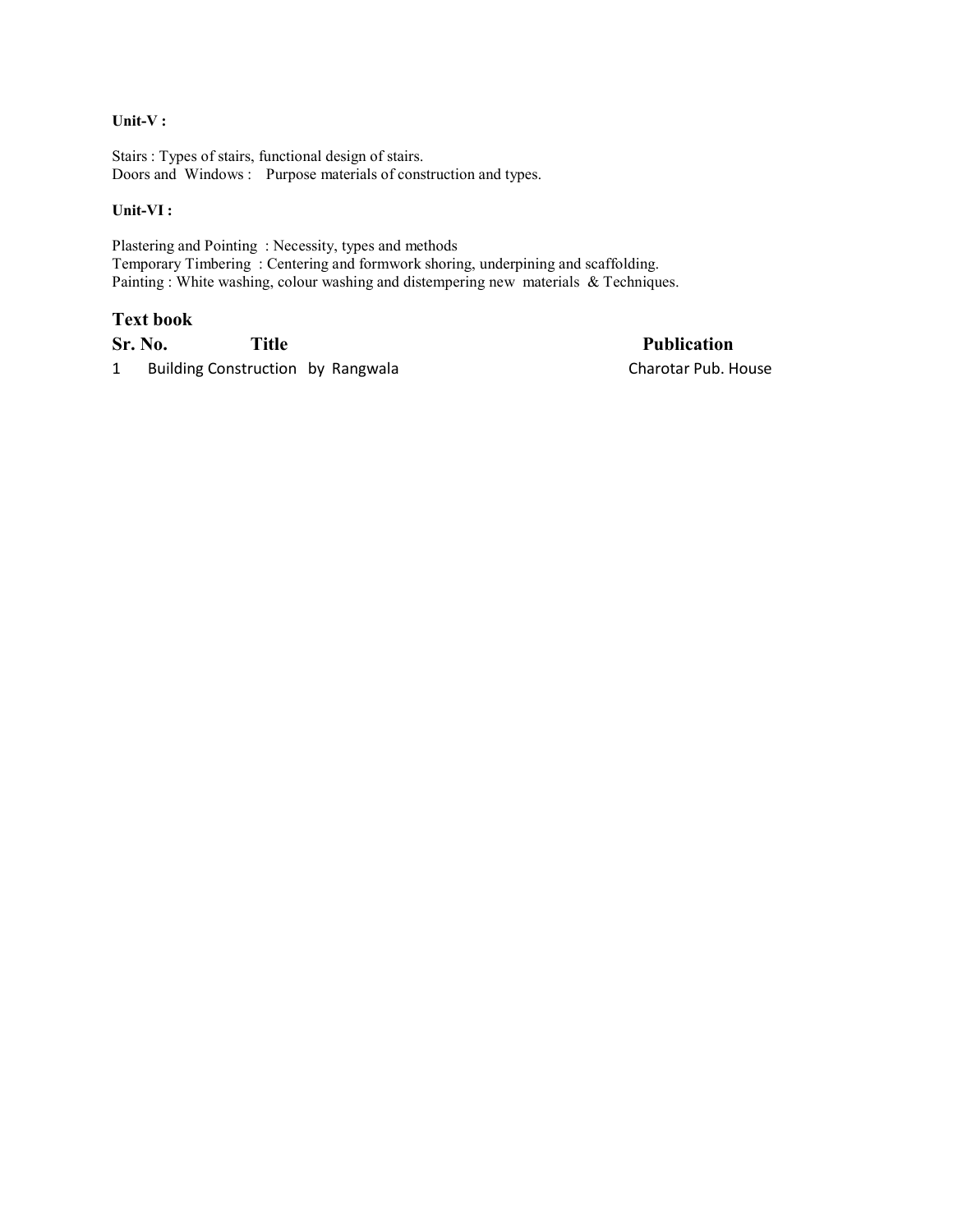## **BECVE 406 P COMPUTER APPLICATIONS IN CIVIL ENGINEERING**

*(underline means newly added content while strikeout words means deleted)*

#### **Objectives:**

1. To prepare student to understand basic computational technique and concept of developing flow chart and algorithm for engineering problems.

- 2. To make the students understand the techniques of handling huge practical data.
- 3. To prepare students to gain knowledge and necessary skills required to work as a team member or team leader in the development of large computer and software systems covering a broad range of engineering and scientific applications.
- 4. To prepare student to do advanced studies in computer applications.

#### **Outcomes:**

- a. The student would be able to analyze, identify and define computing requirement for engineering problems.
- b. The student would be able to develop and execute computer program for solving mathematical and engineering problems.
- c. The student would be able to deal with various types of solution errors occurred during cyclic computations.
- d. The student would be able to develop tool for solving various engineering problems
- e. The student would be able to work as an effective team member or team leader to accomplish common goal.

The students would be able to debug the program for common errors.

## **PRACTICAL: COMPUTER APPLICATIONS IN CIVIL ENGINEERING**

Minimum sixteen computer program development, minimum one from each of the following field using FORTRAN-95/ C language. At least four programs in C language. It is recommended to have at least four programs based on numerical methods and two assignments in application software's such as spreadsheets, database management programs, etc.

- 1. Engineering mechanics
- 2. Strength of material
- 3. Transportation engineering
- 4. Geotechnical engineering
- 5. Hydraulic engineering
- 6. Irrigation and water resources engineering
- 7. Surveying
- 8. Estimating and costing
- 9. Structural analysis
- 10. Structural design
- 11. Environmental engineering
- 12. Matrix algebra, solution techniques
- 13. Numerical integration
- 14. Table generation from IS: 456
- 15. Earthquake force calculation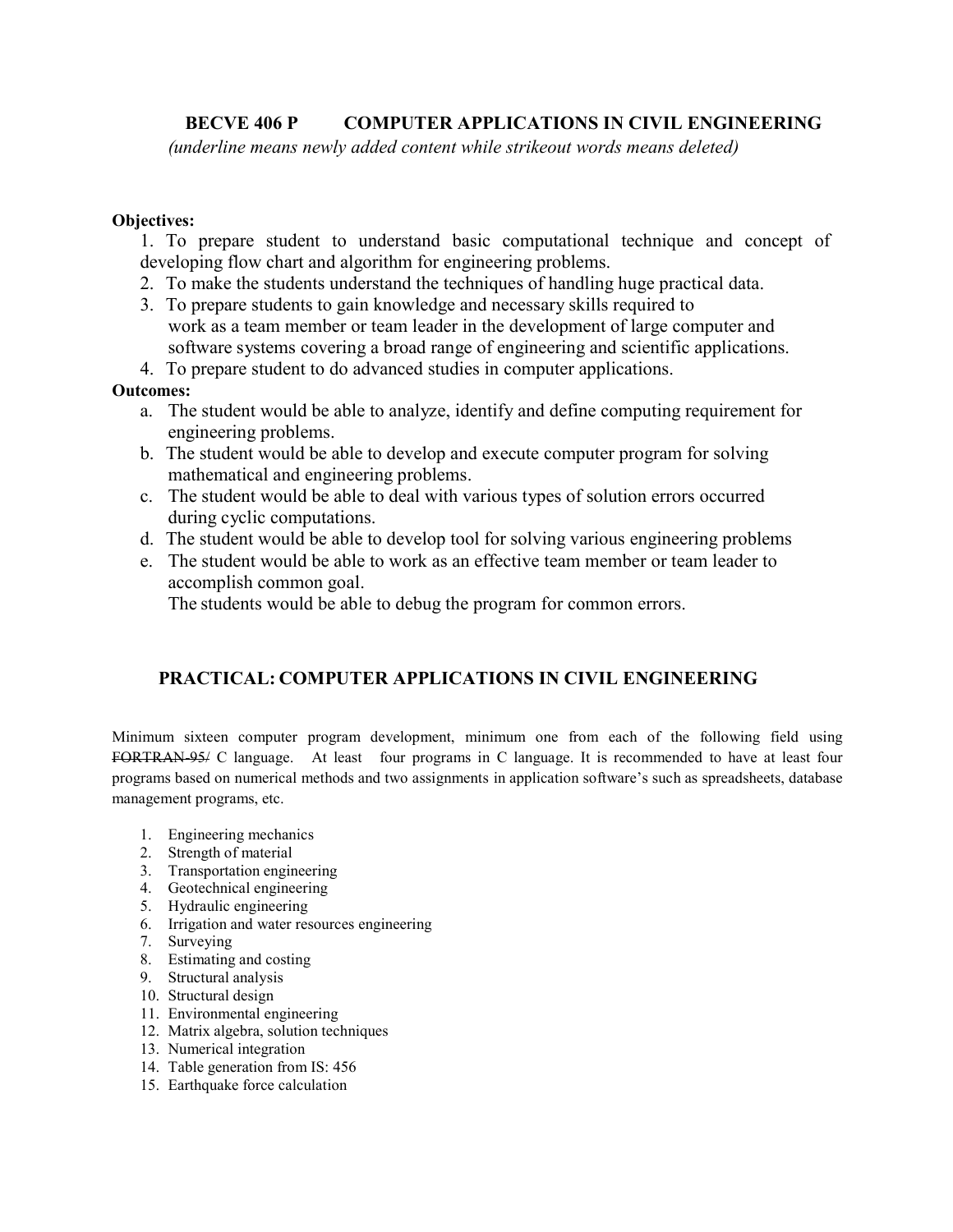| <b>Text Book</b> |                                     |                    |
|------------------|-------------------------------------|--------------------|
| Sr.No            | Title                               | <b>Publication</b> |
| -1               | The complete reference C by Schildt | Mc. Graw Hill      |
| 2                | Programming with C by Balagurusamy  | Mc. Graw Hill      |
| Refrence         |                                     |                    |
| Sr.No            | <b>Title</b>                        | <b>Publication</b> |
|                  | Programming with C by Ramkumar      | Mc. Graw Hill      |
| 2                | Programming with C by Gottfried     | Mc. Graw Hill      |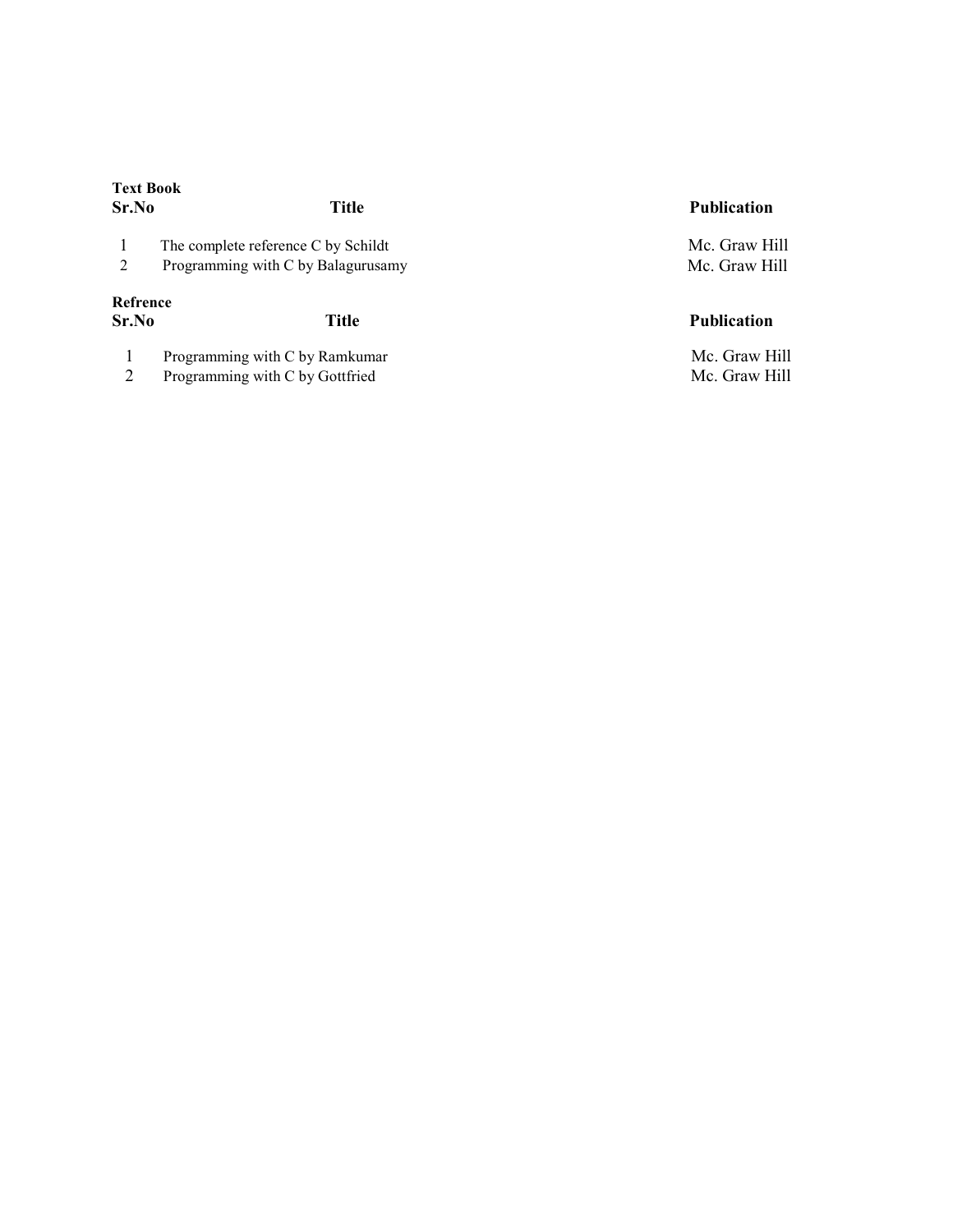## **Rashtrasant Tukdoji Maharaj Nagpur University, Nagpur**

**Faculty of Engineering & Technology**

### **CIVIL ENGINEERING**

## **Scheme of Examination & Evaluation**

### **Semester: Fifth**

|                        |                                                          | <b>Teaching Scheme (Clock Hours/Week)</b> |                             |                              |                          |                | <b>Evaluation Scheme</b>              |                                  |                                           |                      |                 |                 |                              | <b>Duration</b>      |                                                     |
|------------------------|----------------------------------------------------------|-------------------------------------------|-----------------------------|------------------------------|--------------------------|----------------|---------------------------------------|----------------------------------|-------------------------------------------|----------------------|-----------------|-----------------|------------------------------|----------------------|-----------------------------------------------------|
|                        |                                                          |                                           |                             |                              |                          |                | <b>Assessment of Marks for Theory</b> |                                  | <b>Assessment of Marks for Practicals</b> |                      |                 |                 | of                           |                      |                                                     |
| <b>Subject</b><br>Code | Course                                                   | <b>Theory</b><br>hrs/week                 | <b>Tutorial</b><br>hrs/week | <b>Practical</b><br>hrs/week | <b>Total</b><br>hrs/week | <b>Credits</b> | College<br><b>Assessment</b><br>(CA)  | <b>University</b><br><b>Exam</b> | <b>Total</b><br><b>Marks</b>              | Min.<br><b>Marks</b> | <b>Internal</b> | <b>External</b> | <b>Total</b><br><b>Marks</b> | Min.<br><b>Marks</b> | University<br><b>Theory</b><br><b>Exam</b><br>(Hrs) |
| <b>BECVE501T</b>       | Structural Analysis -II                                  | 3                                         |                             |                              | $\overline{4}$           | 4              | 20                                    | 80                               | 100                                       | 40                   |                 |                 |                              |                      | 3                                                   |
| <b>BECVE501P</b>       | Structural Analysis -II                                  |                                           |                             | $\overline{2}$               | 2                        |                |                                       |                                  |                                           |                      | 25              | 25              | 50                           | 25                   |                                                     |
| <b>BECVE502T</b>       | Reinforced Cement<br>Concrete (RCC)<br><b>Structures</b> | 3                                         |                             |                              | $\overline{4}$           | 4              | 20                                    | 80                               | 100                                       | 40                   |                 |                 |                              |                      | $\overline{4}$                                      |
| <b>BECVE502P</b>       | Reinforced Cement<br>Concrete (RCC)<br><b>Structures</b> |                                           |                             | $\overline{2}$               | $\overline{2}$           |                |                                       |                                  |                                           |                      | 25              | 25              | 50                           | 25                   |                                                     |
| <b>BECVE503T</b>       | Fluid Mechanics -I                                       | $\overline{3}$                            |                             |                              | $\overline{4}$           | $\overline{4}$ | 20                                    | 80                               | 100                                       | 40                   |                 |                 |                              |                      | 3                                                   |
| <b>BECVE503P</b>       | Fluid Mechanics -I                                       |                                           |                             | $\overline{2}$               | 2                        |                |                                       |                                  |                                           |                      | 25              | 25              | 50                           | 25                   |                                                     |
| <b>BECVE504T</b>       | Geotechnical<br>Engineering -II                          | 3                                         |                             |                              | $\overline{4}$           |                | 20                                    | 80                               | 100                                       | 40                   |                 |                 |                              |                      | 3                                                   |
| <b>BECVE505T</b>       | Hydrology & Water<br>Resources (HWR)                     | $\overline{4}$                            |                             |                              | $\overline{4}$           |                | 20                                    | 80                               | 100                                       | 40                   |                 |                 |                              |                      | 3                                                   |
| <b>BECVE506P</b>       | Communicative English<br>& Technical Writing             |                                           |                             | 3                            | 3                        | $\overline{2}$ |                                       |                                  |                                           |                      | 25              | 25              | 50                           | 25                   |                                                     |
| <b>Total</b>           |                                                          | 16                                        | 4                           | 9                            | 29                       | 25             | 100                                   | 400                              | 500                                       |                      | 100             | 100             | 200                          |                      |                                                     |

Note: 1."Technical Writing" shall consist of detailed report on Summer Training- 1 (ST-1) underwent after 4th Semester.

2. Equal weightage shall be given to the components of "Communicative English" and "Technical Writing"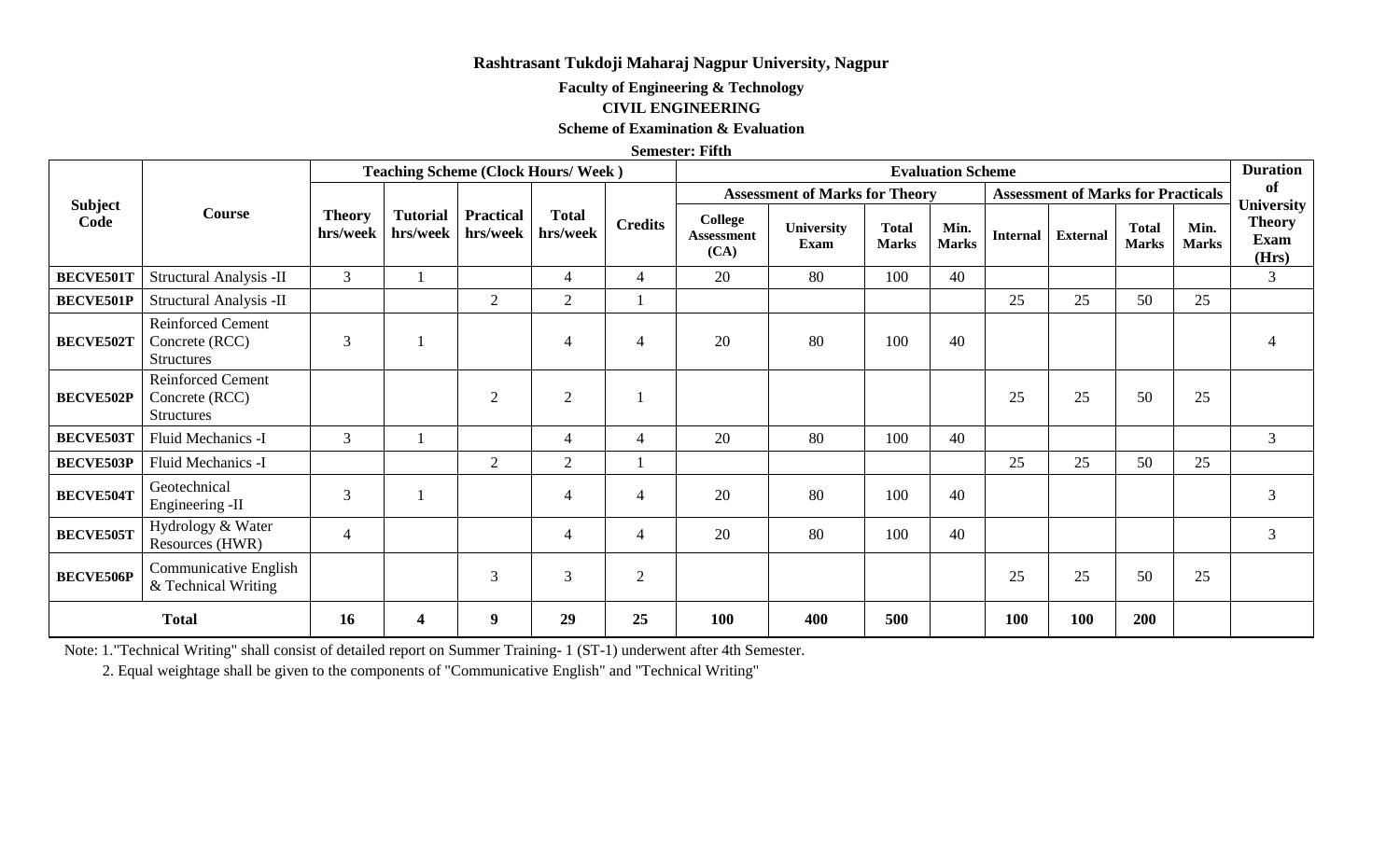## **Rashtrasant Tukdoji Maharaj Nagpur University, Nagpur**

**Faculty of Engineering & Technology**

#### **CIVIL ENGINEERING**

#### **Scheme of Examination & Evaluation**

#### **Semester: Sixth**

|                        | Course                                   | <b>Teaching Scheme (Clock Hours/Week)</b> |                             |                              |                          |                | <b>Evaluation Scheme</b>             |                                       |                              |                      |                                           |                 |                              | <b>Duration</b>      |                                                     |
|------------------------|------------------------------------------|-------------------------------------------|-----------------------------|------------------------------|--------------------------|----------------|--------------------------------------|---------------------------------------|------------------------------|----------------------|-------------------------------------------|-----------------|------------------------------|----------------------|-----------------------------------------------------|
|                        |                                          |                                           |                             |                              |                          |                |                                      | <b>Assessment of Marks for Theory</b> |                              |                      | <b>Assessment of Marks for Practicals</b> |                 |                              |                      | of                                                  |
| <b>Subject</b><br>Code |                                          | <b>Theory</b><br>hrs/week                 | <b>Tutorial</b><br>hrs/week | <b>Practical</b><br>hrs/week | <b>Total</b><br>hrs/week | <b>Credits</b> | <b>College</b><br>Assessment<br>(CA) | University<br><b>Exam</b>             | <b>Total</b><br><b>Marks</b> | Min.<br><b>Marks</b> | Internal                                  | <b>External</b> | <b>Total</b><br><b>Marks</b> | Min.<br><b>Marks</b> | University<br><b>Theory</b><br><b>Exam</b><br>(Hrs) |
| <b>BECVE601T</b>       | Steel<br><b>Structures</b>               | 3                                         |                             |                              | $\overline{4}$           | $\overline{4}$ | 20                                   | 80                                    | 100                          | 40                   |                                           |                 |                              |                      | 4                                                   |
| <b>BECVE601P</b>       | <b>Steel</b><br><b>Structures</b>        |                                           |                             | $\mathbf{2}$                 | $\overline{2}$           | $\mathbf{1}$   |                                      |                                       |                              |                      | 25                                        | 25              | 50                           | 25                   |                                                     |
| <b>BECVE602T</b>       | Surveying-II                             | 3                                         |                             |                              | $\overline{4}$           | 4              | 20                                   | 80                                    | 100                          | 40                   |                                           |                 |                              |                      | $\mathfrak{Z}$                                      |
| <b>BECVE602P</b>       | Surveying-II                             |                                           |                             | $\overline{4}$               | $\overline{4}$           | $\overline{2}$ |                                      |                                       |                              |                      | 25                                        | 25              | 50                           | 25                   |                                                     |
| <b>BECVE603T</b>       | Fluid<br>Mechanics -II                   | $\mathfrak{Z}$                            |                             |                              | 4                        | $\overline{4}$ | 20                                   | 80                                    | 100                          | 40                   |                                           |                 |                              |                      | $\mathfrak{Z}$                                      |
| <b>BECVE603P</b>       | Fluid<br>Mechanics -II                   |                                           |                             | $\mathfrak{2}$               | $\overline{2}$           |                |                                      |                                       |                              |                      | 25                                        | 25              | 50                           | 25                   |                                                     |
| <b>BECVE604P</b>       | <b>Building</b><br>Design and<br>Drawing |                                           |                             | $\overline{4}$               | $\overline{4}$           | $\overline{4}$ |                                      |                                       |                              |                      | 50                                        | 50              | 100                          | 50                   |                                                     |
| <b>BECVE605T</b>       | Environmental<br>Engineering-II          | 3                                         |                             |                              | $\overline{4}$           | $\overline{4}$ | 20                                   | 80                                    | 100                          | 40                   |                                           |                 |                              |                      | 3                                                   |
| <b>BECVE606P</b>       | Site Visit &<br>Mini Project             |                                           |                             | 3                            | $\mathfrak{Z}$           | 3              |                                      |                                       |                              |                      | 25                                        | 25              | 50                           |                      |                                                     |
| <b>Total</b>           |                                          | 12                                        | 4                           | 15                           | 31                       | 27             | 80                                   | 320                                   | 400                          |                      | 150                                       | 150             | 300                          |                      |                                                     |

Summer Training - 2 (ST-2) of 2-4 Weeks duration during Summer Vacation is mandatory and will be evaluated in Seventh Semester.

Note: 1. External Practical Evaluation of Building Design and Drawing shall be performance based by drawing assigned problem given jointly by the Internal & External Examiners on AutoCAD

2. "Site Visit" shall cover minimum Five Site Visits.

3. "Mini Project" shall include report on Site Visits and Assigned Mini Project/Software Training, etc.

4. Equal weightage shall be given for components of "Site Visits" and "Mini Project".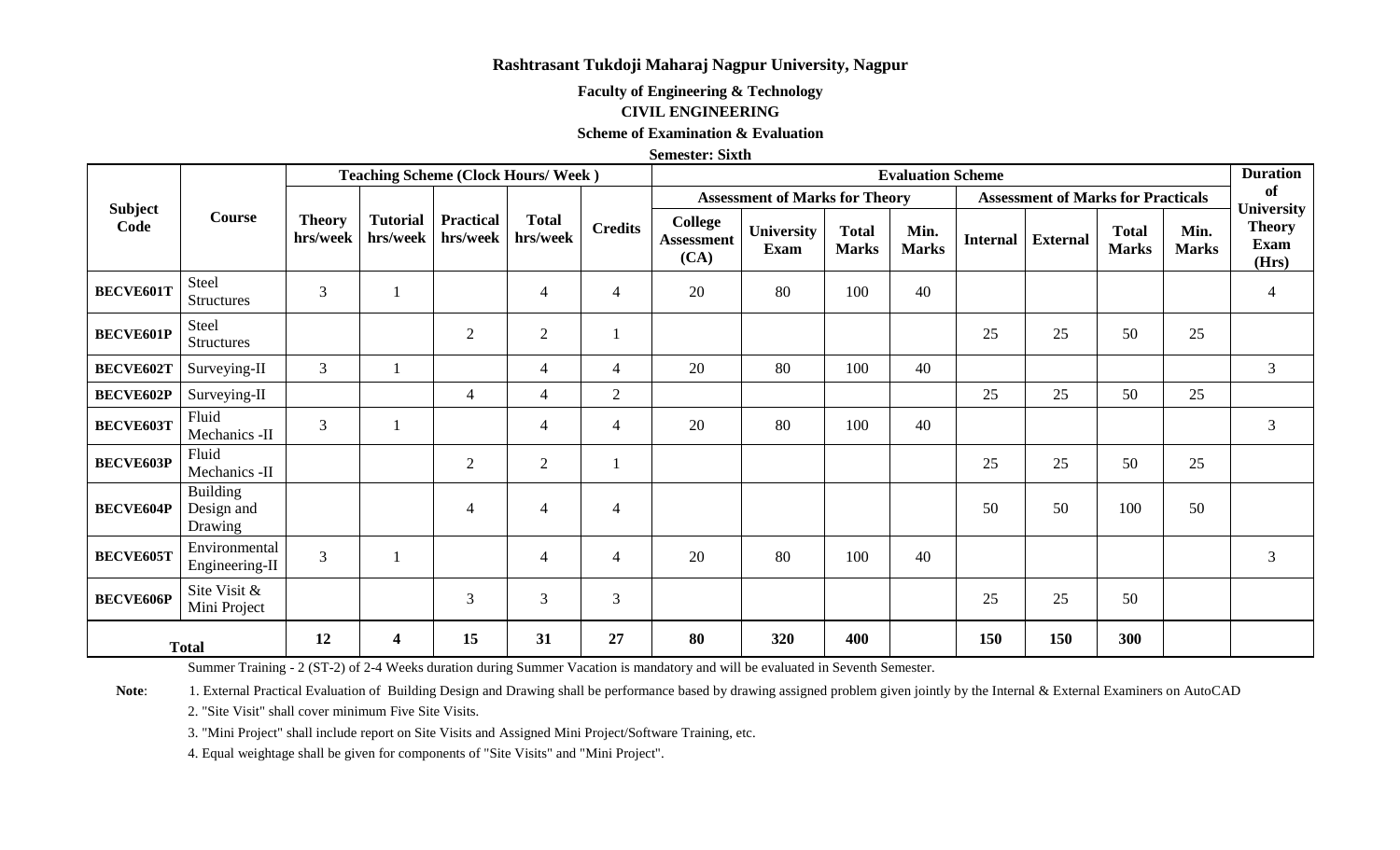## **Rashtrasant Tukdoji Maharaj Nagpur University, Nagpur Faculty of Engineering & Technology CIVIL ENGINEERING**

#### **Scheme of Examination & Evaluation**

## **Absorption Scheme for Students of Semester Pattern to Credit Based Semester Pattern**

| <b>V</b> Semester |                                               |  |                    |                               |                                                                                 |  |  |  |  |
|-------------------|-----------------------------------------------|--|--------------------|-------------------------------|---------------------------------------------------------------------------------|--|--|--|--|
| Code<br>No.       | <b>Name of Subject in Semester Pattern</b>    |  |                    | Code No.                      | <b>Name of Equivalent Subject</b><br>in Credit Based Semester<br><b>Pattern</b> |  |  |  |  |
| 5CE01             | Steel Structures (T)                          |  | BECVE601T          |                               | <b>Steel Structures</b>                                                         |  |  |  |  |
| 5CE01             | Steel Structures (P)                          |  |                    | BECVE601P                     | <b>Steel Structures</b>                                                         |  |  |  |  |
| 5CE02             | Environmental Engineering - II                |  | BECVE605           |                               | Environmental Engineering - II                                                  |  |  |  |  |
| 5CE03             | Surveying - II (T)                            |  | BECVE602T          |                               | $Surveying - II$                                                                |  |  |  |  |
| 5CE03             | Surveying - II (P)                            |  |                    | BECVE602P                     | $Surveying - II$                                                                |  |  |  |  |
| 5CE04             | Transportation Engineering - I (T)            |  | <b>BECVE403T</b>   |                               | Transportation Engineering - I                                                  |  |  |  |  |
| 5CE04             | Transportation Engineering - I (P)            |  |                    | BECVE403P                     | Transportation Engineering - I                                                  |  |  |  |  |
| 5CE05             | Building Design and Drawing (T)               |  |                    | BECVE604P                     | <b>Building Design and Drawing</b>                                              |  |  |  |  |
| 5CE05             | Building Design and Drawing (P)               |  |                    | BECVE604P                     | <b>Building Design and Drawing</b>                                              |  |  |  |  |
| 5CE06             | <b>Project Management</b>                     |  | BECVE704           |                               | <b>Construction Management and</b><br>Law                                       |  |  |  |  |
| 5CE07             | <b>Site Visit</b>                             |  |                    | BECVE606P                     | Site Visit and Mini Project                                                     |  |  |  |  |
|                   |                                               |  | <b>VI</b> Semester |                               |                                                                                 |  |  |  |  |
| Code<br>No.       | <b>Name of Subject in Semester Pattern</b>    |  |                    | Code No.                      | <b>Name of Equivalent Subject</b><br>in Credit Based Semester<br><b>Pattern</b> |  |  |  |  |
| 6CE01             | Structural Analysis - II (T)                  |  | BECVE501T          |                               | Structural Analysis - II                                                        |  |  |  |  |
| 6CE01             | Structural Analysis - II (P)                  |  |                    | BECVE501P                     | Structural Analysis - II                                                        |  |  |  |  |
| 6CE02             | RCC Structures (T)                            |  | BECVE502T          |                               | <b>Reinforced Cement Concrete</b><br>(RCC) Structures                           |  |  |  |  |
| 6CE02             | RCC Structures (P)                            |  |                    | BECVE502P                     | <b>Reinforced Cement Concrete</b><br>(RCC) Structures                           |  |  |  |  |
| 6CE03             | Geotechnical Engineering - II                 |  | BECVE504T          |                               | Geotechnical Engineering - II                                                   |  |  |  |  |
| 6CE04             | Fluid Mechanics - II (T)                      |  | BECVE603T          |                               | Fluid Mechanics - II                                                            |  |  |  |  |
| 6CE04             | Fluid Mechanics - (P)                         |  |                    | BECVE603P                     | Fluid Mechanics - II                                                            |  |  |  |  |
| 6CE05             | Computer Applications in Civil<br>Engineering |  |                    | Semester - I,<br>Serial No. 8 | <b>Computational Skills</b>                                                     |  |  |  |  |
| 6CE06             | <b>Technical Writing</b>                      |  | BECVE506           |                               | Communicative English and<br><b>Technical Writing</b>                           |  |  |  |  |

**Note:** Any student willing to opt for CBS Semester pattern shall be absorbed as per the RTMNU's relevant ordinance.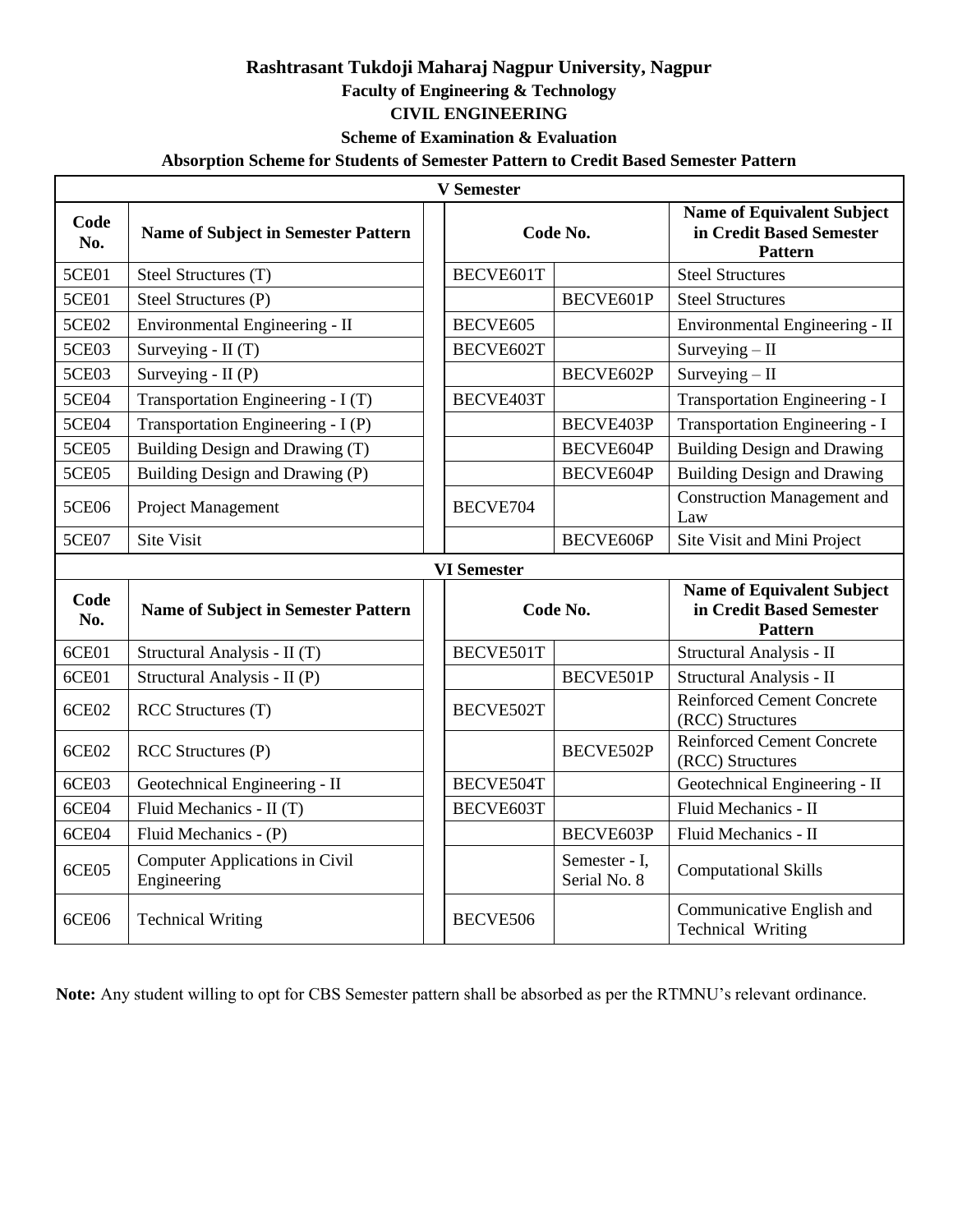## **STRUCTURAL ANALYSIS –II**

#### **BECVE501T Evaluation Scheme: (80/20) (L-3 Hrs/Week, T-1 Hr/Week); Total Credits- 4 Exam Duration: 3 hrs**

## **COURSE OUTCOMES: The students shall be able to**

- 1. Apply the different methods of analysis of frames in practical problems
- 2. Formulation of stiffness matrix, transformation matrix, load matrix for various structural components for analysis purposes.
- 3. Understand the basics of finite element method in the analysis of structural components.
- **4.** Understand the concepts related to structural dynamics.

#### $Unit - I$

Kani's Method applied to symmetrical and unsymmetrical frames with sway (Up to single bay Two storey)

#### **Unit - II**

Analysis of Continuous Beams & Simple Portal frames (sway and Non Sway) Using Moment Distribution.

### **Unit - III**

Basic concept, Degree of Freedom, Basic concept of Direct Stiffness Method. Formulation of elemental/local stiffness matrix and global stiffness matrix for plane truss. Transformation Matrix, Assembly of Global/ Structural stiffness matrix up to (8x8). Member load matrix including lack of fit, temperature, Assembly of Global/ Structure load matrix, Solution to problems with maximum degree of freedom three.

## **Unit - IV**

Formulation of element/local stiffness matrix and global stiffness matrix for beam members (without axial deformations) for continuous beams, Transformation matrix Assembly of global/ structural stiffness matrix, Member load matrix due to concentrated loads, uniformly distributed Loads, Assembly of global/ structure load matrix up to Three Elements. Solution to problems with maximum degree of freedom Three.

#### $\textbf{Unit} - \textbf{V}$

Formulation of element/ local stiffness matrix and global stiffness matrix for Plane frame members (without axial deformations), Transformation matrix Assembly of global/ structural stiffness matrix, Member load matrix due to concentrated loads, uniformly distributed Loads, temperature Moments Assembly of global/ structural load matrix.

Solution to Plane frame problems with maximum degree of freedom six inclined member problems.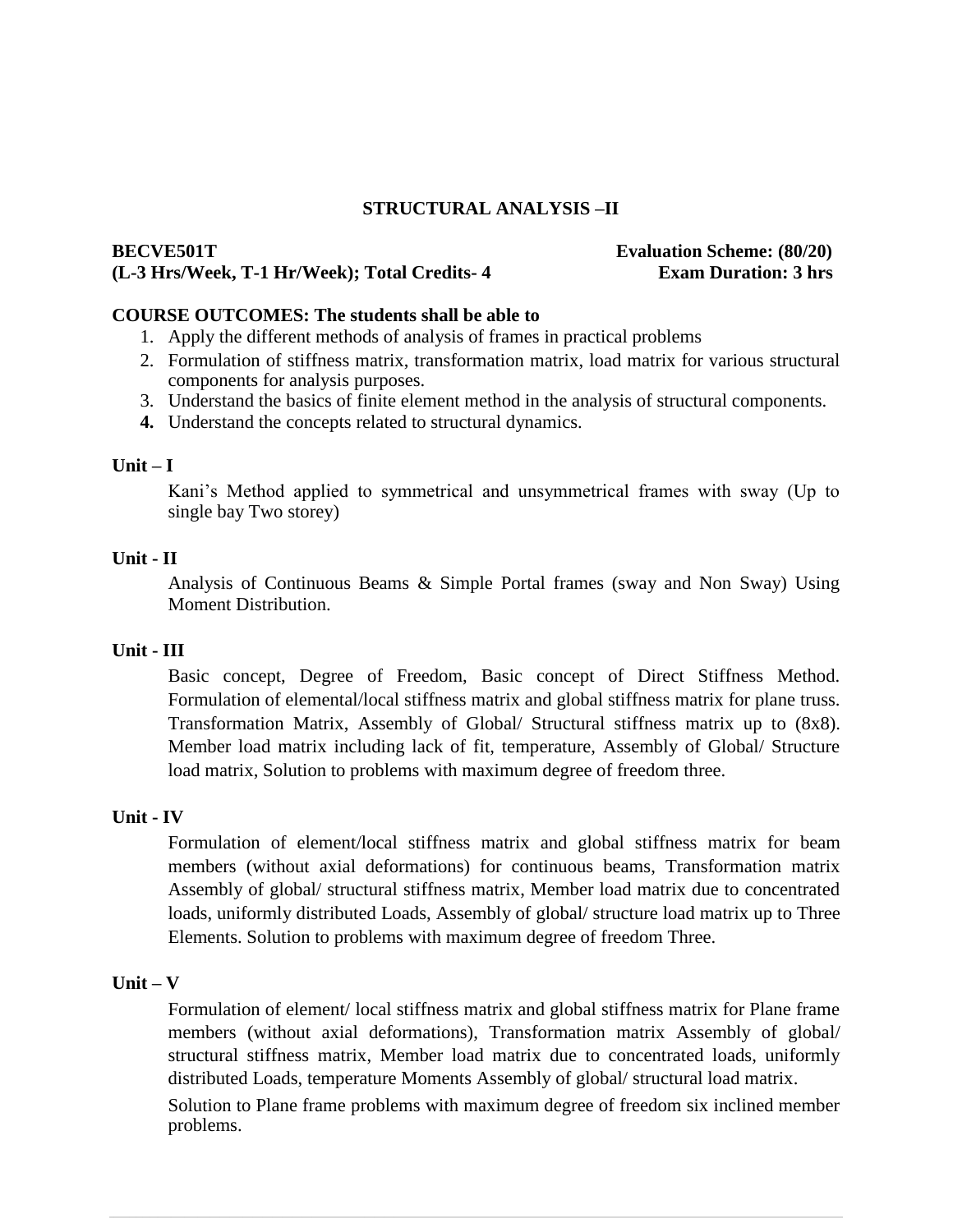**1** |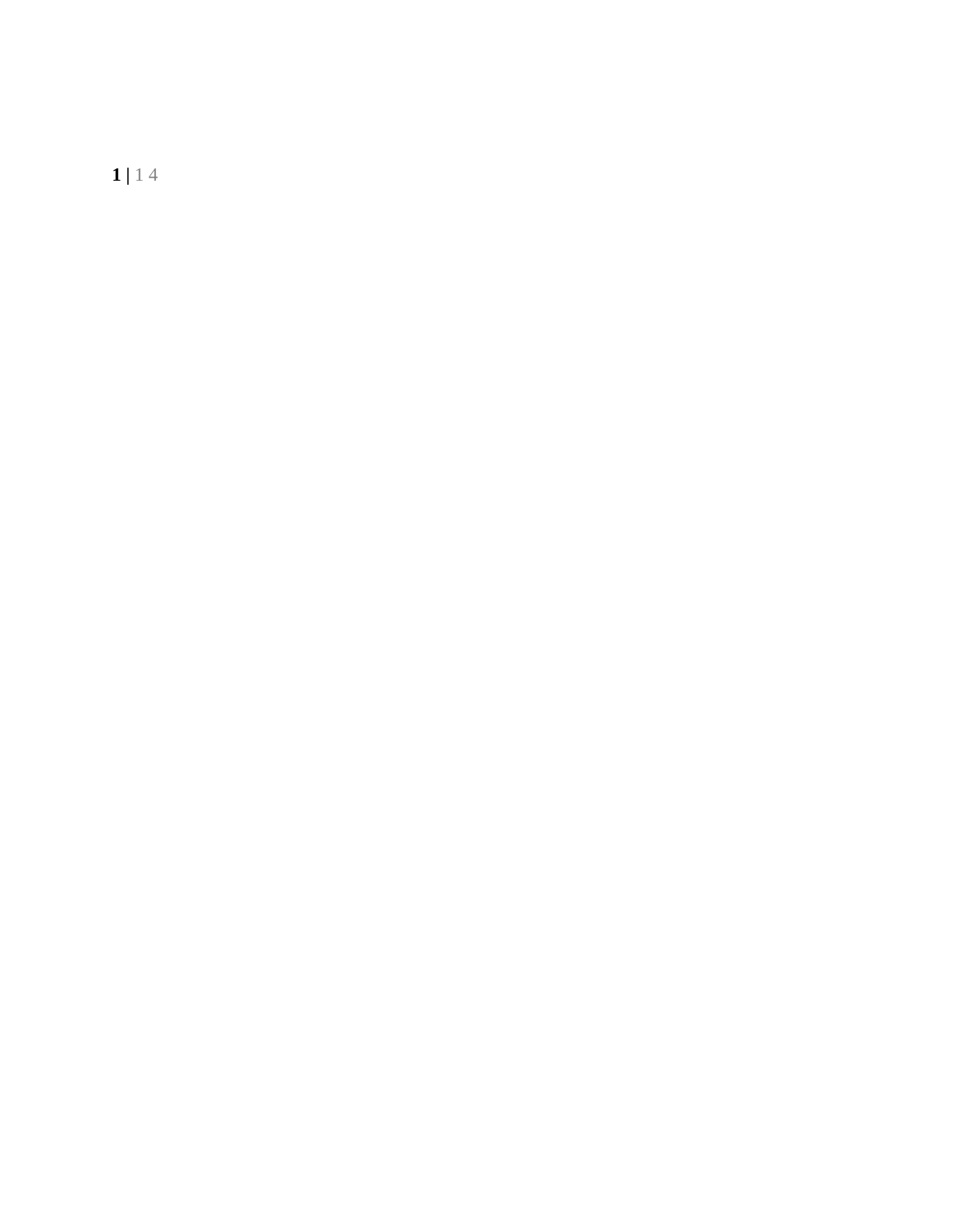## **Unit - VI**

Introduction to structural dynamics, D'Alembert principle, inertia force, equation of motion (free vibration), SDOF system, Damping, natural frequency, (MDOF (up to 3 DOF), mode shape and nodal frequency).

Introduction to finite Element method, basic concepts, discretization of structures, Rayleigh Ritz method for bar elements (prismatic/Non-prismatic) Displacement based bar elements (Prismatic/Non-prismatic)

### **REFERENCE BOOKS:**

- **1. C K Wang, 'Intermediate Structural Analysis"**
- **2. S P Timoshenko, 'Theory of Structure'**
- **3. Jain, Jain Krishna, 'Plain & Reinforced Concrete Structures', Vol-II**
- **4. Rally and Dally, 'Experimental Stress Analysis'**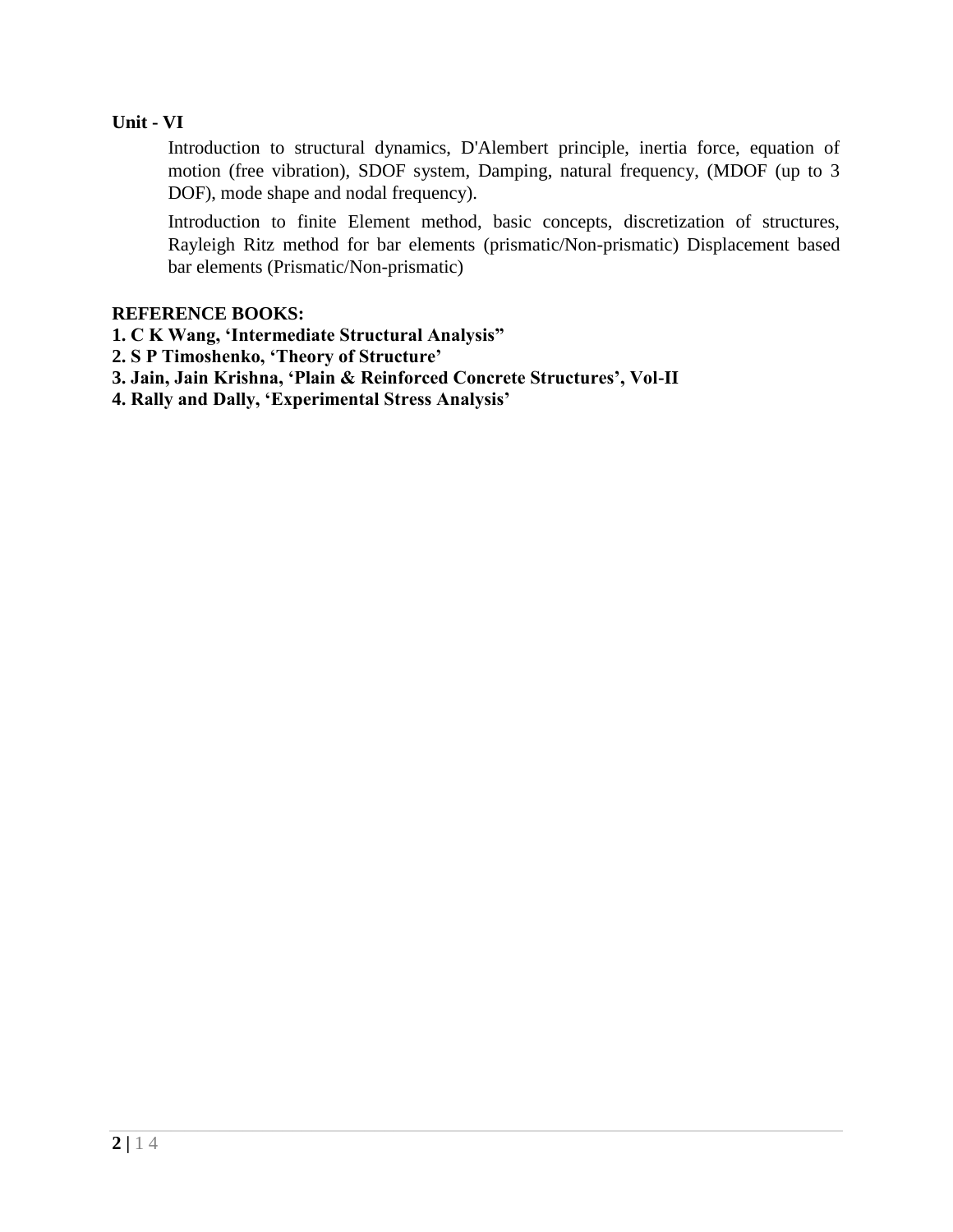## **STRUCTURAL ANALYSIS –II**

# **(P – 2 Hrs/Week); Total Credit - 1**

#### **BECVE501P Evaluation Scheme: (25-Internal/25-External)**

## **Student shall undertake Practicals on:**

Minimum Eight Problems, on complete syllabus with hand calculations using scientific calculators and also solution to same problems by using available application software. (Solution is restricted to four degree of freedom problems and assembly restricted to eight degree of freedom problems)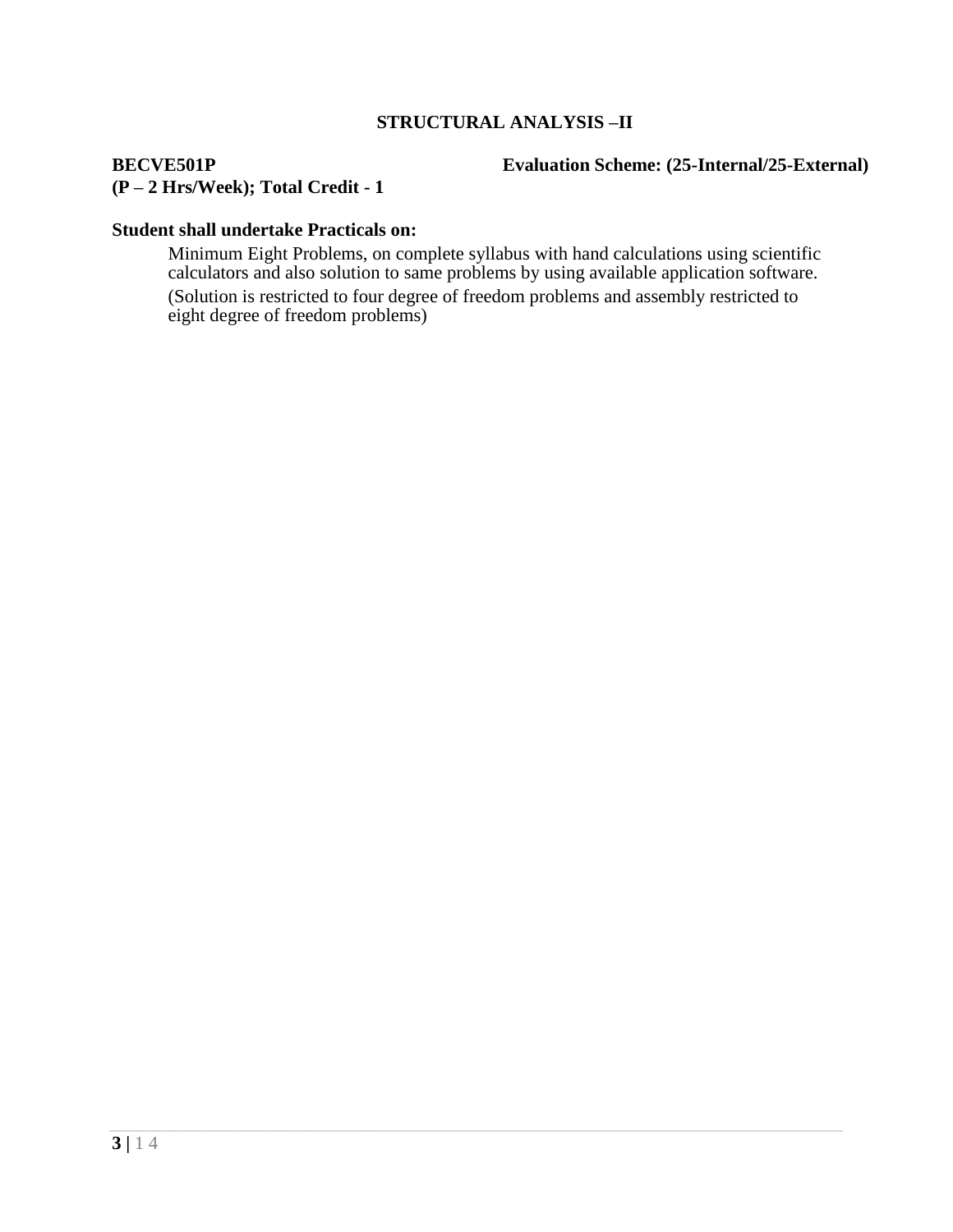## **REINFORCED CEMENT CONCRETE (RCC) STRUCTURES**

## **BECVE502T Evaluation Scheme: (80/20) (L-3 Hrs/Week, T-1 Hr/Week); Total Credits- 4 Exam Duration: 4 hrs**

### **COURSE OUTCOMES: The students shall be able to**

- 1. Understand the basic concepts of structural design Methods of RCC to the practical problem
- 2. Understand the composite action of reinforced steel and concrete in reinforced concrete structural members
- 3. Use the knowledge of the structural properties of materials i.e. steel and concrete in assessing the strength.
- 4. Use the knowledge in structural planning and design of various components of buildings.
- 5. Apply the concepts and applications of prestressed concrete in real problems

#### $Unit - I$

**Introduction to the Working Stress Method** of RCC design. Basic concepts in design for flexure, assumptions, design constants. Analysis of the rectangular section, Balanced, under-reinforced and over-reinforced sections; Drawbacks and limitations of Working stress methods.

### **Unit – II**

**Prestressed Concrete**: Properties of high grade/strength materials, concepts of prestressed concrete, methods of prestressing, losses in prestressing. Various systems of prestressing with particular reference to Freyssinet, Magnel Blatton and Gifford Udall systems Analysis of rectangular, T and I section. Design of prestressed slab/ rectangular beam

## **Unit - III**

**Introduction to Limit State Design**: Concept of probabilistic design and limit state design. Characteristic values, partial safety factors, stress strain relationship stress block parameters, failure criteria, types and properties of reinforcement, limit state of Serviceability and limit state of collapse, other limit states. Review of IS – 456-2000.

Limit state of collapse in flexure: Analysis and design of singly reinforced rectangular section. Balanced failure mode, primary tension failure mode and primary compression failure mode

Analysis & Design of Doubly reinforced sections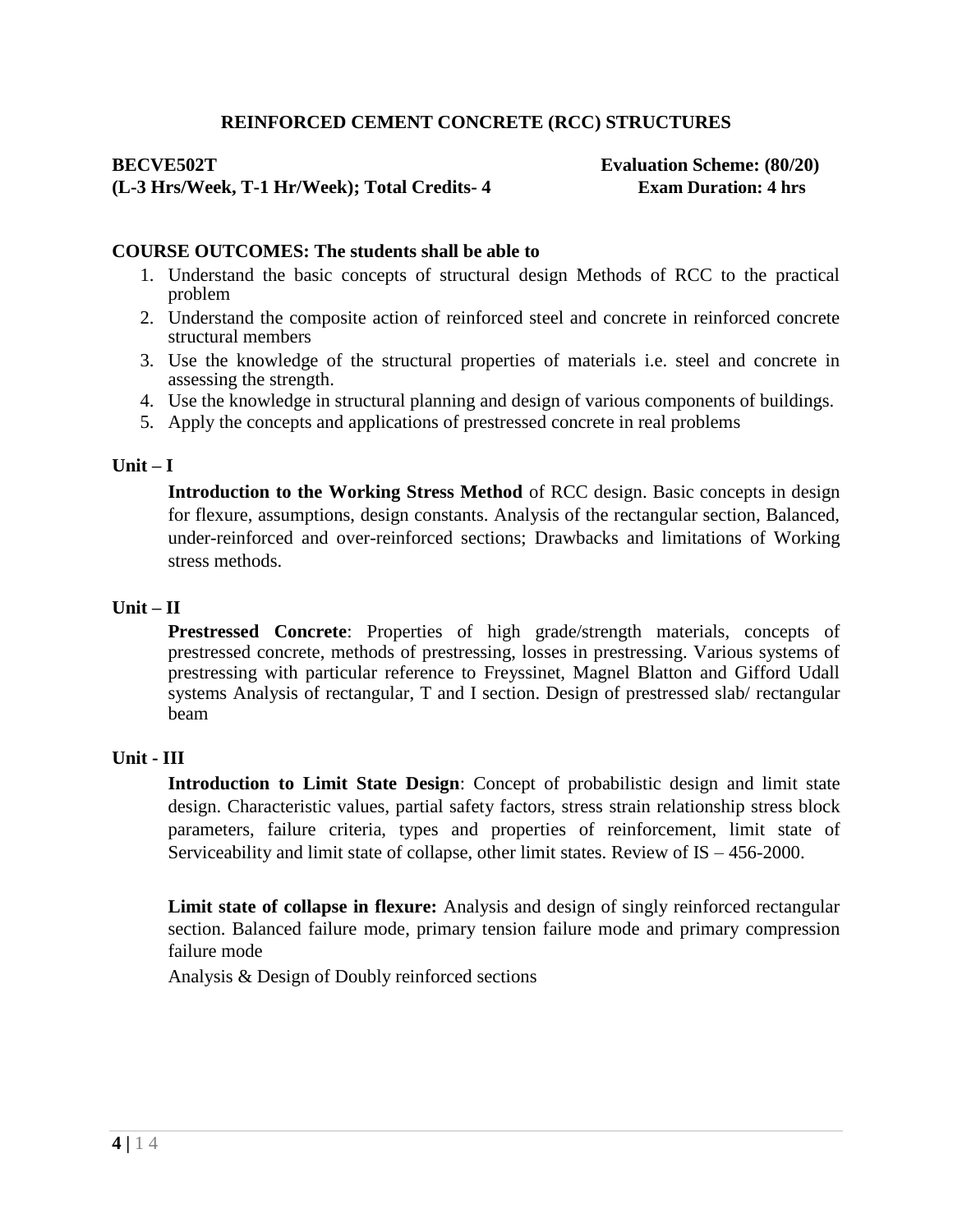# **Unit - IV**

**Limit state of collapse in flexure**: Analysis and design of Tee and L-beam section. **Limit state of collapse in compression**: Analysis & design of short axially loaded column. Columns subjected to uniaxial bending, use of interaction curves.

Design of rectangular pad/ slopped footing for axial load

# **Unit - V**

Limit state of Collapse in Shear & Bond: Design of beam for shear, shear span, post cracking resistance, shear mechanism approach, shear failure modes and collapse loads, interaction of shear, flexure and force. Check for bond.

# **Limit state of Serviceability:**

Causes and control cracking: Crack in plastic concrete at early age, Cracks due to temperature and shrinkage, restrain induced cracks, Cracks due to loading. Needs for crack width control

Moment- curvature relationship, deflection control of beams; Deflection calculation for beam.

**Limit state of collapse in torsion:** Concepts of interaction to torsion, shear and flexure Analysis & design of rectangular section for torsion, shear and flexure

#### **Unit – VI (with LSM)**

Design of one-way, simply supported, single span and cantilever slabs, and continuous slab/ beam with IS coefficients.

Design of RCC Two way slab with various end conditions using IS code coefficient. Deflection calculation for one-way slabs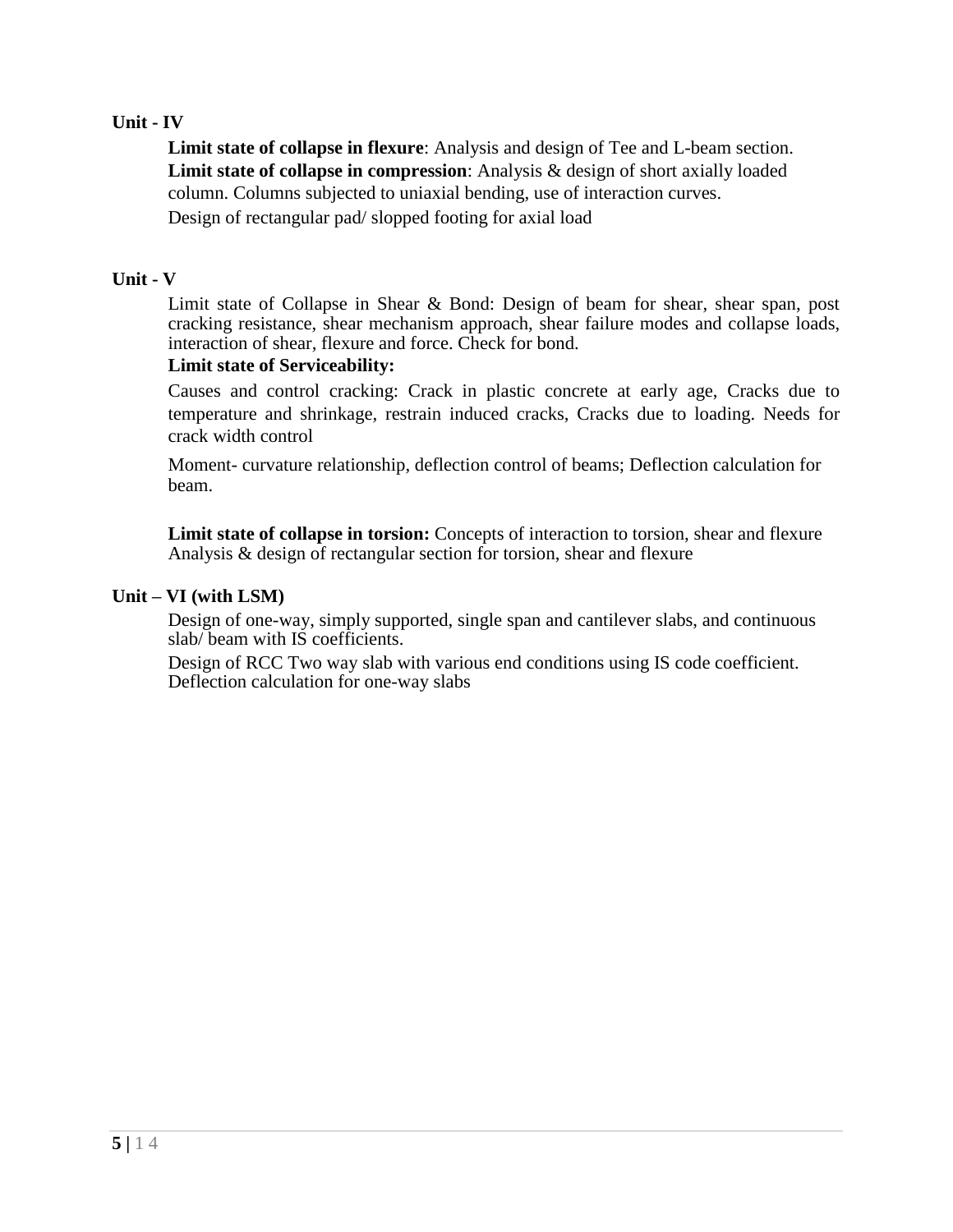# **REINFORCED CEMENT CONCRETE (RCC) STRUCTURES**

# **BECVE502P Evaluation Scheme: (25-Internal/25-External)**

**(P – 2 Hrs/Week); Total Credit - 1**

# **Student shall undertake Practicals on:**

- 1. Design of beams, columns, slab and foundation as per relevant IS Code
- 2. Understanding the professional RCC drawing.
- 3. Minimum One Site visit pertaining to above design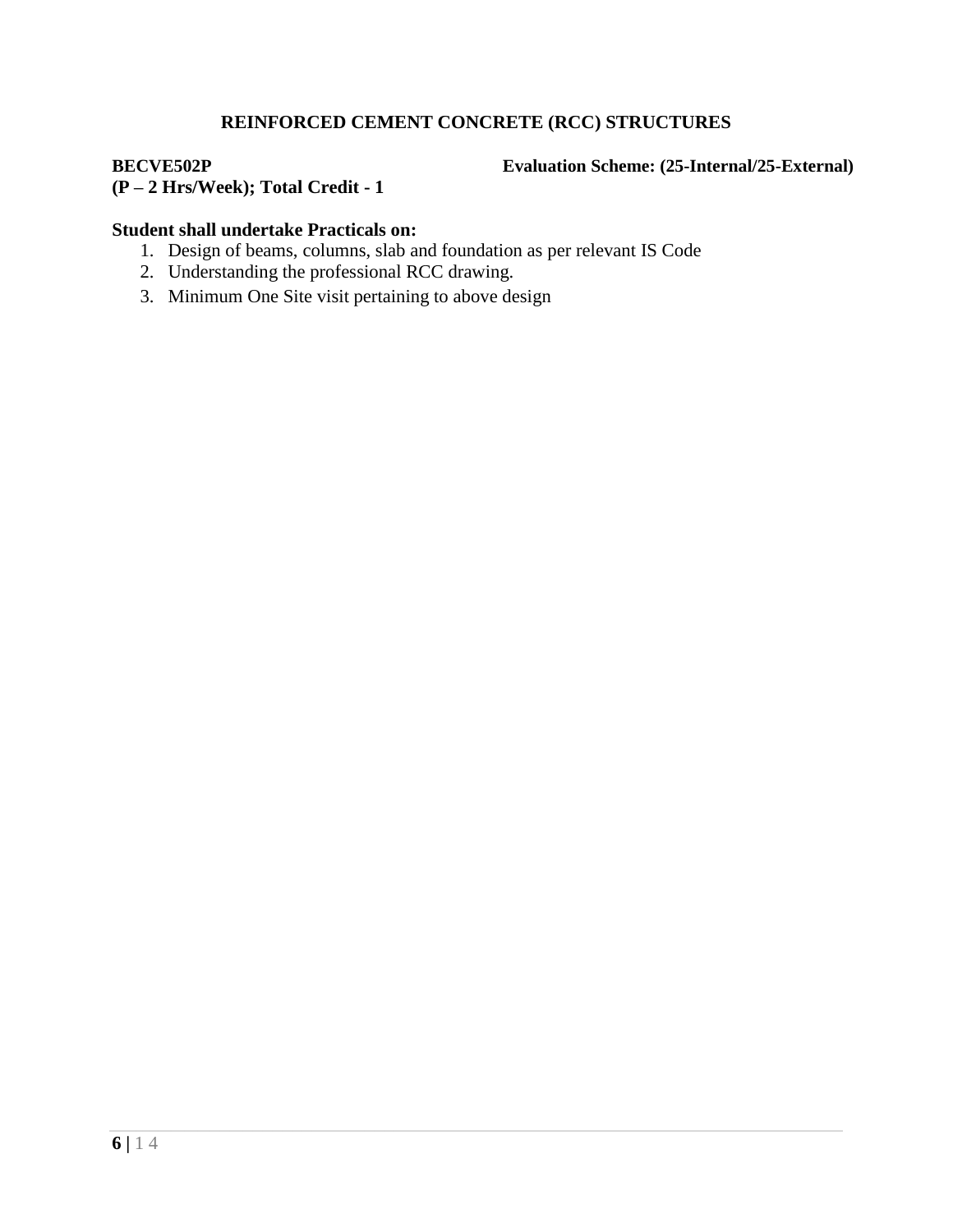# **FLUID MECHANICS-I**

# **BECVE503T Evaluation Scheme: (80/20) (L-3 Hrs/Week, T-1 Hr/Week); Total Credits- 4 Exam Duration: 3 hrs**

# **COURSE OUTCOMES: The students shall be able to**

- 1. Measure and determine fluid pressures and forces on plates/surfaces, pipe bends, etc.
- 2. Apply the Bernoulli's equation to solve the problems in fluid.
- 3. Understand the concepts of dimensional analysis use the dimensionless number suitably.
- 4. Understand the basic concepts related to laminar and turbulent flow.
- 5. Apply the principles of hydrostatics and determine the forces.

# **Unit-I :**

**Fluids and their Properties**: Definition of fluid, fluid properties, mass density, specific weight and specific gravity, viscosity; Newton's equation, coefficients of dynamic and kinematic viscosity. Rheological Diagram. Ideal and real fluids. Compressibility and bulk modulus, Surface tension capillarity, pressure inside a bulb and cylindrical jet, vapor pressure and cavitations. Effects of pressure and temperature on fluid properties.

**Fluids Pressure and its Measurement**: Fluid pressure, law of fluid pressure, variation of fluid pressure with depth, pressure and head, Atmospheric pressure, Gauge pressures. Pressure measurements using manometer, differential manometer and gauges

# **Unit-II**

**Hydrostatics**: Hydrostatic pressure on plane and curved surface. Centre of pressure, fluids in relative equilibrium; fluid masses subjected to horizontal, vertical and inclined acceleration. **Buoyancy and Floatation**: Buoyant force and centre of buoyancy, Archimedes principle, Metacenter and Metacentric height - its determination by analytical and experimental methods. Stability of floating bodies and three states of equilibrium

# **Unit-III**

**Fundamentals of Fluid Flow-I**: Kinematics of Flow: Velocity, its variation with space and time; Steady, unsteady, uniform & non-uniform; One, two and three dimensional; rotational, irrotational flow. Acceleration of fluid particles, Normal and Tangential acceleration. Stream line, path line & streak line; Lagrangian and Eularian approaches in fluid flow description. Equation of continuity in Cartesian co-ordinates, stream functions, velocity potential and potential flow. Relationship between stream function and velocity potential, flow nets, circulation, vortices, source and sink. Free and forced vortices.

# **Unit-IV**

**Fundamentals of Fluid Flow-II**: Kinetics of Flow: Factors influencing motion, Euler's equations of motion. Bernoulli's equation, Assumptions, derivation, limitations and application, Kinetic energy correction factor. Momentum equation, Impact of Jets, forces on plates, pipe bends and closed conduits.

**Fluid Measurement-I**: Velocity measurement; pitot tube, pitot-static tube and Prandit tube. Discharge measurement: Venturimeter, Orificemeter and flow nozzles.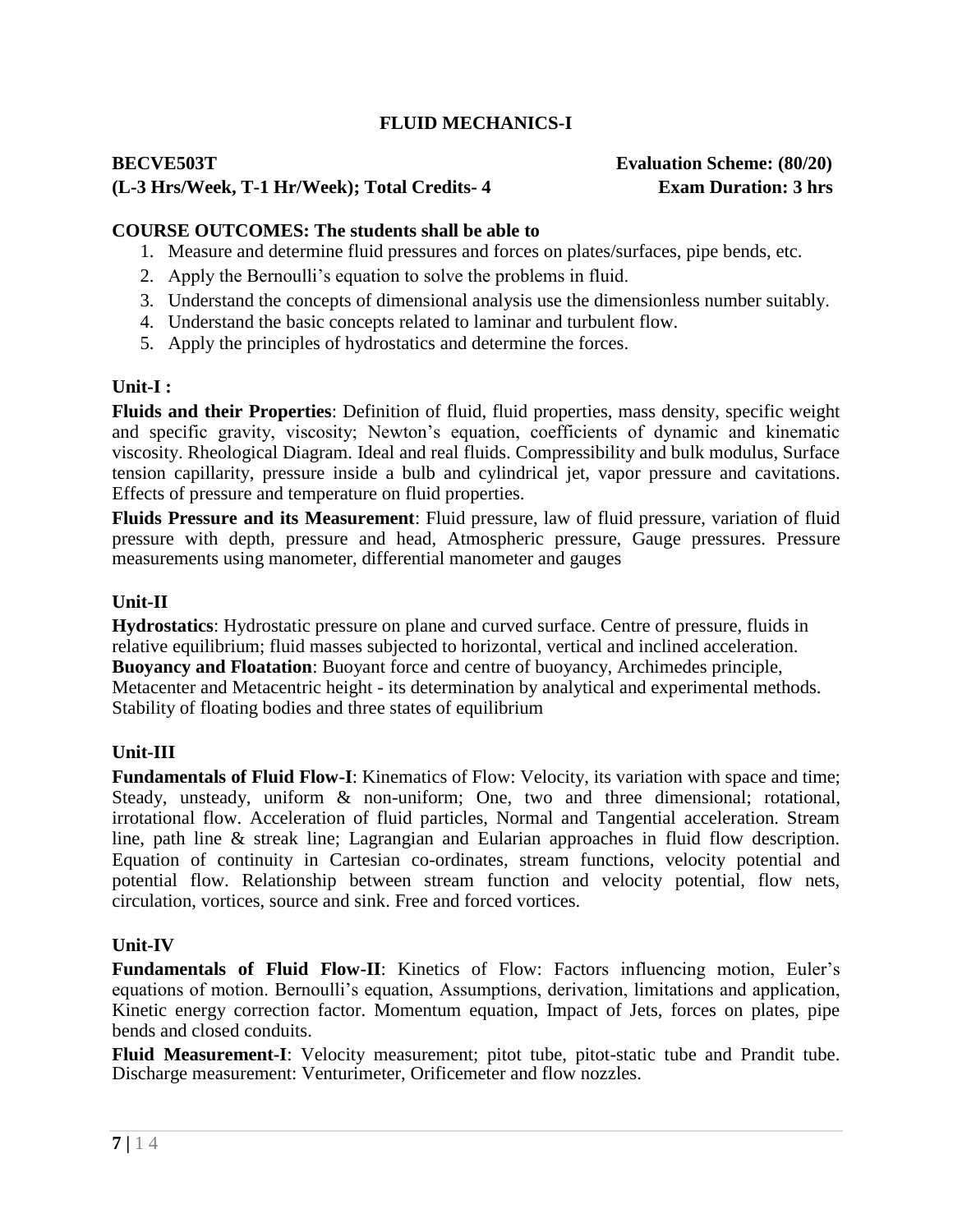# **Unit-V**

Fluid Measurement-II: Orifices and Mouth pieces- Orifice: definition, types, Hydraulic coefficients, factors affecting them and their experiments. Large/small orifices and submerged orifices. Time for emptying tanks by orifices Mouthpieces: Definition, types and utility, pressure at Vena contracta, Coefficients of discharge.

**Flow Measurement and Control**: Notches & Weirs – Definitions, Types; Rectangular, triangular and trapezoidal, End contraction. Co-efficient of discharge and its determination; Error in measurement of head. Velocity of approach and its effects Cipolletti, broad-crested and submerged weirs

# **Unit-VI**

.

**Dimensional Analysis And Theory of Models**: Dimensional Analysis: Fundamentals, methods, (Raleigh's and Buckingham); Similitude, Geometric, Kinematic and Dynamic similarities. Predominant forces, Dimension-less numbers and their significances.

**Behavior of Real Fluids**: Viscous flow - Laminar and Turbulent flows, Reynolds apparatus critical velocity. Reynolds Number, simple problems on determination of Laminar and Turbulent flows in pipes.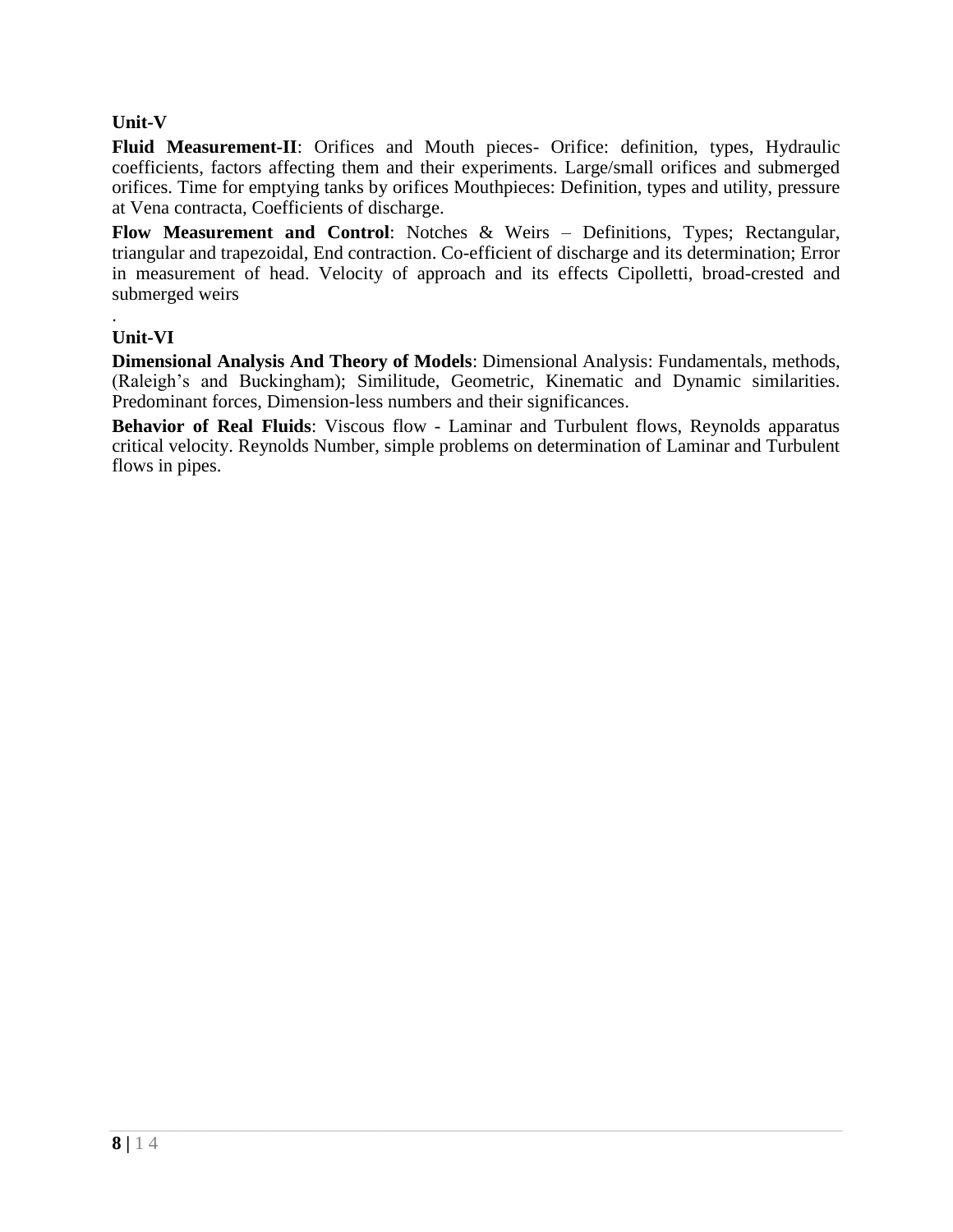# **FLUID MECHANICS-I**

# **(P – 2 Hrs/Week); Total Credit - 1**

**BECVE503P Evaluation Scheme: (25-Internal/25-External)**

#### **Minimum eight practicals from the given below list should be performed**

- **1.** To verify Bernoulli's theorem
- 2. To determine the coefficient of discharge of Venturimeter
- 3. To determine the coefficient of discharge of Orifice meter
- 4. To determine the coefficient of discharge of Rectangular Notch
- 5. To determine the coefficient of discharge of Triangular Notch
- 6. To determine the coefficient of discharge of an orifice of a given shape. Also to determine the coefficient of velocity and the coefficient of contraction of the orifice and mouth piece.
- 7. To verify the momentum equation using the experimental set-up on diffusion of submerged air jet.
- 8. To determine the variation of friction factor 'f' for turbulent flow in commercial pipes.
- 9. To study the transition from laminar to turbulent flow and to determine the lower critical Reynolds number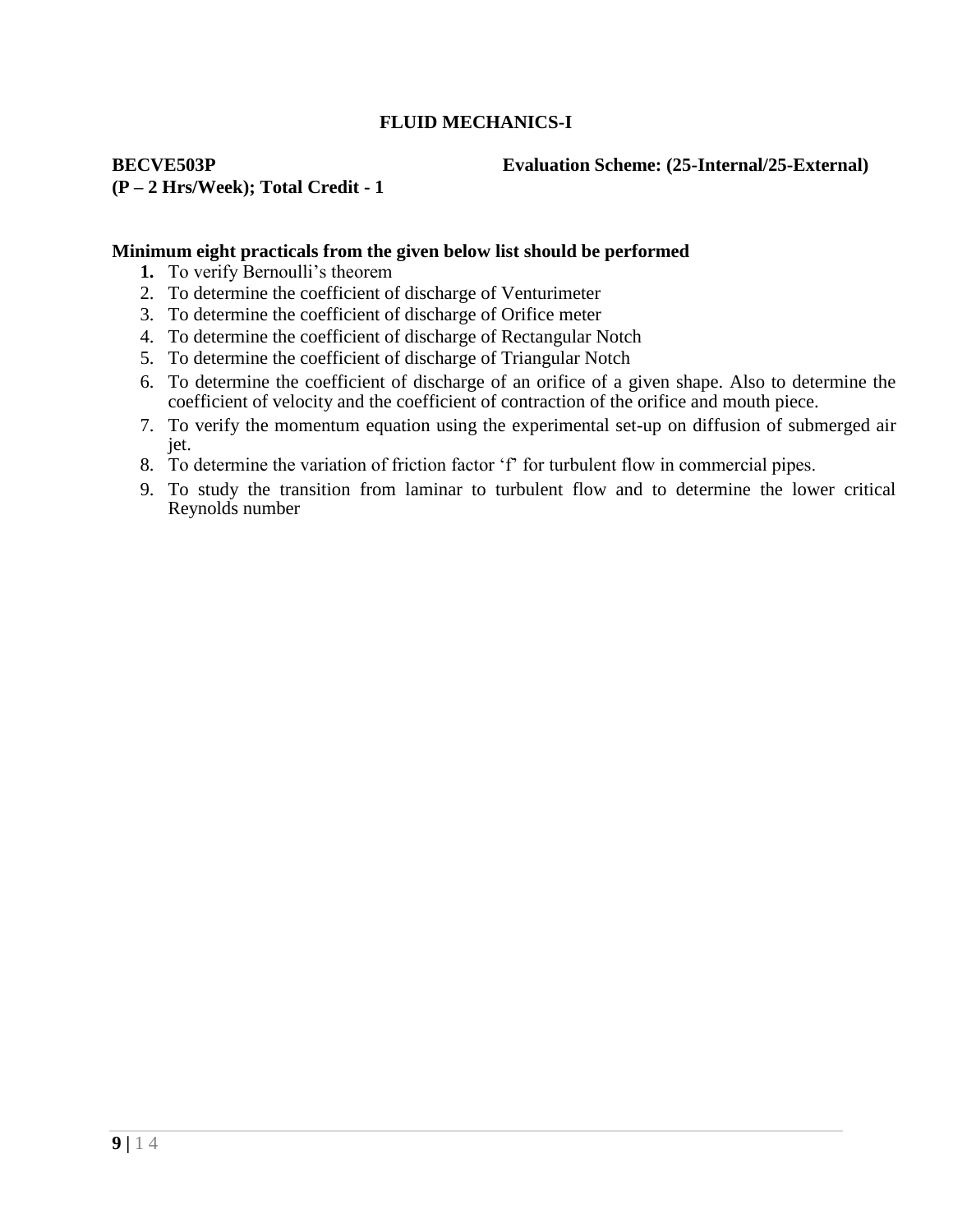# **GEOTECHNICAL ENGINEERING-II**

# **BECVE504T Evaluation Scheme: (80/20) (L-3 Hrs/Week, T-1 Hr/Week); Total Credits- 4 Exam Duration: 3hrs**

# **COURSE OUTCOMES: The students shall be able to**

- 1. Use the knowledge of different soil exploration techniques to ascertain the properties of soil
- 2. To analyze the stability of natural slopes, safety  $\&$  sustainability of the slopes, design of retaining structures, reinforced earth walls, etc.
- 3. Practice Ground Improvement Techniques.
- **4.** Design the shallow & deep foundation.

# **Unit- I: GEOTECHNICAL EXPLORATION**

Importance and objective of field exploration , geophysical methods and its limitations, methods of subsurface exploration, methods of boring, number, location and depth of boring, types of soil samples and samplers, principles of design of samplers, collection & shipments of samples, boring and sampling record.

# **Unit- II: STABILITY OF SLOPES**

Causes and types of slope failure, stability analysis of infinite slopes, Taylor's stability numbers

& stability charts, stability analysis of finite slope for purely C- soils and C -  $\phi$  soils, center of

critical slip circle, (Swedish circle method), slices method for homogeneous  $C - \phi$  soil slopes with pore pressure consideration, Friction circle method, method of improving stability of slopes; types, selection and design of graded filters.

# **Unit- III: LATERAL EARTH PRESSURE**

Earth pressure at rest, active and passive pressure; general & local states of plastic equilibrium in soil. Rankine's and Coulomb's theories of earth pressure. Effects of surcharge & submergence. Determination of Active earth pressure through graphical construction; Rebhann's and Culman's method

# **Unit- IV: GROUND IMPROVEMENT**

Need of ground improvement, ground improvement techniques, stabilization using lime, cement & flyash; prealoading concept, vibrocompaction/flotation, concept of sand drains, stone columns, encased stone column, concept of NPVD (natural prefabricated vertical drain) and PPVD (polymer prefabricated vertical drain). Basic concept of reinforced soil, different types of Geosynthetics, Geo-synthetic application and functions in civil engineering

# **Unit- V: SHALLOW FOUNDATION**

Bearing capacity of soil: Factor affecting bearing capacity, Terzaghis theory, its validity and limitation, types of shear failure in foundation soil, effect of water table on bearing capacity, (introduction to IS method, factor affecting bearing capacity, field determination of bearing capacity through plate load test and standard penetration test,)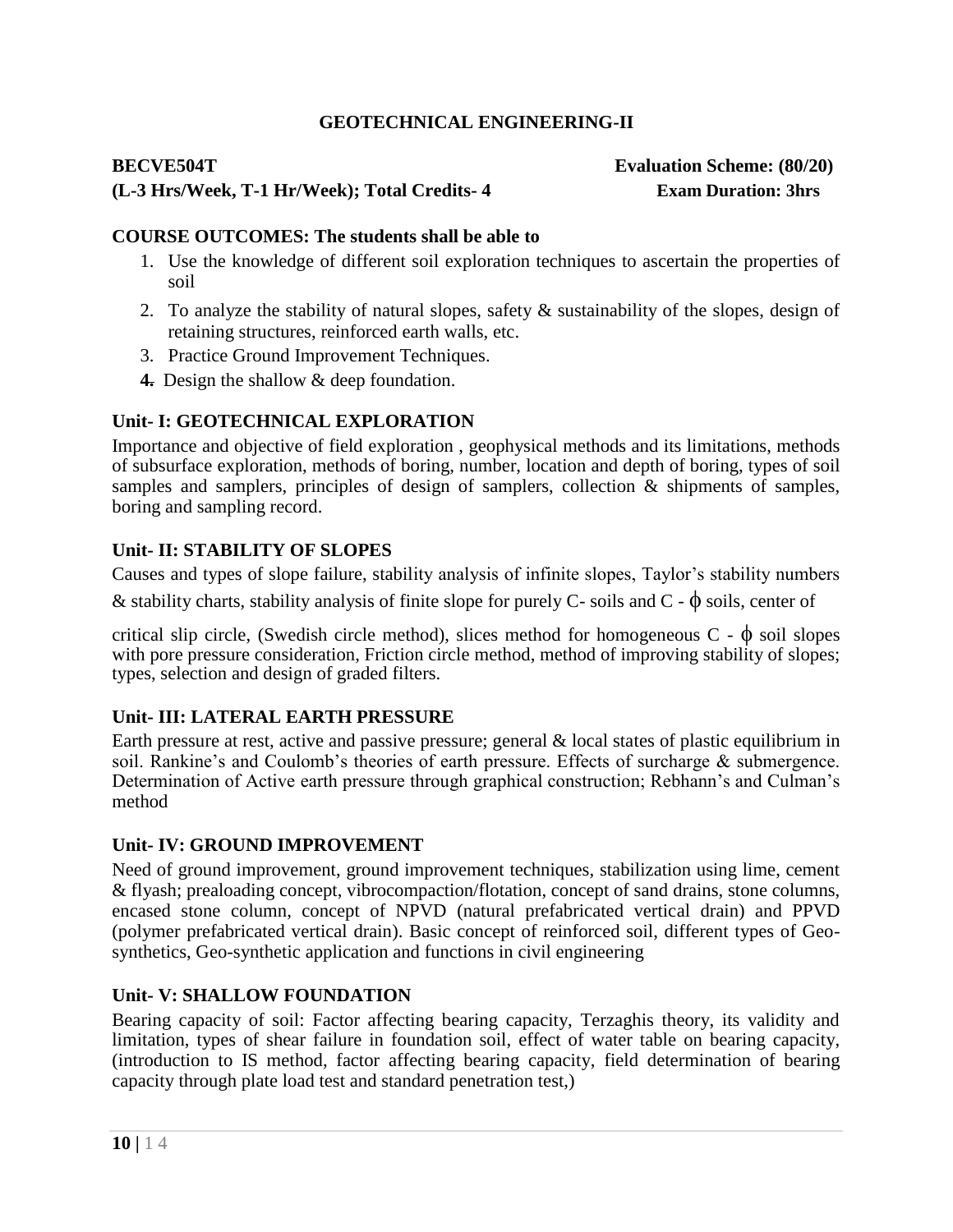Settlement of shallow foundation: Causes of settlement, elastic and consolidation settlement, differential settlement, control of excessive settlement. (Standard penetration test, corrections for N - values to obtain design soil parameters**.)**

# **Unit- VI: PILE FOUNDATION**

Classification of piles, constructional features of cast- in – situ  $\&$  pre cast concrete piles. Pile driving methods, effect of pile driving on ground. Pile capacity by static formula & dynamic formulae, pile load test, group action of piles, spacing of piles in group, settlement of group of pile (pile group,) negative skin friction and its effect on pile capacity, general features of under reamed piles.

# **REFERENCE BOOKS:**

- 1. Gopal Ranjan &Rao: Basic &Applied Soil Mechanics, New Age international Publisher, 2005
- 2. Arora K.R. : Soil Mechanics & Foundation Engineering
- 3. Punmia B. C. : Soil Mechanics & Foundation
- 4. P Raj : Geotechnical Engineer,Mc Graw Hill Education,2000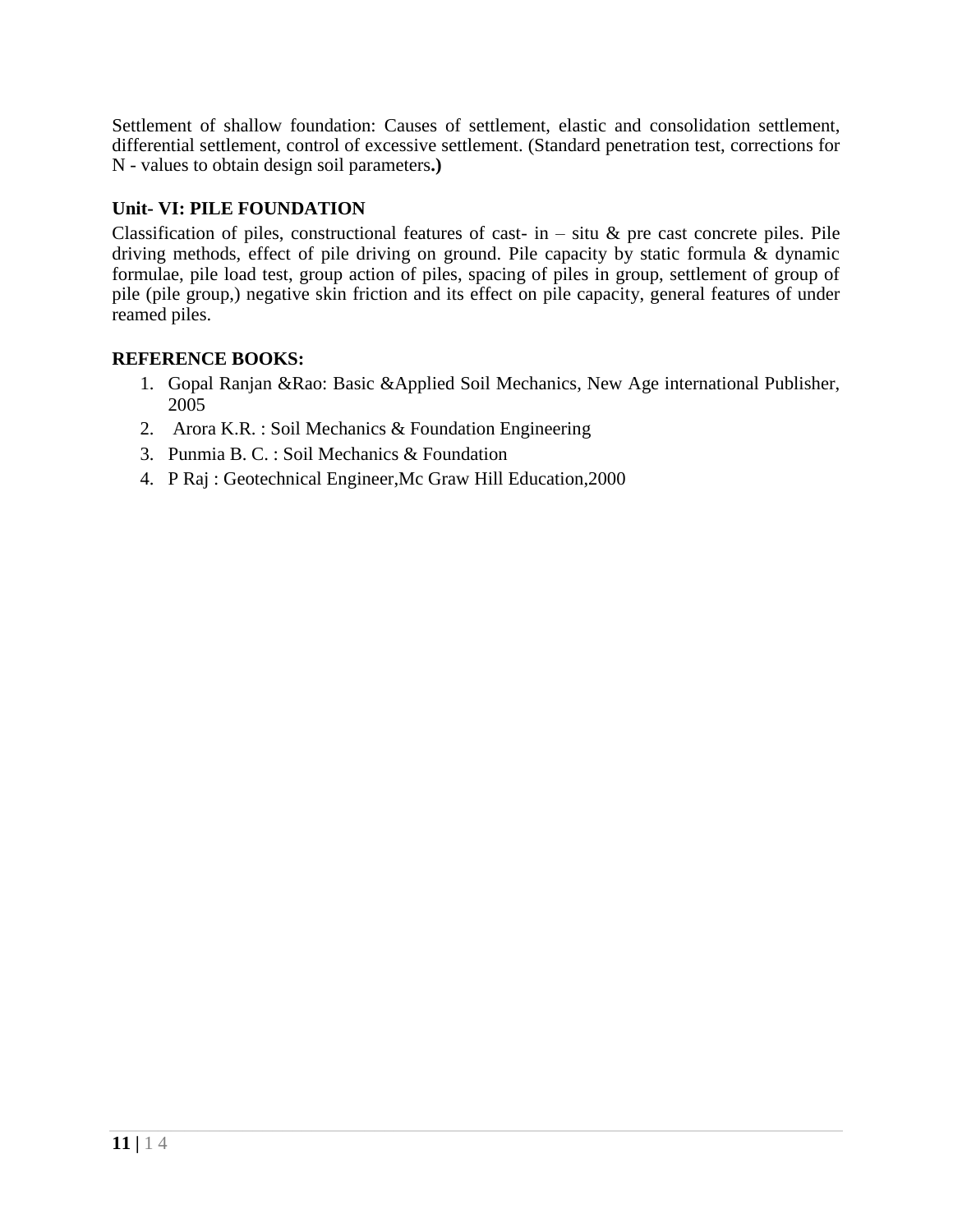# **HYDROLOGY AND WATER RESOURCES**

# **BECVE505T Evaluation Scheme: (80/20) (L-4 Hrs/Week); Total Credits- 4 Exam Duration: 3hrs**

# **COURSE OUTCOMES: The students shall be able to**

- 1. Use of knowledge of basics of hydrology in calculating infiltration, evaporation, total runoff.
- 2. Use the techniques of the Hydrographs to forecast flood discharge at various durations.
- 3. Apply the Statistical techniques to analyze the flood occurrence & frequency.
- 4. Use the knowledge pertaining to the flood to plan flood routine & emergency plans.
- 5. Apply the knowledge of geo-hydrology terms in planning, assessing & computation of ground water potential and its assessment using various techniques.
- 6. Take-up planning of water resources mini project.

# $Unit - I$

**Introduction:** Hydrology, definition, engineering hydrology, and its importance, development of hydrology and allied science, hydrological cycle, hydrological evolution and brief description of its components, the earth and its atmosphere, importance of temperature, humidity, and wind in hydrological study.

**Precipitation**: Definition anticipation, artificial rains, types of precipitation, orthographic, conventional and cyclonic, factors affecting precipitation with reference to physiographic divisions of India

**Measurement of precipitation:** non automatic and automatic rain gauges, selection of site, density and adequacy of rain gauge stations, optimal number of rain gauge, radar measurement of rainfall, mass curve, supplementary rainfall data missing records, intensity duration frequently and depth area duration analysis

# **Unit - II**

**Infiltration**: definition, mechanism, factors affecting infiltration, infiltration indices, measurement, application, problems.

**Evaporation and transportation**: definition, mechanism and factors affecting evaporation, evaporation estimations by pan, water budget, energy budget and imperial formula, control of evaporation. Evapo-transpiration and its measurement. Interception and its measurement.

# **Unit - III**

**Runoff**: Source and components of run-off, classification of streams, factors affecting the runoff processes, estimation methods, measurement of discharge of streams by area-slope and areavelocity method.

**Hydro-graphics:** flood hydrology, definition, typical flood hydrograph and its components, base flow and base flow separation, unit hydrograph, theory, S-curve and its use, instantaneous UHG.

**Unit - IV**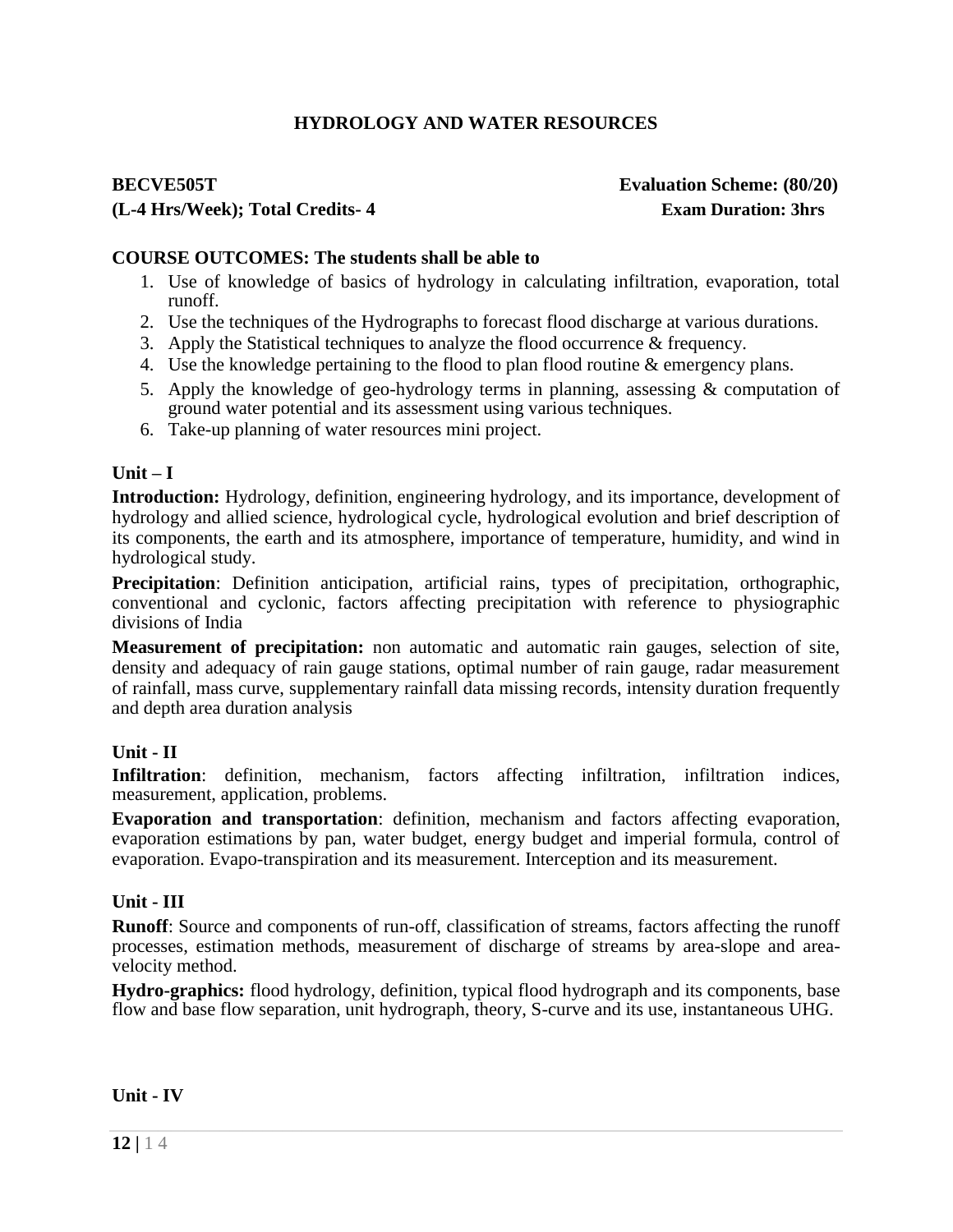**Statistical Methods**: statistics in hydrological analysis, probability and probability distributions, average measure of dispersion, co-relation. Analysis of time series, frequency analysis.

**Floods**: causes and effects, factors affecting peak flows and estimation of peak flows, low flow, basin flood, flood routine and flood forecasting, economic planning for flood control (Emergency action plan)

# **Unit - V**

**Geo-hydrology**: Introduction, occurrence and distribution of ground water, water table and water table maps, aquifer, aquiclude, aquitard and aquifuge. Groundwater exploration, electrical sensitivity method, confined and unconfined aquifer, porosity, permeability, specific yield, specific retention, Darcy's law, introduction to hydraulic wells, open wells, safe yield test.

# **Unit - VI**

**Groundwater recharge**: Concept of recharge, selection of recharge sites, recharging methods, spreading method, induced recharge method, recharge well method, sub-surface dams, waste water recharge, recharge by urban storm runoff, recharge through rain water harvesting

Project planning for water resources: multipurpose projects inter basin water transfer and interstate river dispute. Water resource planning through watershed management, (Instrument used for measurement of climatic parameter, wind vane, anemometer, Sunshine Recorder, Stavenson's Screen, Different types of thermometers, Thermo hydro graph).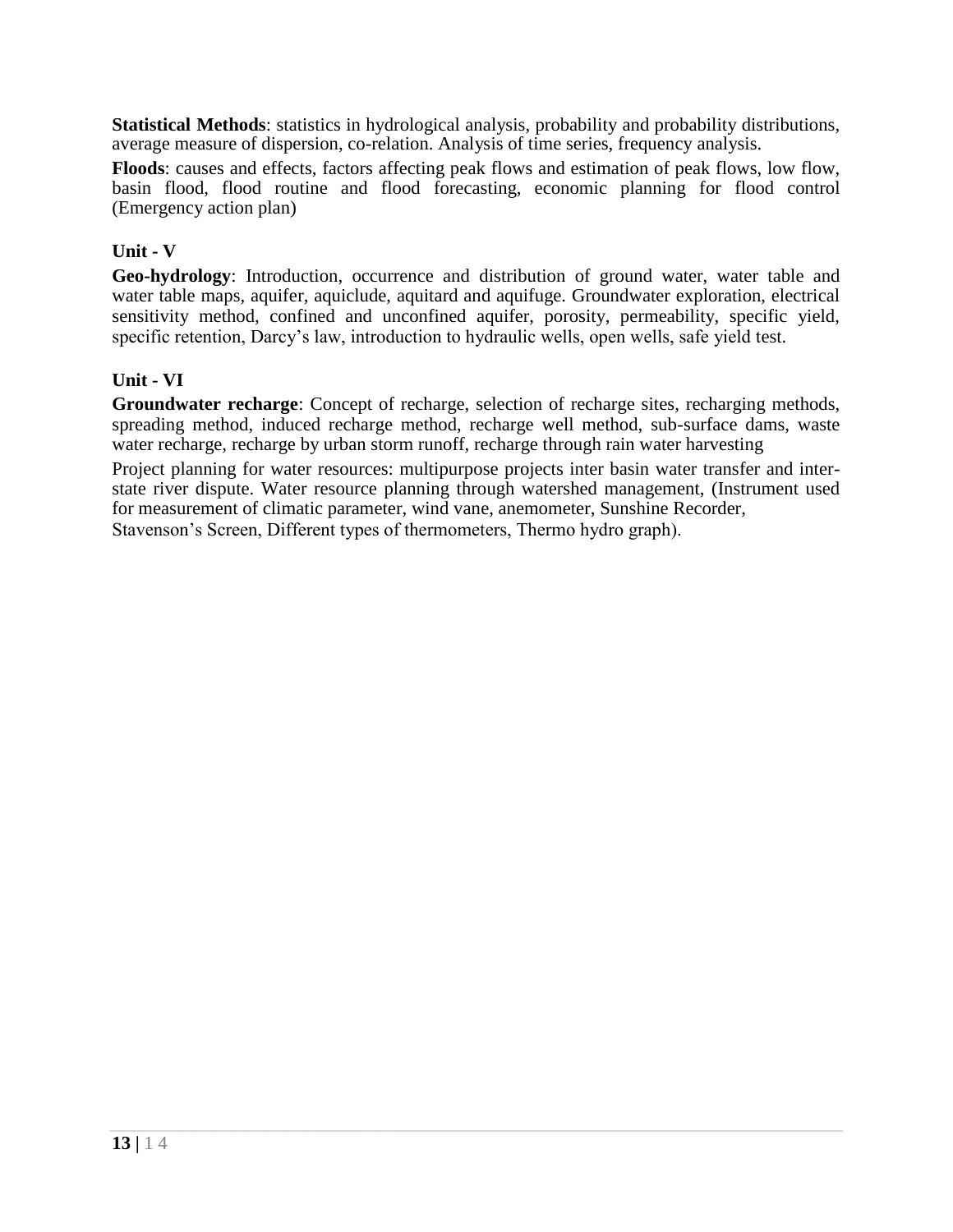# **COMMUNICATIVE ENGLISH & TECHNICAL WRITING**

**BECVE506P Evaluation Scheme: (25-Internal/25-External)**

# **(P-3 Hrs/Week); Total Credits-2**

#### **Outcomes:**

Students will be:

- 1. Adept in using functional grammar
- 2. Able to write at work
- 3. Able to draft reports and letters
- 4. To understand the planning and procedure of carrying out research work
- 5. Dexterous in presentation skills and participate in GD

#### **Practical 1- Language and style**

Grammar, Mechanics, Punctuations, Spellings, Vocabulary & Word Watch (List of Technical and Business terms with usage **Assignments: 4 Nos.** (3 worksheets on Grammar, 1 on Mechanics and Punctuation)

*Grammar- Subject and verb agreement, prepositional phrases, pronouns, pronoun references, avoiding shifts, avoiding sexism (avoiding gender bias), modifiers, the clause and simple sentence, compound sentences, transition words, parallelisms.*

*Mechanics- Fragments, run-ons, and comma splices abbreviations & acronyms.*

*Punctuations - colons and semicolons, end punctuations, parentheses, dashes, brackets, ellipses, slashes, and hyphens, apostrophes.*

*Method / plan – Concept clearance using Worksheets with MCQ / activities*

# **Practical 2- Writing at Work & Other Business Writing Assignments: 4 Nos. (2 topics from A & B each)**

# **A. Writing at Work**

Types of Letters (inquiry, order, sales, complaint etc), Memos, E- mail, The Job Search (Resume & Cover letter), Fliers & Brochures.

*Method / plan: analyzing errors in mails, resumes, letters and brochures with respect to practical- 1, practice writing with samples given* 

#### **B. Other Business writing**

Itinerary Writing, Inter –office Memorandum (memo), Circulars (Informative, Public, Official), Notice, Agenda and Minutes

*Method / plan: analyzing errors in circulars, memos with respect to practical 1, practice writing with samples given as assignment*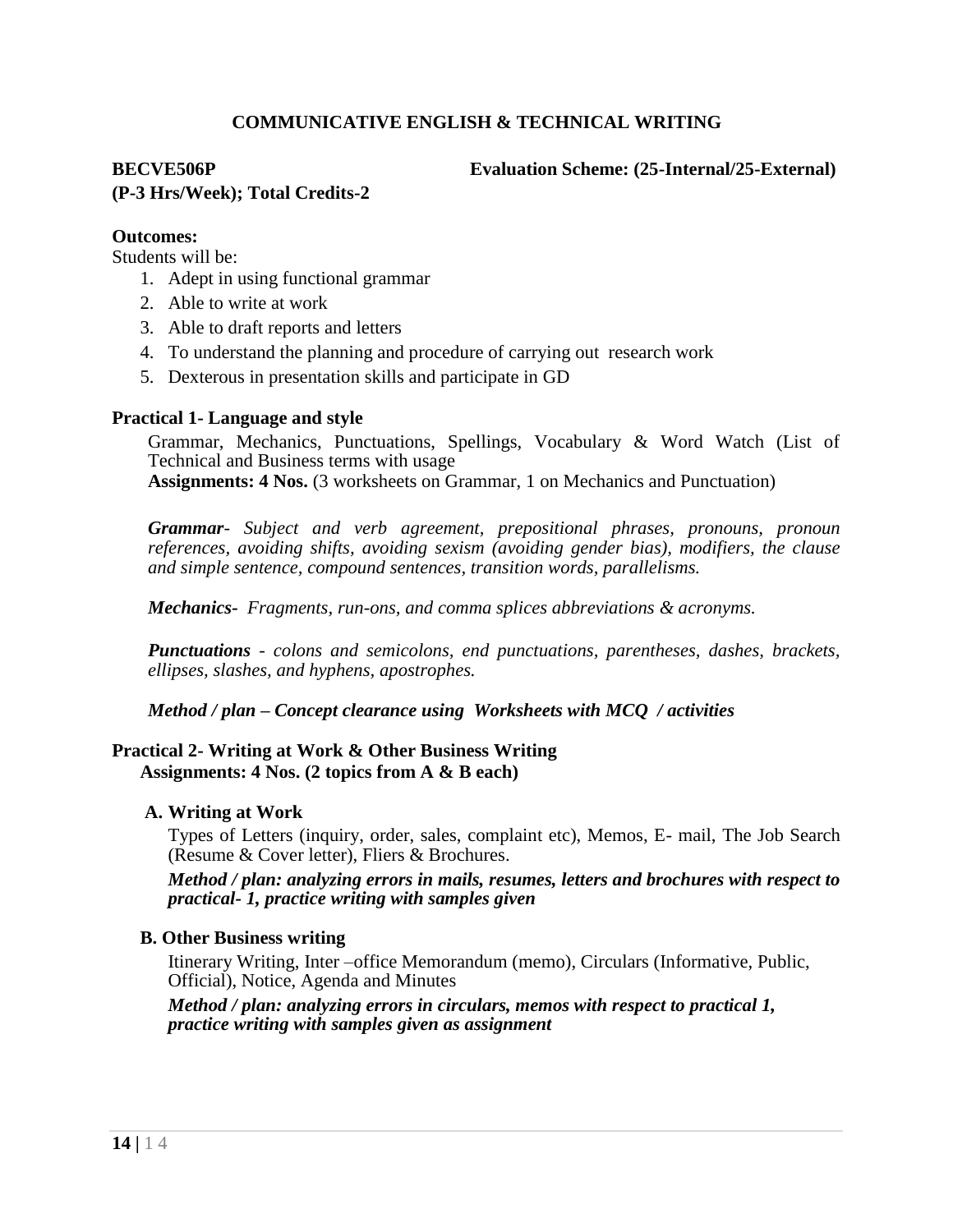#### **Practical 3- Report Strategies**

#### **Assignment: 2 Nos. (Any two reports from the given topics)**

Reports (Trip / study tour / site visit ), reports, Incident reports, Investigative Maintenance manual for buildings

Lab reports, Feasibility reports / Recommendation reports, Technical Proposals, The Summary,

*Method / plan: Analyze reports and proposals in the area of your study. Attempt following all the rules in Practical -1 & Practical-5 and give a presentation to your class.*

*After attending a lecture / meeting / conference, summarize its contents. Provide the speakers name, location of the presentation, date of presentation for the source citation.*

#### *Sample for summary*

*Many textbooks begin or end chapters with summaries. Find such a summary in one of your textbooks. Then read the accompanying chapter. Is the summary effective? If so, why? If not, Why not? If the summary is ineffective, how would you rewrite it?*

#### **Practical 4- Orientation to Research**

Planning and process, Structure, documentation, composing a bibliography for a research paper /report

**Assignments: 3 Nos.** (Preparation of a technical paper, Review of 10 technical papers on a particular subject, Study of Detailed Project Report & Preparing a summary)

#### *Method / Plan: Assignments 1. Planning and process,*

*Structure- Title, authors details, abstract, introduction, discussion, conclusion, footnotes / list of references, Bibliography*

#### *Documentation- relevance and purpose, methods and systems available*

*composing a Bibliography for a research paper /report- placement and arrangement, author, inclusive page numbers, citing an introduction, preface, foreword, or afterword, articles, online journals or website, Check list for a research paper*

# **2. Choosing a Detailed Project Report / Carrying out feasibility study (prepare a summary based on the research )**

#### *Sample*

*Many people are opening their own businesses. What does it take to open your own business? Before you can write an effective business plan and seek financing from a bank, you must research the project.*

*Choose a new venture, selling or a product or service of your choice. What would it cost to open this business? What would be your best location, or should your business*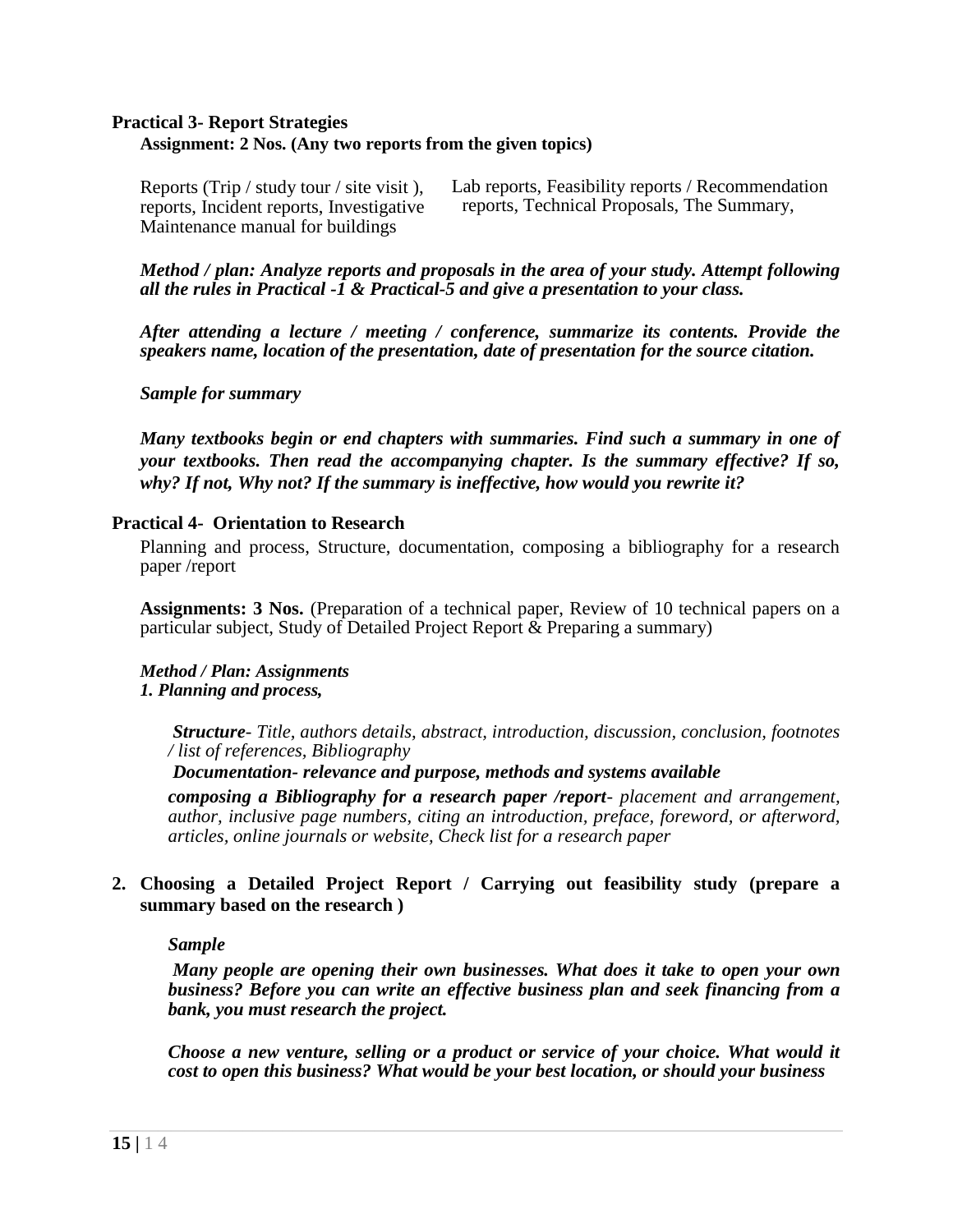*be online? What certification or licensing is needed? How many personnel would you need? What equipment is necessary? Who would be your clientele?*

*Based on research, write a proposal appropriate for presentation to a bank. In this proposal present your business plan for a new entrepreneurial opportunity*

#### **Practical 5- Dynamics of Professional Presentations**

- 1. Introduction, planning, occasion, audience, purpose, thesis statement
- 2. Outlining and structuring, introduction, main body, conclusion
- 3. Nuances of delivery, modes of delivery, guidelines to effective delivery
- 4. Visual aids in presentation
- 5. Organizational GD

**Activities : 2 Nos. (A PPT presentation on any one of the Research Project and GD)**

**Practical 6: Report Writing on Summer Training-1 (ST-1)**

*Note: Based on the 5 practicals prescribed, many assignments can be prepared and given to the students. Any innovative project and assignment will be highly appreciated.*

*Proper evidence of the execution of the projects/ Reports / assignments / worksheets should be maintained.*

# **REFERENCE BOOKS:**

- 1. **Technical Writing: Process and Product: S.J. Gerson and S. M. Gerson, Pearson Education Inc., Singapore (Printed in India by Anand Sons)**
- 2. **Basic Communication Skills for Technology: A.J. Rutherfoord, Darling Kindersley(India) Pvt. Ltd, India (Printed in India by Saurabh Printers Pvt. Ltd)**
- 3. **Effective Technical Communication: Rizvi. M Ashraf, Tata Mc Graw Hills, India**
- 4. **Communication Skills: Sanjay Kumar and Pushp Lata, Oxford University Press**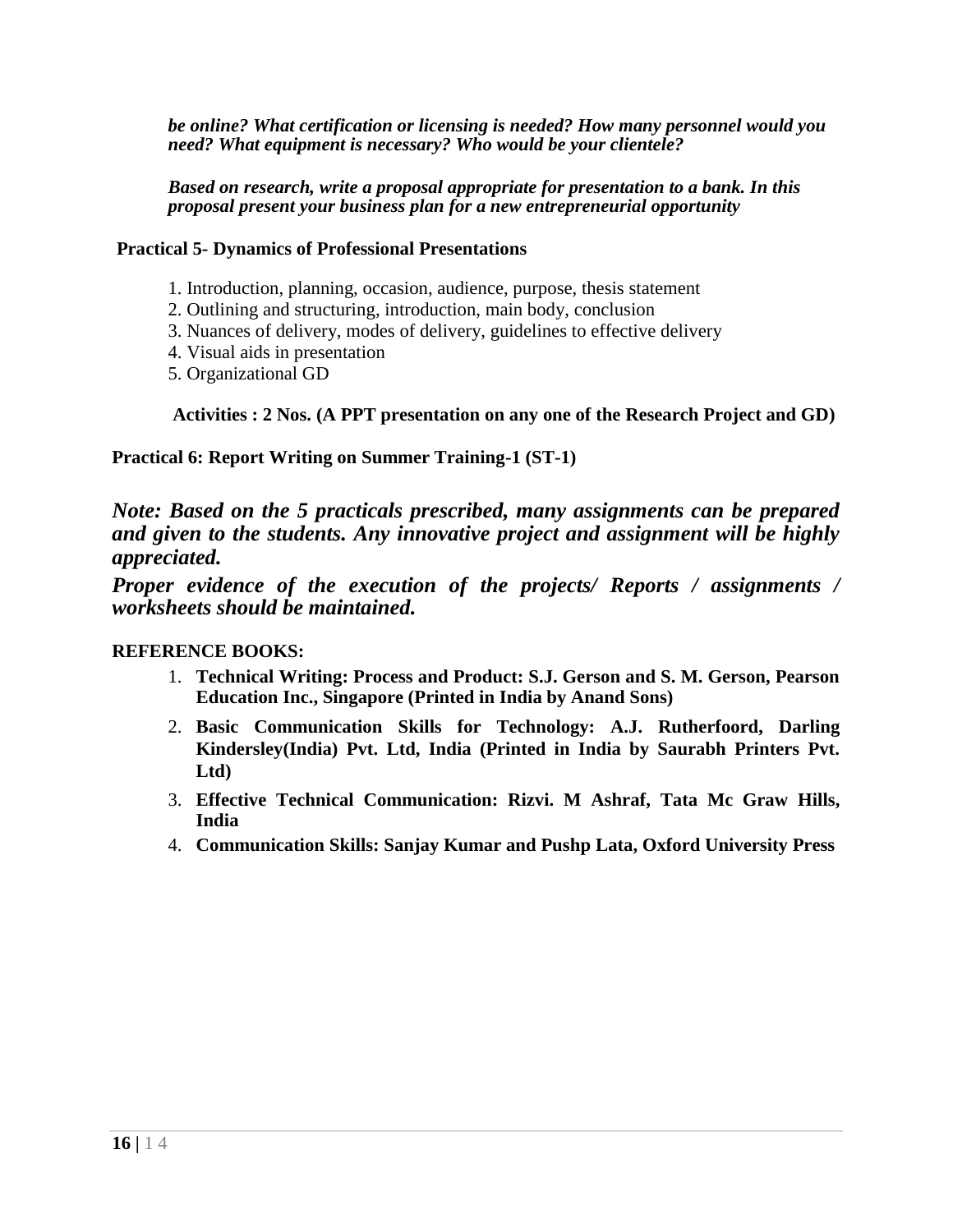# **VI Semester STEEL STRUCTURES**

# **BECVE601T Evaluation Scheme: (80/20) (L-3 Hrs/Week, T-1 Hrs/Week); Total Credits-4 Exam Duration: 4 hrs**

**.**

# **COURSE OUTCOMES: The students shall be able to**

- 1. Use the knowledge of structural properties in assessing its strength for the construction purpose.
- 2. Apply the knowledge of various techniques in analyzing the steel structural components.
- 3. Make use of knowledge of analysis in structural planning and design of various components of buildings.

# **NOTE: Use I.S Code. - 800-2007**

# **Unit – I**

Steel as a structural material, various grades of structural steel properties; various rolled steel sections (including cold formed section, structural pipe (tube) sections) and their properties. Introduction to I.S. 800, 808, 816, 875 etc.

Introduction to Plastic Analysis, Shape Factor, Plastic hinge formation Collapse mechanism for beams

Design of axially loaded members: (a) Tension members. (b) Compression members. Design of roof truss: Load assessment for DL, LL and WL.

# **Unit - II**

Structural Fasteners:

Behavior of bolted and welded connections (types, Designation, properties, permissible stresses), failure of bolted and welded joints. Strength of bolt and strength of weld. Efficiency of joints. Design of simple bolt and welded connections. Moment resistant bolted and welded connection (bending and torsion)

Design of connection: Beam to beam, beam to column

# **Unit – III**

Design of simple and built up beams: Laterally restrained and un-restrained, (symmetrical as well as unsymmetrical section). Curtailment of flange plates. (Design of welded plate girder.)

# **Unit - IV**

Design of single rolled steel section column subjected to axial load and biaxial moment including base design.

Design of axially loaded built up columns. Laced and battened (Column bases, slab base, gusseted base, and moment resistant bases).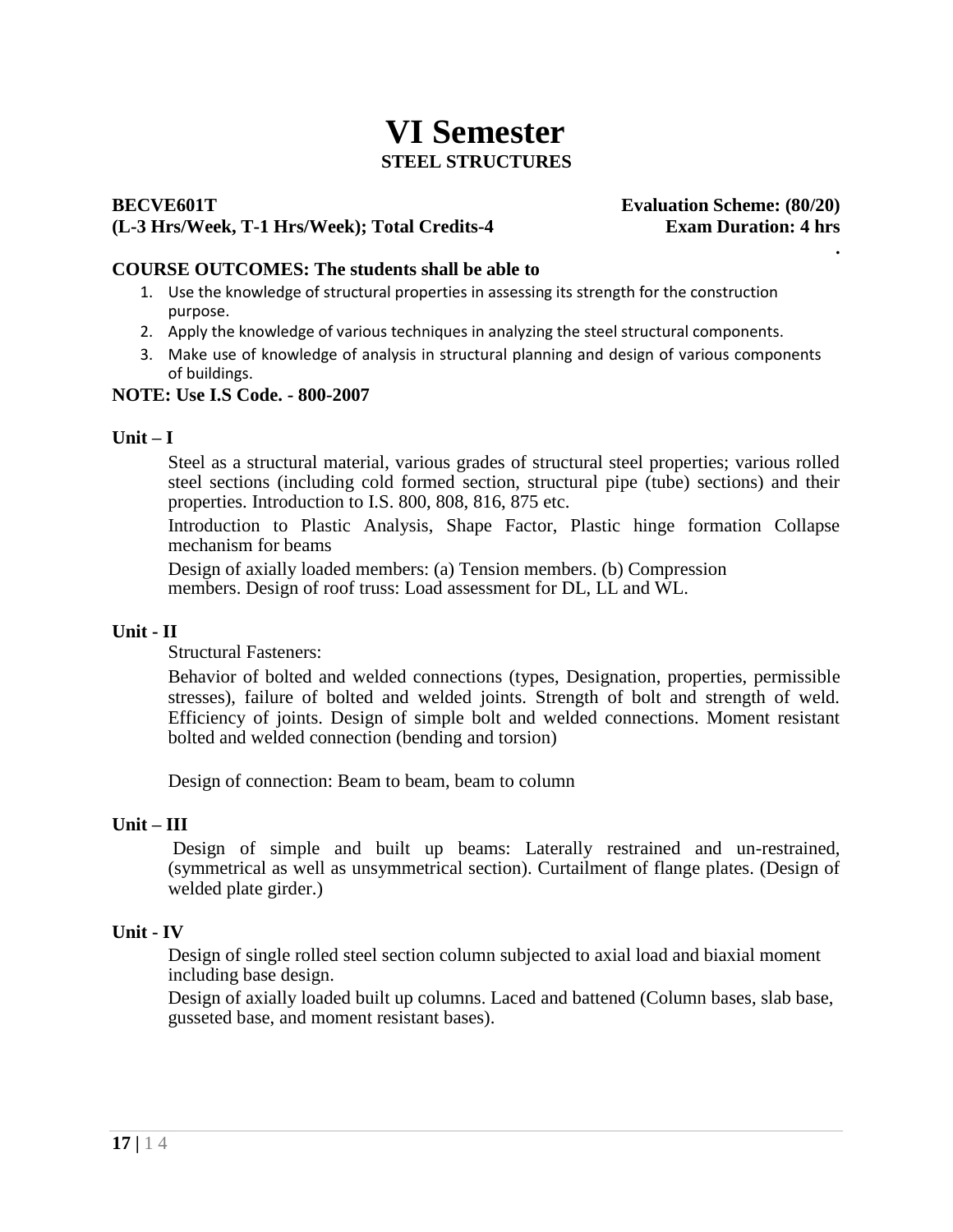# **STEEL STRUCTURES**

# **(P-2 Hrs/Week); Total Credits-1**

**BECVE601P Evaluation Scheme: (25-Internal/25-External)**

# **Term Work –**

Minimum three design assignment based on above topics along with the detailed structural drawings on A2 size sheets.

Practical Examination shall be based on the above Practical work.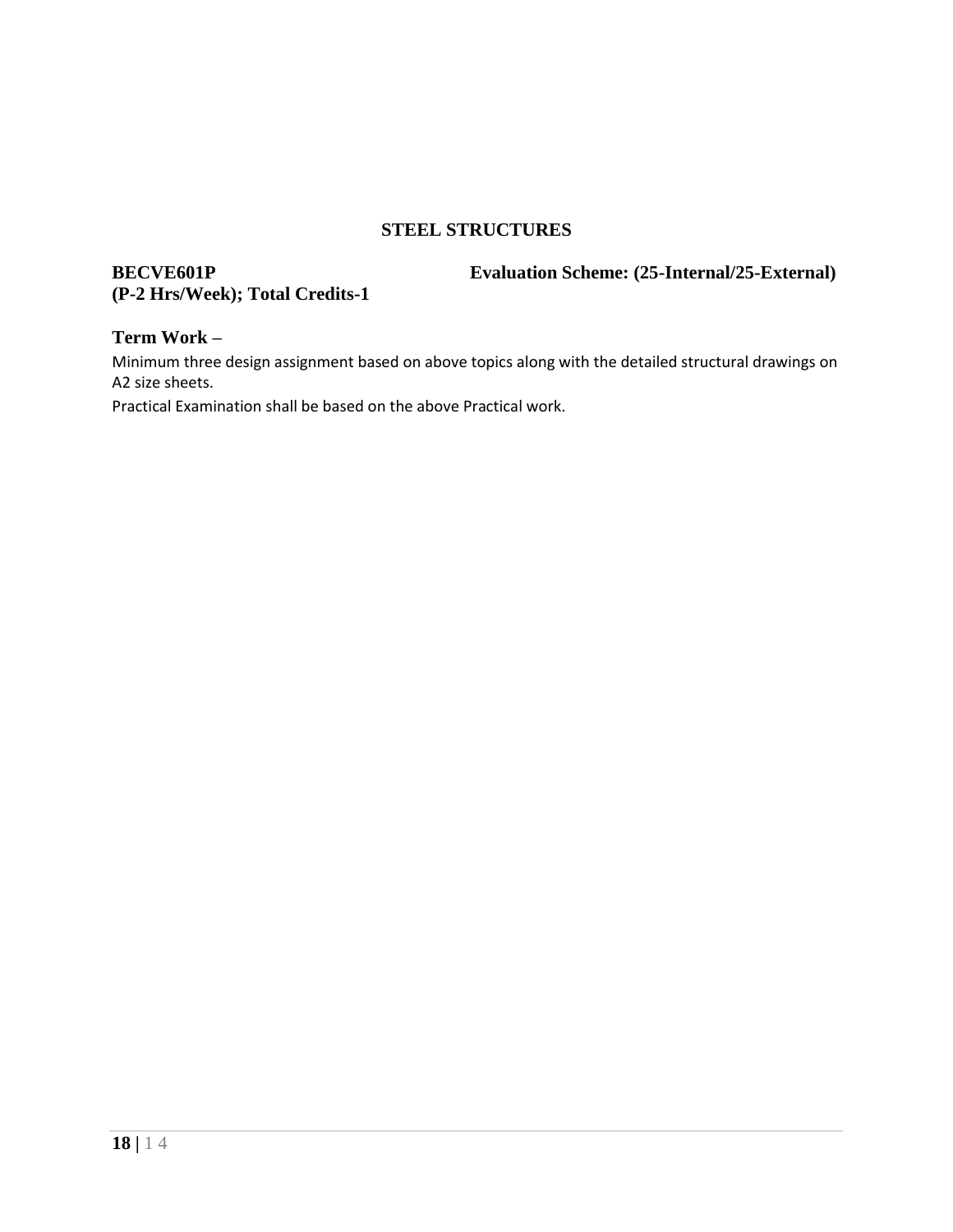# **SURVEYING-II**

# **BECVE602T Evaluation Scheme: (80/20) (L-3 Hrs/Week, T-1 Hrs/Week); Total Credits-4 Exam Duration: 3hrs**

# **COURSE OUTCOMES: The students shall be able to**

- 1. Carry forward the concepts of basic surveying techniques
- **2.** Operate various survey instruments effectively with precision
- **3.** Use different types of techniques in various surveying problems
- **4.** Apply the concepts of modern surveying techniques & instrumentation.
- **5.** Take up mini project using different surveying techniques.

# **UNIT-I**

**Tacheometric Surveying**: Classification, principal of stadia method, theory of Anallatic lens, distance and elevation formulae, tangential method, errors in stadia surveying.

# **UNIT II**

#### **Simple, Compound, Reverse Curves and Vertical Curves**:

- a) Simple Curves: Elements of simple curves, methods of curve ranging, obstacles in setting out curves.
- b) Compound Curves: Elements of compound Curves, setting out the curve.
- c) Reverse Curves: Elements of reverse Curves, setting out the curve.
- d) Vertical Curves: Elements of vertical curves, types, tangent correction, location of highest or lowest point.

# **UNIT III**

**Transition Curves**: Elements of transition curves, super elevation, length of transition curve, Ideal transition curve, characteristics of transition curve, setting out the transition curve.

#### **UNIT IV**

#### **Geodetic Surveying and Triangulation Adjustment**

**Geodetic Surveying**: Classification of triangulation survey, inter-visibility of stations, field work, reduction to centre, base line measurement, corrections.

**Triangulation Adjustment**: Definitions, weighted observations, laws of weights, station adjustment, figure adjustment (Triangle only)

# **UNIT V**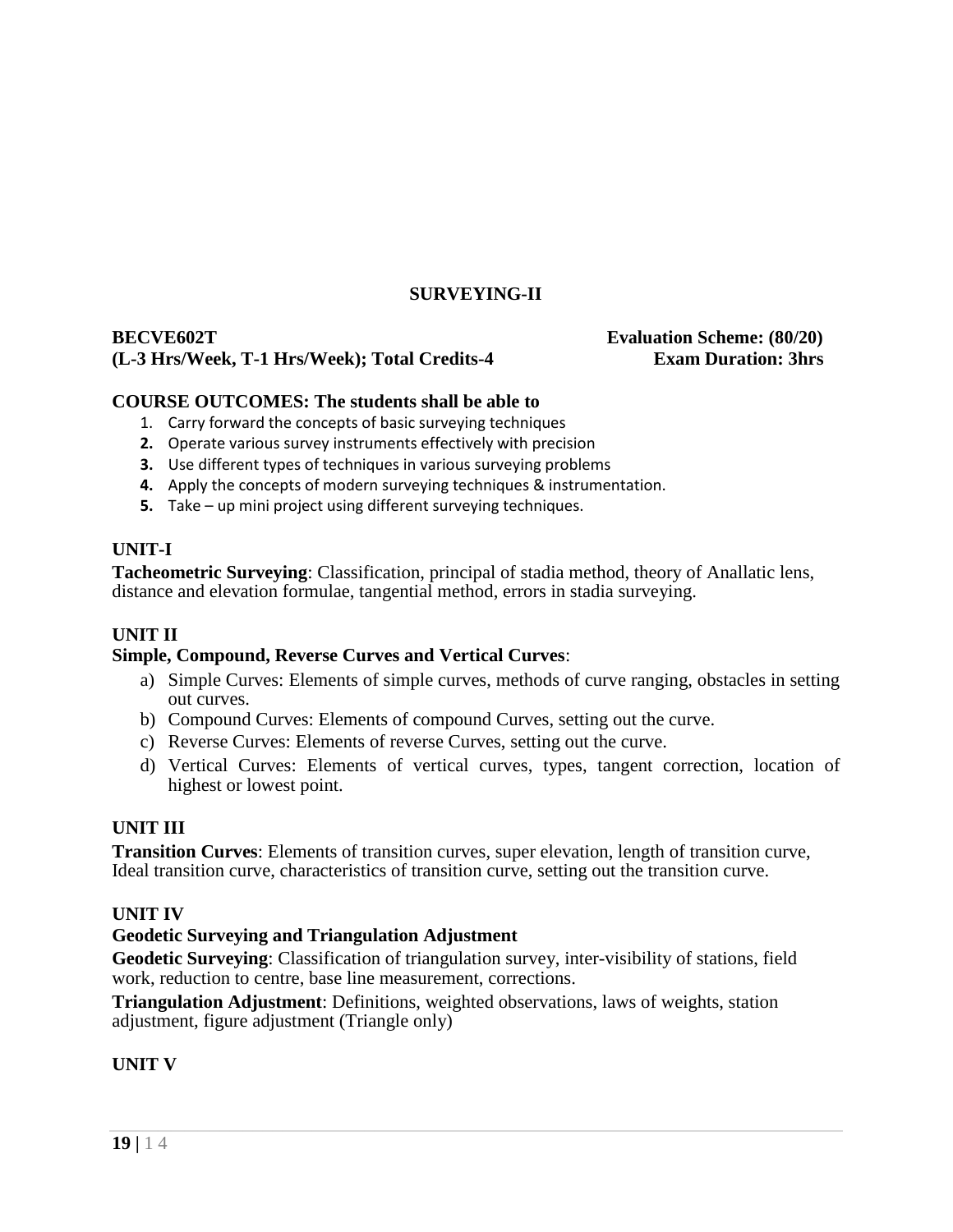**Photographic Surveying**: Basic definitions, terrestrial and aerial photography, scale of Aerial photo relief, Tilt and height displacements, heights from relief displacement and parallax measurements, flight planning, study of photo theodolite and stereoscope.

# **UNIT VI**

#### **Advanced Techniques in Surveying:**

Total station, Electromagnetic Distance Measurement (EDM)

**Remote Sensing**: Introduction, definitions, Remote sensing systems, advantages, Basic Principles, energy interaction in the atmosphere, Indian remote sensing Satellite series and their characteristics

**GIS & GPS**: Components of geographical information system (GIS),advantages, function of GIS, Raster and vector data, advantages and disadvantages, global positioning system.(GPS),Introduction, definitions, GPS receivers, antenna, advantages of GPS.

# **REFERENCE BOOKS:**

1. Surveying & Levelling by B.C. Punmia (Vol 2 & Vol 3)

- 2. Surveying & Levelling by Kanetkar & Kulkarni (Vol 2)
- 3. Remote sensing & G.I.S. by Dr. M. Anji Rddy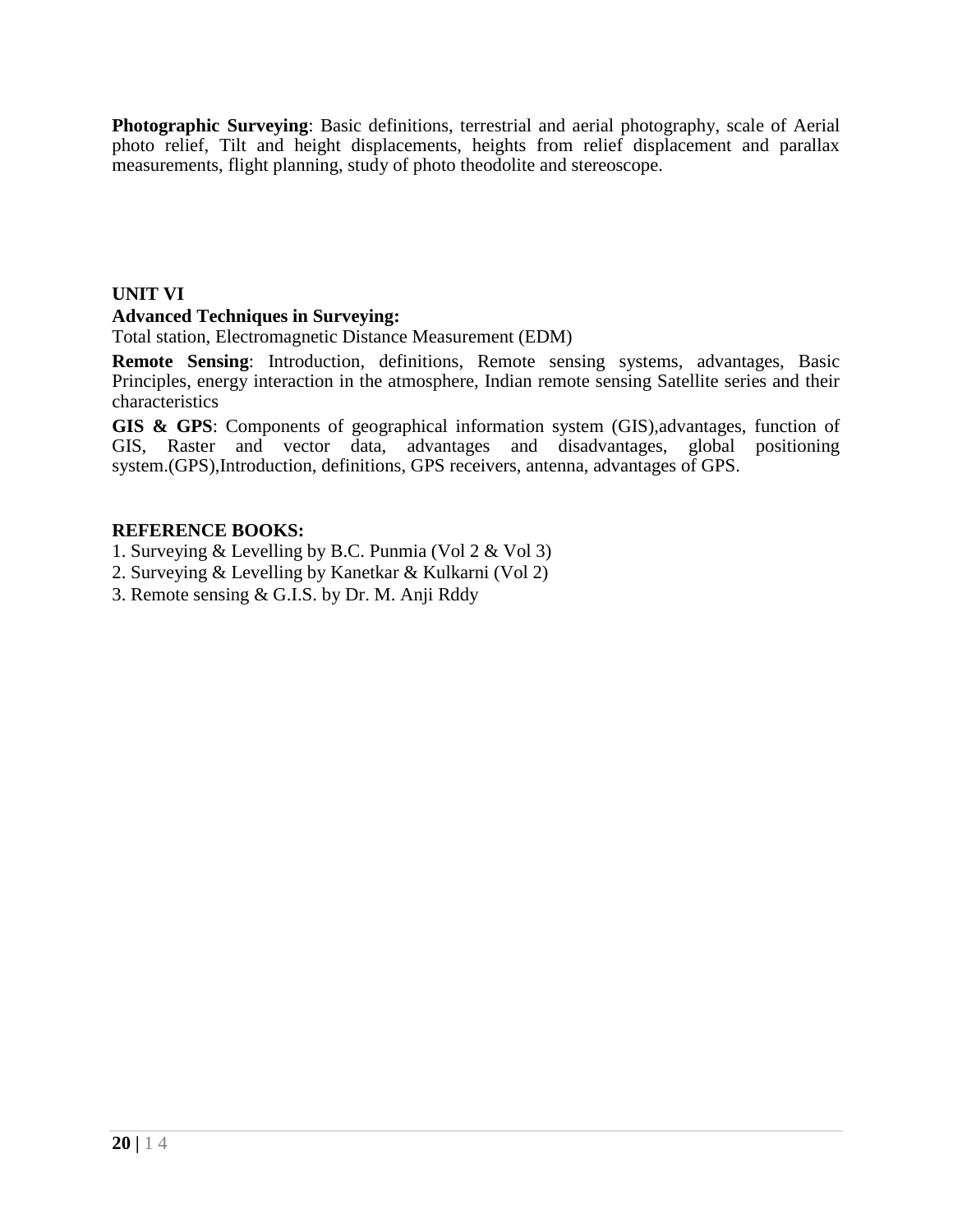# **SURVEYING-II**

# **(P-4 Hrs/Week); Total Credits - 2**

**BECVE602P Evaluation Scheme: (25-Internal/25-External)**

# **A) PRACTICALS: Minimum Eight Practicals out of following**

- 1. Determination of constants of Tacheometer
- 2. Determination of elevation of points by Tacheometric surveying
- 3. Determination of elevation of points and horizontal distance between them by Tacheometric survey.
- 4. Determination of gradient of given length of road by Tacheometric survey
- 5. Setting out of simple circular curve by offsets from chord produced method
- 6. Setting out of simple circular curve by Rankine method of tangential angle
- 7. Setting out of simple transition curve by tangential angle method
- 8. Use of Advanced techniques of surveying.
- 9. Toposheet: Understanding and identification of different features of drawing

# **B) SURVEY PROJECT**:

Survey project should be carried out for minimum 2 days in the following areas (Any One)

- 1. Road Project,
- 2. Irrigation Project (canal alignment, watershed demarking, contouring)
- 3. Water Supply Project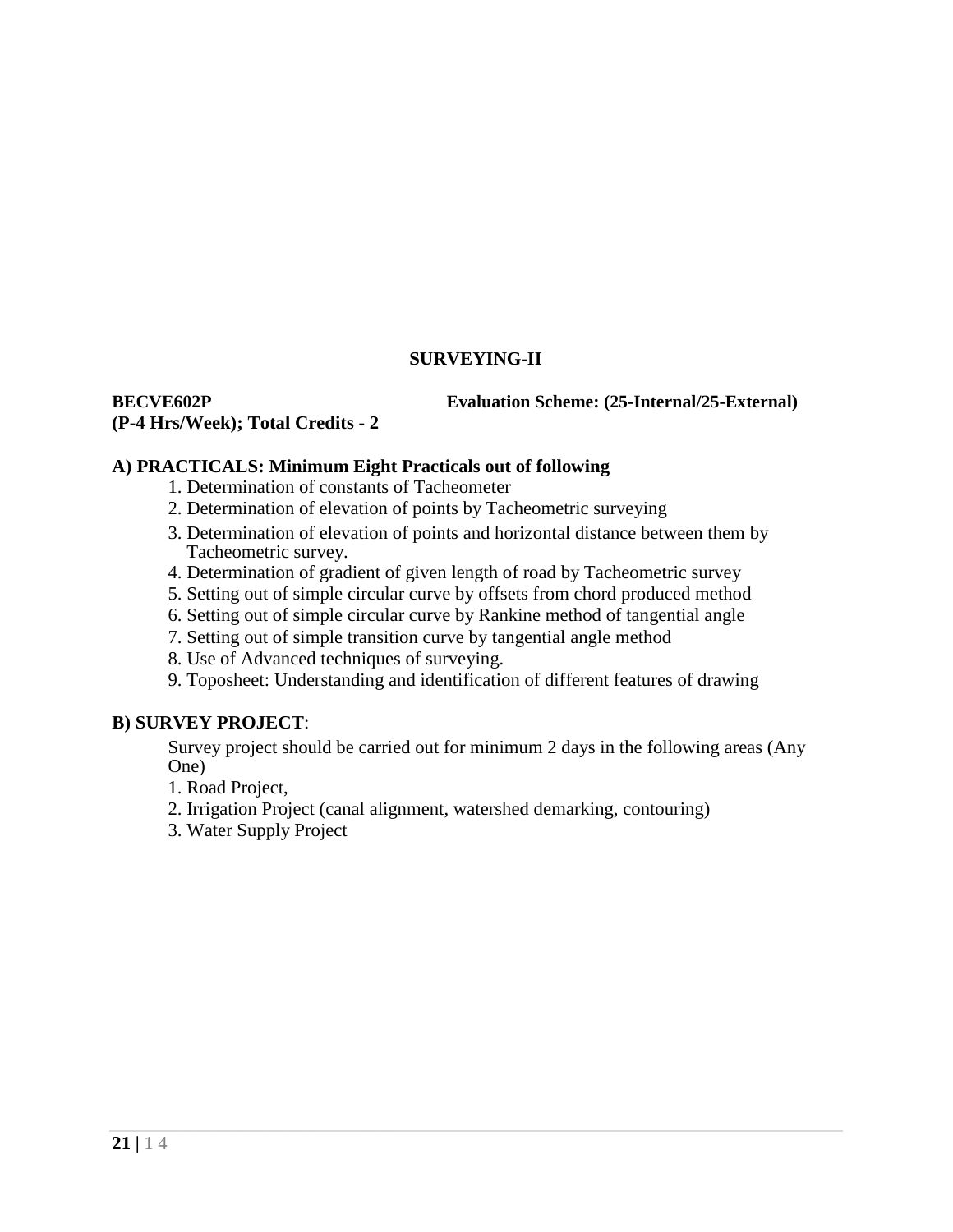# **FLUID MECHANICS –II**

# **BECVE603T Evaluation Scheme: (80/20) (L-3 Hrs/Week, T-1 Hrs/Week); Total Credits-4 Exam Duration: 3 hrs**.

# **COURSE OUTCOMES: The students shall be able to**

- 1. Understand the concepts related to boundary layer theory and determination of drag and lift forces.
- 2. Apply the knowledge of theories and equations of pipe flow in analyzing and designing the pipe network systems and its components including water hammer pressures.
- 3. Use the concepts of uniform and critical flow through open channels including design of efficient channel sections.
- 4. Understand the different techniques of dimensional analysis and its use in model testing.
- 5. Understand and apply basics related to Turbines & Pumps in Water Resources planning.
- 6. Make use of specific energy concepts in the analysis of open channel flow.
- 7. Undertake Gradually Varied Flow analysis and its computation.

# **UNIT-I**

**LAMINAR FLOW:** Steady uniform laminar flow in circular pipes; Velocity and shear stress distribution; Hagen Poiseuille equation.

**BOUNDARY LAYER THEORY**: Nominal thickness, displacement thickness, momentum thickness of the boundary layer: Boundary layer along a long thin plate and its characteristics; Laminar boundary layer; turbulent boundary layer; laminar sub-layer: Separation of boundary layer on plane and curved surfaces.

**REAL, INCOMPRESSIBLE FLUID FLOW AROUND IMMERSED BODIES**: General definition of drag and lift; Flow past plates, cylinders and spheres; drag on sphere, cylinder and flat plate.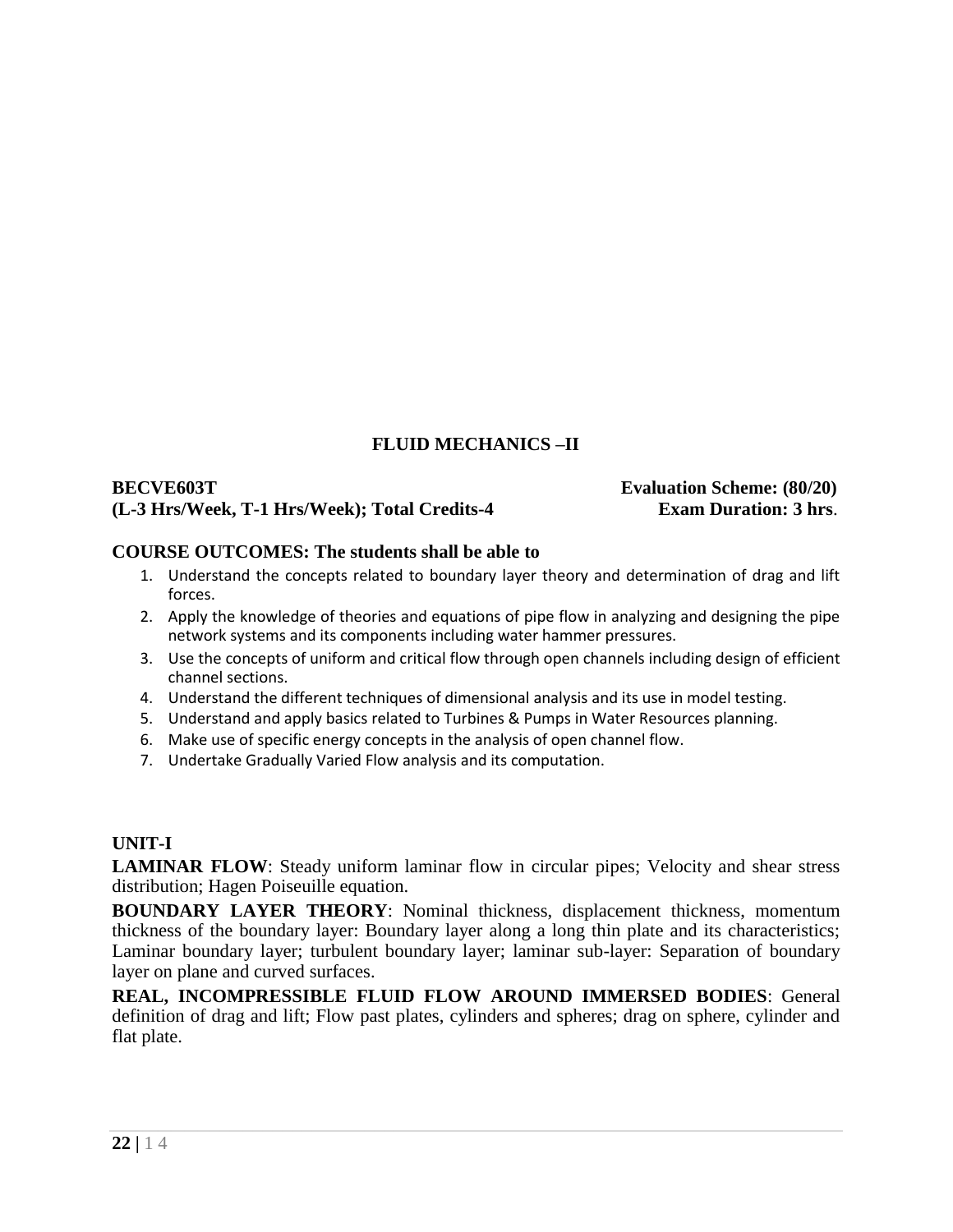# **UNIT-II FLOW THROUGH PIPES:**

Hydraulically smooth and rough pipes; Frictional resistance to flow of fluid in smooth and rough pipes; Nikurade's experiment; Moody's chart; Darcy-Weisbach & Hazen- William's equation for frictional head loss; Hydraulic gradient and energy gradient: Pipes in series and parallel; Branched pipes; Siphon; transmission of power through pipes; Hardy-Cross method of pipe networks; Water-hammer, pressure head due to sudden closure of valve.

# **UNIT-III**

# **FLOW THROUGH OPEN CHANNEL**:

**(A)GENERAL**: Types of channel and their geometrical properties; Types of flow in open channel.

**(B) UNIFORM FLOW**: Chezy's and Manning's equations; Hydraulically most efficient rectangular, triangular and trapezoidal sections; Computations of normal depth of flow, conveyance of channel, section factor for uniform flow, normal slope and normal discharge.

**(C) CRITICAL FLOW**: Specific energy and its diagram; alternate depths; Computations of critical depth, section factor for critical flow, critical slope; normal, critical slope; Specific force and its diagram; Conditions of critical flow.

# **UNIT-IV**

(A) APPLICATIONS OF SPECIFIC ENERGY, gradual transitions of channels.

(B) GRADUALLY VARIED FLOW: Dynamic equation for GVF; Classification and characteristics of surface profiles; Direct Step method of computing profile length.

(C) RAPIDLY VARIED FLOW: Definition of hydraulic jump; Equation of hydraulic jump in horizontal, rectangular channel; Length & height of jump; Energy loss in jump; Classifications of jump.

# **UNIT-V**

**HYDRAULIC MODELS**: Difference between model and prototype; Similitude- type of similarities; Model Laws- Reynolds model law and Froude model law; Types of model-distorted, undistorted; Froude's method of determining resistance to partially submerged objects like ship.

# **UNIT-VI FLUID MACHINERY**:

**(A) TURBINES**: Definition: Gross and net heads; different efficiencies; Classification of turbines; component parts and working principles; selection of turbines on the basis of head and specific speed.

**(B) RECIPROCATING PUMPS**: Components parts, working principle, Work done of single & double acting pumps; Negative slip, Air vessels – Working principle and necessity.

**(C) CENTRIFUGAL PUMP:** Component parts; Working principle; Static and manometric heads; different efficiencies; Priming & priming devices, Specific speed; Theoretical aspects of multistage pumps; Trouble & remedies; operating characteristics curves. Selection of pumps, system head curves and pump head curves. Model testing of pumps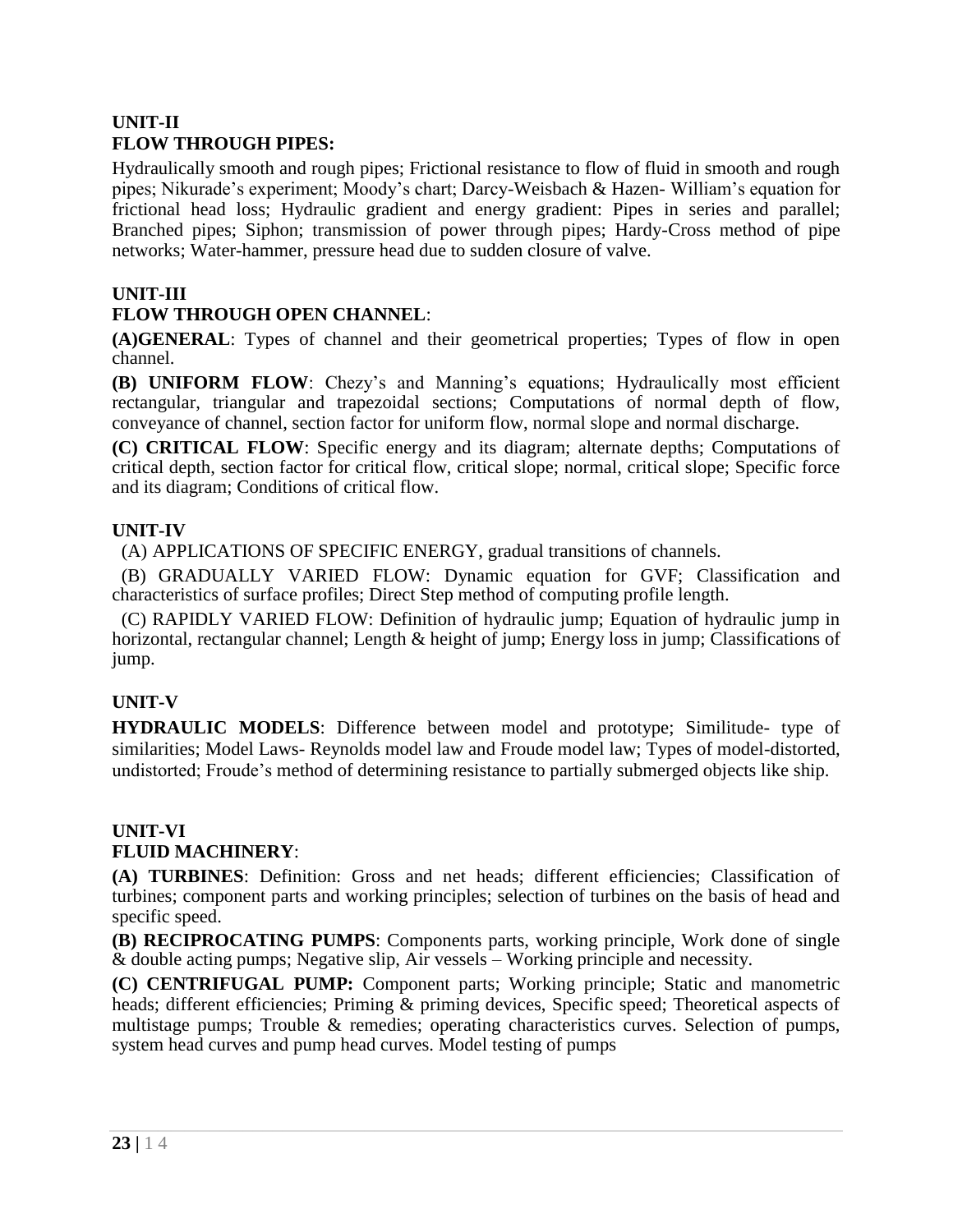# **REFERENCE BOOKS:**

- 1. Hydraulics & Fluid Mechanics- Dr.Modi & Dr. Seth
- 2. Fluid Mechanics-Streeter & Wylie
- 3. Fluid Mechanics- Dr. A.K.Jain
- 4. Fluid Mechanics through problems- Garde
- 5. Theory and applications of Fluid Mechanics- K. Subramanya
- 6. Foundation of Fluid Mechanics-Yuan
- 7. Flow through open channel K.G.Rangaraju

# **FLUID MECHANICS –II**

# **(P-2 Hrs/Week); Total Credits - 1**

**BECVE603P Evaluation Scheme: (25-Internal/25-External)**

PRACTICALS:

Minimum TEN practicals, from the list given below shall be performed:

- 1. Study of flow around immersed bodies.
- 2. Determination of Darcy-Weisbach friction factor for given pipes.
- 3. Determination of Manning's or Chezy's constant for an open channel.
- 4. Developing specific energy diagram for a rectangular channel.
- 5. Study of GVF profiles.
- 6. Study of hydraulic jump in a horizontal rectangular channel.
- 7. Study and performance of Francis turbine.
- 8. Study and performance of Pelton Wheel turbine.
- 9. Study and performance of Centrifugal pump.
- 10. Study and performance of Reciprocating pump.
- 11. Problem on pipe network analysis manually and using application software.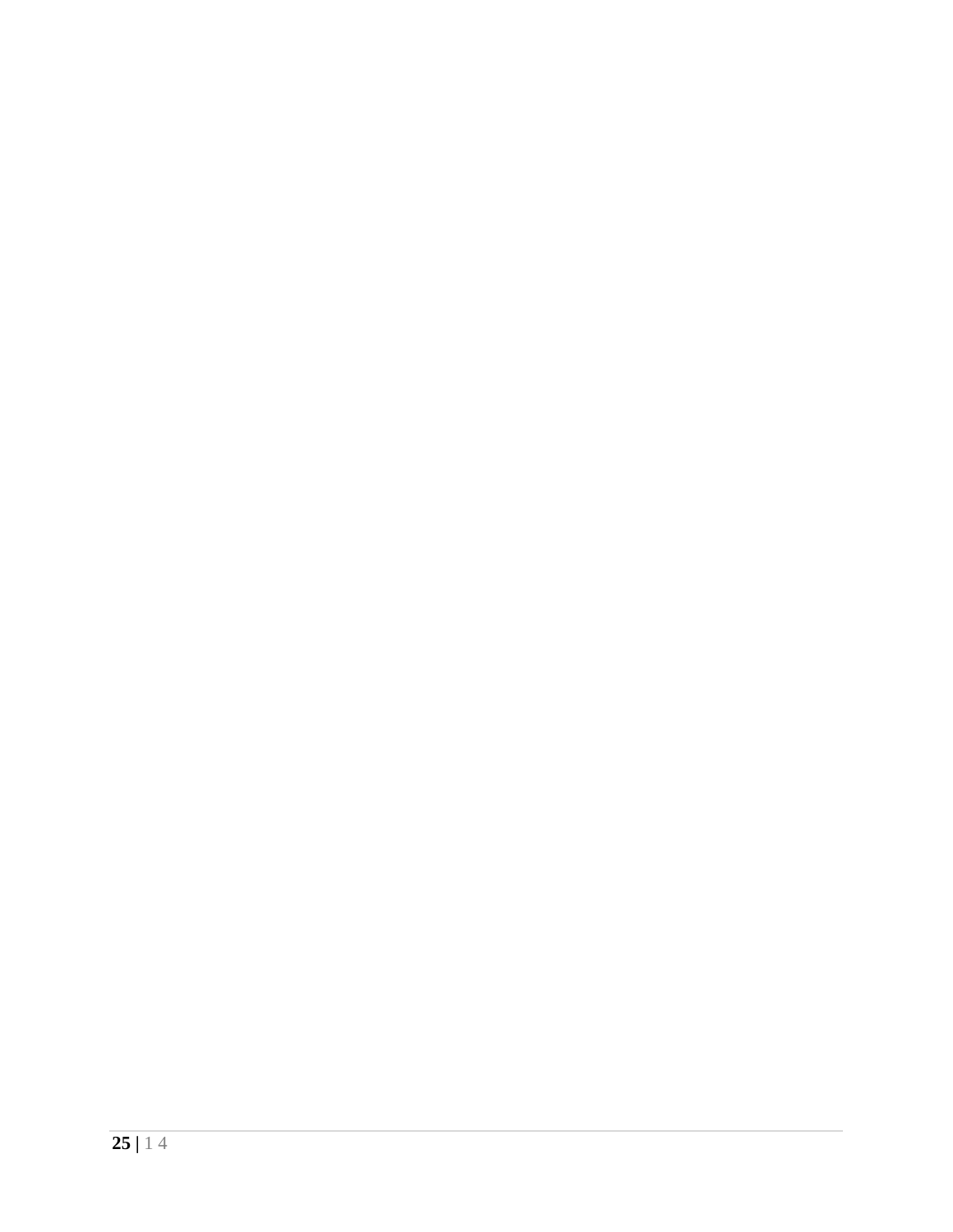# **BUILDING DESIGN & DRAWING**

# **BECVE604P Evaluation Scheme: (50-Internal/50-External) (P- 4 Hrs/Week); Total Credits-4**

# **COURSE OUTCOMES: The students shall be able to**

- 1. Understand building bye laws & building code
- 2. Apply the principles of building planning and design.
- 3. To draw submission/working drawing using suitable software.
- 4. Make use of knowledge to give layout on the field as per the plan.
- 5. To draw simple perspective drawings.
- 6. Understand Drawings and Detailing of Building services

# UNIT-I

**Introduction**: Site requirements, requirements of owner and Building byelaws, Importance of Building drawing to Engineer. Use of building byelaws and National building code

#### UNIT-II

**Method of Drawing**: Selection of scales for various drawings, Thickness of lines, Dimensioning, Combined First angle and Third angle method of projection, Abbreviations and conventional representations as per IS 1962. a) Developing working drawings to scale as per IS. 1962 from the given sketch design and

general specifications for terraced and pitched roofs. b) Developing submission drawings to scale with location site and block plan complete

# UNIT-III

# **Designing of Buildings**:

**Introduction:** Climate and design consideration, orientation, recommendations of CBR1, Roorki and general principles of planning with emphasis on functional planning. Graph paper design (line plans) based on various requirements for residential, public, education and industrial buildings.

#### UNIT-IV

(A) Two point perspective of Residential building neglecting small elements of building such as plinth offset, chajja projections etc.

(B) Drawings and Detailing of Building services; electrical, plumbing, sanitary, etc.

# **TERM WORK:**

- 1. Working drawing of residential single storied building of terrace and pitched roofs with foundation plan of load bearing structure. (Two assignment one manual and one with Computer Aided Drafting)
- 2. Submission drawing of single storied residential building (framed structure) with access to terrace including all details and statements as per the local bye-laws. (One manual and one with Computer Aided Drafting)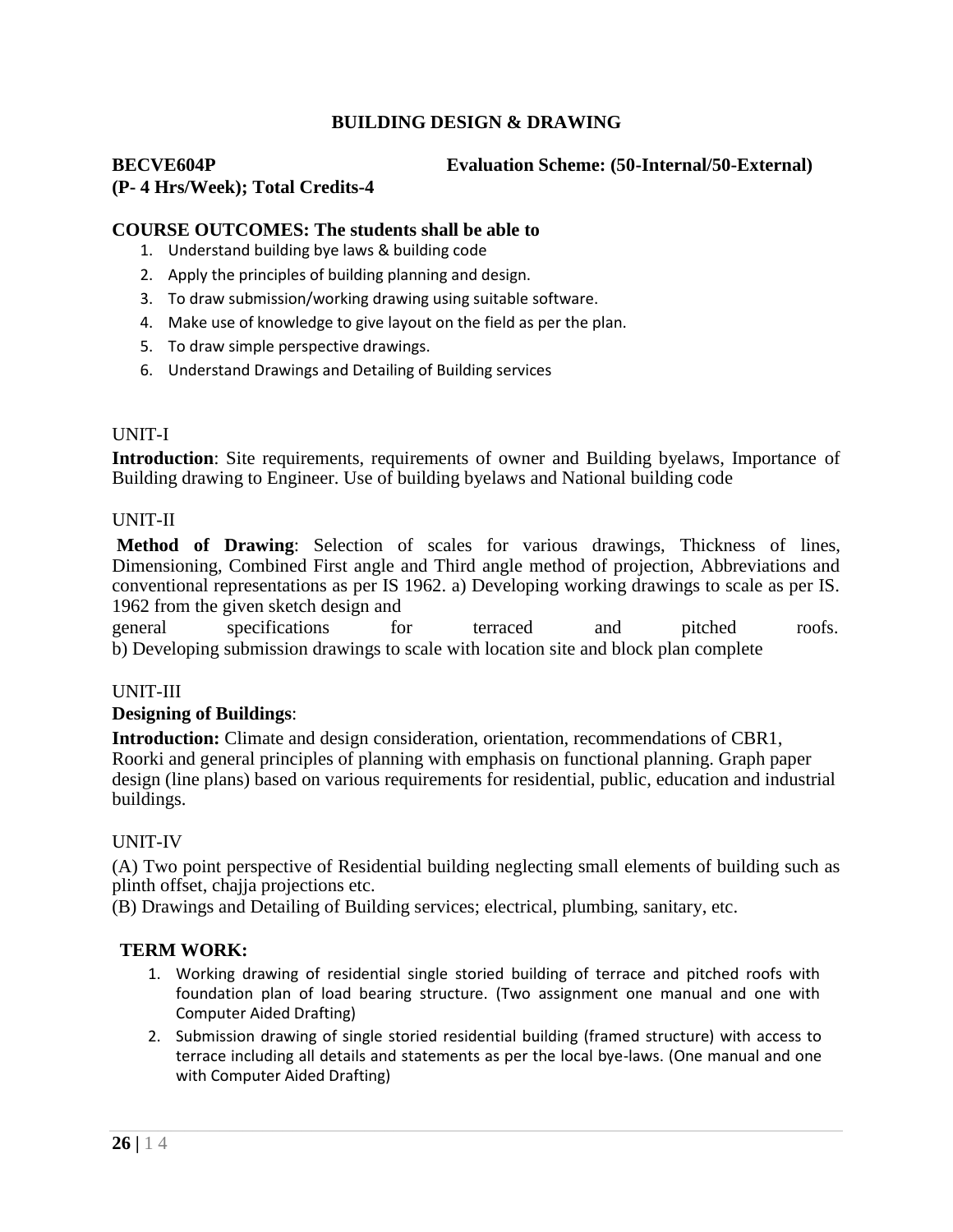- 3. Working drawing of multistoried Public/Educational/Health/Community/Industrial building including structural details and layout of services. (One assignment)
- 4. Two point perspective of the single storied Residential building neglecting small building elements. (one assignment - pitched or terraced roof)
- 5. Minimum 10 CAD based self explanatory dimensioned sketches of various building elements.
- 6. Line plans of various types of buildings e.g. public/educational/industrial/hospital/ community on graph sheets (04 assignments = 2 manual+2 CAD)
- 7. Submission drawing of two storied residential building framed structure including all details and statements as per the local byelaws.
- 8. One compulsory field exercise on layout of building etc.
- 9. Understanding professional architectural drawing.

# **NOTE:-**

- 1. The internal practical exam includes drawing exam using AutoCAD of 20 marks and 30 Marks for continuous assessment.
- 2. The external practical exam shall consist of performance based on above syllabus on software of 30 marks and viva voce 20 marks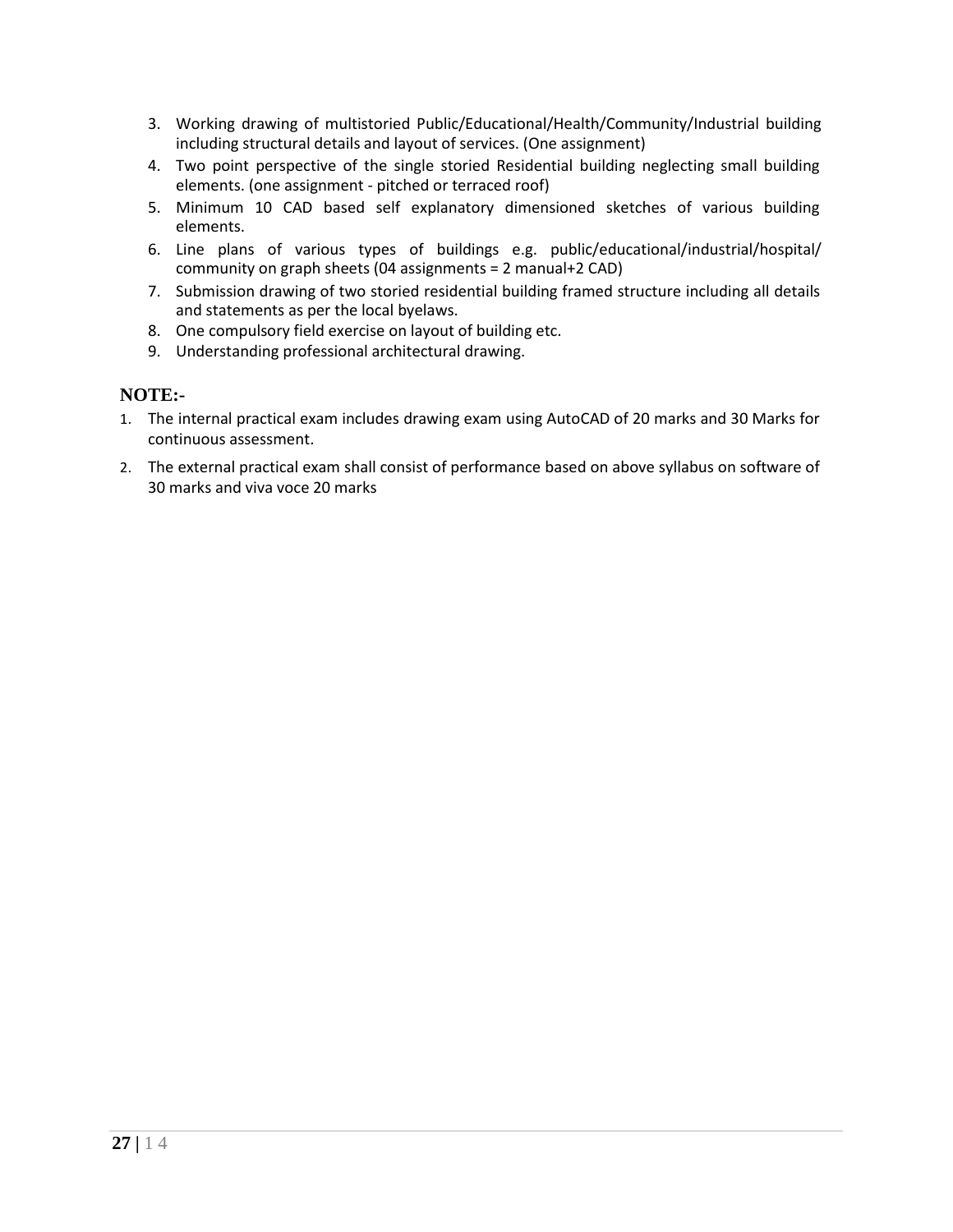# **ENVIRONMENTAL ENGINEERING-II**

# **BECVE605T Evaluation Scheme: (80/20) (L-3 Hrs/Week, T-1 Hrs/Week); Total Credits-4 Exam Duration: 3 hrs.**

# **COURSE OUTCOMES: The students shall be able to**

- 1. Use the concept related to water & its quality, sewage, sewer, storm water, etc in its hydraulic design
- 2. Apply the knowledge of different components of sewer in construction, testing & maintenance of sewers,
- 3. To test the sample of waste water in the laboratory for physical & chemical characteristics.
- 4. Take-up functional planning, layout and design of water treatment plant components.
- 5. Take-up functional planning, layout and design of sewage treatment plant components.
- 6. Plan for rural sanitation provisions, perform functional design of septic tank,
- 7. Analyze the industrial waste water for its treatment units.
- 8. Make use of knowledge & effect of air pollution, solid waste in planning for its prevention and control.

# **Unit-I**

General Aspects of Environmental Engineering – Study of waste water, black water  $\&$  grey water. System of collection and conveyance of sewage- separate and combined systems, patterns of sewage collection systems. Quantity of storm water and sanitary waste water, Sewer: Types, Shapes, Hydraulic Design (Capacity, Size, Grade, etc.)

# **Unit - II**

Construction of sewer - Shoring, Trenching and laying to grade. Sewer materials, Sewer Appurtenances - manhole street inlets, storm water overflows, inverted syphons, flushing and ventilation: House plumbing systems, sanitary fitting and appliances, traps, anti-syphonage, inspection chambers and intercepting traps. Sewage pumping - location of pumping station and types of pumps. Sewer testing and maintenance.

# **Unit - III**

Physical and chemical characteristics of wastewater, significance of BOD, COD, BOD rate constant, Sewage treatment flow sheet, site selection for sewage treatment plant. Preliminary and primary treatment - Screens, Grit chambers, oil & grease removal. Primary settling tank (including simple design)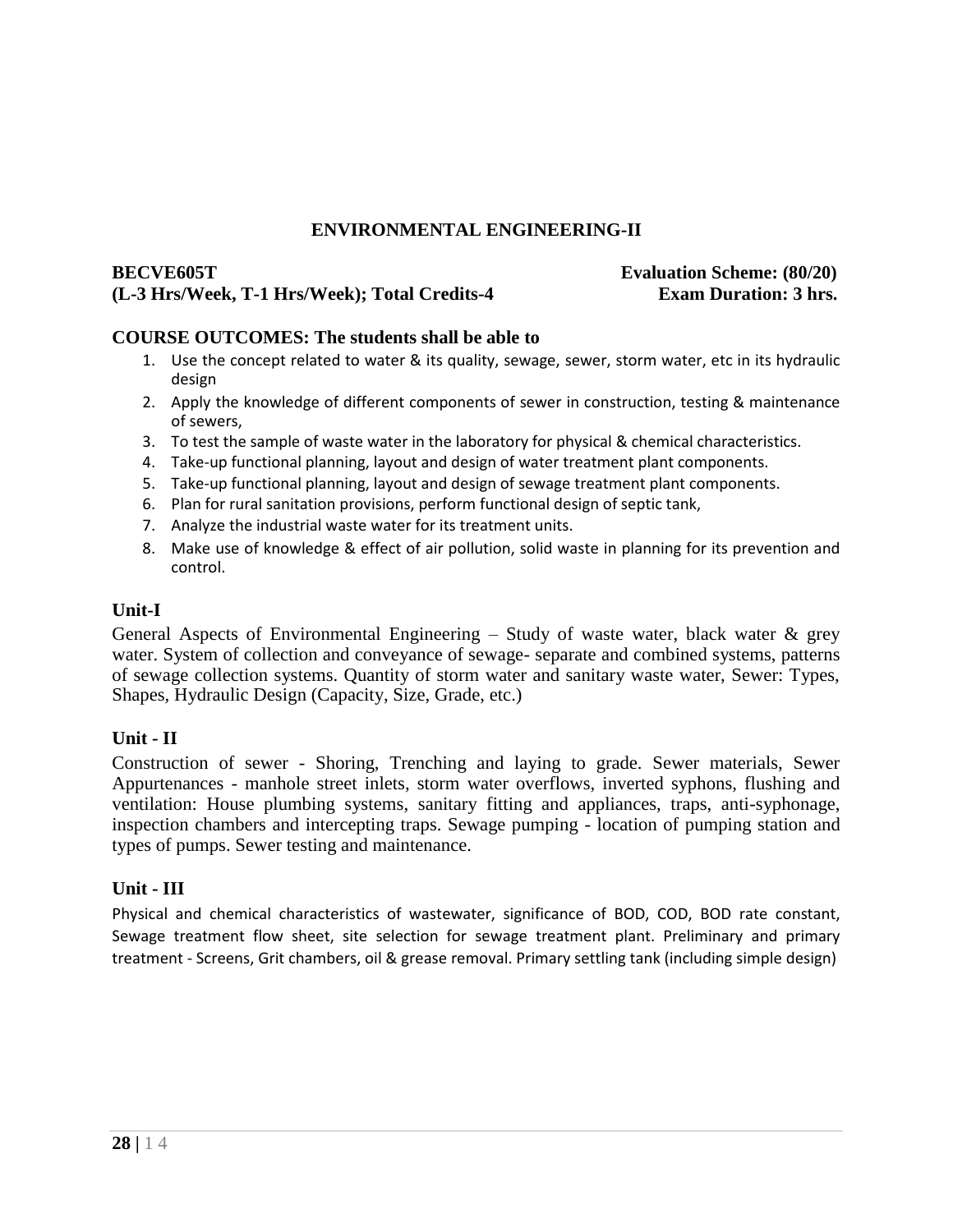# **Unit- IV**

Secondary treatment - Principle of Biological Treatment Activated sludge process, trickling filter, (Indian Standard for disposal), Methods of disposal, Sewage farming, self purification of stream (Streeter

Phelp's equation, Oxygen sag curve). Recycle & reuse of sewage (Zero discharge concept). Sludge digestion, sludge drying beds.

# **Unit - V**

Rural sanitation; Pit privy, aqua privy, bio-gas recovery Septic tank including soak pit, including design problem (as per relevant I.S. Code) Sullage collection and disposal

Industrial Waste Water Treatment - Significance of Industrial Waste Water Treatment, important physical and chemical parameters, unit operations and processes (flow equalization, neutralization, adsorption, chemical and biological treatment (in brief)

# **Unit VI**

**Air pollution and solid waste**: Sources, classification, Effects, prevention and control. Introduction to carbon credit system and climate change

# **REFERENCE BOOKS**

- 1. B.C.Punmia," Waste Water Engineering" Laxmi Publication
- 2. S.K.Garg, "Environmental Engineering" -Vol II Standard Publication
- 3. G.S.Birdie, "Water Supply & Sanitary Engineering"
- 4. M.J.Macghee, "Water Supply & Sewage" McGraw Hill Publication
- 5. M.N.Rao & HV.N.Rao, "Air 'Pollution" McGraw Hill Publication
- 6. C.S.Rao,"Enviromental Pollution Control Engineering".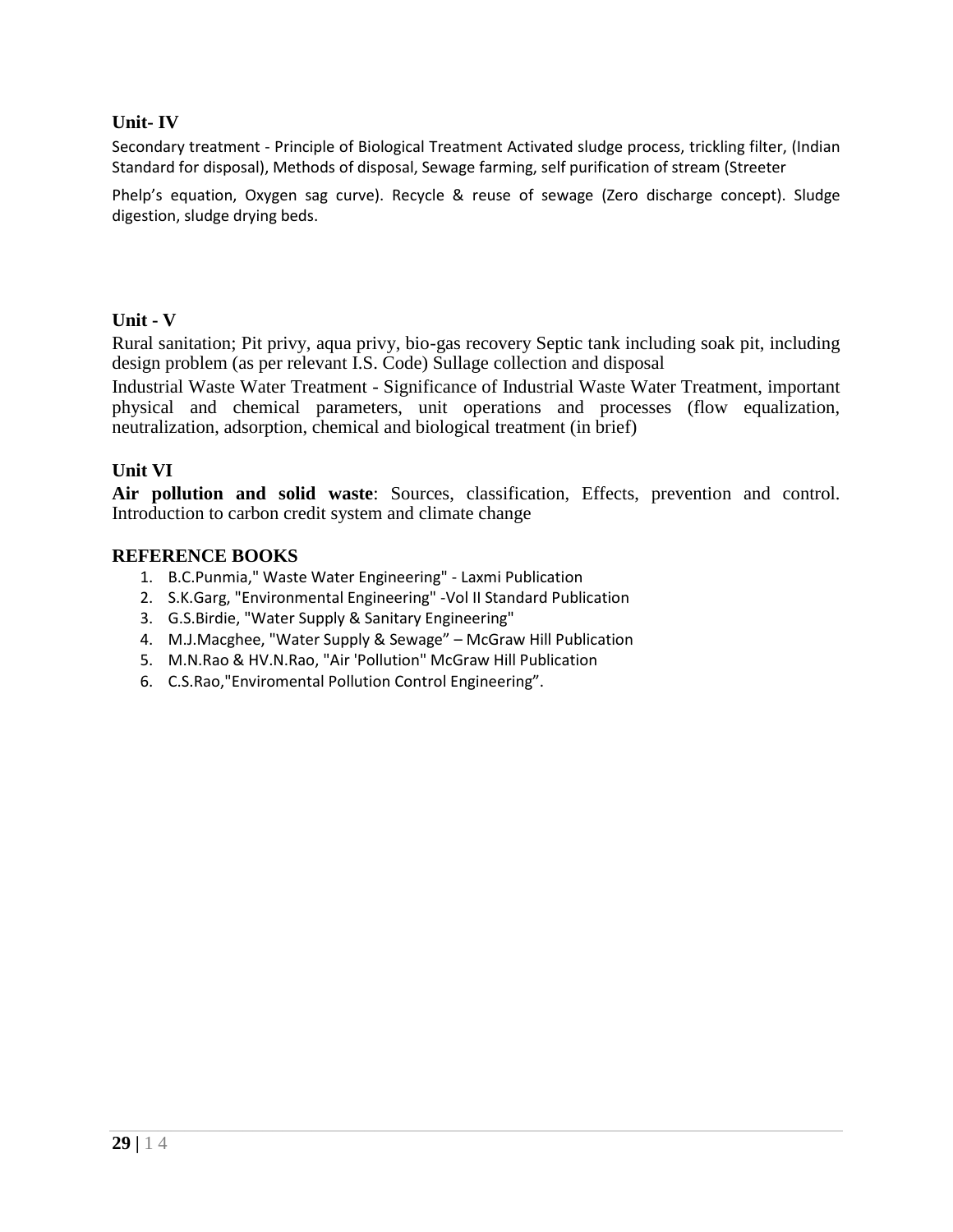# **SITE VISITS & MINI PROJECT**

# **BECVE606P Evaluation Scheme: (25-Internal/25-External) (P-3 Hrs/Week); Total Credits-3**

# **COURSE OUTCOMES: The students shall be able to**

# **1.** Get an idea of various project details such as contracts, layout, planning, drawing, estimates, Arbitration provision, licensee & licensor, architects, structural designer, etc

- 2. Get an idea of various construction equipment, manpower & techniques used at site, techniques of batching, mixing, transportation, and placement of different construction materials.
- 3. Get an overview on safety measures, basic amenities to provide, inventory control.
- 4. Write a legible, correct and technically sound report after the visit.
- 5. Ascertain the provisions and execution as per the working drawing.

Students should be taken for visit to various Civil Engineering construction sites such as R. C. C. Structures, Steel Structures, Bridges, culverts, Hydraulic Structures, water tanks, Roadwork, Railways, Water supply and Sanitary works, Geotechnical Exploration, Maintenance and Rehabilitation works, Irrigation systems, Formwork, Reconnaissance and Detailed Surveying & leveling etc.

- Minimum Five visits are expected.
- Students should submit a detailed report on the visit duly approved by the concerned teacher. **The Detailed Report should mainly consist of the following: -**
	- Name of Construction Site with address
	- Nature of construction work and various structural components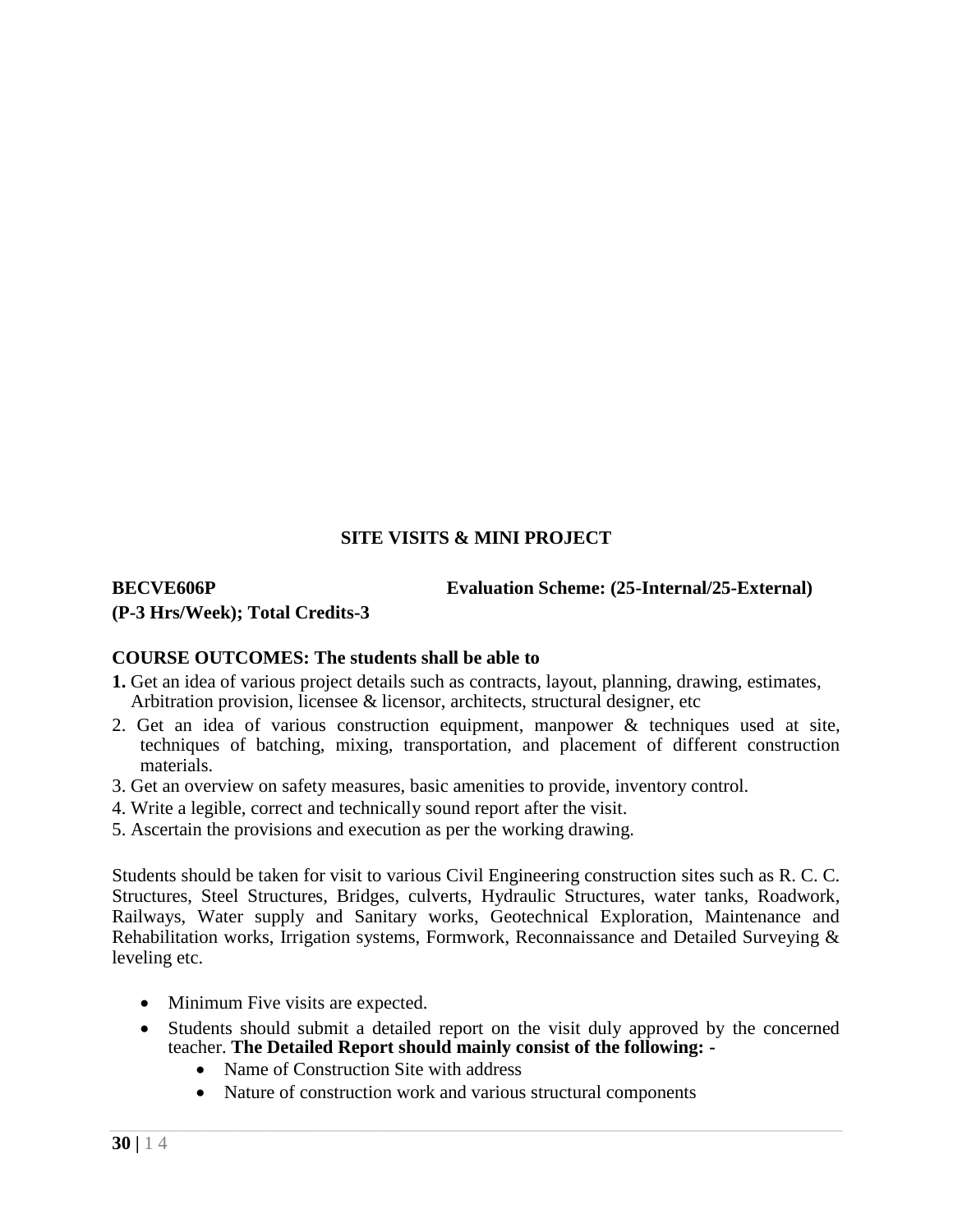- Nature of ownership, executing and supervising authority
- Architect and Structural Engineer
- Architectural concept and Design features
- Commencement of the work and tentative completion
- Present Status of work
- Estimated cost of the work ( Money spent till date)
- Mode of availability of finance
- Various types of manpower for the work
- Various safety measures and amenities provided to manpower
- Various construction equipments for the work
- Various materials used for the work
- CPM / PERT of the project
- Type of inventory control
- Resource planning implemented
- Social benefits and implication
- Safety measures during and posts construction
- Post Construction Maintenance provisions
- Effect on environmental aspect and sustainable development
- Various of scaffolding, Formwork, lifting devices
- Site of precast units for the work and its mode of transportation
- Use of local available material like fly-ash, slag, silica-fumes, etc.
- Causes for delay / faulty construction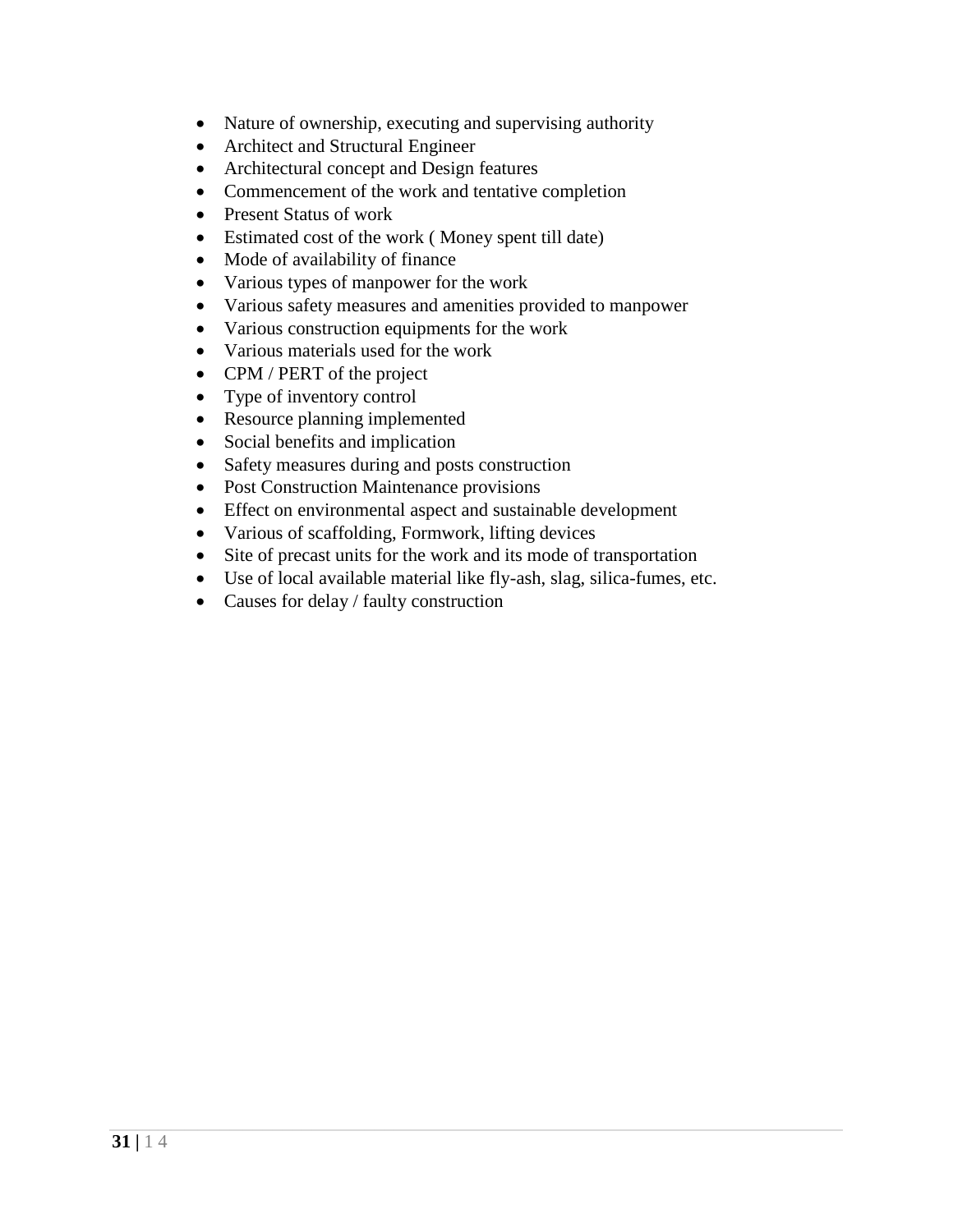#### **Rashtrasant Tukdoji Maharaj Nagpur University, Nagpur**

#### **Faculty of Engineering & Technology**

#### **CIVIL ENGINEERING**

#### **Scheme of Examination & Evaluation - CBS**

#### **Semester: Seventh**

|                        | <b>Course</b>                                       |                           |                             | <b>Teaching Scheme (Clock Hours/Week)</b> |                          |                | <b>Evaluation Scheme</b>              |                    |                              |                      |                 |                                          |                              |                      | <b>Duration</b><br>of                        |
|------------------------|-----------------------------------------------------|---------------------------|-----------------------------|-------------------------------------------|--------------------------|----------------|---------------------------------------|--------------------|------------------------------|----------------------|-----------------|------------------------------------------|------------------------------|----------------------|----------------------------------------------|
| <b>Subject</b><br>Code |                                                     |                           |                             |                                           |                          |                | <b>Assessment of Marks for Theory</b> |                    |                              |                      |                 | <b>Assessment of Marks for Practical</b> |                              |                      |                                              |
|                        |                                                     | <b>Theory</b><br>hrs/week | <b>Tutorial</b><br>hrs/week | Practical<br>hrs/week                     | <b>Total</b><br>hrs/week | <b>Credits</b> | College<br><b>Assessment</b><br>(CA)  | University<br>Exam | <b>Total</b><br><b>Marks</b> | Min.<br><b>Marks</b> | <b>Internal</b> | <b>External</b>                          | <b>Total</b><br><b>Marks</b> | Min.<br><b>Marks</b> | University<br><b>Theory</b><br>Exam<br>(Hrs) |
| <b>BECVE701T</b>       | <b>Advanced Concrete</b><br><b>Structures</b>       | 3                         |                             |                                           | $\overline{4}$           | $\overline{4}$ | 20                                    | 80                 | 100                          | 40                   |                 |                                          |                              |                      | 4                                            |
| <b>BECVE701P</b>       | <b>Advanced Concrete</b><br><b>Structures</b>       |                           |                             | $\overline{c}$                            | $\overline{2}$           |                |                                       |                    |                              |                      | 25              | 25                                       | 50                           | 25                   |                                              |
| <b>BECVE702T</b>       | <b>Estimating and Costing</b>                       | 3                         |                             |                                           | $\overline{4}$           | $\overline{4}$ | 20                                    | 80                 | 100                          | 40                   |                 |                                          |                              |                      | 4                                            |
| <b>BECVE702P</b>       | <b>Estimating and Costing</b>                       |                           |                             | $\overline{c}$                            | $\overline{2}$           |                |                                       |                    |                              |                      | 50              | 50                                       | 100                          | 50                   |                                              |
| <b>BECVE703T</b>       | Elective -I                                         | 3                         |                             |                                           | $\overline{4}$           | $\overline{4}$ | 20                                    | 80                 | 100                          | 40                   |                 |                                          |                              |                      | 3                                            |
| <b>BECVE704T</b>       | Construction<br>Management and Law                  | $\overline{4}$            |                             |                                           | $\overline{4}$           | $\overline{4}$ | 20                                    | 80                 | 100                          | 40                   |                 |                                          |                              |                      | 3                                            |
| <b>BECVE705T</b>       | Transportation<br>Engineering - II                  | 3                         |                             |                                           | $\overline{4}$           |                | 20                                    | 80                 | 100                          | 40                   |                 |                                          |                              |                      | 3                                            |
| <b>BECVE706P</b>       | <b>Industrial Case Study</b><br>and Project Seminar |                           |                             | 3                                         | 3                        | 3              |                                       |                    |                              |                      | 50              | 50                                       | 100                          | 50                   |                                              |
|                        | <b>Total</b>                                        | 16                        | 4                           | 7                                         | 27                       | 25             | <b>100</b>                            | 400                | 500                          |                      | 125             | 125                                      | 250                          |                      |                                              |

**Note**: 1. External Practical Evaluation of "Estimating & Costing" shall be performance based (Manual or using suitable Software) on assigned problem by the External Examiner 2. Evaluation of Summer Training – 2 (ST-2) shall be done as Industrial Case Study Component & minimum two seminar should be delivered as continuous college assessment for project seminar component.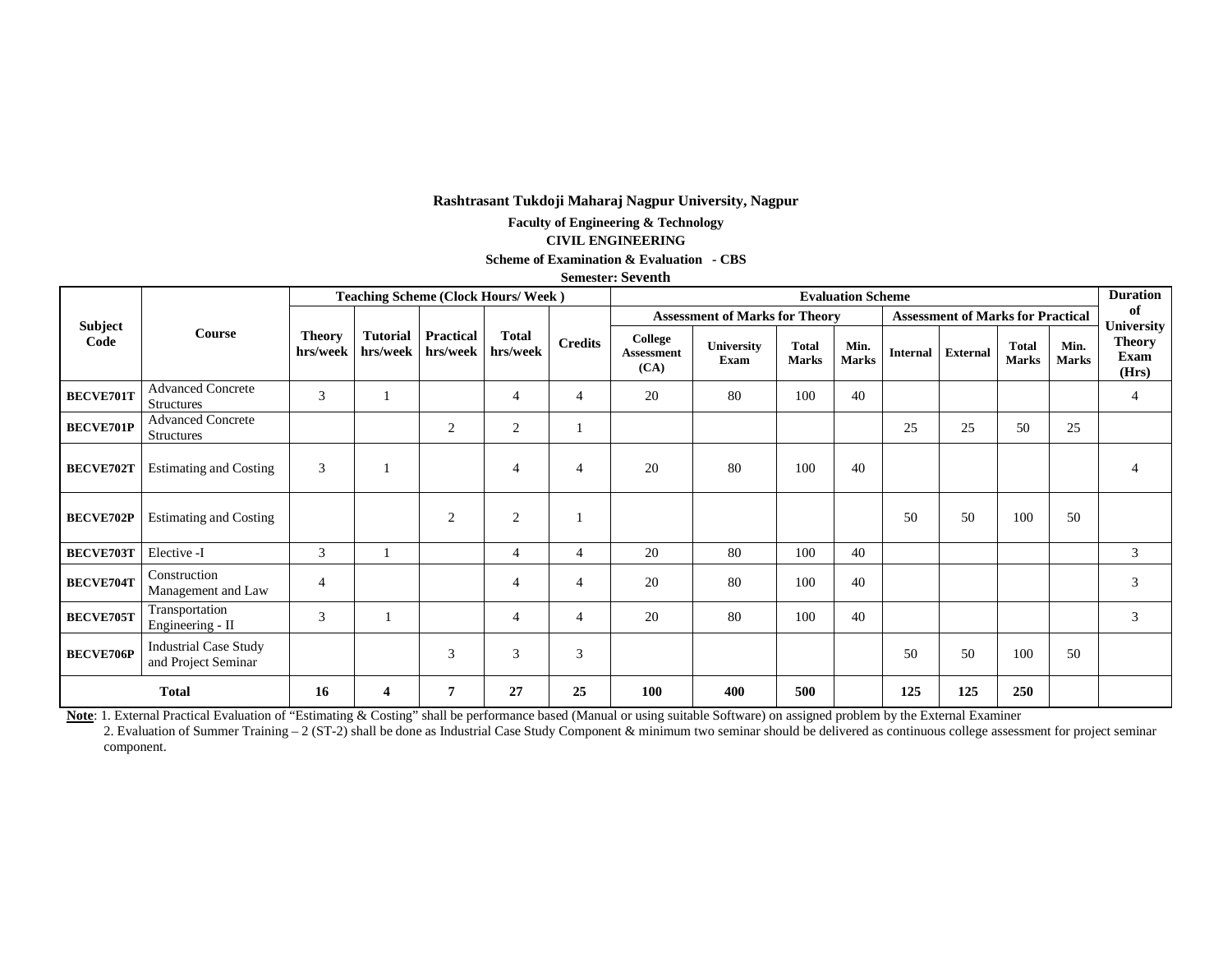#### **Rashtrasant Tukdoji Maharaj Nagpur University, Nagpur Faculty of Engineering & Technology CIVIL ENGINEERING Scheme of Examination & Evaluation - CBS Semester: Eighth**

|                        | <b>Course</b>                                |                           |                      | <b>Teaching Scheme (Clock Hours/ Week)</b> |                          |                | <b>Evaluation Scheme</b>              |                                          |                              |                      |                 |          |                              |                      | <b>Duration</b>                              |
|------------------------|----------------------------------------------|---------------------------|----------------------|--------------------------------------------|--------------------------|----------------|---------------------------------------|------------------------------------------|------------------------------|----------------------|-----------------|----------|------------------------------|----------------------|----------------------------------------------|
| <b>Subject</b><br>Code |                                              |                           |                      |                                            |                          |                | <b>Assessment of Marks for Theory</b> | <b>Assessment of Marks for Practical</b> |                              |                      |                 | of       |                              |                      |                                              |
|                        |                                              | <b>Theory</b><br>hrs/week | Tutorial<br>hrs/week | Practical<br>hrs/week                      | <b>Total</b><br>hrs/week | <b>Credits</b> | College<br>Assessment<br>(CA)         | University<br>Exam                       | <b>Total</b><br><b>Marks</b> | Min.<br><b>Marks</b> | <b>Internal</b> | External | <b>Total</b><br><b>Marks</b> | Min.<br><b>Marks</b> | University<br><b>Theory</b><br>Exam<br>(Hrs) |
| <b>BECVE801T</b>       | Irrigation Engineering                       | 3                         | 2                    |                                            | 5                        | 5              | 20                                    | 80                                       | 100                          | 40                   |                 |          |                              |                      | 3                                            |
| <b>BECVE802T</b>       | Elective - II                                | 3                         |                      |                                            | $\overline{4}$           | $\overline{4}$ | 20                                    | 80                                       | 100                          | 40                   |                 |          |                              |                      | 3                                            |
| <b>BECVE803T</b>       | Elective - III                               | $\overline{4}$            |                      |                                            | $\overline{4}$           | 4              | 20                                    | 80                                       | 100                          | 40                   |                 |          |                              |                      | J.                                           |
| <b>BECVE803P</b>       | Elective - III                               |                           |                      | $\overline{c}$                             | $\overline{2}$           |                |                                       |                                          |                              |                      | 25              | 25       | 50                           | 25                   |                                              |
| <b>BECVE804T</b>       | <b>Construction Economics</b><br>and Finance | 3                         |                      |                                            | $\overline{4}$           | 4              | 20                                    | 80                                       | 100                          | 40                   |                 |          |                              |                      | 3                                            |
| <b>BECVE805P</b>       | Project                                      |                           |                      | 6                                          | 6                        | 6              |                                       |                                          |                              |                      | 75              | 75       | 150                          | 75                   |                                              |
|                        | <b>Total</b>                                 | 13                        | 4                    | 8                                          | 25                       | 24             | 80                                    | 320                                      | 400                          |                      | 100             | 100      | <b>200</b>                   |                      |                                              |

**Note**: Internal Evaluation of Project shall be based on the academic contribution of a student and delivery of minimum one seminar on the project work.

**BECVE804T -** Construction Economics and Finance subject shall be dealt by Board of Basic Science and Humanities.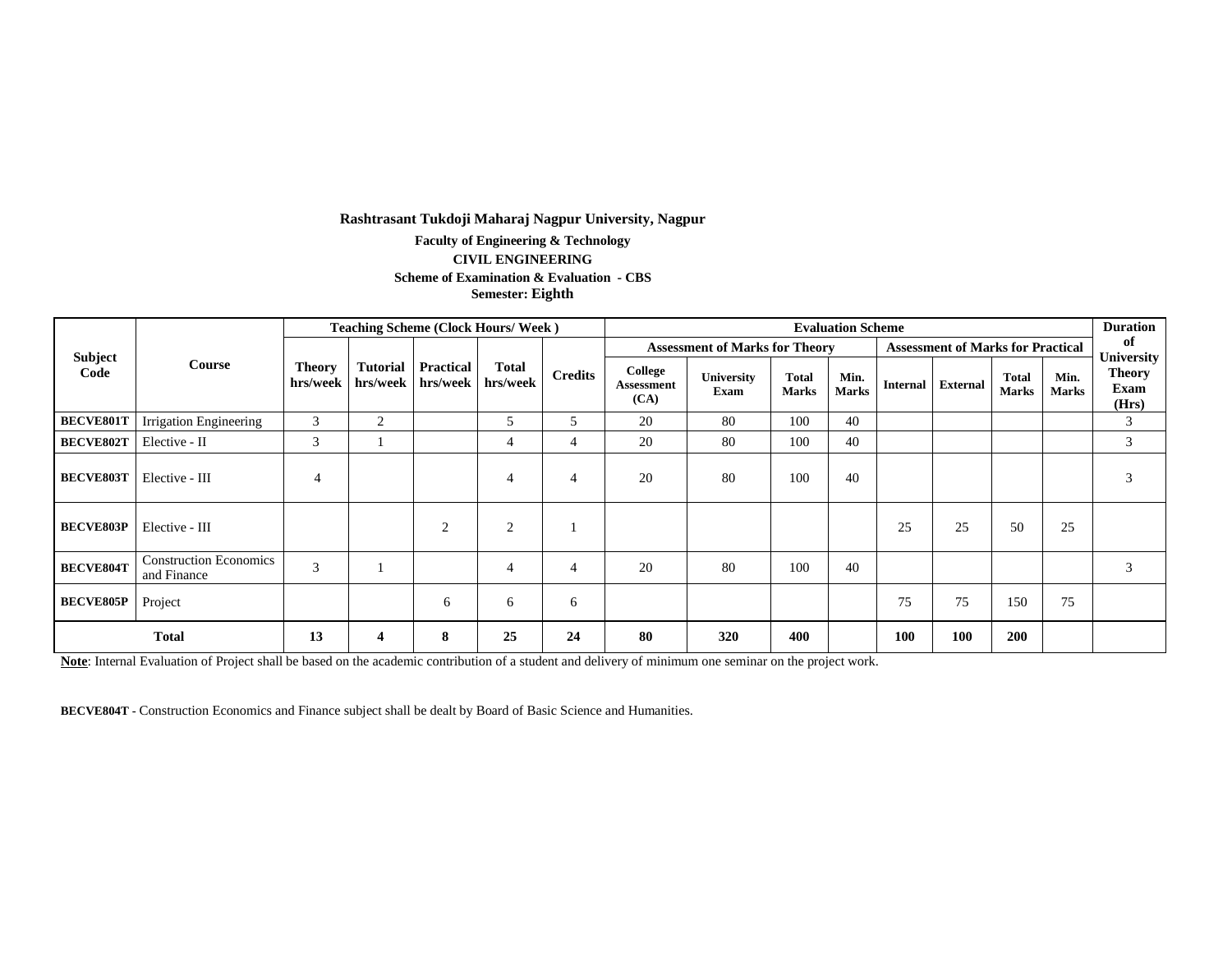# **Rashtrasant Tukdoji Maharaj Nagpur University, Nagpur Faculty of Engineering & Technology CIVIL ENGINEERING**

# **Absorption Scheme for Students of Semester Pattern to Credit Based Semester Pattern**

| <b>VII Semester</b> |                                                                        |  |                  |                  |                                                                                               |  |  |  |  |
|---------------------|------------------------------------------------------------------------|--|------------------|------------------|-----------------------------------------------------------------------------------------------|--|--|--|--|
| Code<br>No.         | Name of Subject in Semester Pattern                                    |  |                  | Code No.         | Name of Equivalent Subject in<br><b>Credit Based Semester</b><br><b>Pattern</b>               |  |  |  |  |
| <b>7CE01</b>        | Structural Analysis $-$ III (T)                                        |  | BECVE501T        |                  | Structural Analysis - II                                                                      |  |  |  |  |
| <b>7CE02</b>        | Advanced Concrete Structures (T)                                       |  | BECVE701T        |                  | <b>Advanced Concrete Structures</b>                                                           |  |  |  |  |
| <b>7CE02</b>        | Advanced Concrete Structures (P)                                       |  |                  | <b>BECVE701P</b> | <b>Advanced Concrete Structures</b>                                                           |  |  |  |  |
| <b>7CE03</b>        | Irrigation Engineering (T)                                             |  | BECVE801T        |                  | Irrigation Engineering                                                                        |  |  |  |  |
| <b>7CE03</b>        | Irrigation Engineering (P)                                             |  |                  | BECVE801T        | <b>Irrigation Engineering</b>                                                                 |  |  |  |  |
| <b>7CE04</b>        | Maintenance and Rehabilitations of<br>Civil Engineering Structures (T) |  | BECVE802T        |                  | Elective – II (Maintenance and<br>Rehabilitations of Civil<br><b>Engineering Structures</b> ) |  |  |  |  |
| <b>7CE05</b>        | Elective $-I(T)$                                                       |  | <b>BECVE703T</b> |                  | $Electric - I$                                                                                |  |  |  |  |
| <b>7CE06</b>        | Industrial Case Study (P)                                              |  |                  | <b>BECVE706P</b> | Industrial Case Study &<br>Project Seminar                                                    |  |  |  |  |
| <b>7CE07</b>        | Project and Seminar (P)                                                |  |                  | <b>BECVE706P</b> | Industrial Case Study &<br>Project Seminar                                                    |  |  |  |  |

# **VIII Semester**

| Code         | Name of Subject in Semester Pattern   |  |                  |                  | Name of Equivalent Subject in     |  |  |
|--------------|---------------------------------------|--|------------------|------------------|-----------------------------------|--|--|
| No.          |                                       |  |                  | Code No.         | <b>Credit Based Semester</b>      |  |  |
|              |                                       |  |                  |                  | <b>Pattern</b>                    |  |  |
| <b>8CE01</b> | Estimating and Costing (T)            |  | BECVE702T        |                  | <b>Estimating and Costing</b>     |  |  |
| <b>8CE01</b> | Estimating and Costing (P)            |  |                  | <b>BECVE702P</b> | <b>Estimating and Costing</b>     |  |  |
| <b>8CE02</b> | Transportation Engineering $-$ II (T) |  | <b>BECVE705T</b> |                  | Transportation Engineering $-$ II |  |  |
| <b>8CE03</b> | Elective $-$ II (T)                   |  | BECVE802T        |                  | $Electric - II$                   |  |  |
| <b>8CE04</b> | Elective $-$ III (T)                  |  | BECVE803T        |                  | $Electric - III$                  |  |  |
| <b>8CE04</b> | Elective $-$ III (P)                  |  |                  | BECVE803P        | $Electric - III$                  |  |  |
| <b>8CE05</b> | Project (P)                           |  |                  | <b>BECVE805P</b> | Project                           |  |  |

**Note:** Any student willing to opt for CBS Semester pattern shall be absorbed as per the RTMNU's relevant ordinance.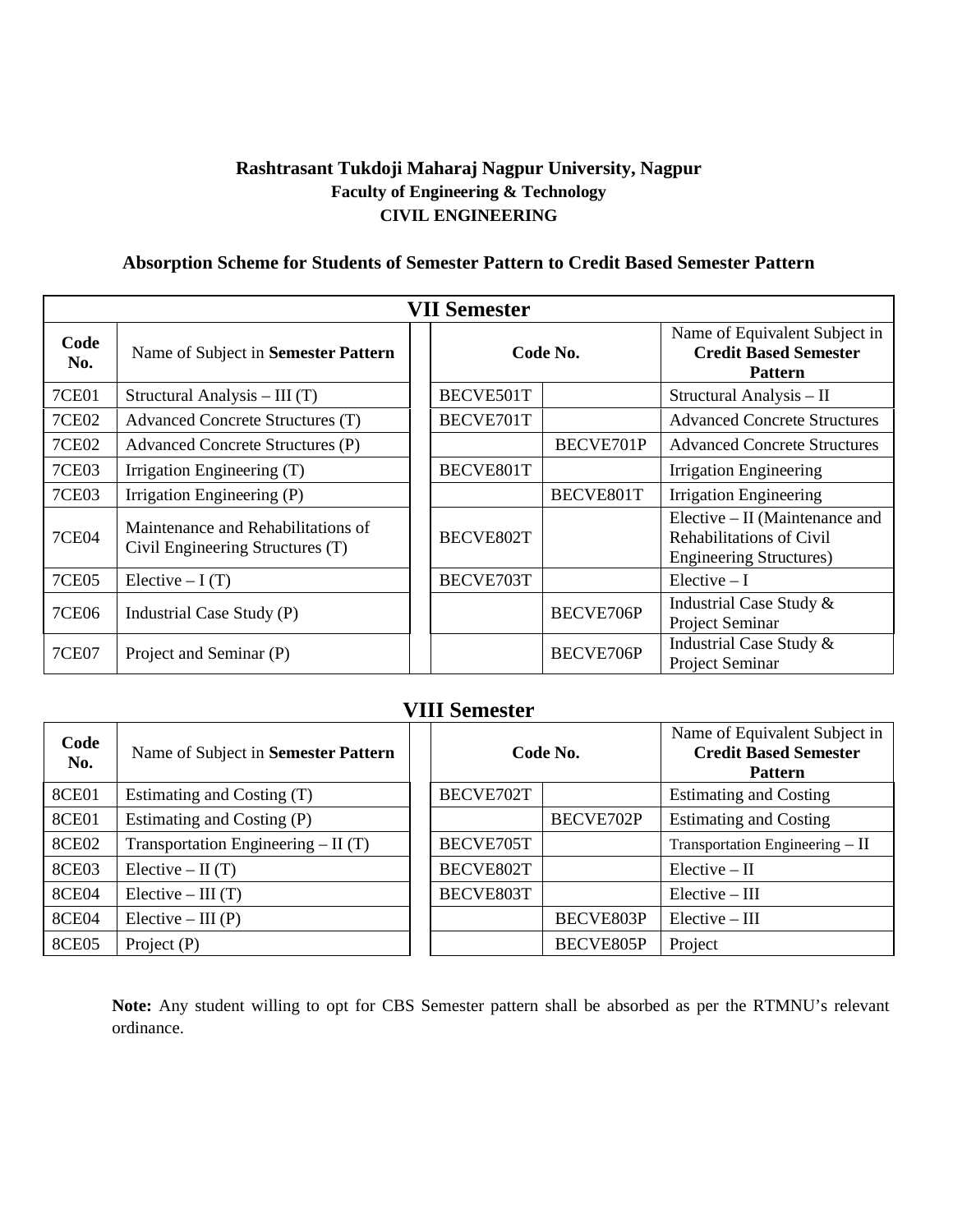**SEVENTH SEMESTER B.E. CIVIL**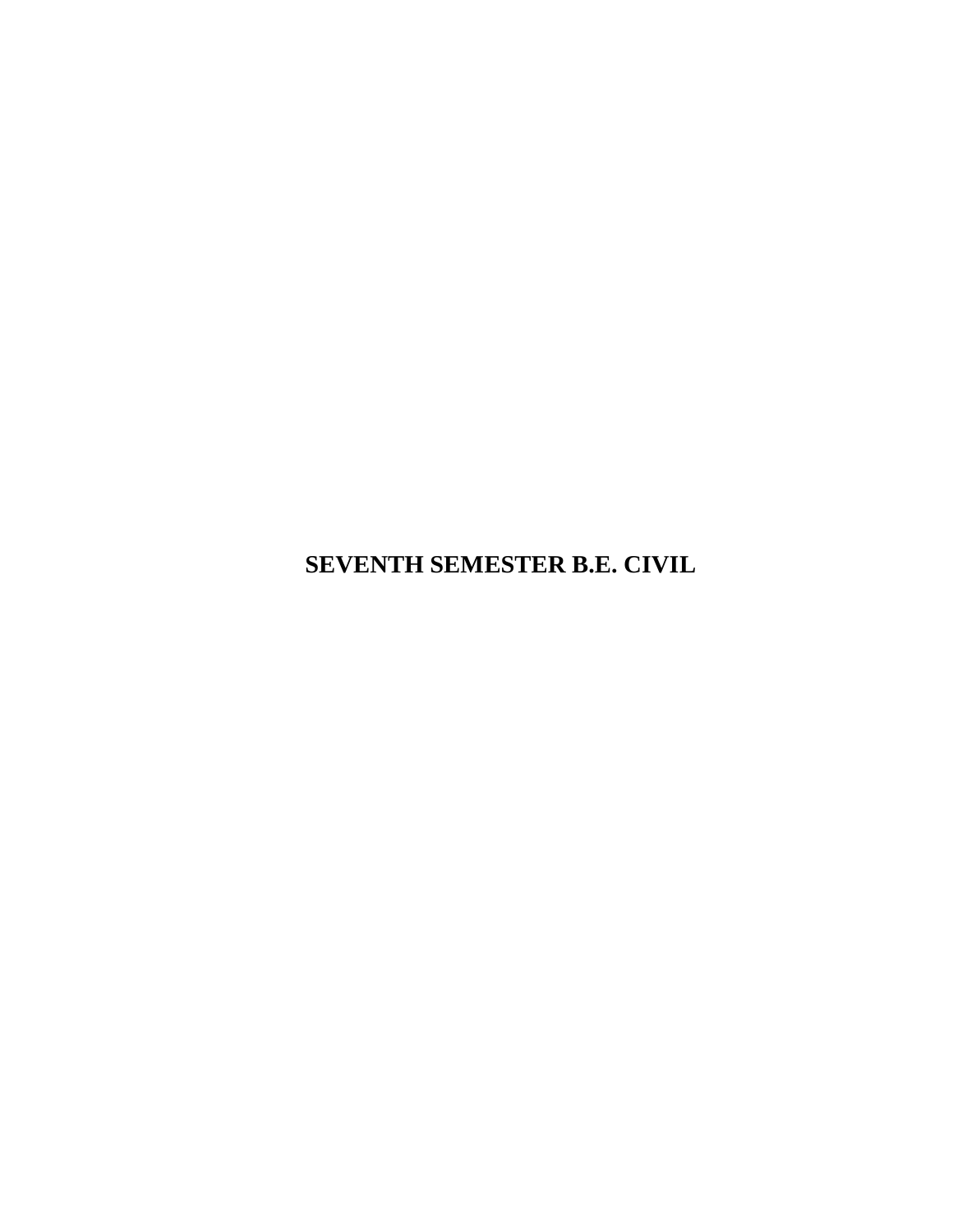#### **ADVANCED CONCRETE STRUCTURES**

#### **BECVE701T** Evaluation Scheme: (80/20) **(L-3 Hrs/Week, T-1 Hrs/Week); Total Credits-4 Exam Duration: 4 hrs**

#### **COURSE OUTCOME:** The Students will be able to

- 1. Understand the behavior and failure modes different concrete members
- 2. Analyze and apply the results in designing various concrete member of structure.
- 3. Apply the knowledge  $&$  skills in practical problems
- 4. Understand the relevant software and use the same in analysis & design of concrete members.

#### **Unit – I**

Design of circular water tank with roof slab/dome resting on ground by approximate methods/IS code method (by Working Stress Method).

Design of rectangular water tank with one-way roof slab resting on ground by approximate methods/ IS code method (by Working Stress Method).

#### **Unit – II**

Analysis and design of columns subjected to biaxial moments. Design of long columns.

Design of Isolated footing, for uniaxialmoment , For Square Rectangular & Circular.

#### **Unit – III**

Moment redistribution: Analysis and Design of fixed beam, propped cantilever, two-span symmetric continuous beam.

# **Unit – IV (with LSM)**

Design of RCC Cantilever and Counter-fort Retaining wall.

#### **Unit - V**

Analysis and design of portal frames (single bay single storey) hinged or fixed at base. Design of hinge (design of Dog-legged and Open Well Staircase).

**Unit – VI** : Design of combined footing.

i) Rectangular footing ii)Strap beam footing iii)Trapezoidal footing iv)Raft footing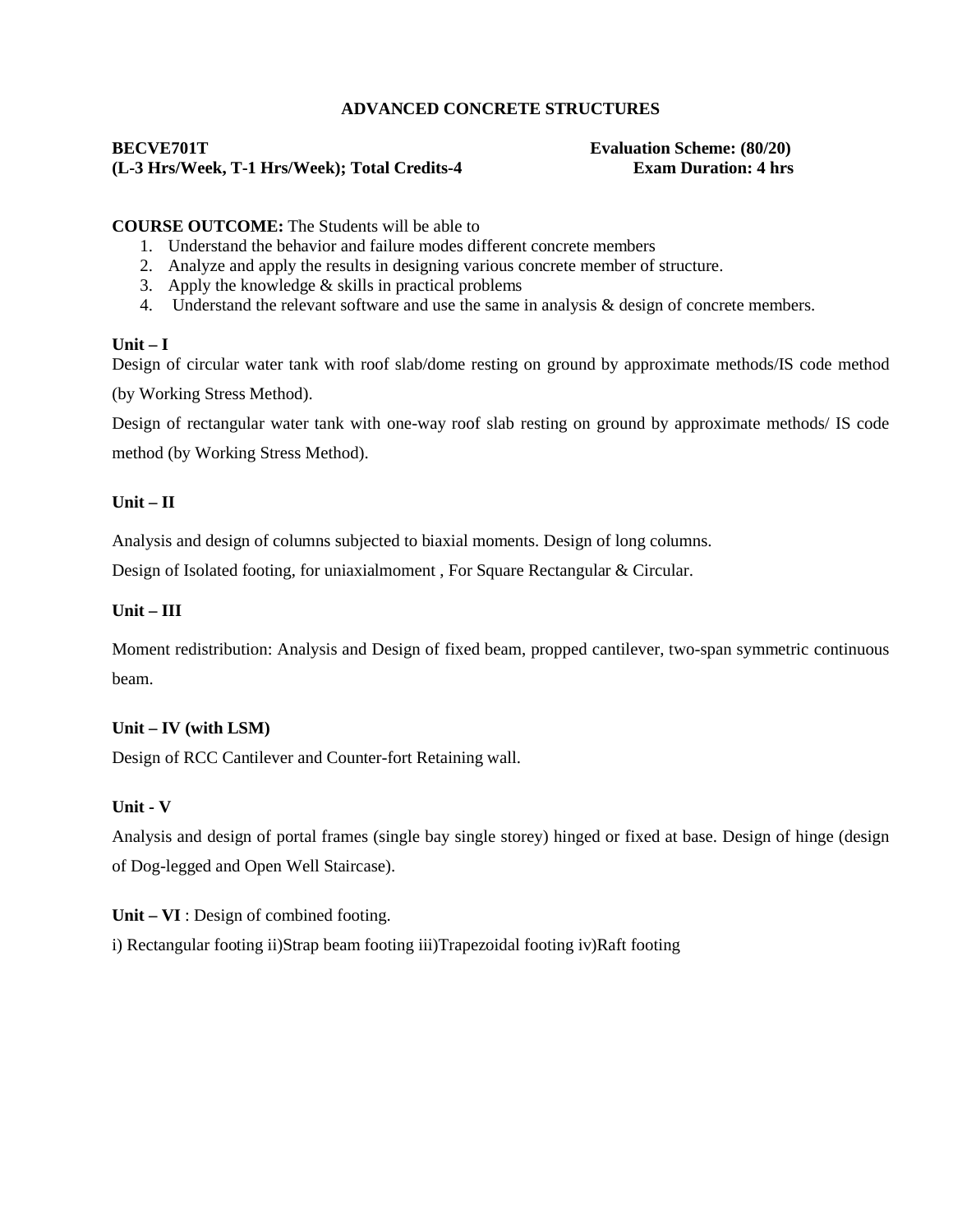#### **ADVANCED CONCRETE STRUCTURE**

# **BECVE701P Evaluation Scheme: (25-Internal/25-External) (P-2 Hrs/Week); Total Credits-1**

PRACTICAL

- 1) Minimum 5 Design of Structure based on above Syllabus.
- 2) One problem of design of structure based on analysis and design software.
- 3) Minimum One Site visit pertaining to above design.

# **ESTIMATING AND COSTING**

#### **BECVE702T Evaluation Scheme: (80/20) (L-3 Hrs/Week, T-1 Hrs/Week); Total Credits-4 Exam Duration: 4 hrs**

#### **COURSE OUTCOMES: The Students will be able to**

- 1. Prepare the preliminary estimate for administrative approval & technical sanction for a civil engineering project.
- 2. Write the specification of the works to be undertaken, prepare the tender documents, fill the contracts and make use of knowledge of different contract submission & opening in awarding the work to the contractor.
- 3. Use the concept of SD, EMD, MAS, Running Bill, Final Bill during the entire project
- 4. Schedule the project for its timely completion.
- 5. Use the technique of Rate analysis in estimating the exact cost of material & manpower and hence the entire project.
- 6. Estimate the bill of quantities using different techniques of preliminary & detailed estimation of buildings & roads
- 7. Arrive the exact value of the asset (movable  $\&$  immovable) using different Valuation techniques.

# **Unit I**

**Introduction**: Importance and purpose of the subject, Units of measurement as per I.S.1200. Items of work and Description of items of work, administrative approvals, technical sanction, preliminary estimates. objectives, and its methods

Earthwork estimates in road, hill roads and canals, mass haul curves, methods of consumptions of earthwork.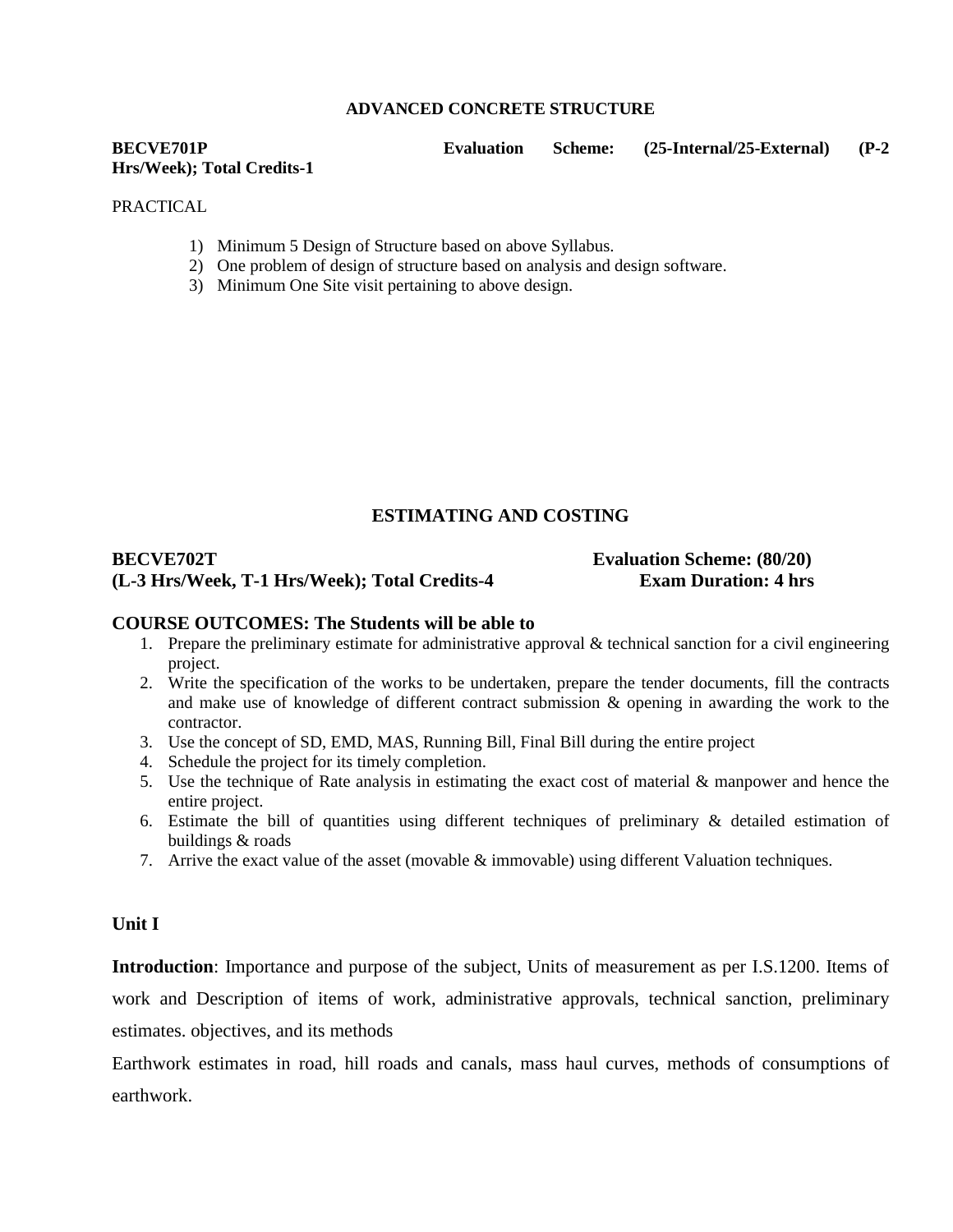# **Unit II**

**Detailed estimates**, objects, importance, accuracy. Methods of detailed estimates,

Detailed estimates of load bearing and framed structures. Calculation of reinforcing steel with Bar bending Schedule.

# **Unit III**

**Tenders and Contracts:** Method of carrying out works, tender notice, acceptance of tender, essentials of contract, type of contracts, contract documents, land acquisition act, Legal aspects of various contract provisions, Arbitration.

# **Unit IV**

**Specifications**: IS 1200 Introduction, Purpose and principles of specifications writing, Types of specifications, writing and developing detailed specifications of Important items of building and road work.

**Cost Accounting** : Various methods, classification of cost, direct and indirect charges, distribution of overheads, M.A.S. Account, issue rates and stores Account.

# **Unit V**

**Rate Analysis**: Introduction, Purpose and principles of CSR, Factors affecting analysis of rates, labour guidelines from National Building Organization, market rates of materials and labour, Rate analysis of major items of work

# **Unit VI**

**Valuation** :- Purpose of valuation, Factors affecting property price and cost, Types of Value. Real Estate, Tenure of land, Free hold and lease hold, sinking fund, Depreciation, and its methods, Capitalised value, Methods of valuation, Net & Gross income, Rent fixation.

# **REFERENCE BOOKS**

- 1. Estimating and Costing by Dutta
- 2. Estimating & Costing by Chakraborty
- 3. Valuation by Roshan Namavati
- 4. Philosophy of Valuation. S. S. Rathore.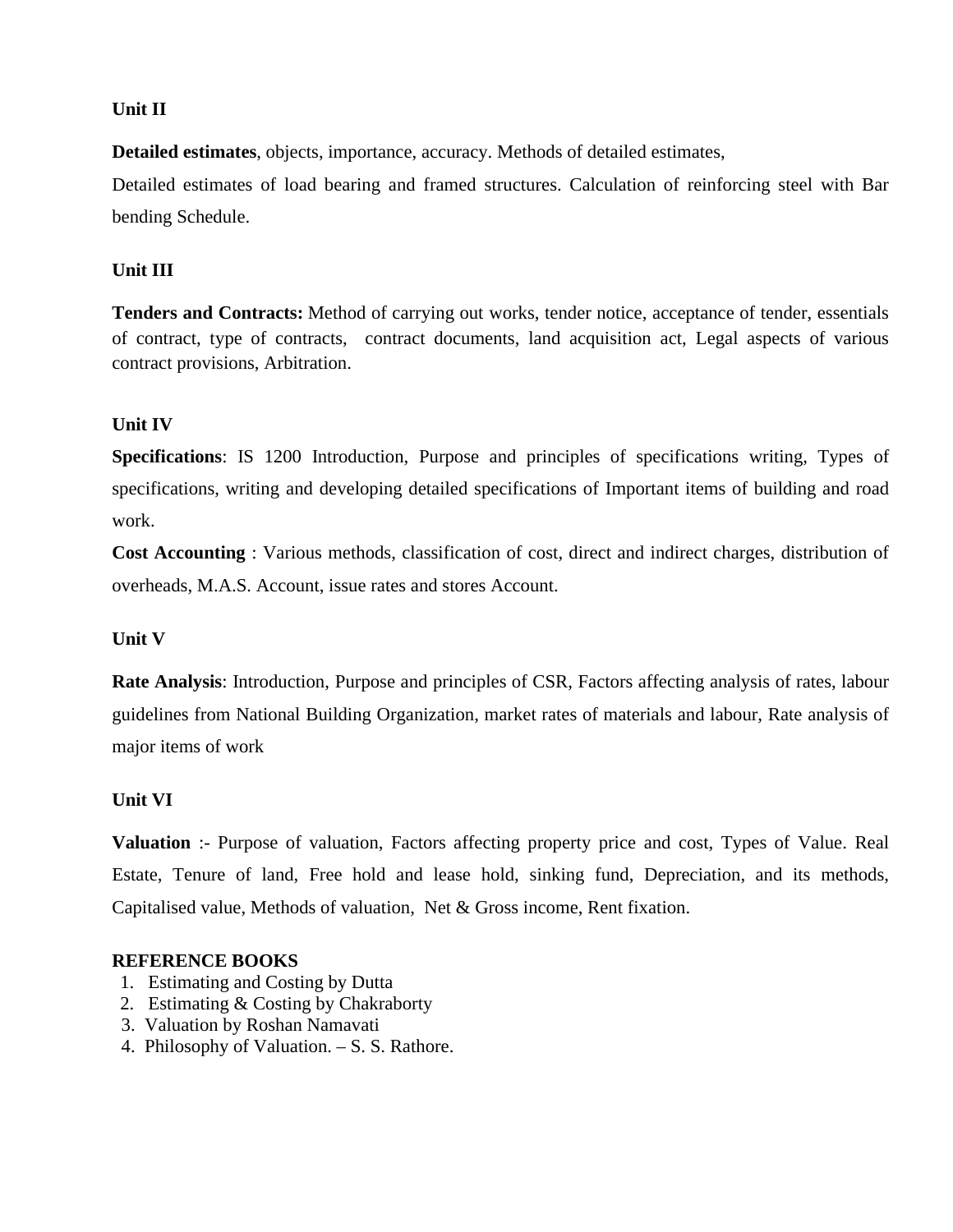# **ESTIMATING AND COSTING**

# **(P-2 Hrs/Week); Total Credits-1**

**BECVE702P Evaluation Scheme: (50-Internal/50-External)**

PRACTICAL – Minimum 8 practical assignment based on

- 1. Preliminary estimate using Plinth area method.
- 2. Detailed estimate of Load bearing structure
- 3. Detailed estimate of Frame structure.
- 4. Calculation of steel with Bar bending Schedule.
- 5. Detailed estimate of earthwork of road for Approximate 1km length.
- 6. Draft Detailed specification for 8 major items.
- 7. Analysis the unit rate of 8 major items of work contained.
- 8. Draft a short tender notice for proposed work.
- 9. Calculation of annual and total Depreciation and book value of the end of each year.
- 10. Fixation of standard rent of property.
- 11. Market survey for material and labour rates for various items.
- 12. Detailed planning and estimate of plumbing work.
- **13.** Detailed estimate of building using estimate software.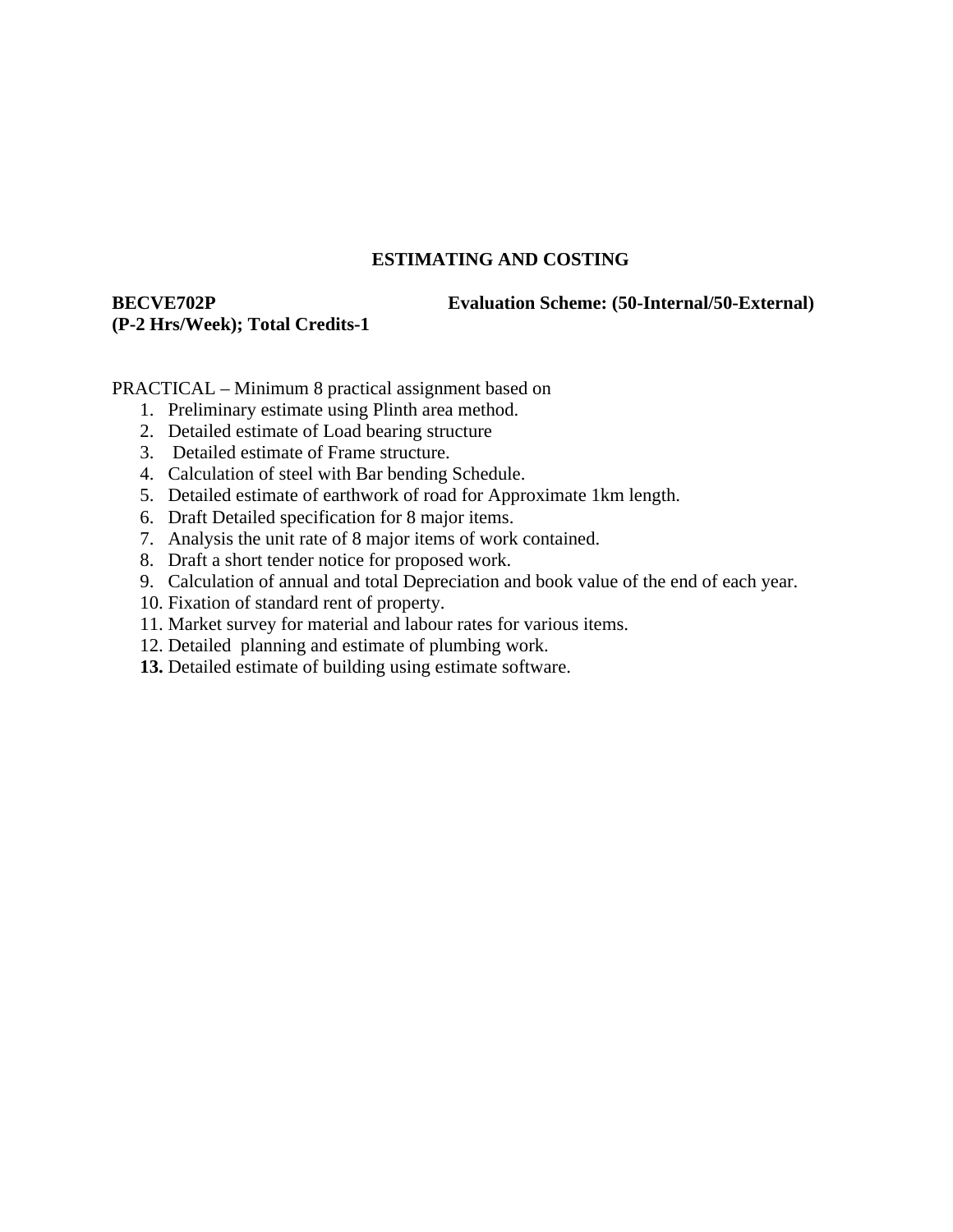# **EARTHQUAKE RESISTANT DESIGN OF STRUCTURE (ELECTIVE-I)**

#### **BECVE703T Evaluation Scheme: (80/20) (L-3 Hrs/Week, T-1 Hrs/Week); Total Credits-4 Exam Duration: 3 hrs**

#### **COURSE OUTCOMES: The Students will be able to**

- 1 Understand the different aspects related to seismology and terms related to it
- 2 Analyze earthquake loading effect on structures.
- 3 Perform the analysis and design of structures against earthquake loading.
- 4 Analyze multi-storey structure using different methods like Equivalent Static Lateral Load Method and Response Spectrum Method
- 5 Understand the different seismic retrofitting techniques and its implementation.
- 6 Use the knowledge in practical situation.

#### **Unit I :**

Engineering seismology, Elastic rebound theory, Theory of plate tectonics and movement of Indian plate. Seismic waves. Seismic intensity, Richter scale, Introduction on to tsunami. Seismic zoning maps of India. Response spectra. Strong motion characteristics.

#### **Unit II :**

Earthquake effects on the structures, classification of loads,. Seismic damages during past earthquakes, effect of irregularities and building architecture on the performance of RC structures

#### **Unit III :**

Seismic methods of analysis, seismic design methods, Mathematical modeling of multistoried RC buildings with modeling of floor diaphragms and soil foundation, (Winkler model.)

#### **Unit IV :**

Design of multi – story RC structure foundation as per latest IS 1893 by Equivalent static lateral load method and Response spectrum Method. Introduction to Time history method. Concept of Capacity based design of soft story RC building.concept of shear walls. Ductile detailing as per latest IS :13920

#### **Unit V :**

Seismic retrofitting, Source of weakness in RC framed building, Various retrofitting techniques, Conventional and non- conventional methods, Comparative study of various methods and case studies.

#### **Unit VI :**

Introduction to Base Isolation system. IS code provision for retrofitting of masonry structures, failure modes of masonry structures and repairing techniques.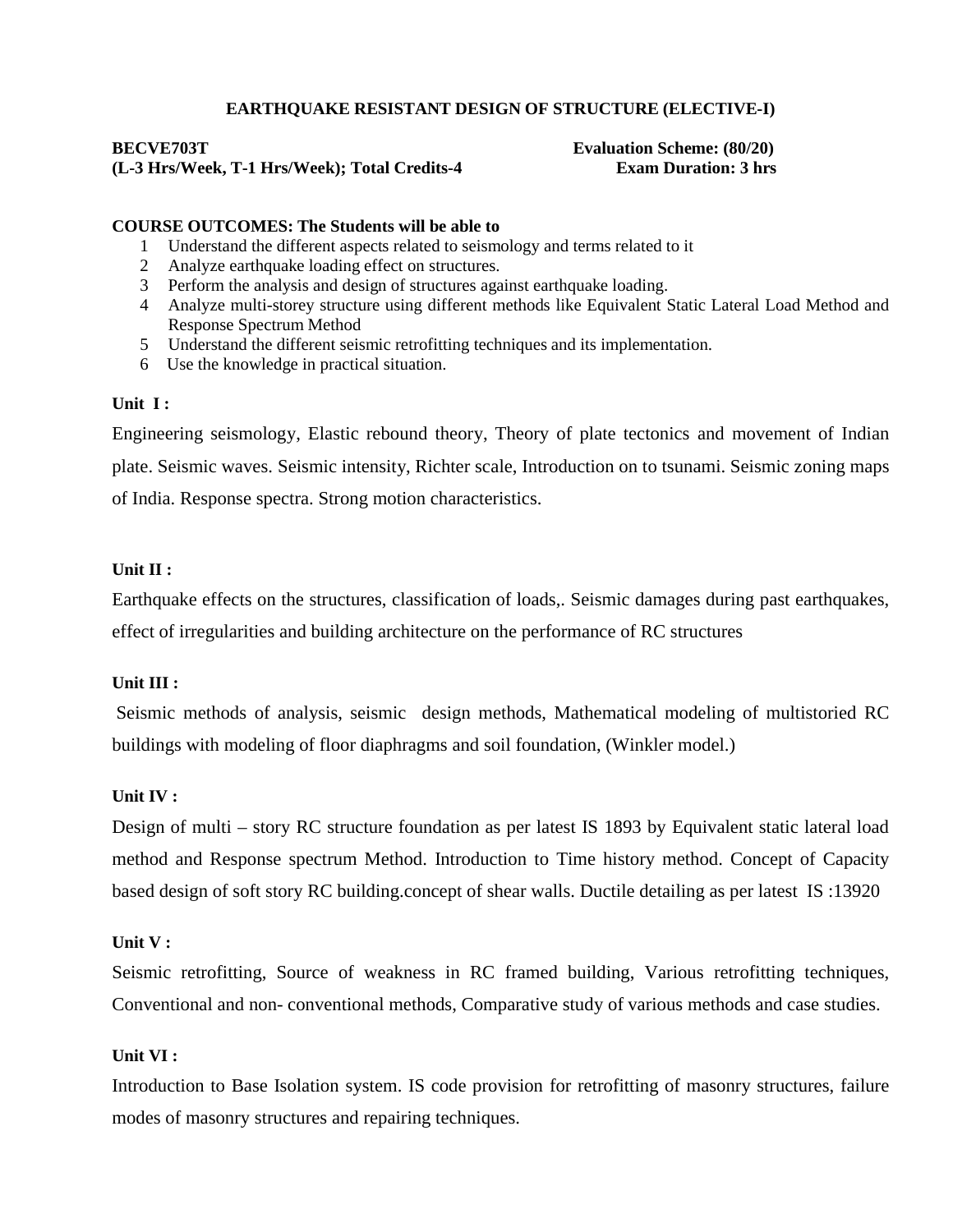#### **REFERENCE BOOKS:**

- 1. Seismology Committee (1999). *Recommended Lateral Force Requirements and Commentary*. Structural Engineers Association of California.
- 2. Design of Seismic Isolated Structures- FarzadNaeim, James M. Kelly, Published 2 DEC 2007
- 3. A K. Chopra, Dynamics of Structures: Theory and Applications to Earthquake Engineering (3rd Edition), Prentice-Hall of India.
- 4. IS 13920, Ductile Detailing of Reinforced Concrete Structures Subjected to Seismic Forces Code of Practice, 1993.
- 5. A.K. Chopra, Dynamics of Structures, 3rd Edition, Pearson, 2007.
- 6. PankajAgarwal and Manish Shrikhande, Earthquake Resistant Design of Structures, Prentice Hall India, 2006.

# **ADVANCED TRAFFIC ENGINEERING (ELECTIVE-I)**

# **BECVE703T Evaluation Scheme: (80/20) (L-3 Hrs/Week, T-1 Hrs/Week); Total Credits-4 Exam Duration: 3 hrs**

# **COURSE OUTCOMES: The Students will be able to**

- 1 Use the knowledge to carry out traffic studies and give solutions to planning of transportation system.
- 2 Apply basic principles for the geometric design of roads and other traffic controlling devices
- 3 To understand the parking systems, riding quality standards, traffic safety and accident study and suggest the solutions to the practical problems.

# **Unit – I**

**Elements of Traffic Engineering :** Road, Road user & Road Vehicle Characteristics, problems related

to heterogeneous traffic.

**Traffic Surveys and Data collection :** -Speed, journey time and delay studies, methods of measurement of spot speed, headway, gaps, volume / capacity surveys, speed, volume-density interrelations, measurements of running and journey speeds, origin-Destination surveys, necessity, survey methods, sample size, data analysis & Presentation. Highway capacity, level of service concepts.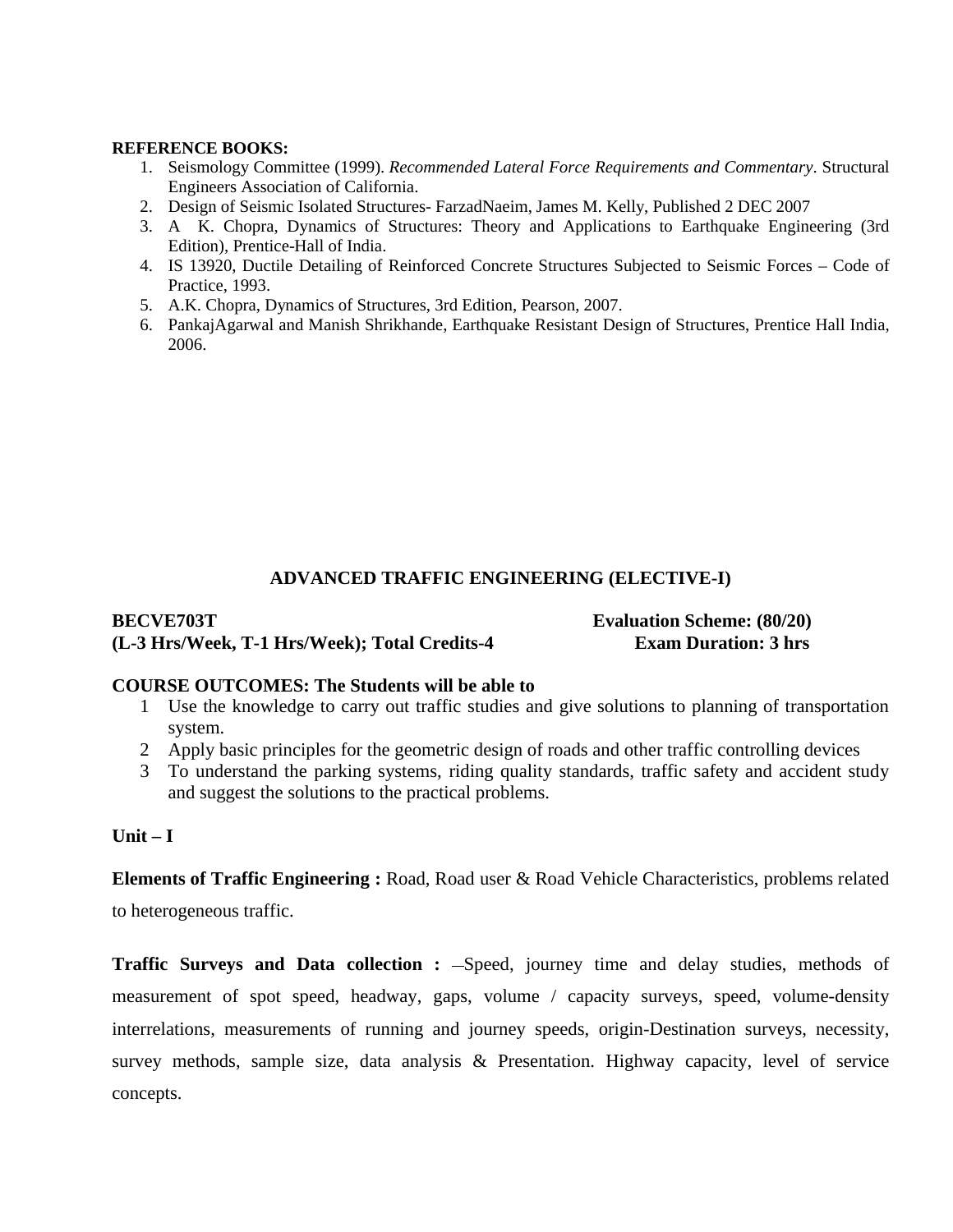#### **Unit – II**

**Statistical methods :** Binomial, Normal Poisson, Probability. distributions, Discrete and continuous, variable application to traffic flow, Test of significance – Chi-square  $\&$  T' test, (Regression analysis)

#### **Unit – III**

**Traffic Design :** Hierarchy of urban roads and their standards, Diverging, merging crossing weaving maneuver's conflict points, types of road junctions ,channelization of traffic flow, traffic rotary design, Grade separated inter-sections, Drive ways, design of pedestrian facilities, Design criteria for separate cycle track, Exclusive Bus lane, ( Bus stop locations and facilities.) introduction to Intelligent Transport system

#### **Unit – IV**

**Traffic Control Devices :** Traffic signs, road markings, traffic signals, design of signalized intersections & signaling systems,(Queuing )Theory, Traffic control aids, and street furniture. Introduction to transport systems, Traffic controls for Expressway.

#### **Unit – V**

#### **Traffic Safety**, **Enforcement and Education :**

Elements responsible for accidents, situations in India, Collection and interpretation of accident data and recording in Standard form, Analysis of Accidents. Traffic regulation and E`s of traffic management, ( vulnerable road user safety, Introduction to Regulation Act.) Motor Vehicle Acts and Rules, traffic Education, traffic Controls on National Highways

#### **Unit – VI**

**Urban Traffic:** Present traffic scenario. Urban transportation problems, mixed traffic flow, head and administrative set up of traffic cells at various levels, co-ordination with other transport modes.

**Parking :** Parking surveys, on and off street parking, parking systems, parking demand, design of offstreet parking lot, underground & multistoried parking.(Truck lay bye, bus lay bye, facilities to parking and way side amenities.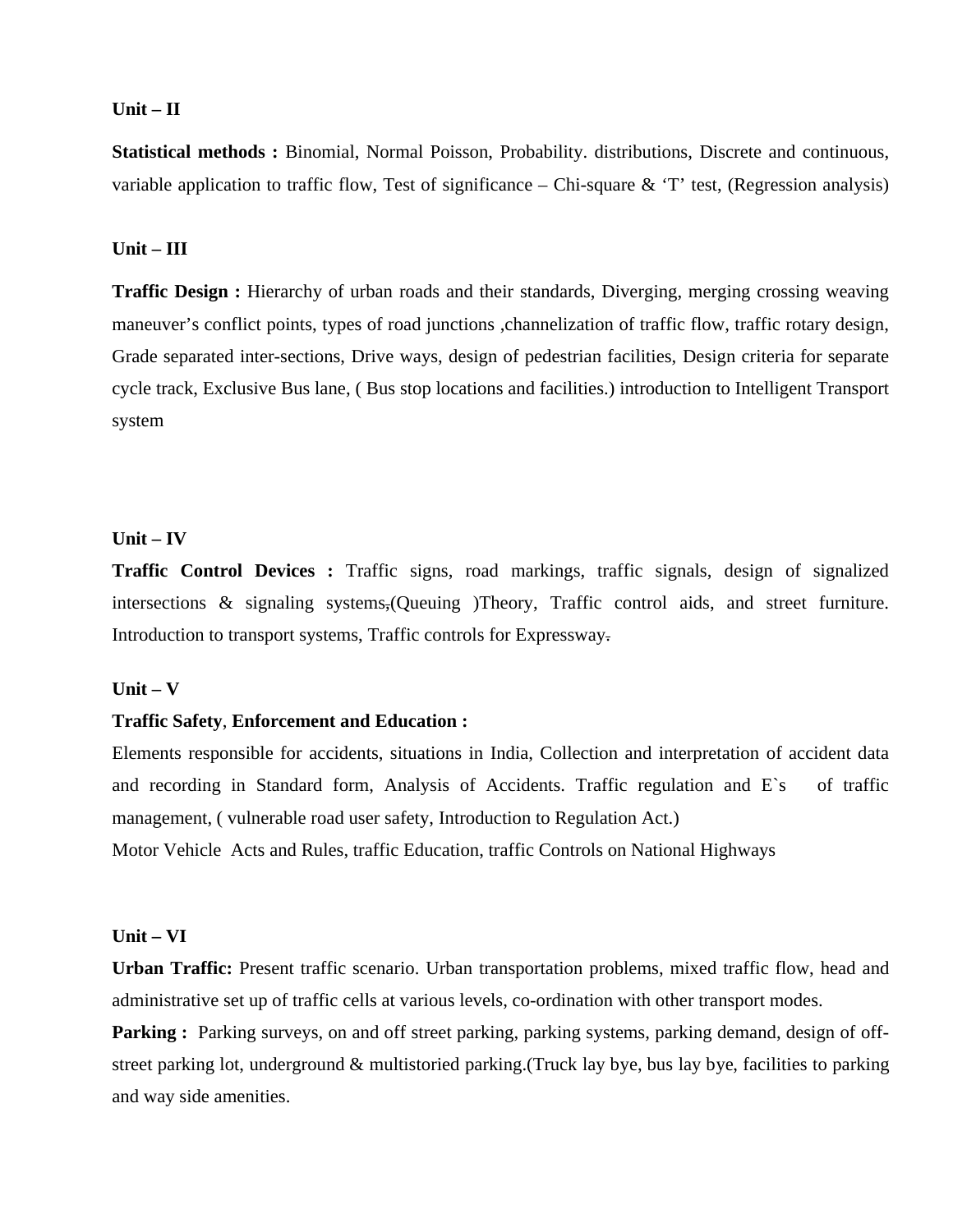# **Students should complete the assignment based on**

- *1. Accident data collection*
- *2. Speed, Volume and Parking studies.*
- *3. Data collection for Rotary design and traffic signal.*

# **Reference Book:**

- 1. Traffic Flow fundamentals: Adolf D.MayVIII
- 2. Traffic Engineering :Mcshane and Roess
- 3. Traffic Engineering and Transport Planning : L.R. KadyaliI
- 4. Principles of Transportation Engineering :PathaChakraborty and Animesh Das III
- 5. Traffic Flow Theory *by* Drew, D.R., McGraw- Hill Book Co., New York.VII
- 6. Highway Engg*by*S.K.Khanna& C.E.G. Justo, Nem Chand Bros., Roorkee.IV
- 7. Traffic Engg. *by* Matson, T.M., Smith, W.S. and Hurd, F.W., McGraw- Hill Book Co., New York.VI
- 8. principles of traffic engg. Garber &Hoel. II

# **AIR POLLUTION AND SOLID WASTE MANAGEMENT (ELECTIVE-I)**

# **BECVE703T Evaluation Scheme: (80/20) (L-3 Hrs/Week, T-1 Hrs/Week); Total Credits-4 Exam Duration: 3 hrs**

# **COURSE OUTCOMES:-**The students will be able to

- 1 Understand different aspects of air pollutants, its sources and effects on man and material etc.
- 2 Design controls methods and equipments for air pollution to reduce its impact on environment.
- 3 Understand problems arriving in handling large amount of solid waste generated ,its collection and transportation, processing and will bw able to design safe collection and disposal methods.

# **Unit - I**

Introduction to air pollution : Definition, air pollution episodes, atmosphere & its zones.

Classification and sources of air pollutants, Standards for air pollution (as per Indian Standards and

CPHEEO). Effects of air pollutants on man, and materials.

# **Unit - II**

Meteorological parameters and Air sampling: Primary and secondary parameters, atmospheric stability, plume behavior. Wind rose diagram, wind data analysis & wind impact area diagram, Stack height determination.

Air sampling and measurement : ambient air sampling and stack sampling, collection of particulate and gaseous pollutants, site selection criteria methods of estimation.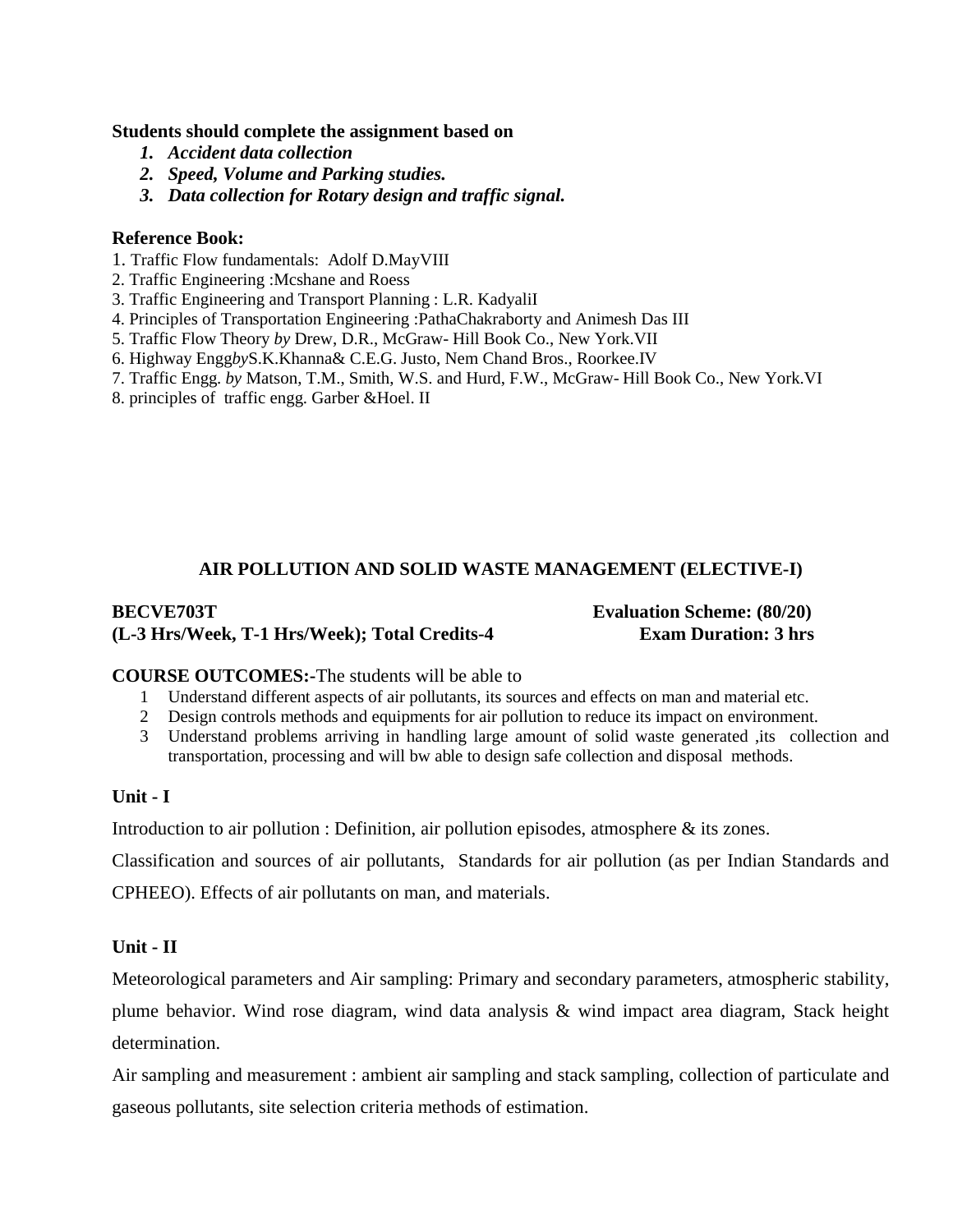### **Unit – III pollution control**

Air pollution controls methods and equipments ; Principles of control methods for particulates and gaseous pollutants, gravity settlers, electrostatic precipitators, bag filters, cyclones and wet scrubbers, (adsorption, absorption, incineration, condensation )

Automobile exhaust :Introduction to Pollution due to diesel & petrol engines,

Noise Pollution : Sources, ill effects, control measures.

# **Unit - IV**

Introduction to solid waste management.(SWM) : Structure , necessity and responsibility,

Sources, Quantity and quality, Sources of solid waste, classification and components, physical and chemical characteristics, per capita contribution, sampling and analysis.

# **Unit – V : Collection and Transportation methods:**

Collection and transportation of solid waste: Method of collection, equipment used for collection and transportation, transfer stations, optimization of transport route.

Solid waste processing : Methods of processing, choice of methods, merits and demerits of various methods, gas control measures.3R concept

# **Unit – VI : Disposal methods:**

Composting of waste, methods of composting, factors affecting composting

Sanitary land filling : Site requirements, methods, leachate management., control of gases.

Incineration: Principles of incineration, types of incinerators, advantages and disadvantages.,3T Diagrams

# **REFERENCE BOOKS**

1. M.N. Rao & H.V.N.Rao, " Air Pollution", Tata McGraw Hill Publishing Co. Ltd.

- 2. C.S.Rao, "Environmental Pollution Control Engineering", Wiley Estern Ltd. New Delhi.
- 3. Stern A.C., "Air Pollution" Vol I to X.
- 4. A. D. Bhide, & Sunderesan B.B., "Solid Waste Management in developing countries, INSDOC, N. Delhi.
- 5. Tchobanoglous, "Integrated Solid Waste Management in Engineering principles and management isssues,
- 6. K.V.S.G. Murlikrishna" Air Pollution" JTNU, Kakinada.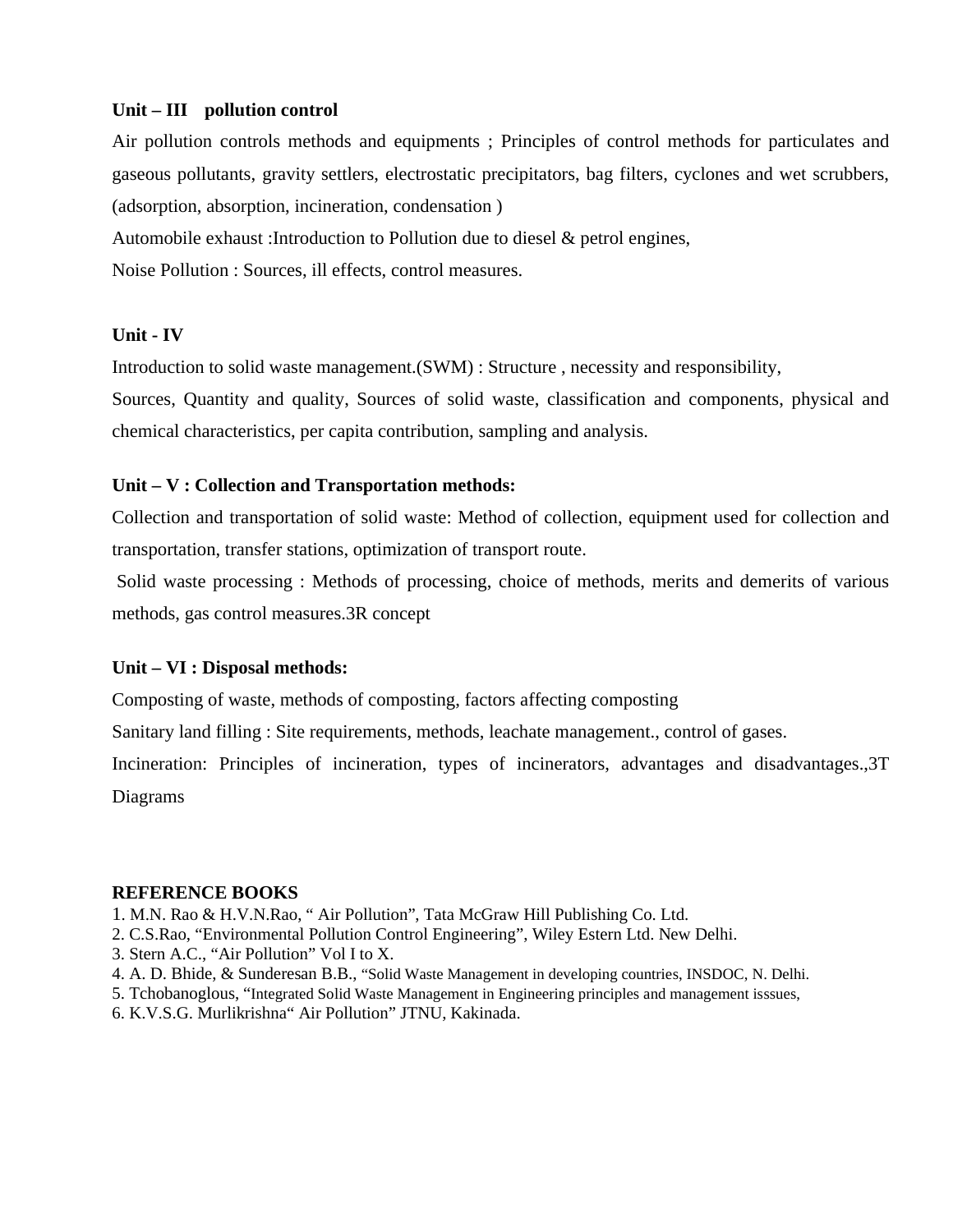# **ADVANCED HYDRAULICS (ELECTIVE-I)**

# **BECVE703T Evaluation Scheme: (80/20) (L-3 Hrs/Week, T-1 Hrs/Week); Total Credits-4 Exam Duration: 3 hrs**

# **COURSE OUTCOMES: The students shall be able to**

- 1 Apply the concept of uniform flow and critical flow in open channels.
- 2 Analyze and identify GVF profiles and its importance in practical aspects.
- 3 Understand the concept of rigid water column theory and elastic water column theory and apply it to the hydraulic projects.
- 4 Understand water hammer theories and problems encountered in practical situations.

# **Unit-I : GENERAL:**

Computation of uniform flow, computation of critical flow, conveyance of channel section factor, hydraulic exponent for uniform & critical flow.

Theory of gradually varied flow, dynamics equations for GVFin various forms, Analysis of gradually varied flow profiles.

# **Unit-II : GVF (GRADUALLY VARIED FLOW):**

Computation of gradually varied flow, Bresse's method, Chow's method, Direct step method, Standard step method

# **Unit- III : HYDRAULIC JUMP:**

Theory of Hydraulic jump, Location of hydraulic jump, application of hydraulic jump types of hydraulic jump, stilling basin with horizontal apron. Numerical on hydraulic jump.

# **Unit- IV : UNSTEADY FLOW IN PIPE :**

Equation of unsteady flow in a pipe line for incompressible fluid, time of flow establishment, rigid water column theory of water hammer and computation of water hammer pressures.

# **Unit-V : WATER HAMMER :**

Equation describing water hammer phenomena when compressibility of fluid and elasticity of pipe is considered, computation of water hammer pressure of frictionless flow in horizontal pipe, for sudden and slow closure of valve, Application of Allievi's method and charts, approximate pressures, water hammer pressures in pumping systems, method characteristics.

# **REFERENCE BOOKS**

- 1. Fluid flow in pipe & channel by G.L.Asawa, CBS publication.
- 2. Open Channel Flow K. Subramanya
- 3. Open Channel Flow V.T. Chow
- 4. Open Channel Flow Ranga Raju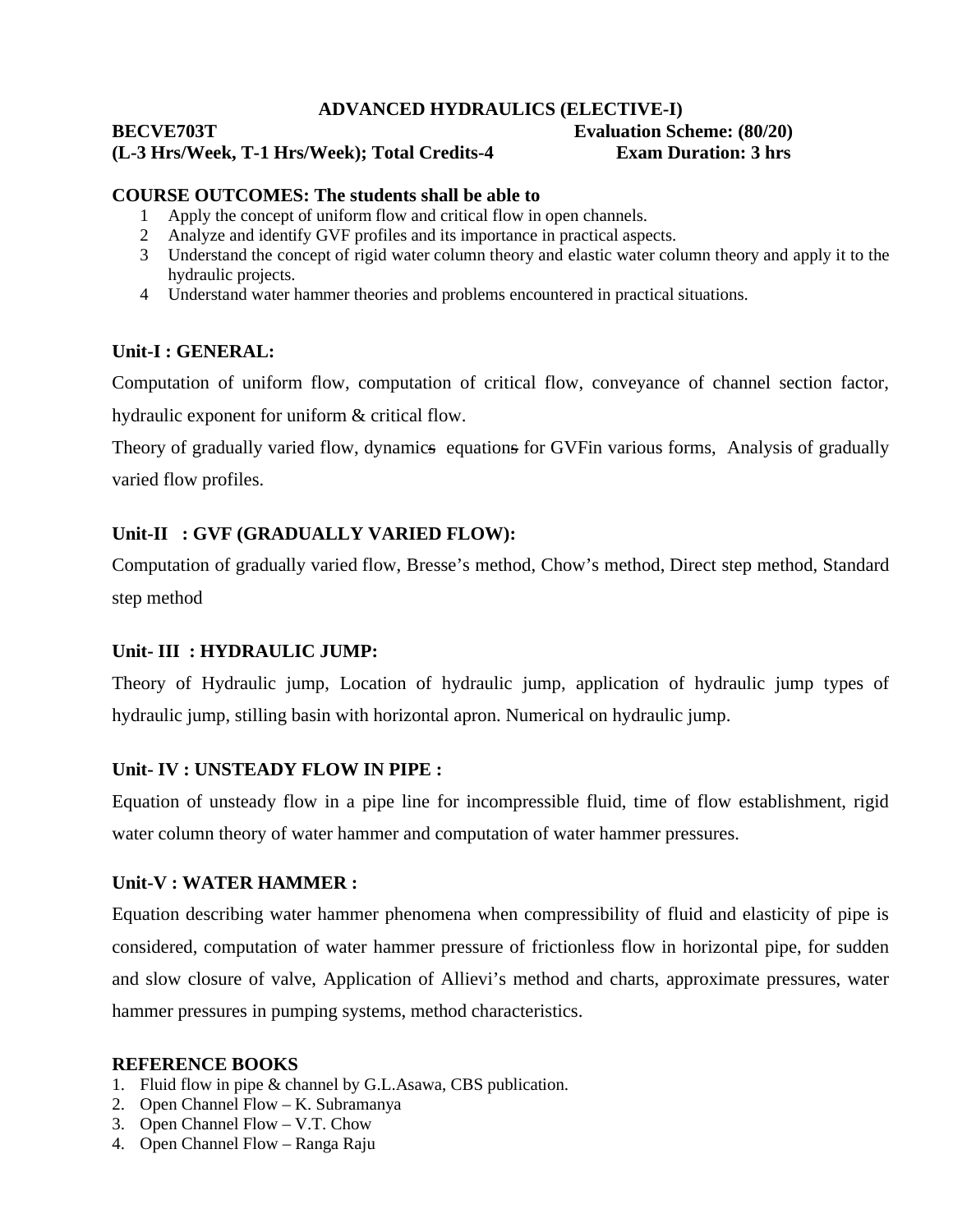# **SUSTAINABLE RESOURCE MANAGEMENT IN CIVIL ENGINEERING (ELECTIVE-I)**

# **BECVE703T Evaluation Scheme: (80/20) (L-3 Hrs/Week, T-1 Hrs/Week); Total Credits-4 Exam Duration: 3 hrs**

# **COURSE OUTCOMES : The students shall be able to**

- 1 Understand the concept of sustainability, sustainable resources management and make use of understanding in planning the civil engineering project.
- 2 Understand the need of environment protection and energy saving through the use of alternative green construction materials.

# **Unit – I**

**Sustainability & Resource Management-** Definition of Sustainability & Background. Need ,

Gap between need and practice, Current Global and local scenario, Resources in Construction, current status.

# **Unit – II**

**Sustainable Construction Materials & Management-** concept of zero waste production in construction engineering, classification of Solid waste (Industrial, agricultural, municipal) utilization in various construction materials (Masonry, concrete, interior, timber, rerolled steel, etc. Alternative building materials e.g. CMB.AAC blocks etc

# **Unit – III**

**Sustainable Water Management- 3R**of water **conservation**, reduce, reuse, and recycle (grey water treatment)

# **Unit – IV**

**Sustainable Energy Management**- Non-renewable energy sources & potential in India (Solar, wind, geothermal, hydro, etc.), energy conservation , introduction to ECBC

# **Unit – V**

**Public Health Engineering & Management-** Health issues during construction, occupants comfort & indoor air quality, basic design principles (SP41), effects of light , heat, humidity etc.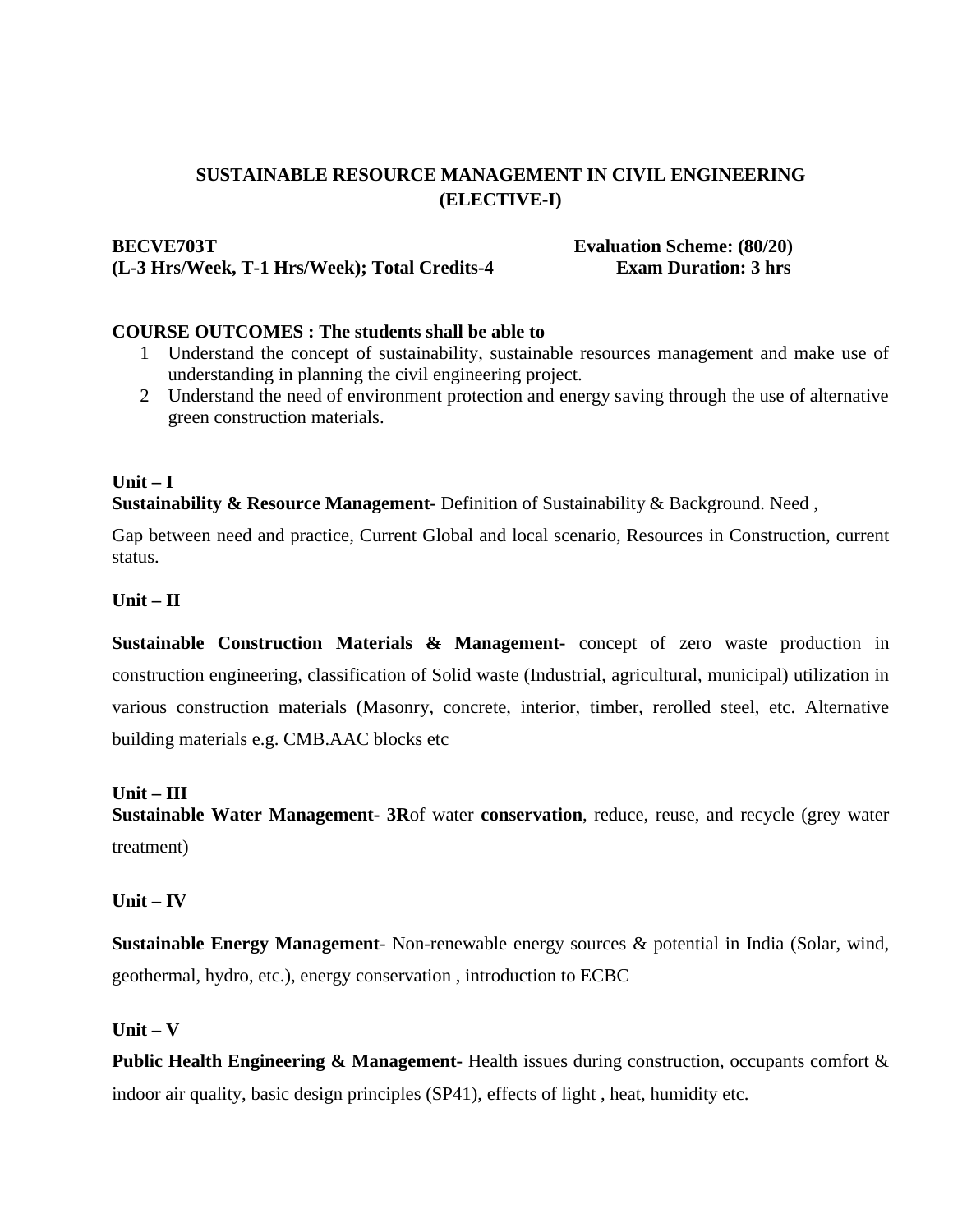# **Unit – VI : Life Cycle Costing of Sustainable Technologies & Management**

**Recommended Standards-** National Building Code, concept and need of life cycle costing, advantages, Introduction to techniques of life cycle costing. Provision of national building code.

# R**eference :**

- 1. Green Rating for Integrated Habitat Assessment, TERI, New Delhi;
- 2. Indian Green Building Council, Hyderabad
- 3. Energy conservation building code -2011
- 4. SP 41 -1987
- 5. SP 7-2005 (NBC)

# **BUILDING SERVICES (ELECTIVE I)**

# **BECVE703T Evaluation Scheme: (80/20) (L-3 Hrs/Week, T-1 Hrs/Week); Total Credits-4 Exam Duration: 3 hrs**

# **COURSE OUTCOMES:-**

- 1. To design a building with all essential facilities for better life style.
- 2. To create a sustainable structure.
- 3. To design a green building

# **Unit-I**:

Plumbing work :- water supply and sanitary provisions, Accessories of sanitary provision, methods of plumbing, problems associated with plumbing work.

# **Unit-II**:

**Acoustics, Sound Insulation and Noise Control:** Basic terminology and definitions, Physics of sound. Behaviour of sound in an enclosed space. Requisites for acoustic environment , Acoustic design approaches for different building types, with reference to applicable standards. Selection of acoustic materials.Noise and its control, control of structure borne sound and noise from different mechanical equipment.

# **Unit-III**

**Electrical and Allied Installations: day lighting , basic design, artificial lighting .**Different types of wiring, need of earthing, comparison between fuse and MCB, substation, types of lightening fixtures, electricity distribution in multi-storeyed building. Building protection against lightening, Planning and layout of electrical installations within a building complex.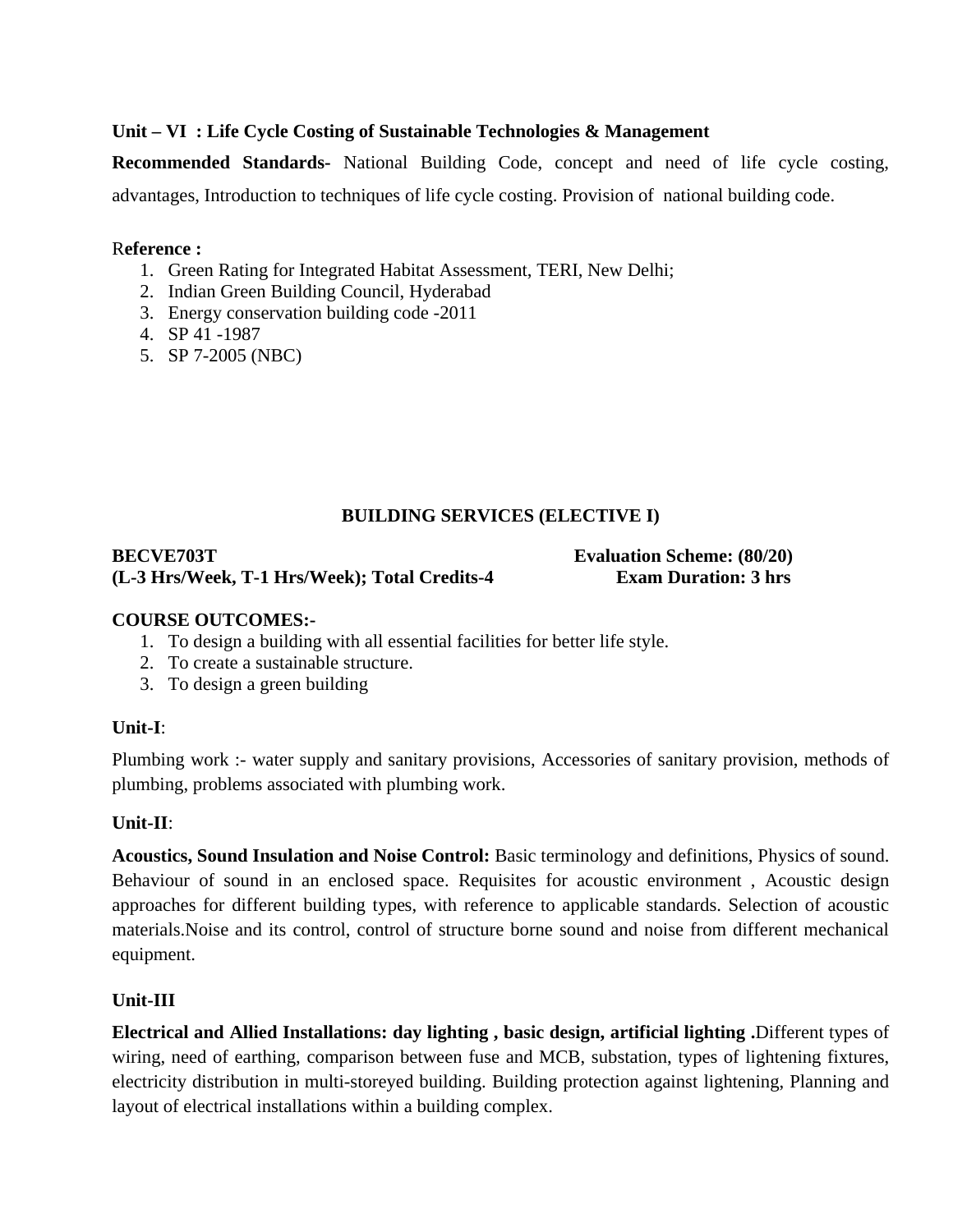## **Unit-IV:**

**Ventilation:** Functions of ventilation, supply of fresh air, convective cooling, Stack effect, physiological cooling, provision for air movement; wind effect, Air flow through buildings, cross-ventilation, position and size of openings, air flow around buildings, humidity control.

**Air Conditioning, Heating and Mechanical** (Thermodynamics of human body.) Ventilation: Requirement of air conditioning, air conditioning system, elements of air conditioning, Working and p-H diagram of vapour compression cycle, refrigeration effect,

### **Unit-V**

**Mechanical Equipment & Installation**: Installation of lifts and escalators, different types of Security and alarm systems. Hot Water Provision (Solar and Electrical), Special features required for physically handicapped and elderly, -

### **Unit-VI:**

**Firefighting and safety measures :** Planning considerations in buildings using non-combustible materials, escapes, Fire detection and fire fighting systems. Heat and smoke detectors, Fire alarm system, Automatic sprinklers.

#### **Assignment:**

Case Study of any Building & its services

#### **Reference Books:**

- 1 Building Services Engineering by David V Chadderton
- 2 General Specification for Electrical Work Part I, II & III, Government of India Publication, Jain Book Depot.
- 3 General Specification of Heating & Ventilation 2004, Government of India Publication, Jain Book Depot.
- 4 Handbook on Functional Requirement of Buildings.
- 5 Building Services Environmental & Electro Mechanical Services, by S M Patil, Jain Book Depot.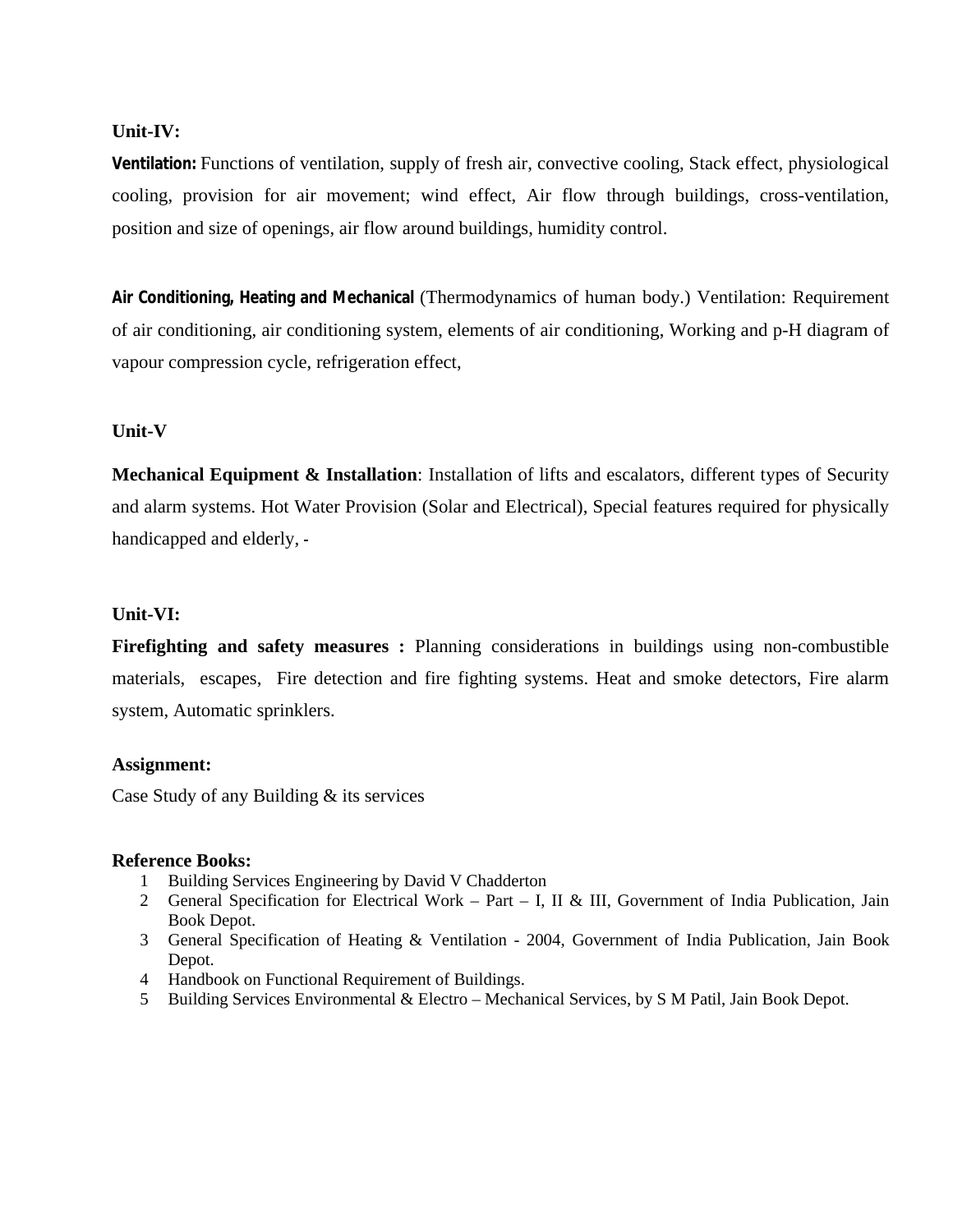### **ADVANCED CONSTRUCTION MATERIALS (ELECTIVE I)**

### **BECVE703T Evaluation Scheme: (80/20) (L-3 Hrs/Week, T-1 Hrs/Week); Total Credits-4 Exam Duration: 3 hrs**

### **COURSE OUTCOMES:- The students shall be able to**

- 1 Understand properties and utilities of cement, mortar, concrete ceramic materials.
- 2 Understand properties and its utilities of metals and various composites
- 3 Study the importance of Construction chemicals
- 4 Study shoring and formwork materials
- 5 Understand the elementary concepts of smart materials

### **UNIT I: CEMENT, MORTAR AND CONCRETE CERAMIC MATERIALS**

Study of Special Purpose Cement, Mortar, Concrete - High Strength And High Performance Concrete, Self Compacting Concrete, supplementary cementitious material - Fly Ash, Red Mud, Gypsum, Various Types of Finishes & Treatments, Engineering Grouts, Mortar plaster, Gypsum, Glass. GGBS, micro silica etc. Replacement of aggregates; stone dust, light weight aggregates, recycled aggregate.

### **UNIT II: METALS**

Steels - HYSD, TMT, Tendons, Light Gauge Steel, Steel Fastenings, New Alloy Steels – Aluminum and Its Products, Protective Coatings to Reinforcement.

#### **UNIT III: COMPOSITES**

- A) Polymer and its composites
- B) Ceramic and its composite, FRC, Ferro cement etc.
- C) Timber, bamboo, veneer, Laminates, Particle boards.
- D) Thermal and Sound insulating materials.

#### **UNIT IV: CONSTRUCTION CHEMICALS AND WASTE**

Chemical Admixtures and Adhesives, Water Proofing Compounds – Non Weathering Materials, Geo-Synthetics, Geo-Membranes,, Asphalt, Tar & Bituminous Materials, Agro Waste Materials, Industrial Waste Materials, Disposable Materials.

# **UNIT V: SHORING & FORMWORK MATERIALS**

Materials, Accessories and Proprietary Products - Lumber - Types - Finish - Plywood -Types and grades, Reconstituted wood -Steel -Aluminum Form lining materials, Design Considerations, Building and Erecting the formwork, Causes of Failure of Formwork.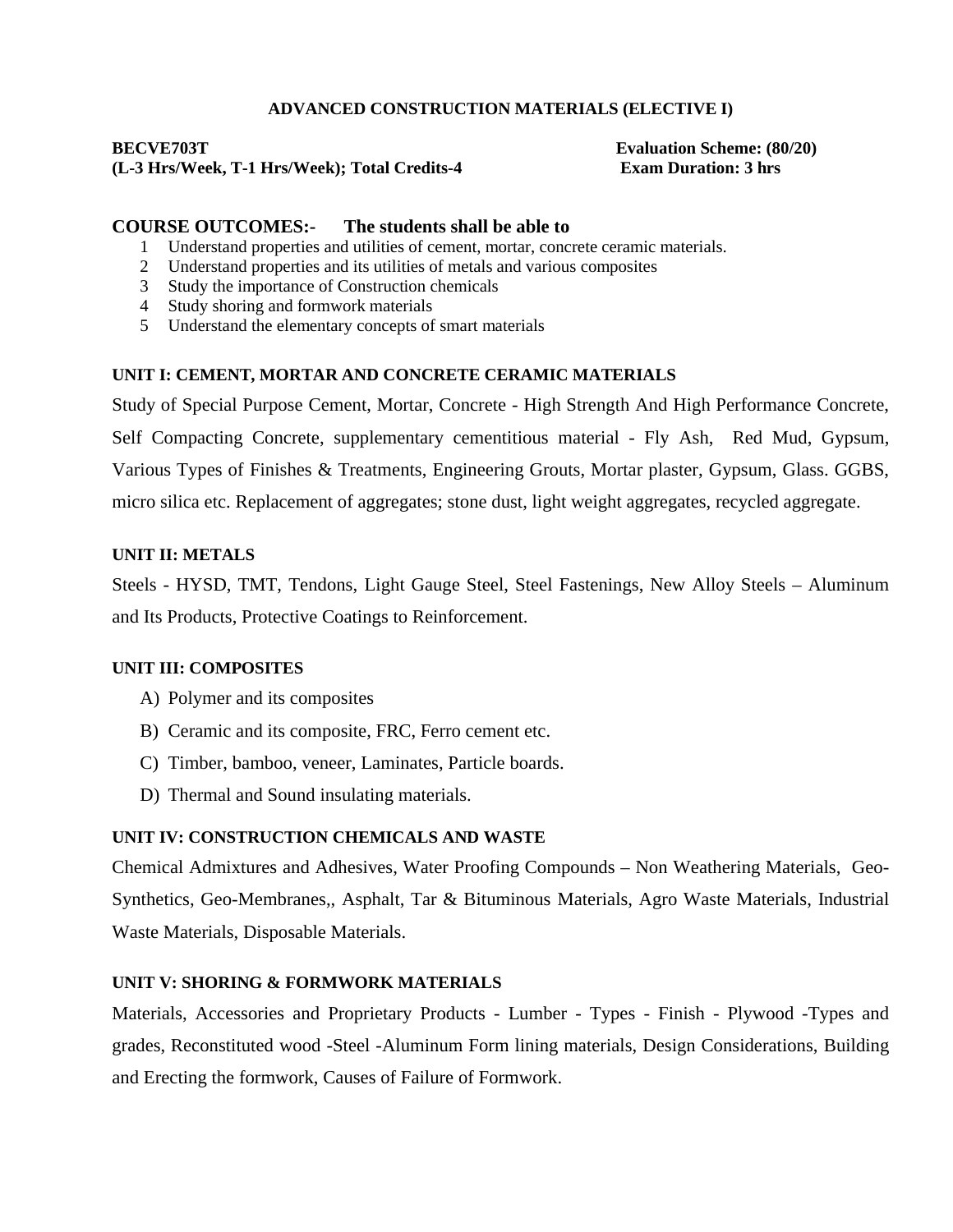# **UNIT VI: ELEMENTARY CONCEPT OF SMART MATERIAL**

Smart and Intelligent Materials-Piezoelectric Materials, Shape Memory Alloys & Polymers, Magnetostrictive Materials, Temperature Responsive Polymer, Halo chromic Materials, Smart Hydrogels, Chromomeric Systems, Photomechanical Materials, Self Healing Materials, Dielectric Elastomers.Bio cement, Phase change material.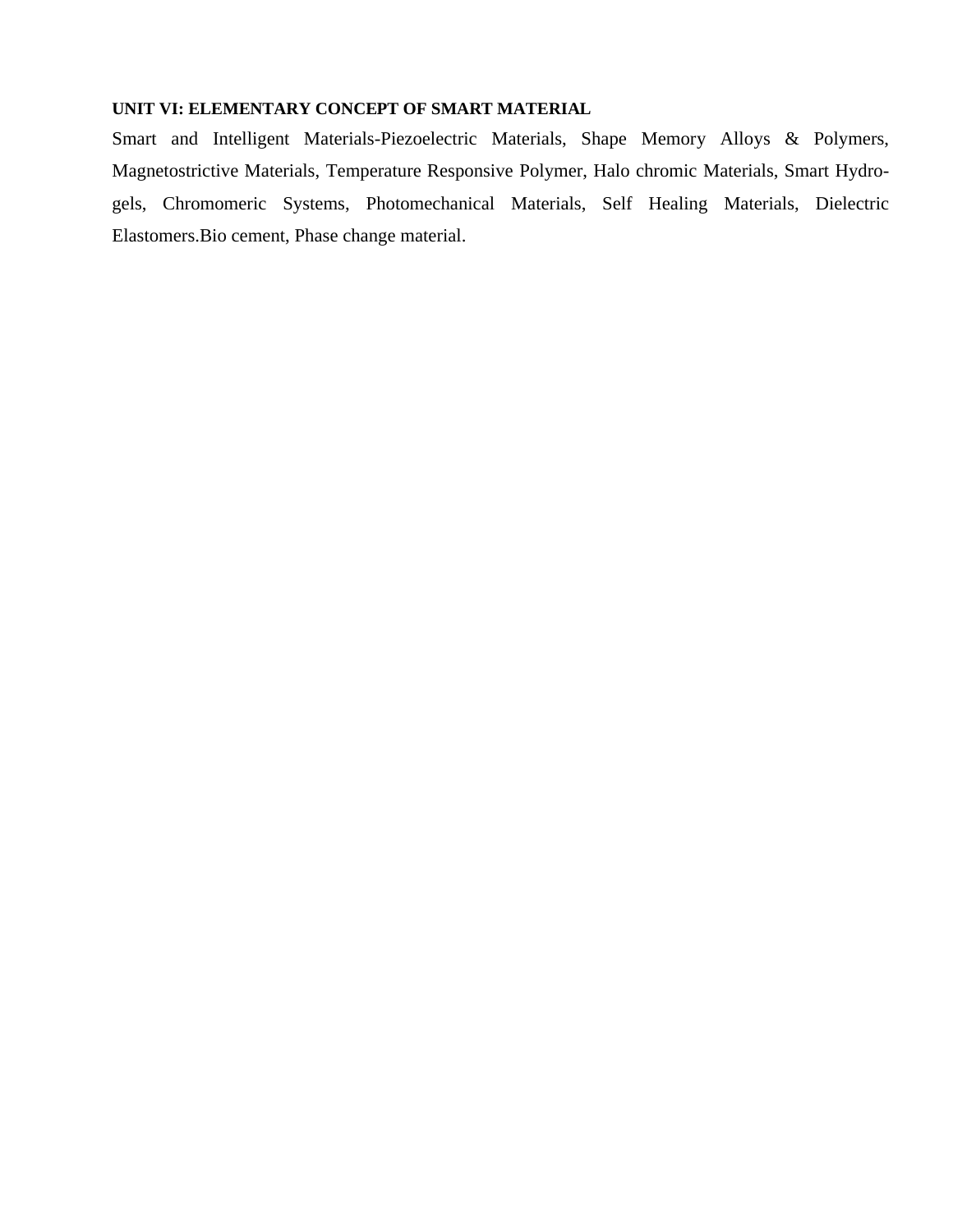# **CONSTRUCTION MANAGEMENT & LAW**

# **BECVE704T Evaluation Scheme: (80/20) (L-4, T-0, P-0) Total Credits-4 Exam Duration: 3 hrs**

# **OUTCOMES** :

On completion of this syllabus, the students should be able to:

- *1. Demonstrate the understanding of various types of projects, modern construction techniques and will exhibit the mastery in construction planning, scheduling and various controls.*
- *2. Achieve the knowledge of various types' of equipments to be used in the construction and its operational cost estimates, understand manpower requirement, planning, resources utilization and management.*
- *3. To know the quality control aspects in planning & management, modern trends project management, application of information system in management of construction projects, safety provisions and equipments.*
- *4. Analyze the legal aspects in construction projects through the understanding of various laws pertaining to civil engineering and architectural planning & sanctioning, labor & organizational welfare measure, provisions of arbitration and litigations.*

### **UNIT - I :**

#### **BASIC STUDIES IN CONSTRUCTION PROJECT**

Type of Project & its Financing, Detailed Project Report Analysis and Feasibility, Time of Completion, Provisions of Escalation in Time and Cost, Choice of Technology and Construction Tecniques, Site Planning.

# **UNIT- II :**

#### **CONSTRUCTION SCHEDULING**

Network Analysis : The Critical Path Method (CPM) and Project Evaluation and Review Technique (PERT), Bar Chart, Resource Oriented Scheduling, Allocation, Leveling, Crashing and Time/Cost Tradeoffs, Line of Balance.

#### **UNIT III - :**

#### **MANPOWER, MATERIAL AND MACHINERY (3M) MANAGEMENT**

Manpower – Requirement and methods of calculating Productivity, Staffing, planning, directing & controlling. Organisational Charts, Duties and Responsibility of Personal Manager

Material – Requirement, Procuring, Storing & Delivery. Quality Checks, Inventory Control techniques, construction Waste generation and Management .

Machinery – different type of construction equipments and their applications- Excavators, Dozer,Rollers, Hoisting and Hauling equipments, Cost & Working Hour analysis, Depreciation analysis,

#### **UNIT- IV:**

#### **QUALITY AND SAFETY MANAGEMENT**

Concept of Total Quality Management, Safety Provisions as per National Building Code of India, Safety Equipments, MIS in Construction Project, Project Management System-MS Project.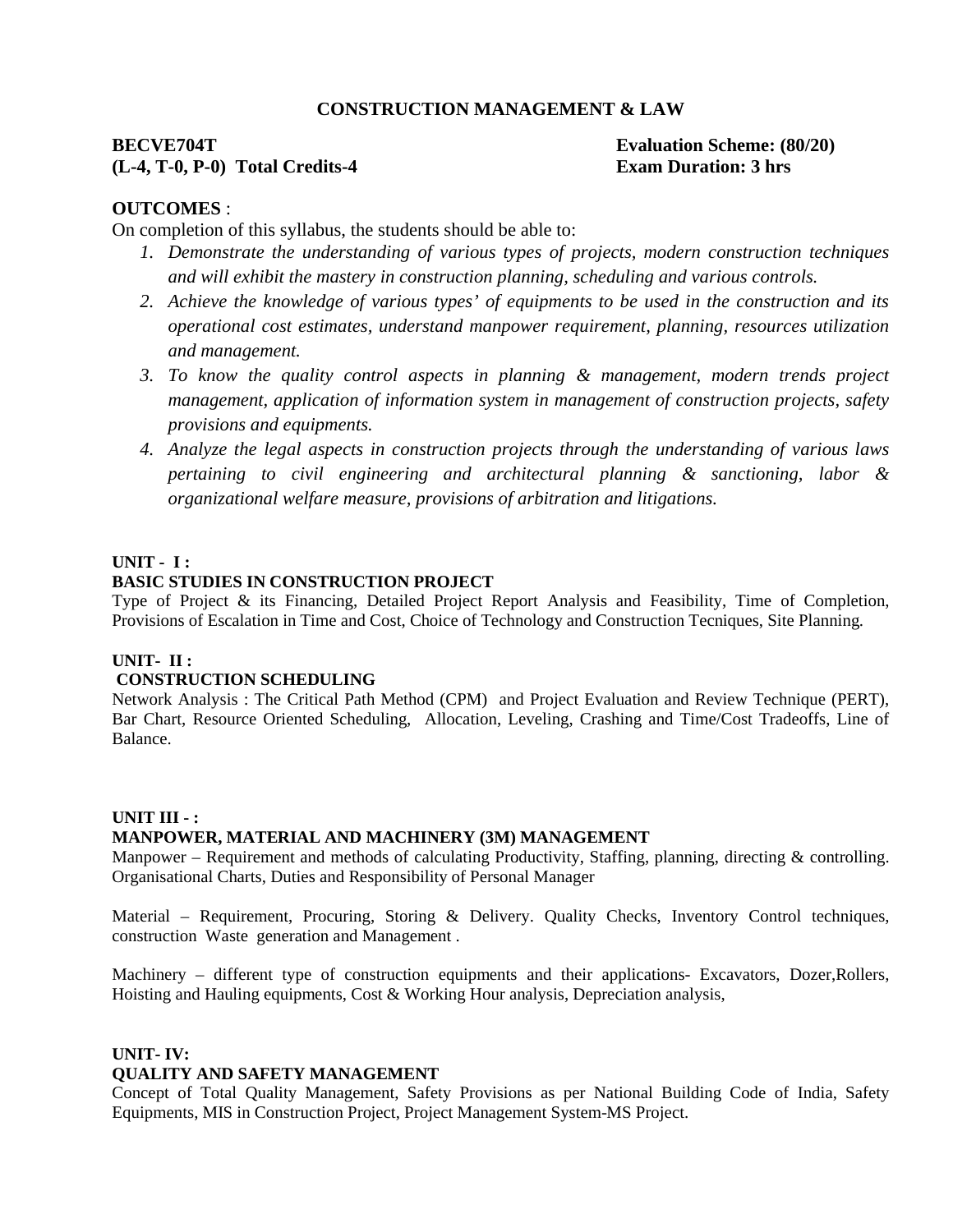# **UNIT –V :**

# **LEGAL ASPECTS IN CONSTRUCTION PROJECTS**

Town Planning Requirements, Acts and codes related to planning, Regional Town Planning, Housing Development act, Highway Act, Irrigation act, Local Rules (Gunthewari),

# **UNIT –VI :**

# **INTRODUCTION TO DIFFERENT LAWS**

Environmental (Protection) act, Forest Conservation - Water Pollution and air pollution, Transfer of property act – sale, purchase, lease. Land Acquisition and Rehabilitation act, Indian Contract act.

**Reference Books** :

- 1. Construction Planning and Management Purifoy
- 2. Construction Planning and Management Dr U K Shrivastava, Galgotia Publ.
- 3. Project Planning & Management B C Punmia
- 4. Laws related to buildings and engineering contracts in India- Gajaria G T, LexisNexis Butterworths India Publisher, 2000
- 5. Construction Contracts- Jimmie Hinze McGraw Hill,
- 6. Contracts and the legal Environment for Engineers and Architects- Joseph T Bockrath, McGraw Hill,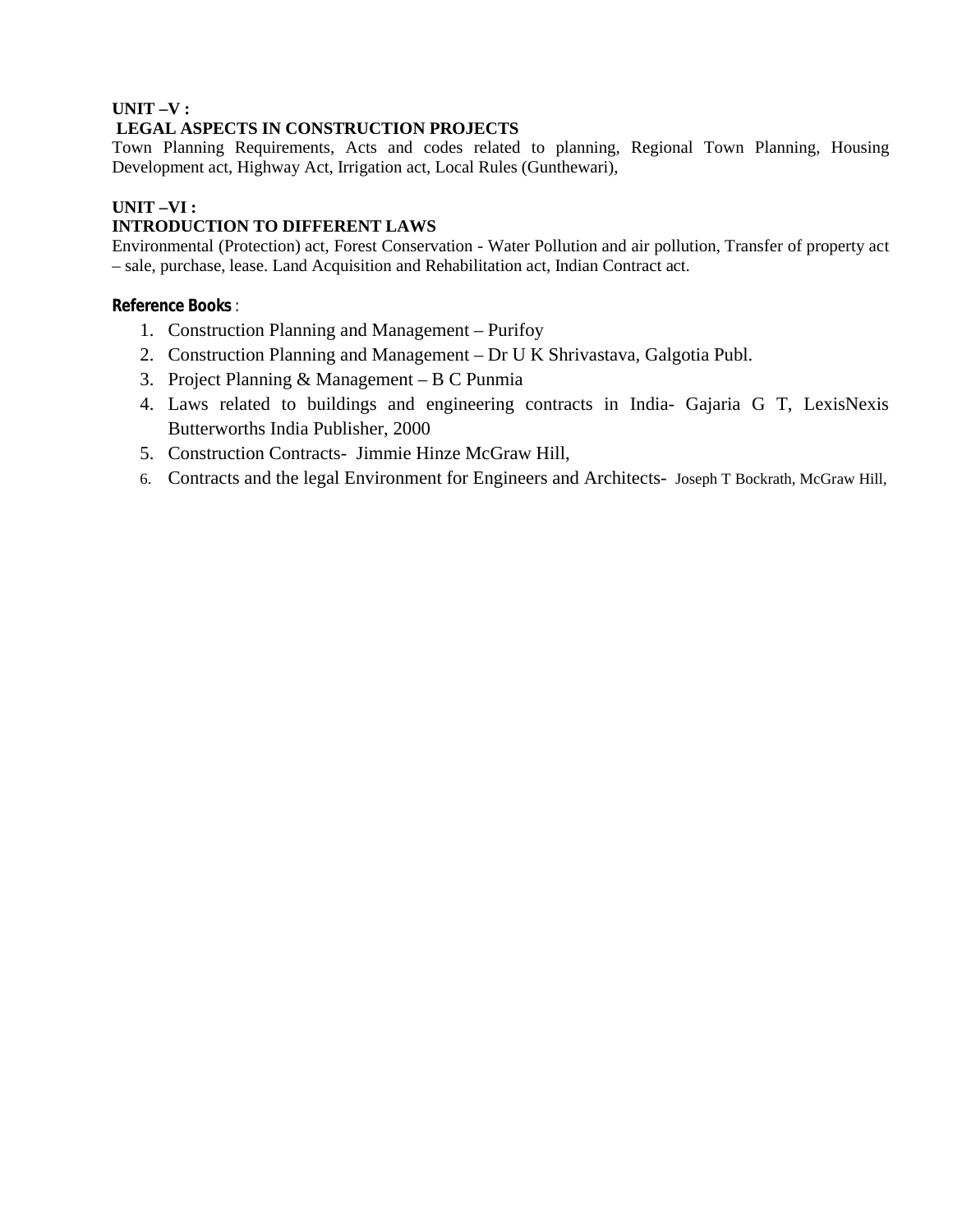# **TRANSPORTATION ENGINEERING-II**

# **BECVE705T Evaluation Scheme: (80/20) (L-3 Hrs/Week, T-1 Hrs/Week); Total Credits-4 Exam Duration: 3 hrs**

# **COURSE OUTCOMES:-**The students are able to

- 1 Understand the functions of various elements of railways, airports, tunnels and docks and harbor.
- 2 Plan and design various elements of railways, airports, tunnels and docks and harbor.
- 3 Understand the various principles traffic control in railways, airports, tunnels and docks and harbor.
- 4 Understand layout, design and construction permanent way, runway, taxiways, tunnels, births and jetty.
- 5 Understand the maintenance of various elements of railways, airports, tunnels and docks and harbor.

# **Unit – I : RAILWAYS**

Classification of Rail way: lines and their track standards.

Traction and Tractive Resistance, Hauling capacity and Tractive effort of locomotives, Different Types of tractions

Permanent Way: (Ideal permanent way), gauges, track section. Coning of wheels, Stresses in railway track, High speed track.

# **Unit – II**

Rail types and functions, selection for rails, wear & defects, creeps of rails, long welded rails., sleepers -function, types, merits and demerits, sleeper density. Ballast cushion. Ballast section, Spikes, fishplates, hook bolts, Dog bolt, pondrot clip .

Geometric design of railway track, Gauge, Gradients speed, super elevation, cant deficiency, Negative super elevation, objectives of transition curves, grade compensations.

# **Unit - III**

Points & crossings: Left and right hand turnouts, design calculations for turnouts , Station and Yards: Types, functions,

Railway signaling and interlocking: Objects of signaling, principles of signaling. Classification and types of signals. Necessity of interlocking methods and mechanical devices Railway track construction, inspection & modern techniques of maintenance. Modern technology related to track, signaling & controlling.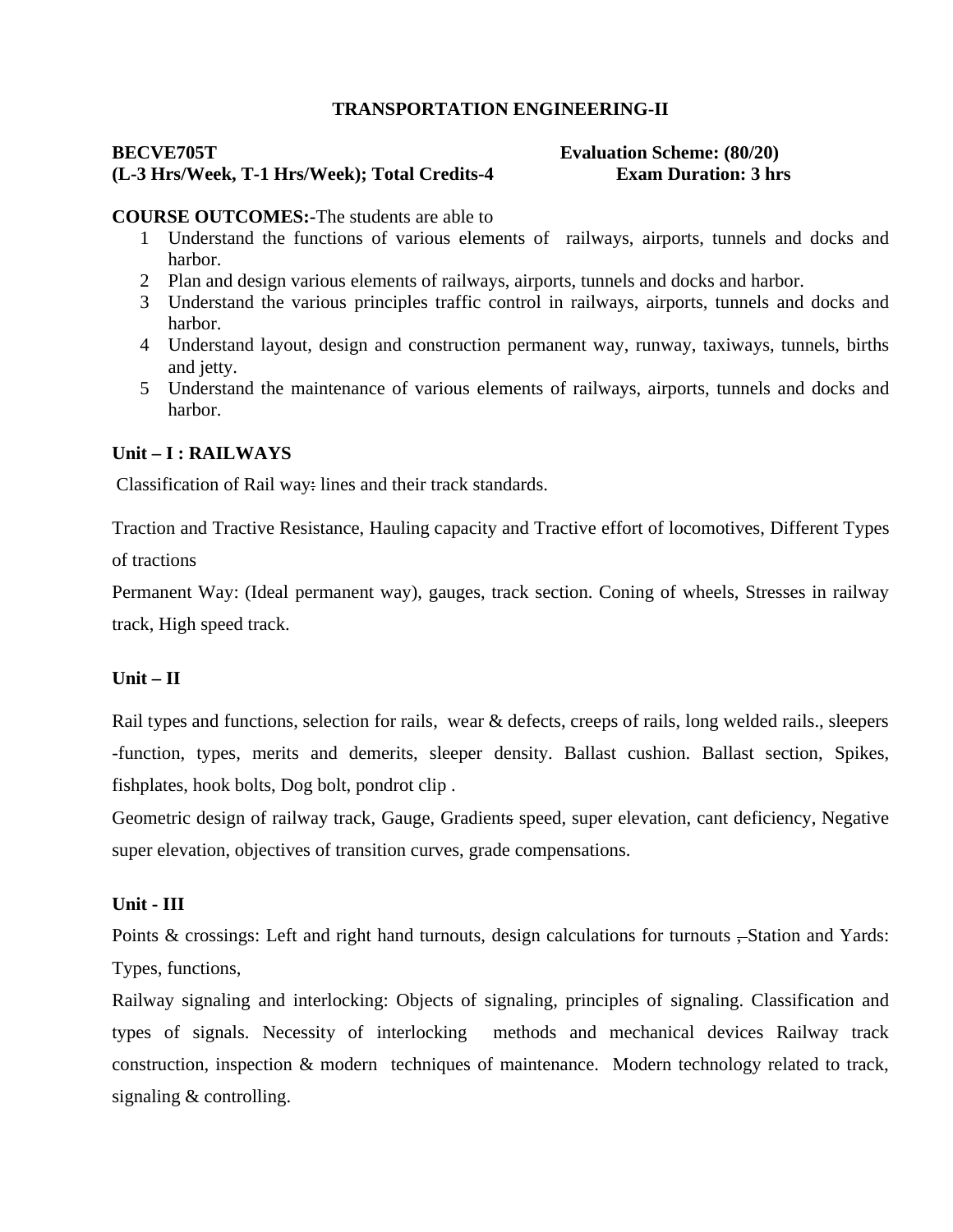# **Unit – IV : AIRPORTS**

Aircraft components and characteristics, Airport site election. modern aircrafts.

Airport obstructions: Zoning Laws, Approach and turning Zone, clear zone, . (vertical) Clearance for Highway & Railway.

Runway and taxiway design: Wind rose, cross wind component, Runway Orientation and configuration. Basic runway length and correction, runway geometric design standards. Taxiway Layout and geometric design standards, Exit Taxiway.

# **Unit – V**

Airport layout and classification: Terminal Area, Aircraft parking, configuration and system. Aprons,

Hangers, Helipads and Heliports,

Visual Aids: AirPort marking and Lighting for runway, Taxiway and other areas.

Air traffic control: Need, network, control aids, instrumental landing systems, Microwave loading system

# **Unit – VI (Tunnel Engineering and Docks and Harbors)**

16. Tunnel (Engineering) – surveys, Drainage, Ventilation, Lighting (and Lining)

# **Text Books and Reference Book:**

- 1 A text book of Railway Engineering *by*S.C.Saxena and S.P.Arora, Dhanpat Rai Publicatios, N.Delhi.
- 2 Railway Track Engg. *by* J.S.Mundray, Tata McGraw-Hill Publishing Co. Ltd. N.Delhi.
- 3 Airport Planning and Design *by*S.K. Khanna, M.G.Arora, Nem Chand Bros., Roorkee.
- 4 Planning and Design of Airports *by*RobortHornjeff, McGraw Hill Book Co.
- 5 Air Transportation Planning and Design *by* Virender Kumar &Satish Chandra, Galgotia Publications, N.Delhi.
- 6 Mundary, J.S. Railway Track Engineering, Tat McGraw Hill, New Delhi. OZA, Docks and Harbours, Charotar Publisher)
- 7 Air Planning and Design by G.V. Rao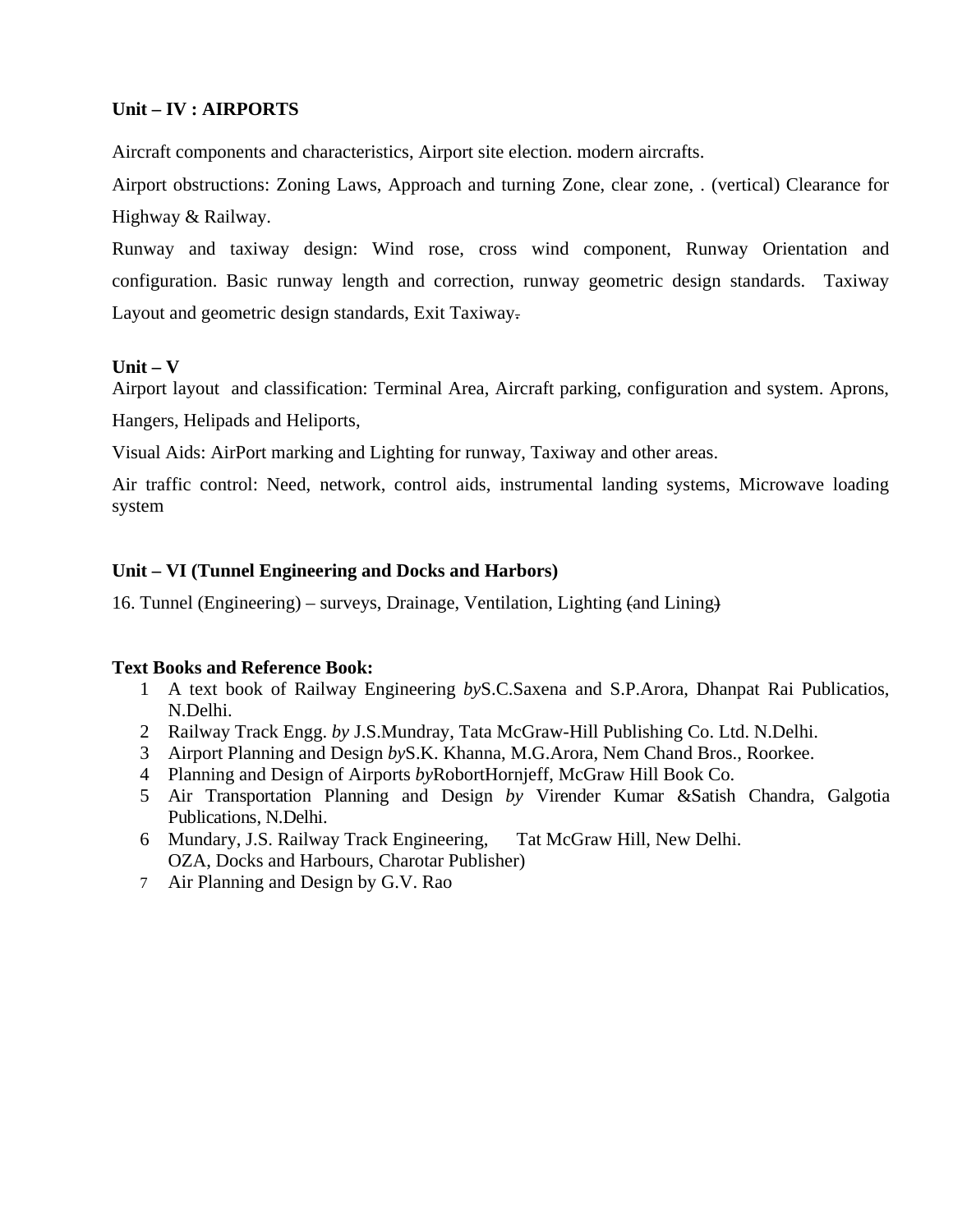# **INDUSTRIAL CASE STUDY & PROJECT SEMINAR**

# **BECVE706P Evaluation Scheme: (50-Internal/50-External) (P-3 Hrs /Week); Total Credits-3**

## **Industrial Case Study**

The student is expected to prepare Mini project report on the basis of data collected in Summer Training (ST-2) of 3 / 4 Weeks and submit detailed report .

# **Project & Seminar**

This includes preparation of preliminaries for the project work to be under taken in  $8^{\circ}$  Semester.

- 1. Finalizing the title of the Project .
- 2. Literature Survey
- 3. Collection of Data
- 4. Scope of the project

Each group shall deliver seminar on the work done during the semester. In addition student will deliver one more seminar on the topic finalized by him with the consent of his guide.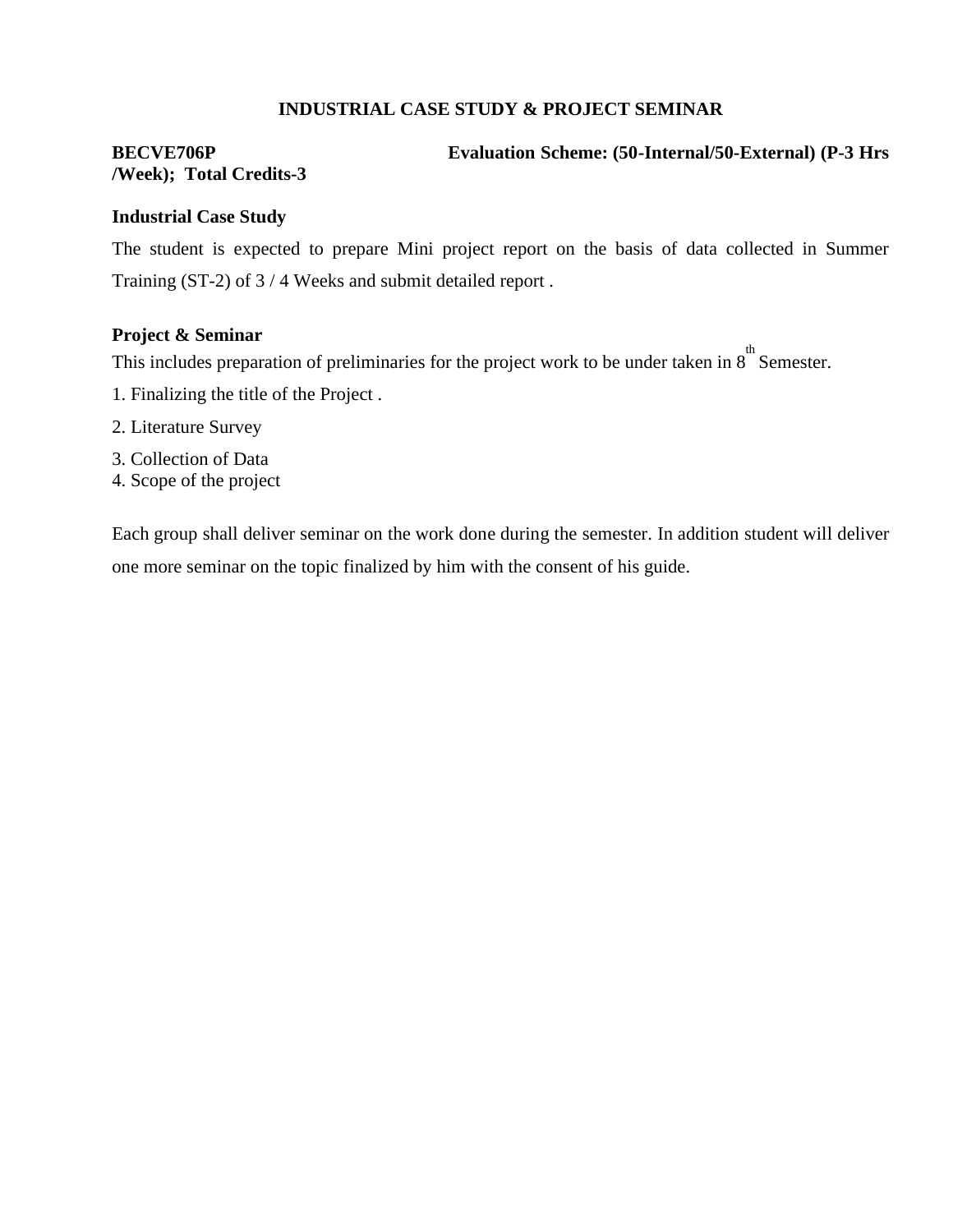# **EIGHTH SEM. B.E CIVIL**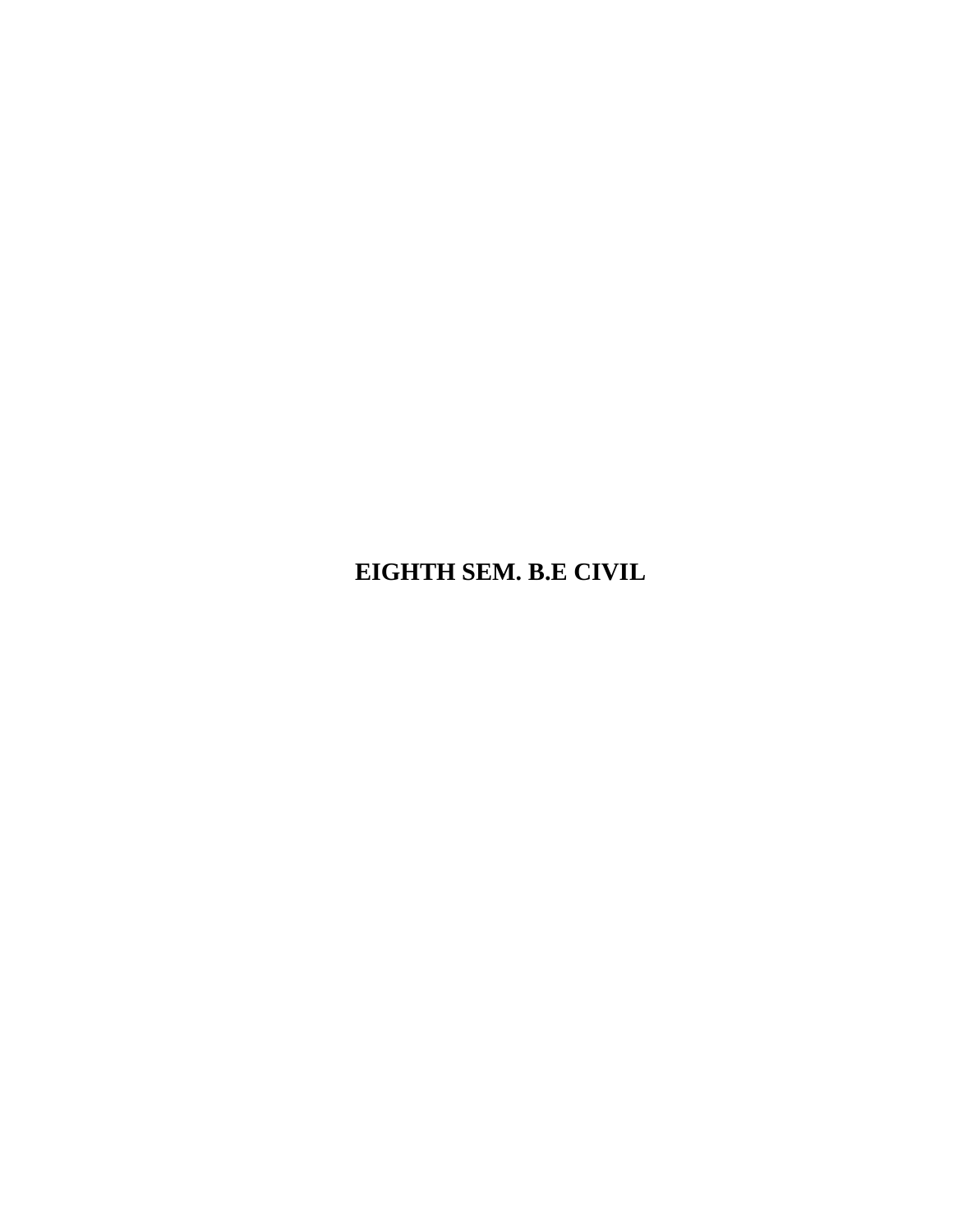### **IRRIGATION ENGINEERING**

# **BECVE801T** Evaluation Scheme: (80/20) **(L-3 Hrs/Week, T-2 Hrs/Week); Total Credits - 5 Exam Duration: 3 hrs**

# **COURSE OUTCOMES:-**The students shall be able to

- 1 Understand the importance and scope of irrigation engineering
- 2 Understand fully the methods and efficiencies of irrigation, crop water requirement.
- 3 Understand the planning, design and operation of storage reservoir and make use of it in the practical situation.
- 4 Understand the basic profile of dams and use the knowledge in checking stability of Gravity dams and Earth dams.
- 5 Understand the theories of Canal design and apply the concept to design lined and unlined canals and detail out the cross sections.
- 6 Understand water logging and provide the solution to such problem.

### **Unit – I**

*General :* Necessity and importance of Irrigation Engineering; Benefits & ill effects of Irrigation; Classification of Irrigation; General principles of flow, lift, perennial, inundation Irrigation systems; Comparative study of sprinkler and drip Irrigation systems.

*Water Requirement Of Crops :* Suitability of soils for Irrigation, Standards of Irrigation water; (Modified Penman Method), Depth and frequency of Irrigation; Definitions of field capacity, wilting point, available moisture, duty, delta, GCA, CCA, or depth, base period, outlet factor, capacity factor, time factor, root zone depth; Relation between duty and delta; Factors affecting duty; Principal crops in India; Crop rotation; Methods of assessment of Irrigation water.

#### **Unit – II**

**Reservoir Planning**: Selection of site for Reservoirs; Engineering surveys, Geological and Hydrological Investigations; Fixing of LWL, FTL, TBL, HFL; Different storage zones in reservoir; Determination of storage capacity by mass curve method; (Reservoir operation scheduling,) Reservoir sedimentation; Life estimation of reservoir by Brune's method; Organizational setup & Administration of Irrigation projects.

*Dams:* General Classification of dams as per use, hydraulic design and materials; Factors governing selection of dams. Instrumentation in dam.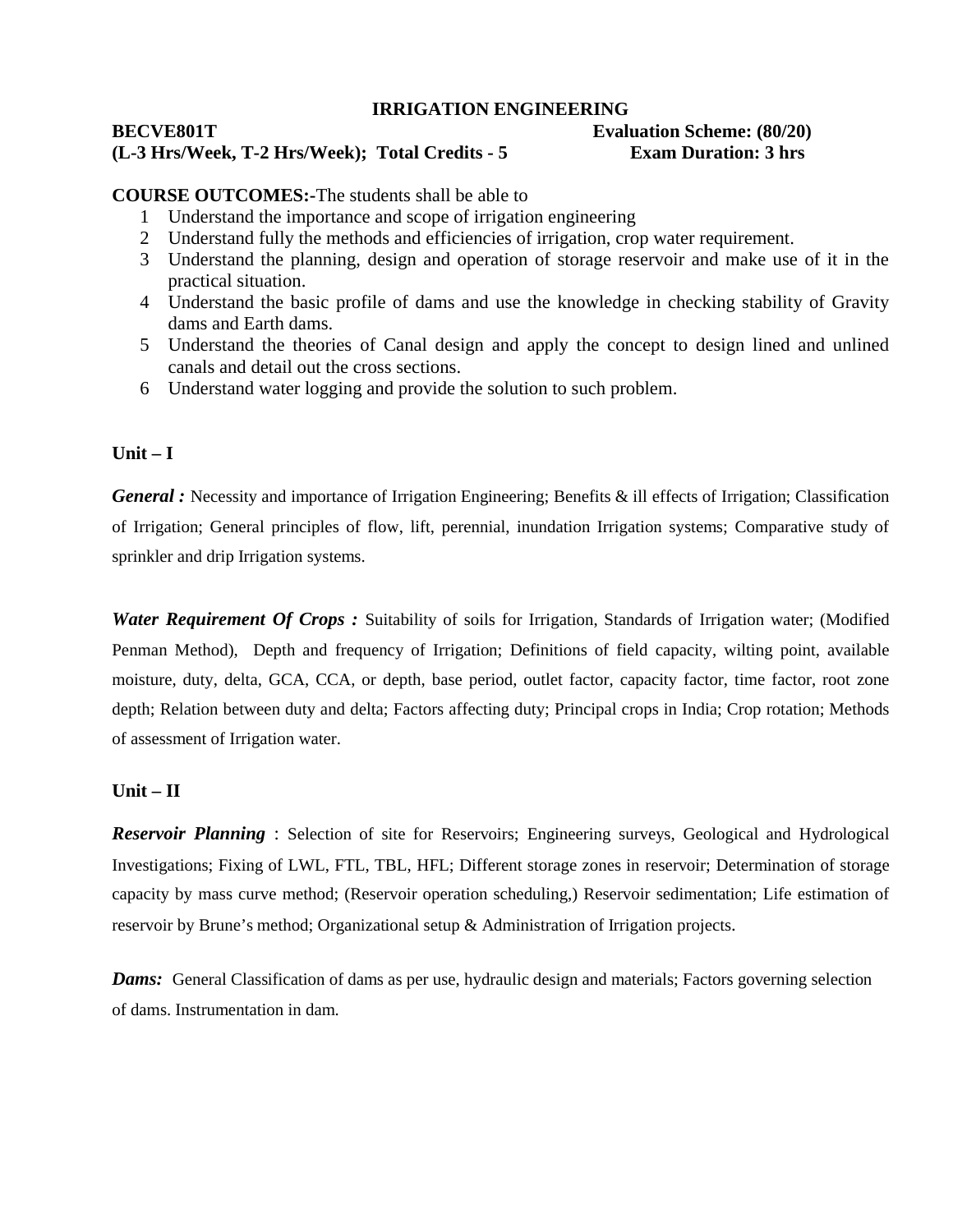#### **Unit – III**

*Gravity Dam* : Forces acting on gravity dam; stability requirements; Theoretical & practical profile of gravity dam; Low & High dam; Galleries.

*Earthen Dams:* Types of earthen dam; Description of component parts of earthen dams-foundation, cut off trench, rock toe, hearting, central impervious core, pitching and chipping, turfing; seepage through body of earthen dam and drainage arrangements; Failure of earthen dams; Plotting of phreatic line for earthen dams with horizontal filters; Stability of foundation against shear. (OMC and ODD tests for hearting and casing zones)

#### **Unit – IV**

*Spillways:* Types of spillway, General principle of design of ogee spillway; Spillway gates – vertical lift, radial, rolling and drum; Gate O.S. Energy dissipation methods.

*Diversion Head Works:* Component parts of diversion headworks – Fish ladder, guide wall, divide wall, silt excluder and silt ejector; Causes of failure of weirs on permeable foundation; Bligh's Creep theory; Dr. Khosla's theory for design of weirs on permeable foundations.

#### **Unit – V**

*Canals* : General : Types of canal; Alignments of canal; Cross section of Irrigation canals; Balancing depth; Schedule of area statistics; Losses in canals,

*Canals In Alluvial Soils :* Kennedy's silt theory – Design procedure, drawbacks; Lacey's silt theory - Definition of initial, final and permanent regime channels, Lacey's Regime equation, channel design procedure, drawbacks; Garret's diagram for channel design.

*Lined Canals:* Design procedure, Types of lining; relative merits and demerits of canal lining; Economics of canal lining.

#### **Unit – VI**

*Canal Structures:* Canal Regulation Works : Purpose, components of Head Regulator, Cross regulators, canal escapes, Canal falls and canal outlets.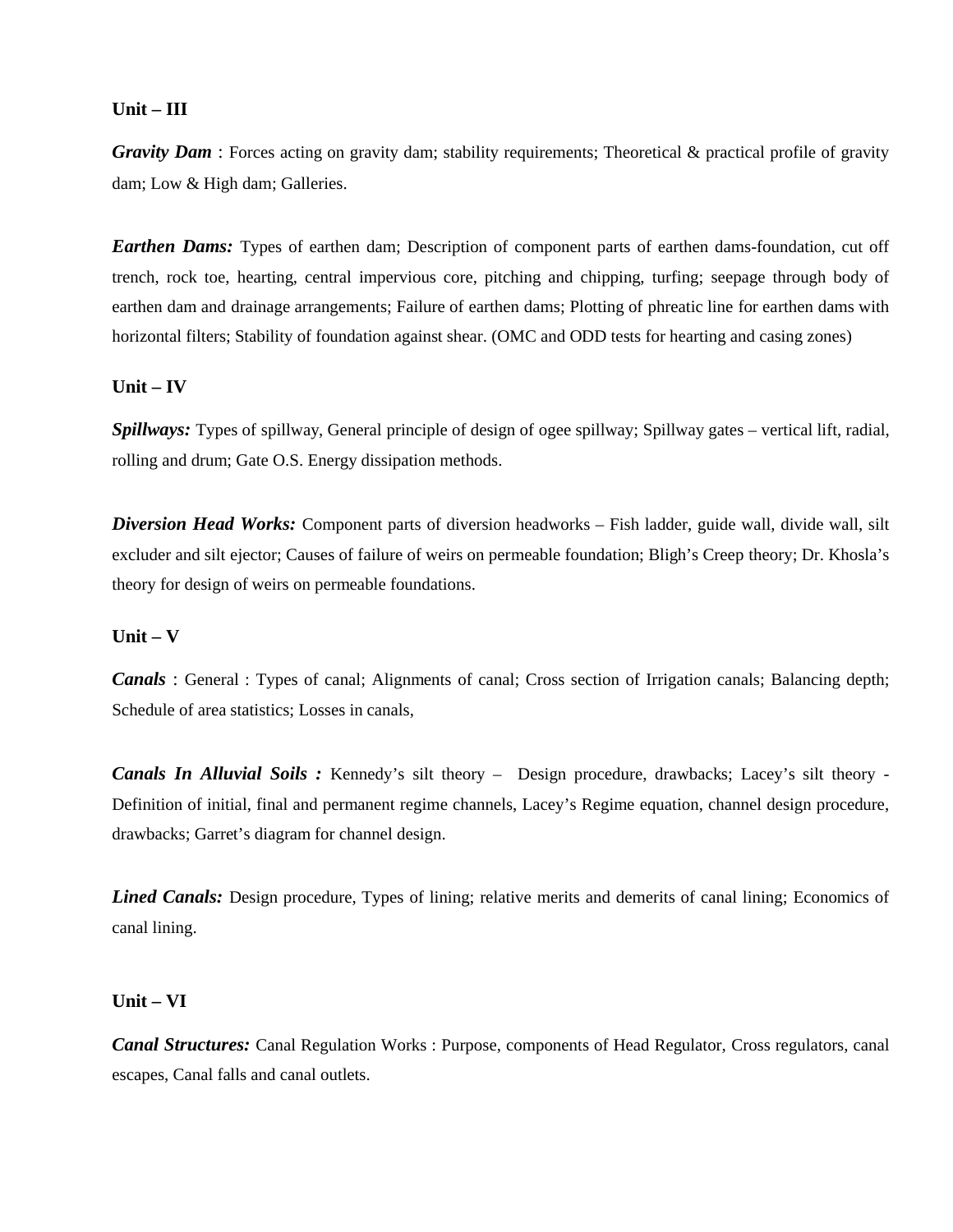*Cross Drainage Works*: Purpose aqueducts, siphon aqueducts, super passage, canal siphon, inlets and level crossings.

*Water Logging And Land Drainage* : Causes, effects, preventive measures of water logging, types of drains,

layout of tile drains system, flow of ground water to drains.

(Components of lift irrigation scheme)

# **RECOMMENDED BOOKS**

- 1. Irrigation Engineering and Hydraulic Structures- Santosh Kumar Garg
- 2. Irrigation Engineering and Hydraulic Structures- S.R. Sahastrabudhe
- 3. Irrigation Engineering and Water Power Engineering- B.C. Punmia
- 4. Irrigation Engineering and Hydraulic Structures- K.R.Arora
- 5. Irrigation Engineering- N.N. Basak
- 6. Irrigation Engineering and Hydraulic Structures-R.K.Sharma
- 7. Irrigation Engineering- G.L. Asawa
- 8. Water Resource Engineering Principles and Practice-C.S. Murty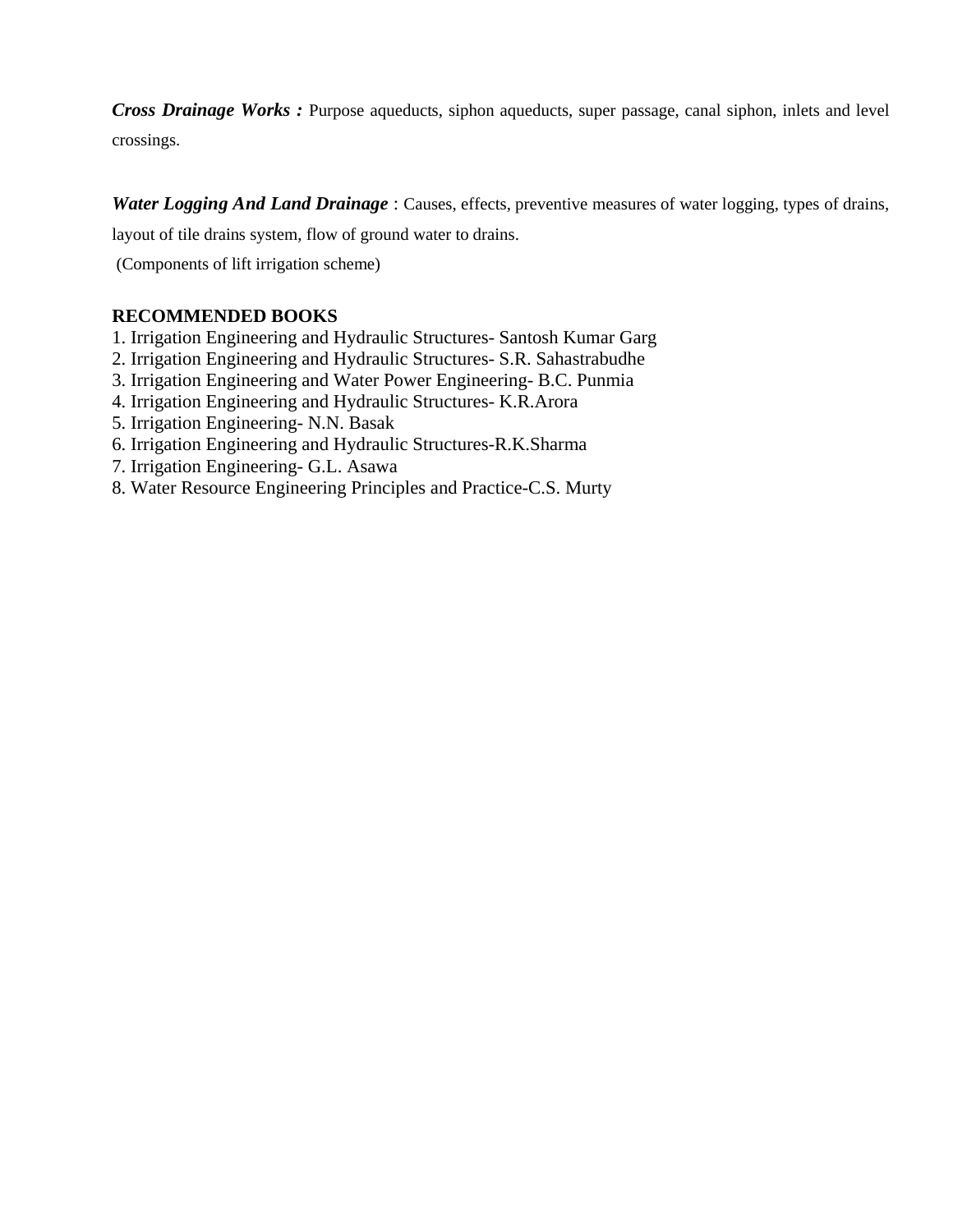#### **ADVANCED STRUCTURAL ANALYSIS (ELECTIVE-II)**

### **BECVE802T Evaluation Scheme: (80/20) (L-3 Hrs/Week, T-1 Hrs/Week); Total Credits - 4 Exam Duration: 3 hrs**

**COURSE OUTCOMES:-** The students shall be able to

- 1 Analysis of Symmetrical & Unsymmetrical plane frames, plane Grids, space trusses.
- 2 Analysis for Free & Forced Damped/ un-damped vibrations for SDOF
- 3 Perform the earthquake Analysis of structures using IS:1893.

### **Unit – I**

- 1. Beams On Elastic Foundation: Introduction, Case studies, infinite beams on elastic foundation, Development of computer program.
- 2. Beam Curved in Plan (Statically Determine Beams Only) Introduction, circular beam loaded uniformly and supported on symmetrically placed columns, semicircular Beams, Varandah circular beams.

# **Unit – II**

3. Advanced MATRIX METHOD OF ANALYSIS FOR PLANE Frames, Analysis of Symmetrical & Unsymmetrical plane frames Effects of Shear deformation. Symmetry, Anti-symmetry conditions for solving symmetric frames.

#### **Unit – III**

4. MATRIX METHOD OF ANALYSIS FOR PLANE GRIDs Analysis of Symmetrical & Unsymmetrical plane Grids, space trusses using stiffness approach subjected to member loading (UDL, Conc. Load, Temperature etc.) and joint loads. Introduction to computer program development. Introduction to MATARIX METHOD OF ANALYSIS FOR Space Structures frames.

# **Unit – IV**

5. INTRODUCTION TO STURCTURAL DYNAMICS : Basis concepts, D'Alemberts Principle, equation of Motion of the Basis Dynamic System, Effect of Gravitation force, Influence of Support Excitation, Analysis for Free & Forced Damped/ undamped vibrations for SDOF only, Transmissibility ratio, Response to Harmonic Loading.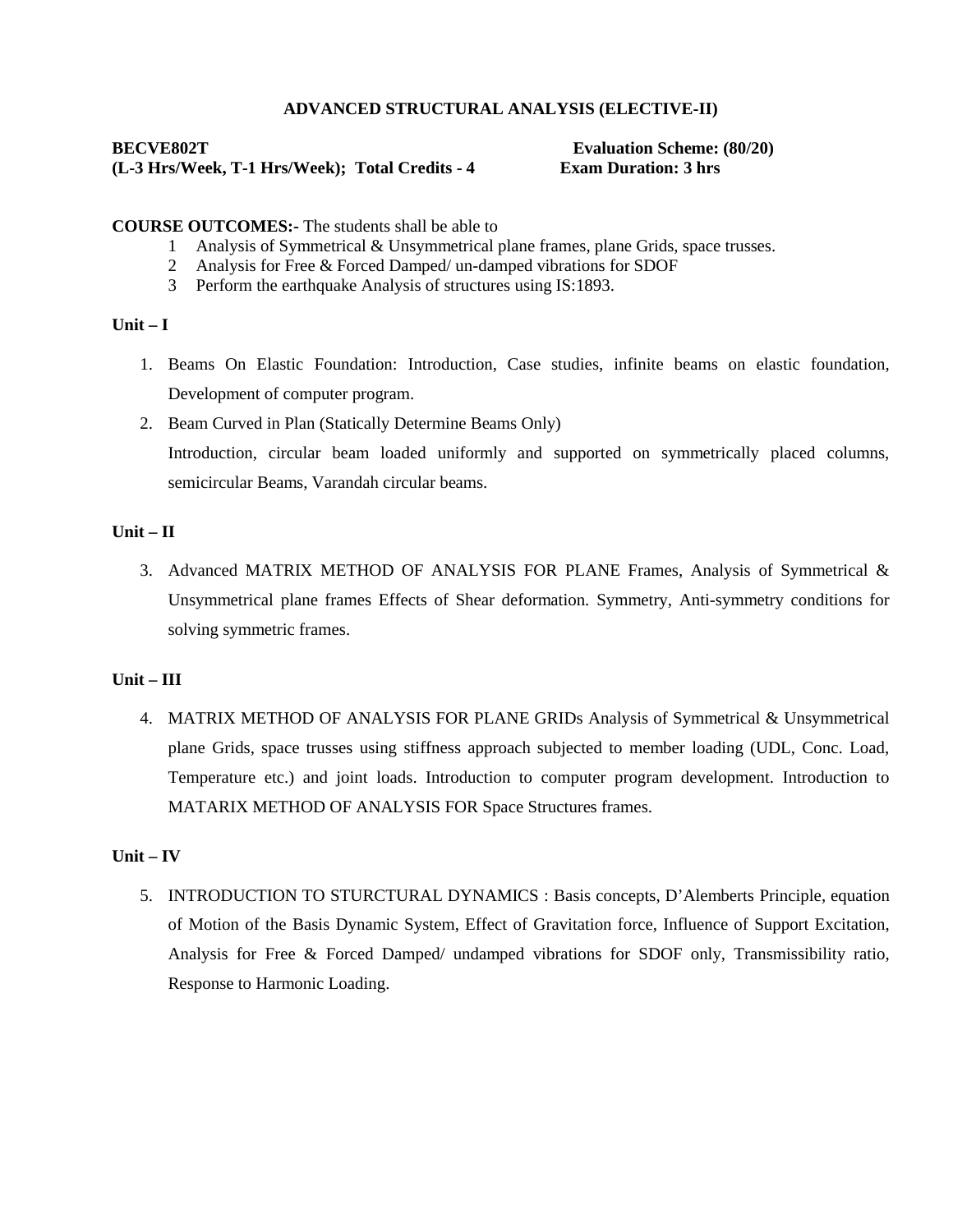**Unit – V**

6. Response to Periodic loading, Response ti Impulse loading, Numerical methods. Approximate methods for analysis of impulsive loading, Response to ground dynamic Loading. MDOF (3DOF), mode shape and frequency

#### **Unit – VI**

7. Earthquake Analysis of structures using IS:1893 : Introduction to Earthquake code, Calculation of earthquake forces on building using codal coefficient method.

**Note:** Solution is restricted upto three DOF problems and assembly restricted upto 8 DOF problem.

#### **RECOMMENDED BOOKS:**

- 1. Matrix Method of Structural Analysis Gere and Weaver
- 2. Computer Analysis of Structures Beaufait, Rowen, Headly et al
- 3. Structural Dynamics- Clough &Penzin
- 4. Computational Structural Mechanics, S Rajasekaran& G Sankarasubramanian
- 5. Computer Analysis of Structures Flemmings

#### **PRE-STRESS CONCRETE (ELECTIVE-II)**

#### **BECVE802T Evaluation Scheme: (80/20) (L-3 Hrs/Week, T-1 Hrs/Week); Total Credits - 4 Exam Duration: 3 hrs**

#### **COURSE OUTCOMES:-** The students shall be able to

- 1) Gaining the thorough knowledge of the basic theories and the fundamental behavior of pre-stressed concrete
- 2) Perform the analysis and design of pre-stress elements.
- 3) Apply the fundamental knowledge to the solution of practical problems.

#### **Unit – I**

- 1. Losses in prestress.
- 2. Partial prestressing
- 3. Analysis and design of End Blocks as per IS 1343 Method. (Only comparative study with the other methods is expected)
- 4. Use of untensioned reinforcement.
- 5. Types of pre-stressed concrete structures Type I, II, and III

#### **Unit - II**

6. Structural design of pre-stressed concrete beams, including I Section by Limit state method, including Limit state design criteria for pre-stressed concrete members.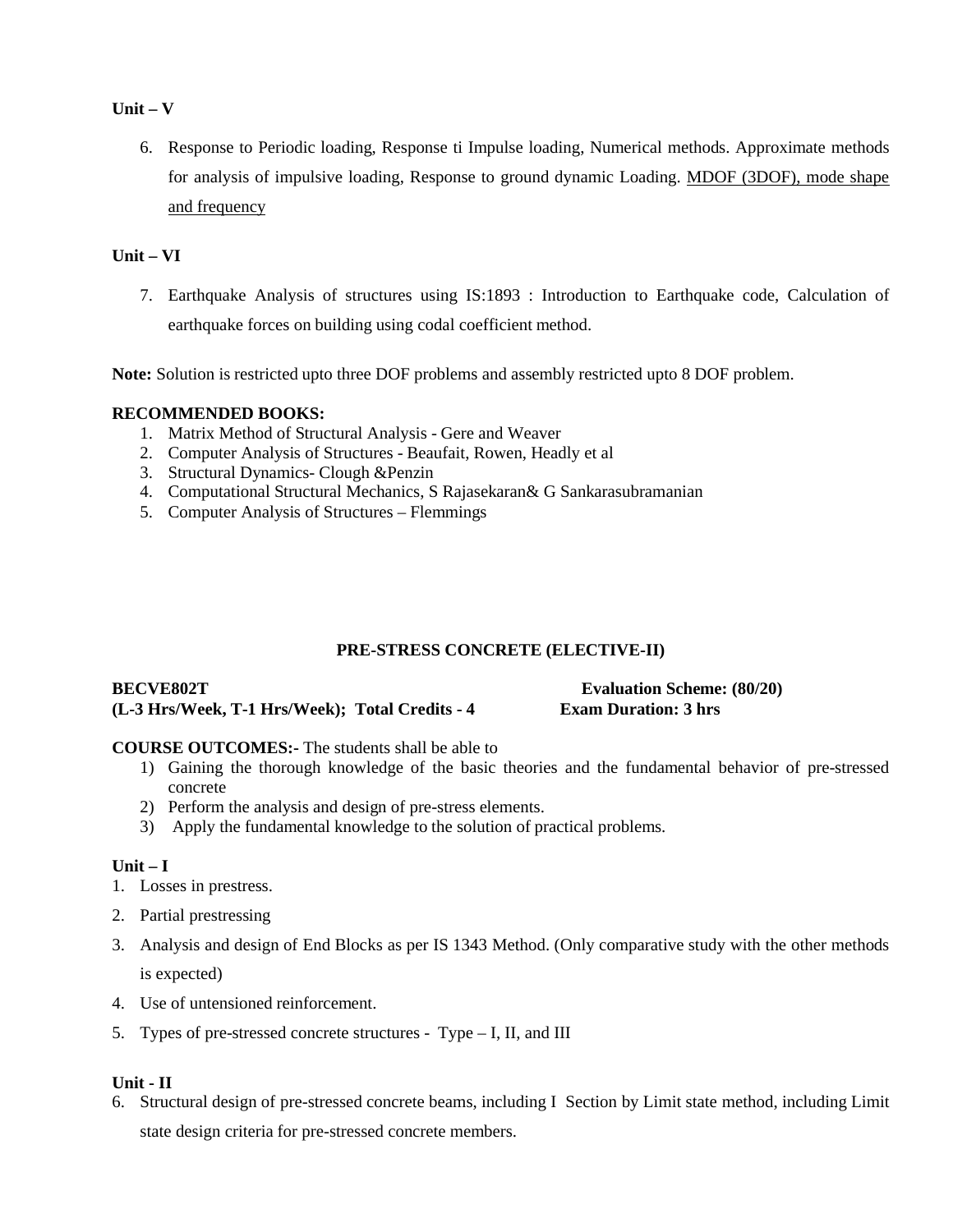- 7. Deflection of pre-stressed concrete beams.
- 8. Behaviour of unbounded and bonded pre-stressed concrete beams.

#### **Unit - III**

9. Shear and Torsional resistance of the pre-stressed concrete members.

Composite construction of pre-stressed concrete structures and in-situ concrete, Differential shrinkage, deflection, flexural strength, serviceability (Limit state) of the composite sections.

#### **Unit - IV**

- 10. Statically Indeterminate structures, Continuous beams, primary and secondary moment, transformation profile, concordant profile.
- 11. Flexibility Influence coefficient, Analysis of single-storey, single-bay fixed portal frame.

#### **Unit - V**

- 12. Analysis and design of circular water tank, fixed, hinged and sliding base at the bottom, use of IS-3370.
- 13. Design of pre-stressed concrete poles.

#### **Unit - VI**

14. Special problems in pre-stressed concrete structures like corrosion, fatigue, dynamic behavior of pre-stressed concrete beams, behavior of pre-stressed concrete structures under fire.

Introduction to pre-stressed concrete bridges, pavements, one way, two way and grid floor.

#### **RECOMMENDED BOOKS:**

- 1 Pre-stressed Concrete by Dr, N. Krishna Raju
- 2 Pre-stressed Concrete by Dr. TY Lin
	- 3 Pre-stressed Concrete by N. Rajgopalan, Narosa Publishing House, Mumbai, Ed. II- 2007.
	- 4 Pre-stressed Concrete Design & Construction- Leonhardt F. Ernst Wilhelm and Sohen, Publ .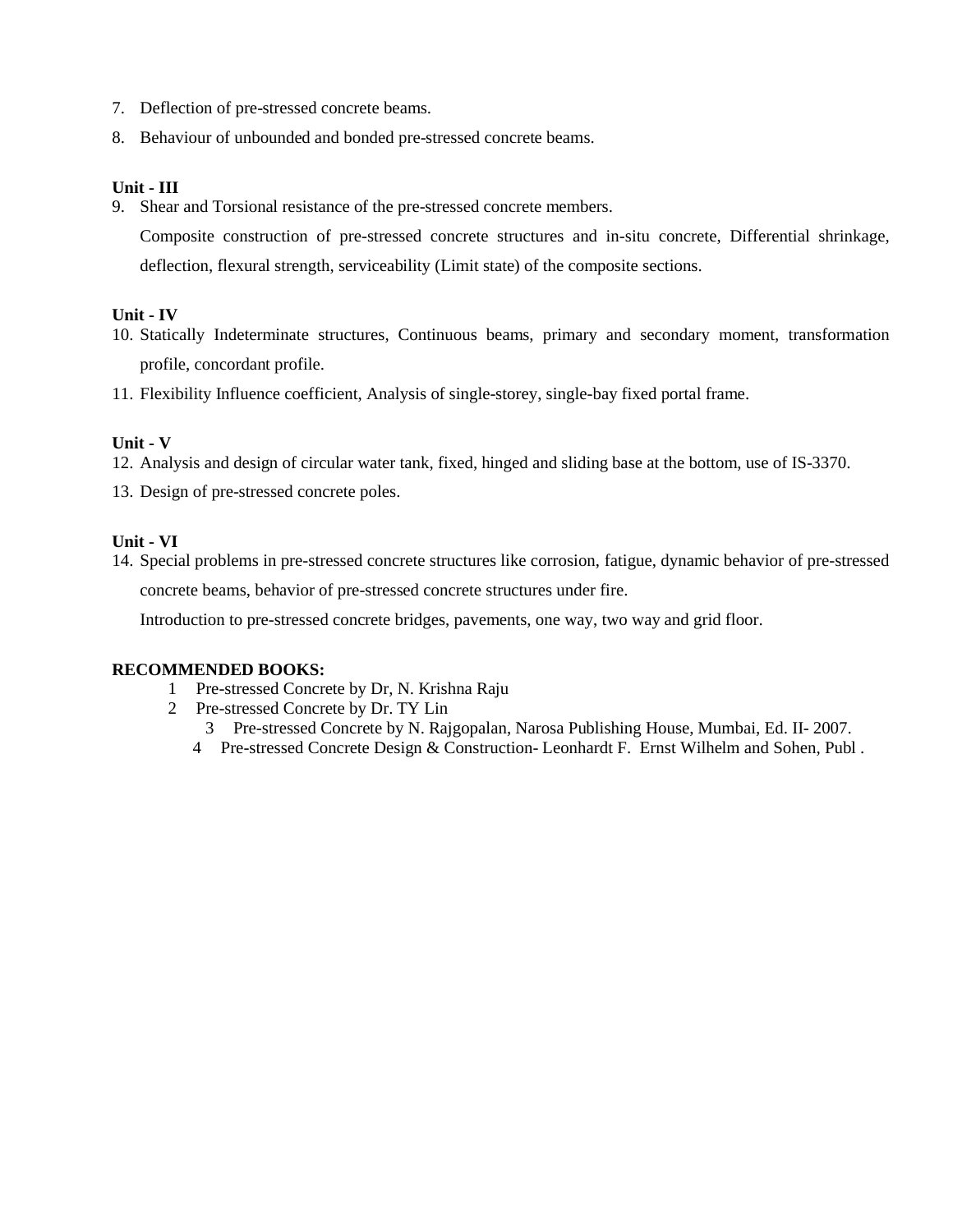# **PAVEMENT ANALYSIS AND DESIGN (ELECTIVE-II)**

# **BECVE802T Evaluation Scheme: (80/20) (L-3 Hrs/Week, T-1 Hrs/Week); Total Credits - 4 Exam Duration: 3 hrs**

# **COURSE OUTCOMES:-**The students shall be able to

- 1 Analyze and Design pavement and under different loading conditions for highways and airfields taking into consideration different characteristics.
- 2 Propose a pavement management system framework.
- 3 Design highway appurtenance and highway drainage.
- 4 Perform different tests considering field conditions and using the knowledge to increase the strength of pavements along with its economy point of view.

# **UNIT - I**

- 1) General: Structural action of flexible and rigid pavements. Characteristics of high way and airfield pavement.
- 2) Design parameters: Standard axle load and wheel assemblies for road vehicles. Under carriage system for aircraft, type and contact pressure, contact area, imprints, computation of ESWL for flexible and rigid pavements. Load repetitions and distributions of traffic for highway and airfield, pavement, airport traffic area.

# **UNIT - II**

- 3) Material characteristics: AASHO subgrade soil classification. Group index, CBR, North Dakota cone bearing value, plate load test for K, Marshal's method of Bituminous mix design, modulus of rupture, elasticity, poisons's ratio and coefficient of thermal expansion of concrete. Layer equivalent concepts.
- 4) Analysis of flexible and right pavements: stress, strain, deflection analysis for single, two three and multi layered flexible pavement system. Stress and deflections for rigid pavements due to load and temperature, influence charts, ultimate load analysis, joints.

# **UNIT - III**

5) Highway pavement design:

Flexible: North Dakota cone, CBR, IRC-37, Burmister, Traiaxial (Kansas), AASHTO method of design

6) Airfield pavement design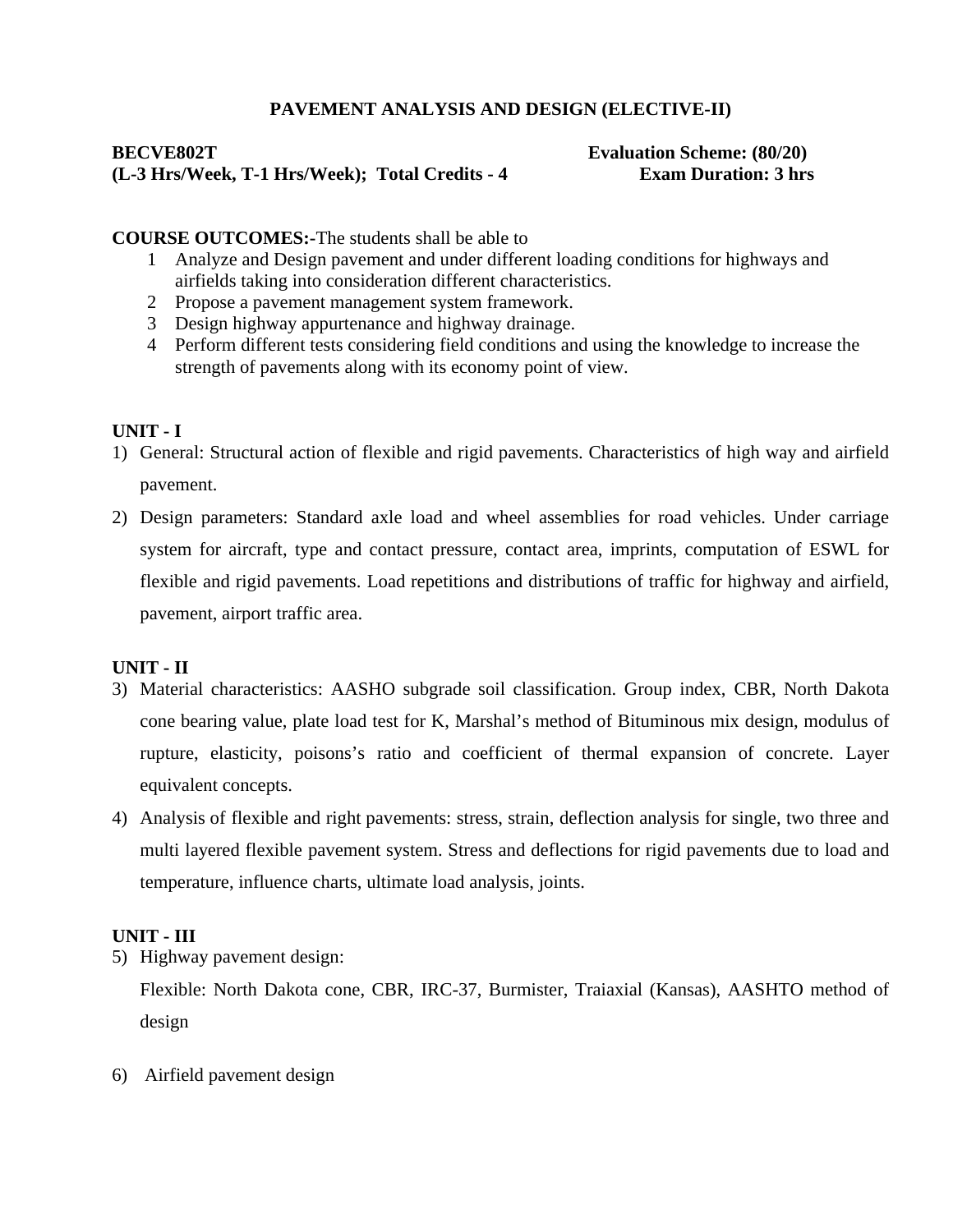# **UNIT - IV**

7) RIGID IRC58, PCA, AASHTO method of design, design of joints and reinforcements. Flexible: US Corps of engineering, CBR, FAA, McLeod (Canadian) Rigid PCA, FAA & LCN, Ultimate load analysis yield lines patterns method

# **UNIT –V**

8) Pavement testing and evaluation: field density, CBR, plate load test, condition surveys and surface evaluation for unevenness, rut depth, profilometers, bump integrators, Benkalman beam deflection study. Introduction to high way Design method(HDM)

# **UNIT VI**

- 9) Strengthening of pavements: design of flexible, composite and rigid overlays for flexible and rigid pavements, repairs, maintenance and rehabilitation of pavements.
- 10) Specification and cost estimate: Review of IRC/MOST/ICAO/IAAI specifications and standards for highway and airfield construction. Cost evaluation and comparative study.
- 11) case studies of highway and airfield pavement projects.

# **Reference Book:**

- 1) Highway Engg *by* S.K.Khanna& C.E.G. Justo, Nem Chand Bros., Roorkee.
- 2) Relevant IRC Code: 37 , 58, (latest) and BIS standards.
- 3) Principles and Practice of Highway Engg. *by*L.R.Kadiyali, Khanna Publishers, Delhi.
- 4) Principles of Pavement Design *by*Yoder,E.J&Witczak,M.W., John Wiley and Sons, USA.
- 5) Pavement analysis and Design by Huang, Y. H. (1993), Prentice Hall, Englewood Cliffs, New Jersey.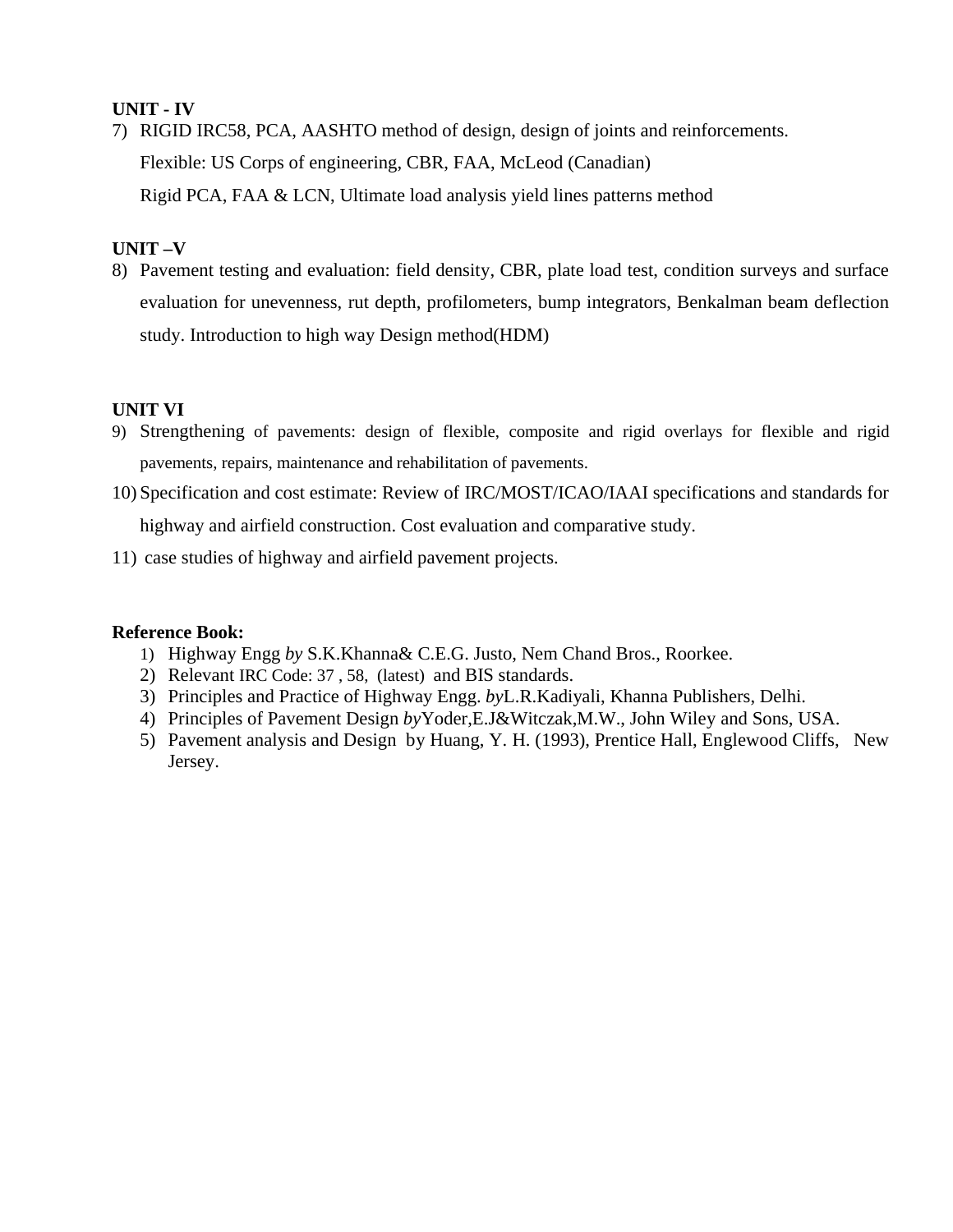## **WATERSHED MANAGEMENT (ELECTIVE II)**

# **BECVE802T Evaluation Scheme: (80/20) (L-3 Hrs/Week, T-1 Hrs/Week); Total Credits - 4 Exam Duration: 3 hrs**

#### **COURSE OUTCOMES: The students willshallbe able to**

- 1 Understand the Watershed and its characteristics
- 2 Understand the importance of watershed in terms of drinking water, irrigation water, increases in ground water.
- 3 Plan and design of Watershed protection, conservation elements
- 4 Envisage the management plan of Watershed.

### **Unit – I**

**Soil and Water** – Issues related to plant life like composition of soil, water requirement of crops, necessary conditions for plant growth etc. Soils, their origin and classification. Land classification for WM, Land capability rating, determination of land capability class, land capability and suitability surveys, (Desalination of water logging and its remedial measures).

# **Unit – II**

**Watershed Behavior** – Physical elements of a watershed, effects of land use changes on hydrological cycle component Concept of vegetative management of water yield and quality. Watershed Experiments, extrapolation of results from representative and experimental basins, Regional studies.(Water auditing and Bench marking).

Soil erosion – problem, types, conservation, and control measures in agricultural and non-agricultural land.

# **Unit – III**

**Water conservation and Harvesting** – Agronomical measures in soil and water conservation. Examples and critical reviews. Inventory techniques for precipitation runoff, soil, timber, range-land and wild life

Water harvesting techniques – Elements, Development of modern harvesting Techniques Estimation of peak runoff rate Land capability classification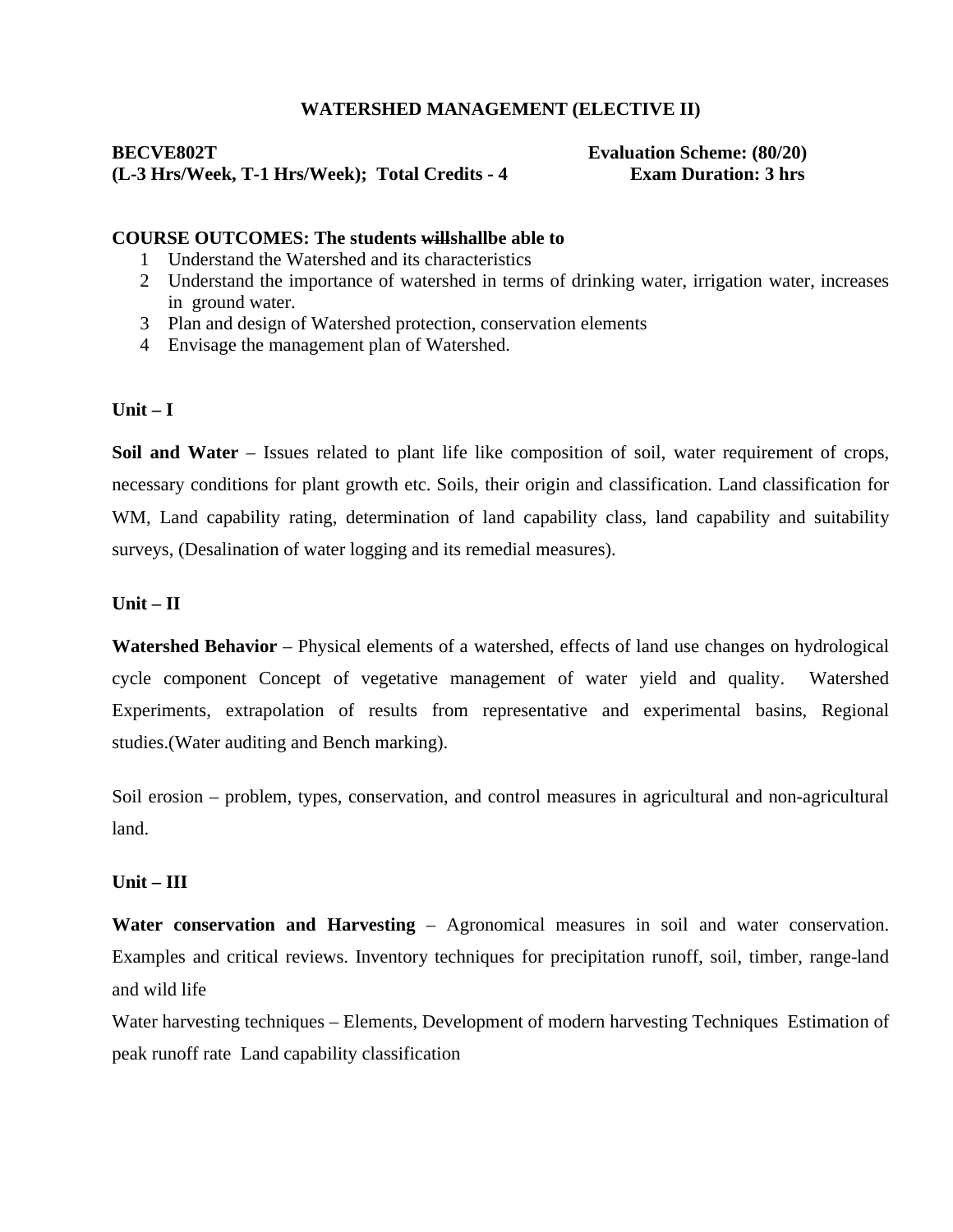# **Unit IV**

Erosion process – Factors affecting erosion, Types of erosion, Assessment of erosion, Control measures for erosion

Conservative practices – Objective and general practices, land and soil classification, identification of critical areas, (Catchment area treatment).

# **Unit V**

**Watershed Management** – Objectives of Planning Watershed Projects, Guidelines for Project Preparation. Approach in Govt. programmes, people's participation, conservation farming, watershedmanagement planning, identification of problems, objectives and priorities, socioeconomic survey, use of tools like GIS.

# **Unit VI**

**Watershed Modelling**: Runoff components –Simple parametric models – Curve Number Method, variable source area models; quasi- physically based models; a simple physically based model. Rainfall, Runoff modeling, USLE model for soil erosion.

# **RECOMMENDED BOOKS**

- 1. J. V. S Murthy, Watershed Management, New Age International Publishers, 1998.
- 2. Suresh Rao, Soil and Water Conservation Practices, Standard Publishers, 2003.
- 3. V.V. N. Murthy, Land and Water Management, Kalyani Publishers, 1994.

4. Ghanshyam Das, Hydrology &soil Conservation Engineering ,PHI Publication.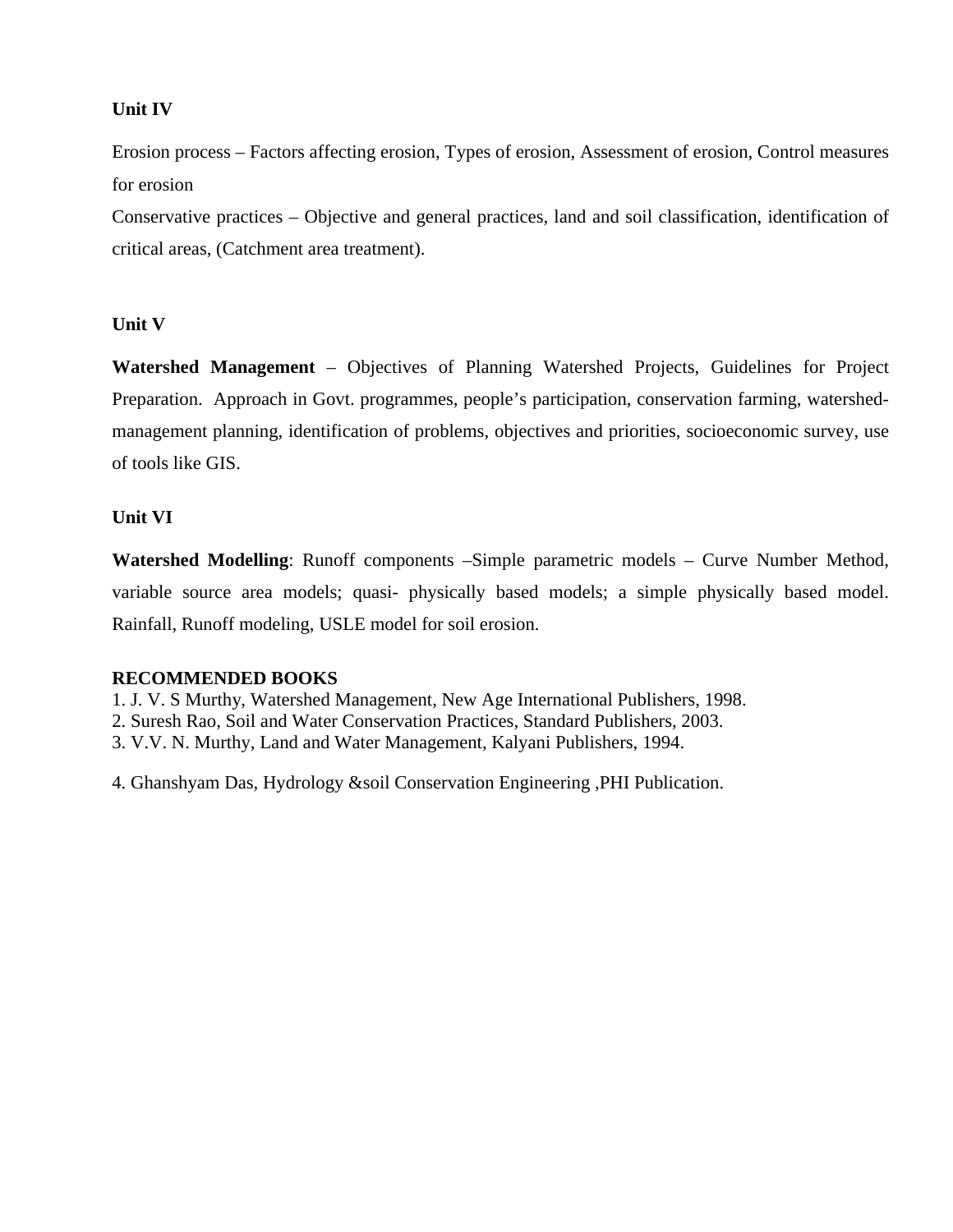# **ENVIRONMENTAL MANAGEMENT SYSTEM (ELECTIVE II)**

# **BECVE802T Evaluation Scheme: (80/20) (L-3 Hrs/Week, T-1 Hrs/Week); Total Credits - 4 Exam Duration: 3 hrs**

## **COURSE OUTCOMES: The students will be able to**

- 1 Understand the Environmental issues such as pollution, degradation and its impact.
- 2 Understand the environment management system and certification
- 3 Understand and carry out Environment Impact Analysis of a civil engineering project
- 4 Learn to Perform the risk analysis.

#### **Unit – I : Environmental Management**

Environmental management- issues and strategies, Environmental reporting and certification, Development and implementation of international environmental management system, Introduction to ISO 1400 series , International voluntary standards,

### **Unit – II : Environmental legislation**

Pollution control acts, rules & notifications, Environmental audit, EMS certification , Post Project Monitoring

#### **Unit – III : Environmental impact Assessment :**

Environmental impact analysis-Concept-methodology, Identification, Prediction and evaluation, checklist material, network and overly methodology. Environmental clearance Procedures in India EIA Case studies

#### **Unit – IV**

Methods of Impact Analysis :- **Environmental clearance procedure in India ,**Cost benefit analysis & its dimensions, Role of GIS in EIA-base line study , risk assessment & management,

#### **Unit – V : Risk Analysis**

Environmental Risk Analysis, Fundamentals of hazards, exposure & risk assessment, management Basic Steps in risk management- hazard identification, exposure assessment & risk characterization, Quantified risk assessment for industrial accidents , Design of risk management program , Risk assessment application to environment management problems.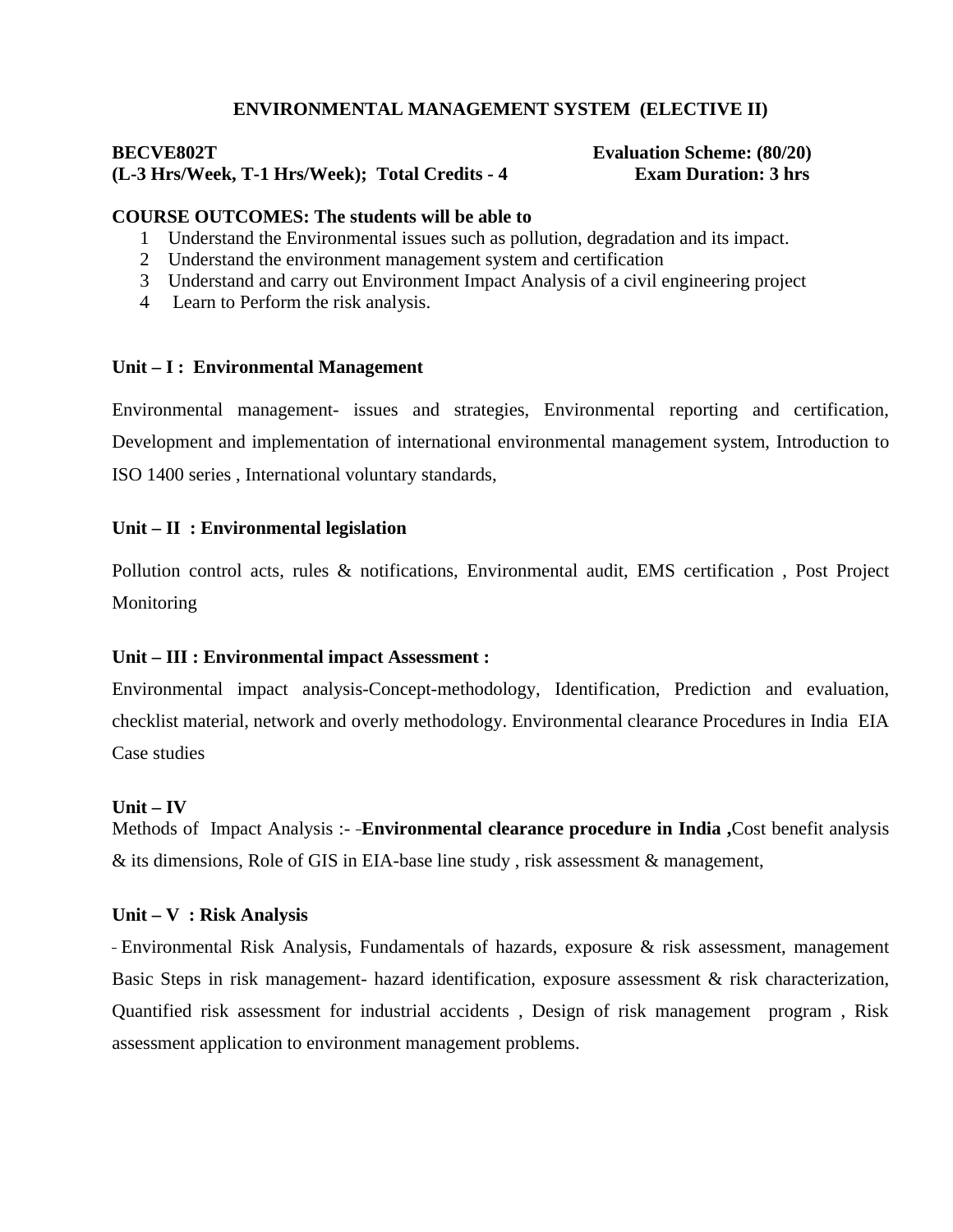# **Unit – VI**

Energy Impact Analysis

Energy sources, Importance of energy impact analysis, Energy inventory, Supply demand scenario, Energy conservation, Energy alternatives , Energy Inventory data, energy conservation.

# **Recommended Books:**

- 1. A.Chadwick, Introduction to Environmental Impact Assessment, Taylor & Francis, 2007.
- 2. Larry, W. Canter, Environmental Impact Assessment, McGraw Hill Inc. Singapore, 1996.
- 3. R.Therirvel, E. Wilson, S. Hompson, D. Heaney, D.Pritchard, Strategic Environmental Assessment Earthscan, London, 1992.
- 4. A.Gilpin, Environmental Impact Assessment-Cutting edge for the 21st century, CUP, London, 1994.
- **5.** Paul, A Erickson, A Practical Guide to Environmental Impact Assessment, Academic Press, 1994**.**
- 6. Suresh, K.D., Environmental Engineering and Management, SK Kataria Publishers, New Delhi, 2002.
- 7. Gupta, K.R., Environmental Legislation of India, Atlantic Publishers, 2006.
- 8. Chandrasekhar M., Environmental Science, Hi-Tech Publications, Hyderabad, 2004.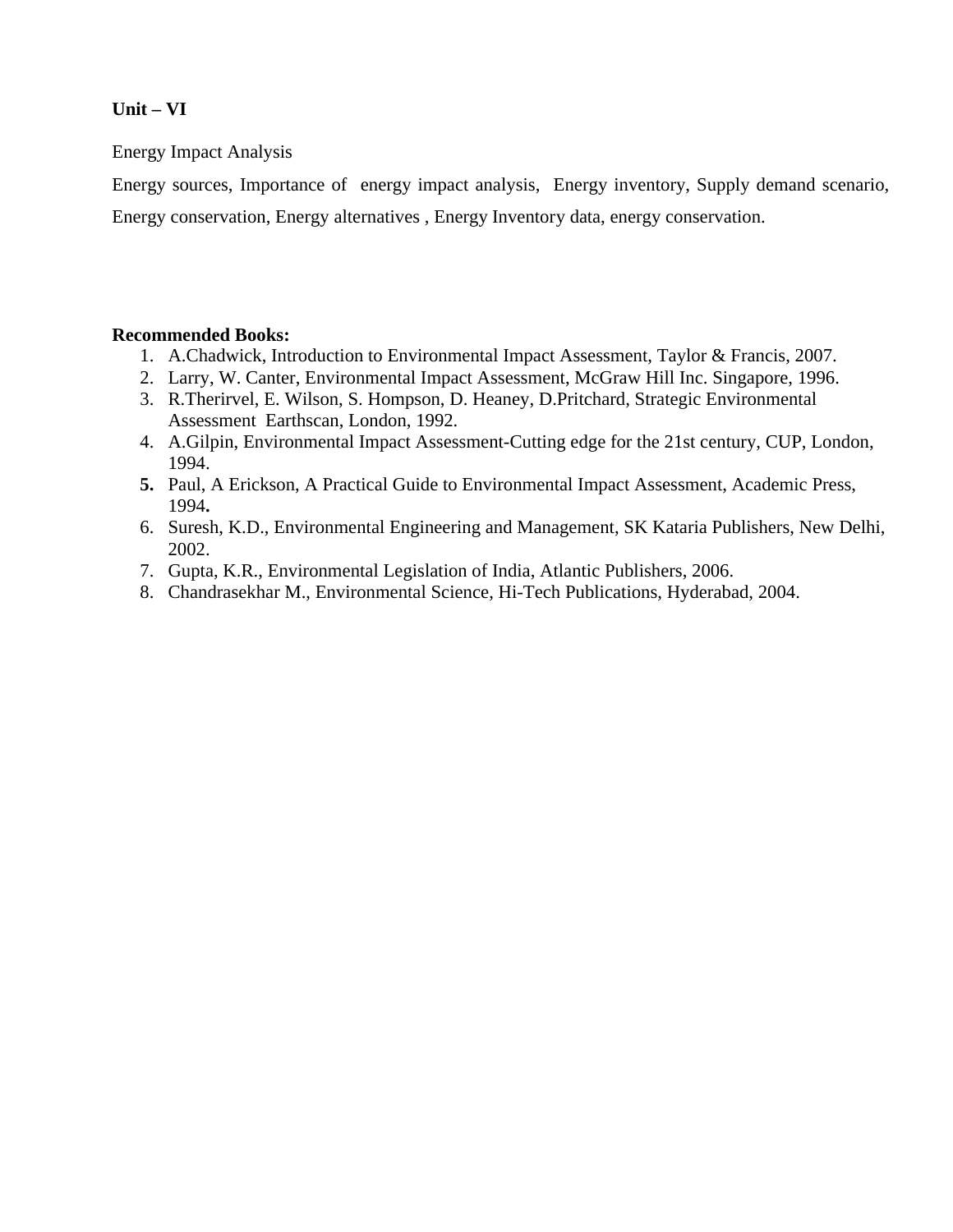# **WATER TRANSMISSION AND DISTRIBUTION SYSTEM (ELECTIVE II)**

# **BECVE802T Evaluation Scheme: (80/20) (L-3 Hrs/Week, T-1 Hrs/Week); Total Credits - 4 Exam Duration: 3 hrs**

**COURSE OUTCOMES:-** The students shall be able to

- 1. Understand concepts of pipes, reservoir, pumps and valves.
- 2. Analyze water distribution networks and its designing process.
- 3. Carry out optimal design of water distribution network
- 4. Carryout the reliability analysis of water distribution network

#### **Unit-I**

General Hydraulic Principles: Frictional head loss in pipes, different formulae, minor head loss in pipes, equivalent pipe.

Reservoir Pumps and Valves: Impounding reservoir, Service and balancing reservoir, Three reservoir system, Multi reservoir system, pumps and pump co-ordinations, Valves- their types, analysis of reservoir system with checks valves and pressure reducing valves.

#### **Unit- II**

Analysis of Water Distribution Networks: Types and parameters, Parameter relationship, Formulation of equations, Analysis of network using Hardy Cross method, Newton Raphson method and linear theory method, Introduction of gradient method, Introduction of Dynamic analysis.

#### **Unit-III**

Node Flow Analysis (NFA): Difference between Node Head and Node Flow Analysis, Necessity of NFA, Bhave's approach- Node classification, node category compatibility, NFA theory. Introduction to other NFA methods- Germanopolus approach, Wagner ethal approach, Gupta and Bhave's approach.

#### **Unit-IV**

Reservoir capacity: Estimation of minimum required reservoir capacity using graphical and analytical method. Design of pumping main: Optimal design of pumping main considering pipe diameter as continuous and discrete variable.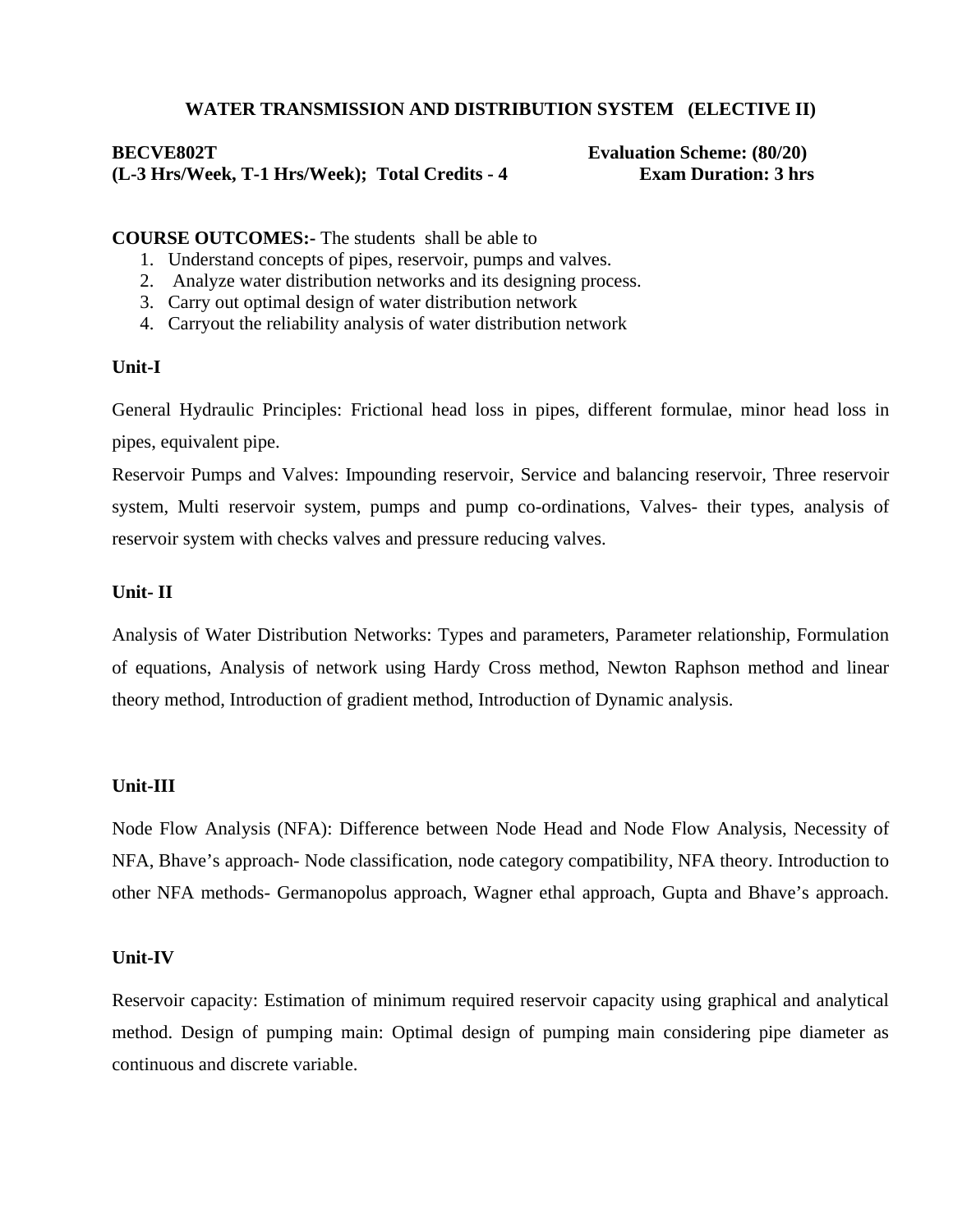# **Unit-V**

Design of Water Distribution Networks: Design of single source branching networks using critical path method, number of branching, configuration of looped networks using Graph Theory principles, selection of branching configuration using path concept and minimum spanning tree concept. Design of single source looped networks using critical path method

# **Unit-VI**

Optimal Design of Water Distribution Networks: Cost Head Loss Ratio(CHR) method- CHR criterion, Problem formulation, CHE methodology for single source branching networks. Linear programming formulation and solution using simplex method.Introducton of Non- Linear Programming based approaches.

# **Reference Books:**

- 1 Jeppaon R.W.(1977), "Analysis of Flow in Pipe Networks'' Ann Arbor Science. Ann Arbor Michigan, USA
- 2 Walski. T.M.(1984),'' Analysis of flow in water distribution networks''
- 3 Technomic Publishing CO.Lancaster, Pennsylvnia,USA
- 4 Analysis of water distribution networks by P.R. Bhave, R.Gupta.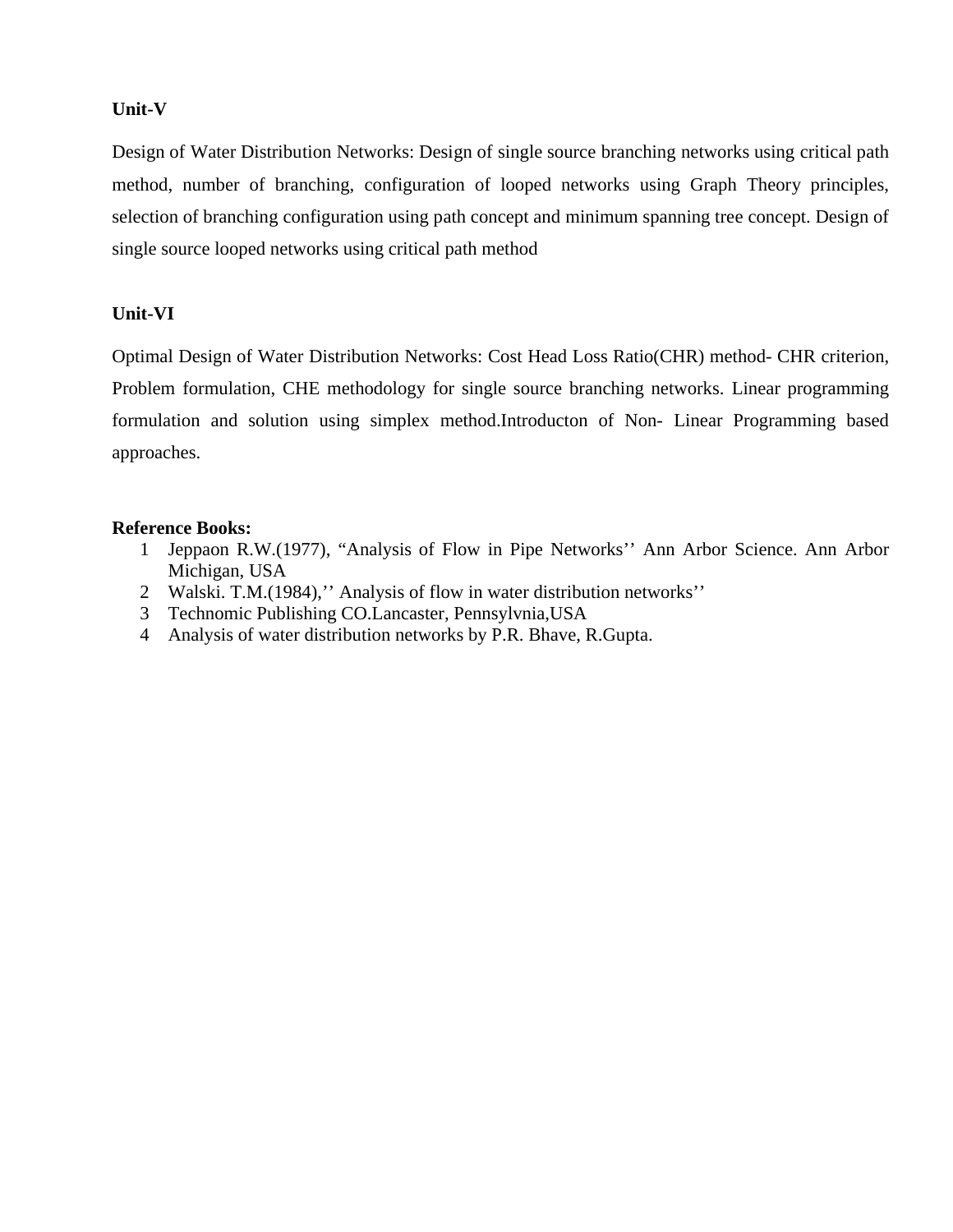# **GEOTECHNICAL INVESTIGATION & GROUND IMPROVEMENT TECHNIQUE (ELECTIVE II)**

# **BECVE802T Evaluation Scheme: (80/20) ((L-3 Hrs/Week, T-1 Hrs/Week); Total Credits - 4 Exam Duration: 3 hrs**

#### **COURSE OUTCOMES: The Students will be able to**

- 1. Understand methods of soil exploration and analysis of the results
- 2. Understand the methods ground improvement and material used.
- 3. Understand the use of geosynthetic materials.

### **Unit I - Importance and objects of Geotechnical exploration:**

Planning of geotechnical exploration program: Methods of boring, location, number of bore, depth of boring.

Sub-surface Investigation Report: Salient features and boring logs; Types of soil samples & their suitability, precautions in sampling, parameter for sampler design, preservation & shipment of samples.

Seismic refraction method, electrical resistivity method, qualitative and quantitative interpretation of test results, limitations.

### **Unit II - Field investigation**:

Standard Penetration test, static cone and dynamic cone penetration tests, interpretation of test results for obtaining design soil parameters for cohesive and cohesion less soil,

Plate load test– purpose, procedure, interpretation for bearing capacity and settlement of foundation.

Field vane shear test, design value of un-drained shear strength of clays, correction factor;

#### **Unit III - Introduction to ground improvement techniques:**

Need for ground improvement and ground improvement techniques, economic considerations and suitability.

**Grouting:** Materials and methods of grouting grout volume and grouting pressure, grout requirements and tests.

**Stone Column:** Application, layout feature, procedures of installation, rammed & floated column, quality control in construction, methods of improving the effectiveness of stone column, skirted and cemented stone column technique, geosynthetic encased stone column.

# **Unit IV - Reinforced soil and Geo-synthetics:**

Basic theory of reinforced soil, concept of reinforced soil wall and slope geo-synthetics types, application and function in civil engineering,. Application of Geofoam & Geocell.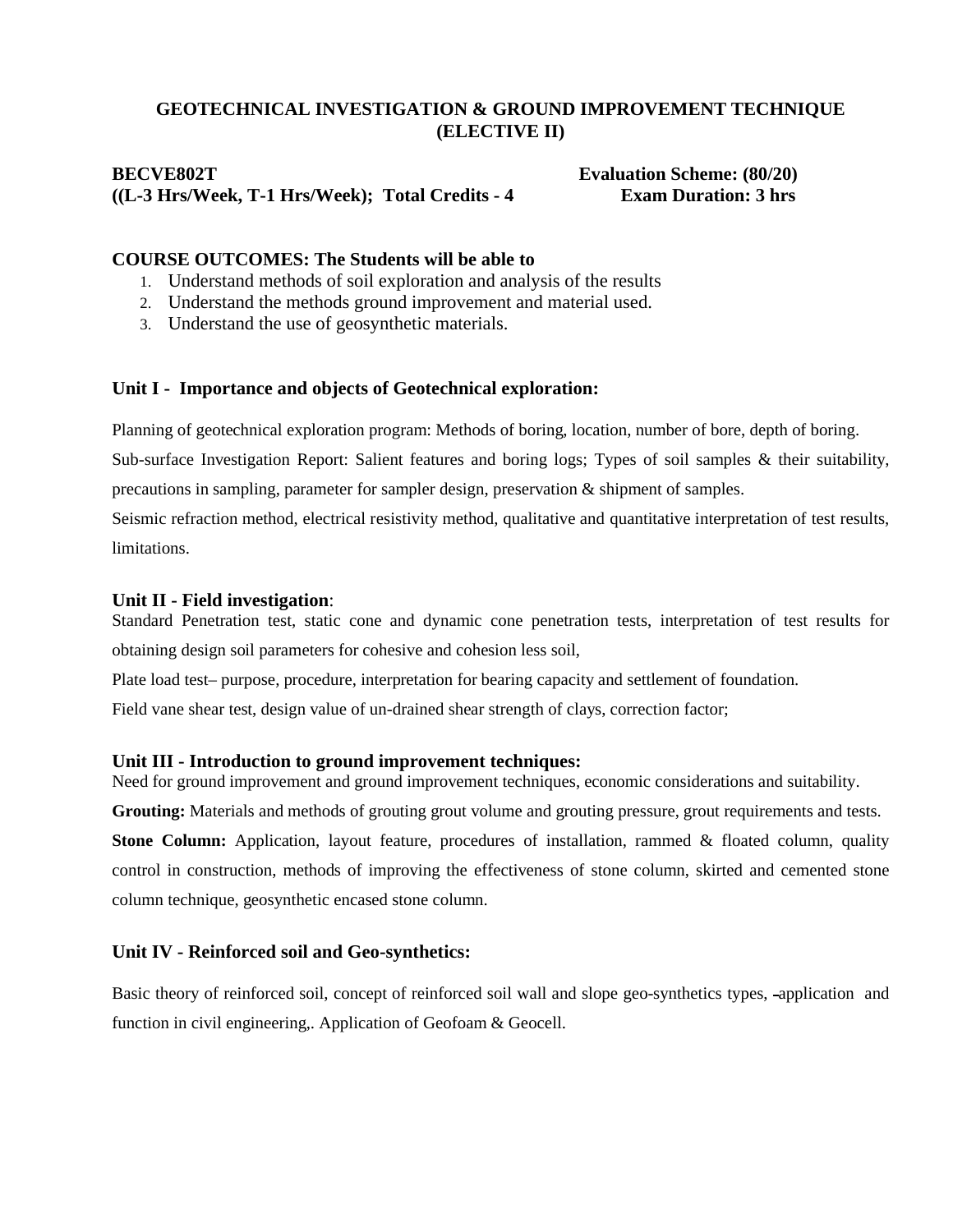# **Unit 5 : Ground Anchor and Soil Nailing**

Concept , Design features , types, construction procedure, Functions, Application, Advantages. Limitations of soil nailing system and ground anchor.

# **Unit 6 : Diaphragm wall**

Construction sequence, cement slurry wall, Design features, Functions, applications, Case study on Diaphragm wall.

**Deep soil mixing** – Concept, procedure, Advantages and limitations.

# **Reference Book:**

- 1. Geotechnical Engineering, Principles & Practices of Soil Mechanics and Foundation Engineering: VNS Murthy
- 2. Soil Mechanics and Foundation Engineering: K.R. Arora, Standard Publisher and Distributor, 1989 and later
- 3. Soil Mechanics and Foundation Engineering: B.C. Punmia, Laxmi Publications Pvt. Ltd.
- 4. Basic and Applied soil mechanics: Gopal Ranjan & A.S. Rao, New Edge International Ltd., (2004)
- 5. Ground Improvement Techniques: Dr. P. Purushothama Raj, Laxmi Publications Pvt. Ltd., 1999 and later
- 6. Engineering Principles of Ground Modification: M.R. Housmann, McGraw Hill (1990)
- 7. Geotechnical engineering Braja M.Das, N.Sivakugan, Cengage, learning.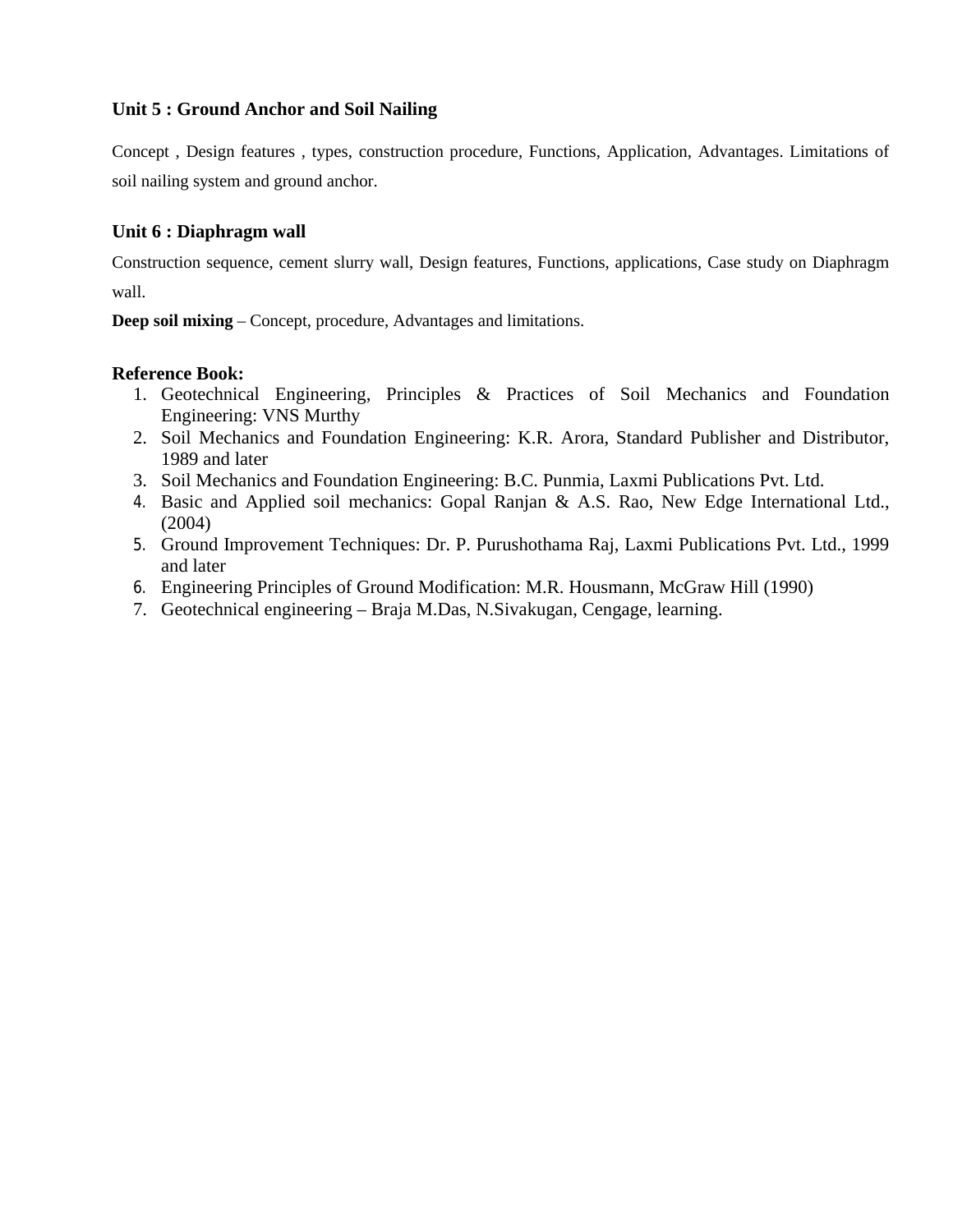# **ADVANCE ENGINEERING GEOLOGY (ELECTIVE- II)**

# **BECVE802T Evaluation Scheme: (80/20) (L-3 Hrs/Week, T-1 Hrs/Week); Total Credits - 4 Exam Duration: 3 hrs**

# **COURSE OUTCOMES: The Students will be able to**

- 1 Acquire sufficient knowledge of existing rocks , its failure and its remedial methods.
- 2 Understand the application of Geological fundamentals in various fields of Civil Engineering.
- 3 Understand different Geological Hazards on earth and plan for the mitigation of such hazards..

# **Rock Mechanics**

### **Unit-I**

**Foundation Geology** : Methods of rock investigation for major Civil engineering projects, Geological Drilling Method, borehole logs, Correlation, percent recovery and Rock quality designation, Engineering classification of Rock based on RMR, RQD, Strength and Weathering resistance.

# **Unit-II**

**Rock Strengthening** : Defects in rock masses, Grouting method and material, Design of Rock bolts and anchors. Water percolation tests at foundation site. Case studies of Civil Engineering projects in India.

# **Unit-III**

**Groundwater Hydrology**: Groundwater and well Hydraulics, Determination of permeability, storage capacity, transmissivity, specific capacity, safe yield. Groundwater trends and fluctuations. Construction of Wells.

# **Unit-IV**

**Groundwater Exploration** : Surface and sub-surface investigations of Groundwater. Geological, Geophysical methods and remote sensing; Water balance technique, Artificial recharge of ground-water.

# **Unit-V**

**Environmental Geology: -** Land use/cover planning; pollution of surface and groundwater; waste disposal site selection for solid and liquid wastes.

# **Unit-VI**

**Geological Hazards**: Natural Disaster Management with emphasis on Earthquakes, Stability of slopes and landslides. Prediction, Prevention and Rehabilitation.

#### **RECOMMENDED BOOKS**

- **1** Fundamentals of Engineering Geology- F.G.Bell Publisher BS Publications Edition 2005.
- 2 Engineering Geology- Parbin Singh, S K Katariya& Sons Edition Sixth Edition.
- 3 Principles of Physical Geology- Homes Arthur and Homles Doris, ElBS Publications Edition 1987.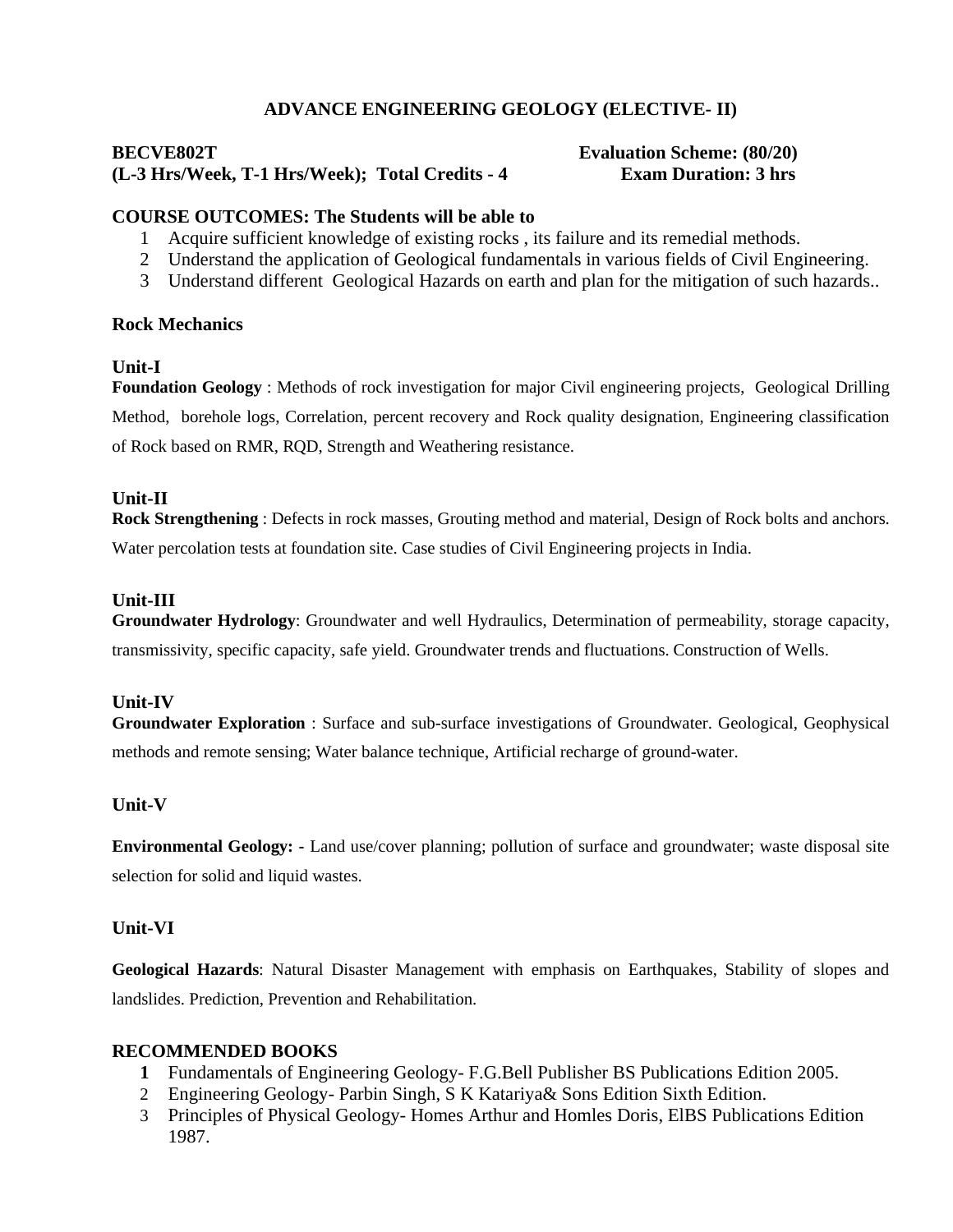### **WATER POWER ENGINEERING (ELECTIVE- II)**

# **BECVE802T Evaluation Scheme: (80/20) (L-3 Hrs/Week, T-1 Hrs/Week); Total Credits - 4 Exam Duration: 3 hrs**

### **COURSE OUTCOME:-**

At the end of syllabus, students shall be able to

- 1. Understand the significance of water power and hydraulic structures related to water power engineering
- 2. Apply the knowledge of mathematics, statistics, fluid mechanics, in design of penstocks, surge tanks and intakes
- 3. Understand concepts of turbines and pumped storage tanks.
- 4. Design complete unit of hydro electric power station & its components.

### **Unit 1:**

Introduction: Sources of energy, types of power station, choice of type of generation, component of water power project, types of hydro power schemes, general layouts of various hydropower schemes General arrangements of a power station, power house, sub-structure and super structure, underground power station – necessity principal, types, development and economics.

#### **Unit 2:**

Estimation of hydro power potential, basic water power equation, gross head, net head nature of supply, storage and pondage. Method of computing hydrographs, mass curves, flow duration curves.

Nature of demand: Load curve, load duration curves, load factor, plant factor, plant use factor, firm power secondary power

#### **Unit 3:**

Intake structures - Types, level of intake, hydraulics of intake structures, trash rack, transition, intake gates. Conduits: Types, economic section, power canals, pen-stock types hydraulic design and economic diameter pipe supports, anchor blocks, tunnels – classification, location and hydraulic design, tunnel linings

#### **Unit 4:**

Surge Tank: Functions and behaviour of the surge tanks, location, types of surge tanks, basic design criteria of simple surge tank, fore-bay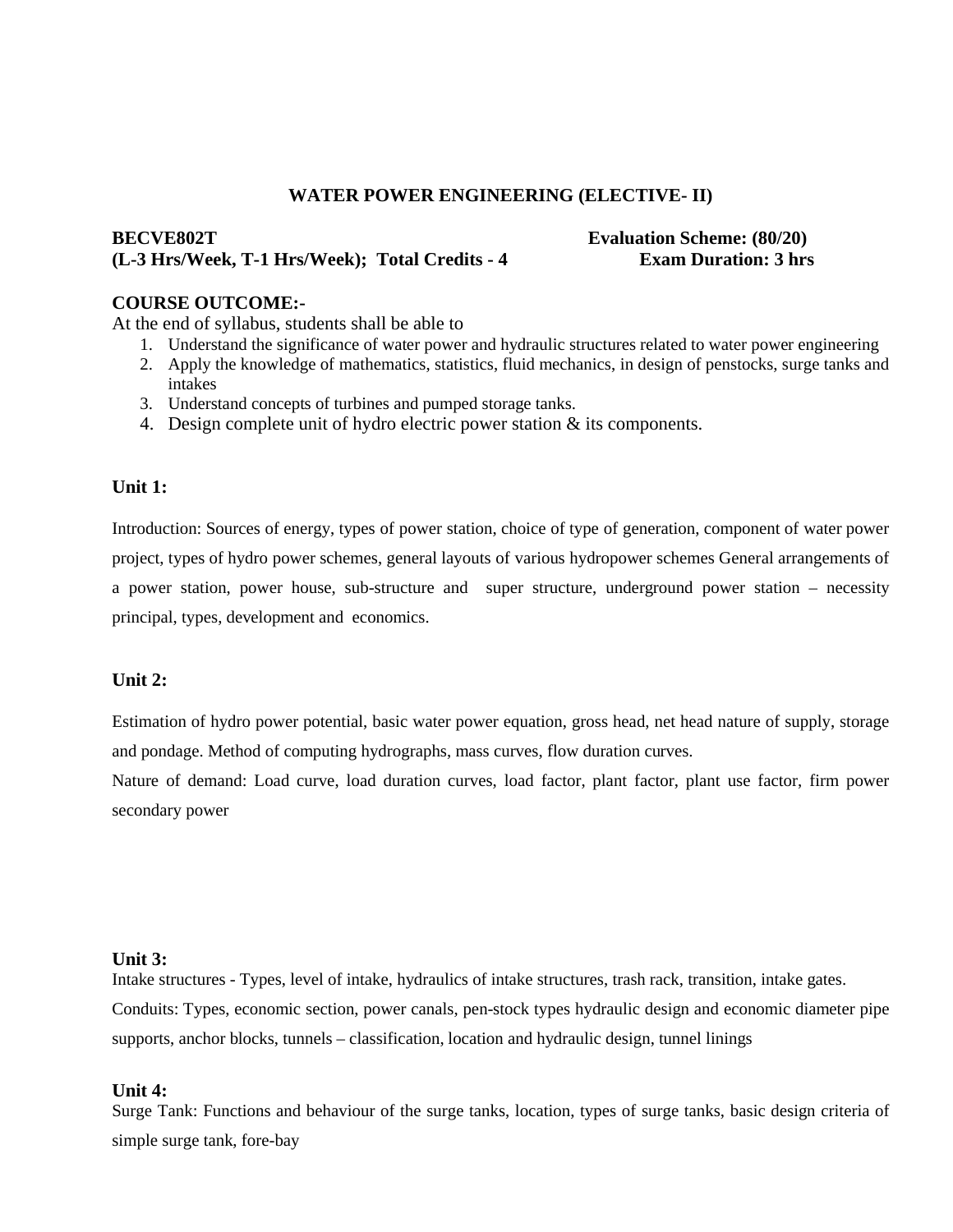# **Unit 5:**

Turbines: Classification of turbines, characteristics of different types, choice of type of turbine, turbine setting

and cavitations

Tail race: Functions, types, channel and tunnel draft tubes, function and principal types

## **Unit 6:**

Pumped storage plants, purpose and general layout of pumped storage schemes, main types, typical arrangements

of the upper reservoirs, economics of pumped storage plants. Introduction to Tidal power stations

#### **Assignment:**

- 1. Feasibility Study of Hydro Power Station in Vidarbha Region
- 2. Complete Design of Components of Hydro Power Station .

### **Recommended books:**

- 1. Dandekar M. M. & Sharma K. N, Water Power Engineering, Vikas Publishing House Pvt. Ltd. , New Delhi.
- 2. Sharma R.K. & Sharma T.K., Water Power Engineering, S. Chand Publication.
- 3. Streeter V. L. & Wylie E. B, Hydraulic Transient , McGraw Hill Book Company, New York.
- 4. ChaudharyHanif, Applied Hydraulic Transients, Van Nostrand Rein Hold Company, New York.
- 5. Warshne, Water power engineering ,Nemchand Publication.

# **FORENSIC CIVIL ENGINEERING (ELECTIVE II)**

# **BECVE802T Evaluation Scheme: (80/20) (L-3 Hrs/Week, T-1 Hrs/Week); Total Credits - 4 Exam Duration: 3 hrs**

# **COURSE OUTCOMES: The students will be able to**

- 1 Understand various testing methods of Failed Structures.
- 2 Understand the aspects of failures connected with various structural systems and materials.
- 3 Plan the strategic measures against failures.
- 4 Can write the legal and technical report of the failure in lucid manner.

#### **Unit – 1**

Introduction to forensic engineering, Forensic investigations-tools and techniques. Scope and extent of application of Forensic Engineering techniques in various fields of Civil Engineering.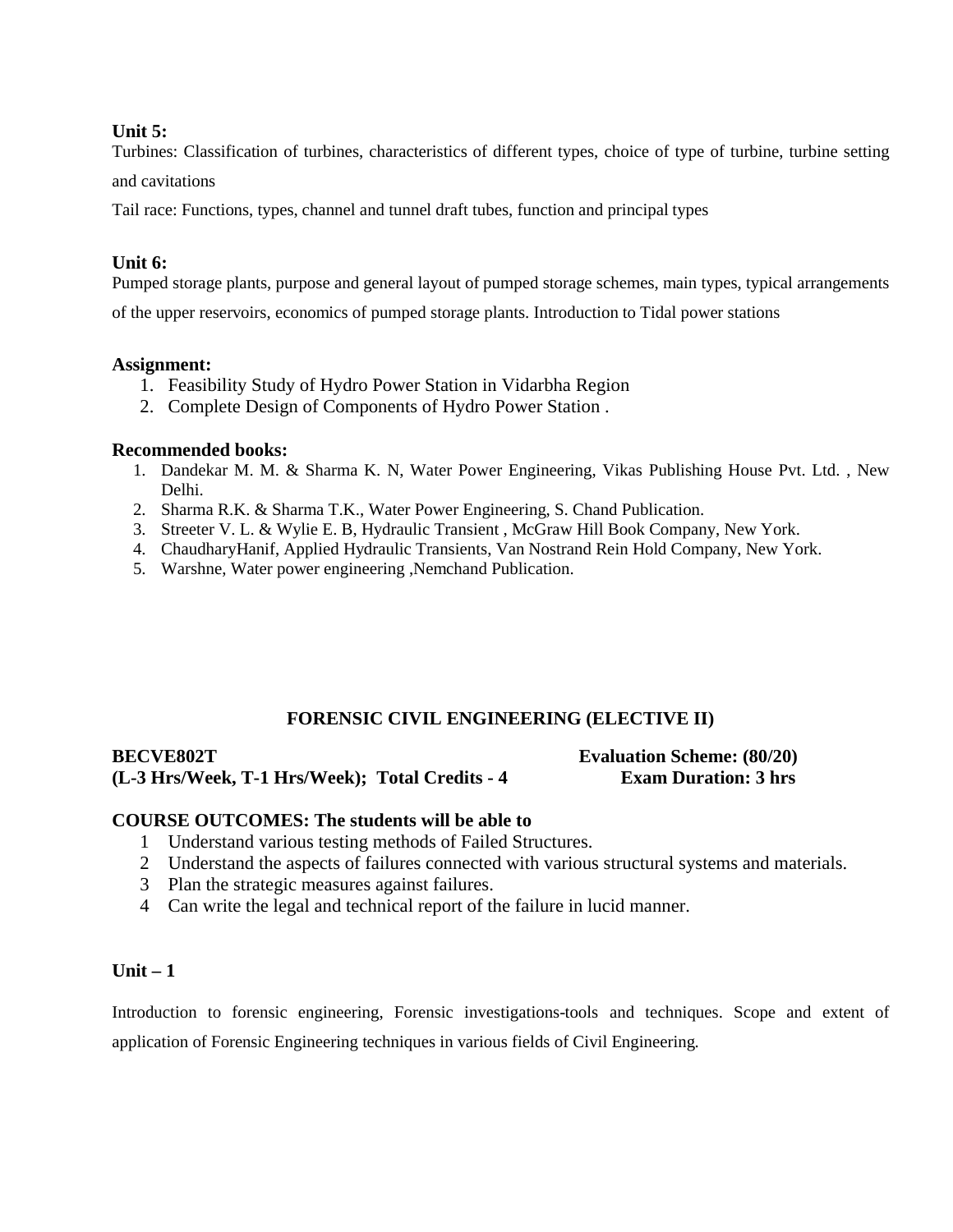### **Unit - 2**

Structural Failures: Failure of construction materials steel, concrete - Joints by Bolt and weld. Failure of compression members and tension members by reversal of loads – Failure aspects of post tensioned concrete systems, space frame, plane frame, precast buildings, failure of bridges.

Geo-Technical Failures: Soil liquefaction, failure of foundation systems – Causes and prevention.

#### **Unit - 3**

Testing of failures: Various methods of testing of failed structures & instrumentation- Laser scanning, microscope, Radio graphic evaluation, Load Testing of shoring systems and repair technology. Back analysis: Selection of theoretical model - methods of analysis, Instrumentation and Monitoring. Development of the most probable failure hypothesis - cross-check with original design.

#### **Unit - 4**

Designing Against Failure: Quality control – Material selection, workmanship, design and detailing.

Performing reliability checks, Legal issues involving jurisprudence system, insurance, reducing potential liability, responsibility of engineers and contractors. Professional practice and ethics.

Reporting – Oral & Written

#### **Assignment:**

One Case Study of complete forensic study of civil engineering structure and reporting.

#### **Recommended Books:**

- 1. Guidelines for Forensic Engineering Practice by Gary L Lewis, ASCE Publication
- 2. Introduction ot Forensic Engineering by Randall K Noon, CRC Press
- 3. Forensic Engineering Investigations by Randall K Noon, CRC Press
- 4. Forensic Engineering by Sam Brown, ISI Publication
- 5. Forensic Structural Engineering by Robert T Ratay, Mc-Graw Hill Professional
- 6. Construction Failures by Jacob Feld & Kenneth L Carper, John Wiley & Sons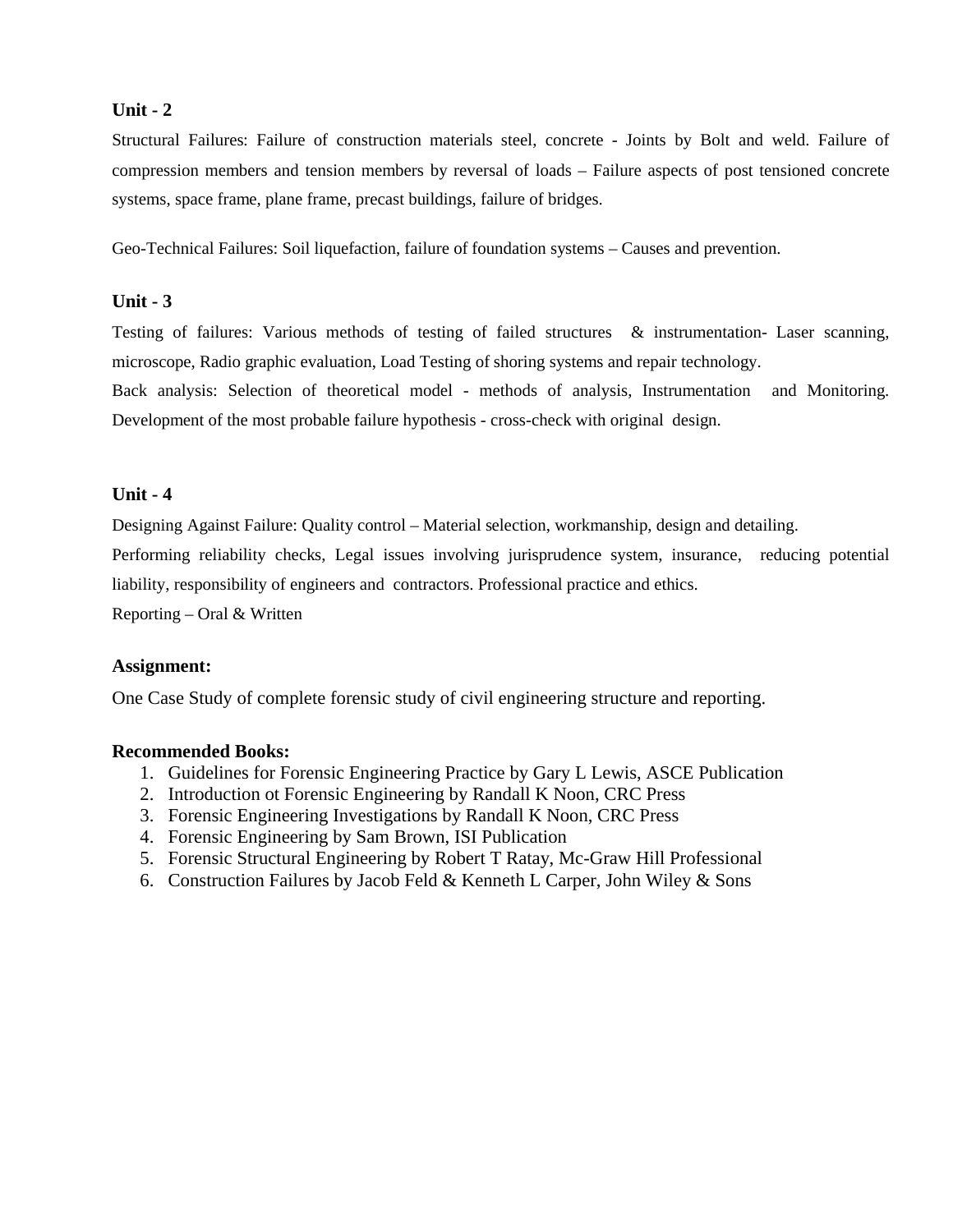# **DISASTER RESPONSE AND MANAGEMENT TECHNIQUES (ELECTIVE II)**

# **BECVE802T Evaluation Scheme: (80/20) (L-3 Hrs/Week, T-1 Hrs/Week); Total Credits - 4 Exam Duration: 3 hrs**

# **COURSE OUTCOMES:**

After studying the subject, student should be able to understand the nature  $\&$  types of disaster, its preparedness, Role of different government & private agencies, Act & other Statute Provisions, Management of Disaster, Post disaster condition & its management.

#### **Unit - 1 Disasters**:

Natures and extent of disasters, natural calamities such as floods, earthquake, drought, forest fire, etc.

Manmade disasters such as Chemical and Industrial hazards, Epidemic, etc.

### **Disaster Response Plan:**

Long term & Shot term planning for disaster. Preparation of vulnerable locations map, data assimilation of past recurrence of similar disasters, socio-economic parameters of the area, Resources availability, Training Emergency Response Mechanism, Medical Aid.

Role of Local, State & Central administration, Role of NDRF, NCDC, NGOs, Media, and SHG. Forecasting and Warning Communication aid.

# **Unit - 2 Risk & Cost Assessment:**

Geographical conditions, Population, Living habits, Threats, Extent of damages to the lives, agricultural area, industrial units, Awareness & Safety Program.

Relief arrangement & essential components, Shelters, Rescue & search tools &equipments, transport facilities. Cost assessment of each unit and funding.

# **Unit - 3 Disaster Management:**

Principles/Components of Disaster Management, Organizational Structure for Disaster Management, Disaster Management Schemes/SOPs, Important Statutes, Provisions of DDM Act – 2005.

Natural Disasters and Mitigation Efforts, Flood Control, Drought Management, Cyclones, Epidemic Management, IEDs /Bomb Threat Planning and Safety & Rescue Measures, Forest Fires Management, Oil Fires, Crisis in Power Sector, Accidents in Coal Mines, Terrorism and Emergency Management, Rumors & Panic Control.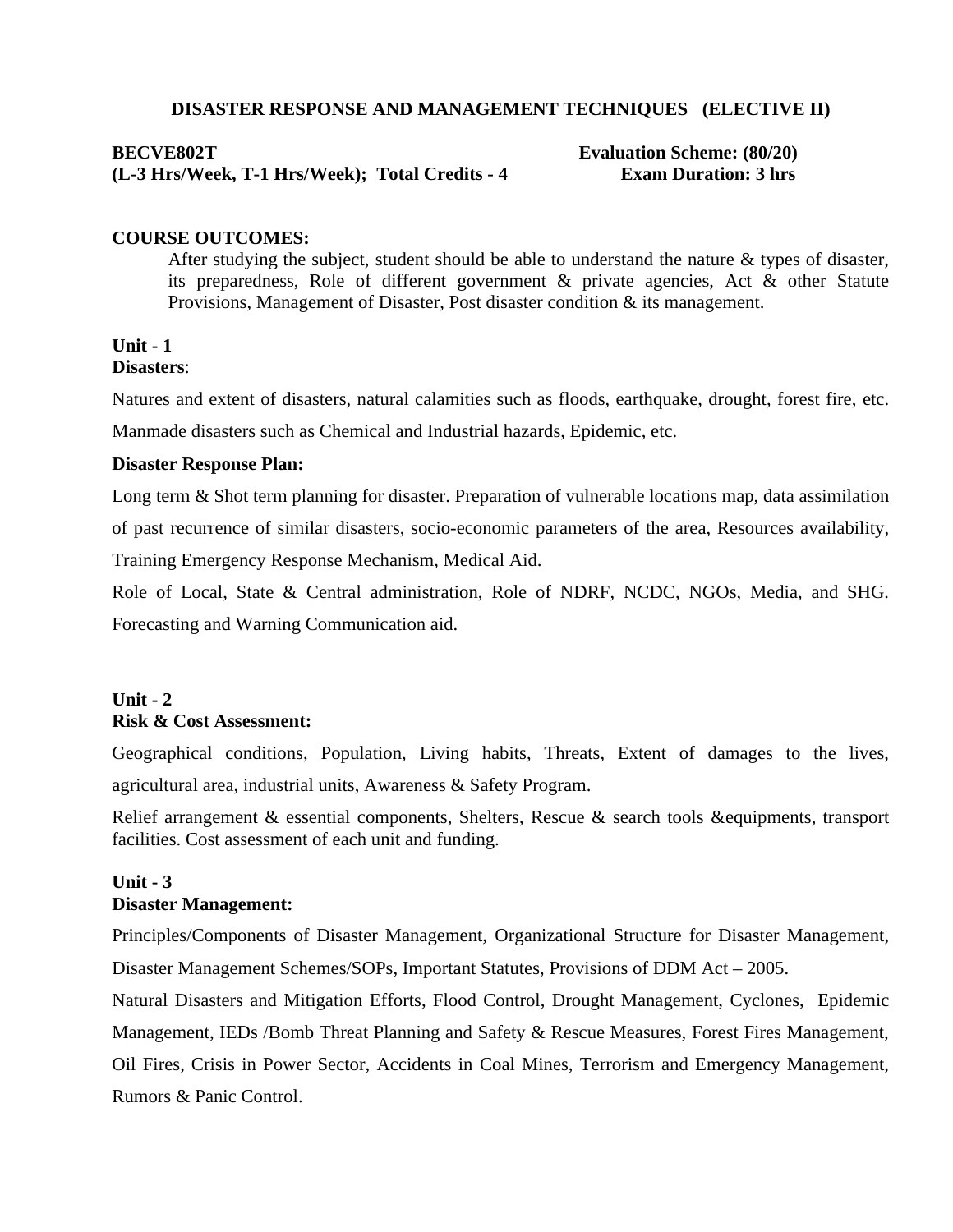# **Unit - 4**

# **Post Disaster Management:**

Rehabilitation: Physical, Psychological & Medical Rehabilitation, Epidemic management through medical camping, Trauma and Stress Management, Rumor and Panic Management, Medical facilitation and Health management post Disasters. Insurance & Claim management.

# **Assignment:**

One Case Study on any one Disaster in India.

# **Recommended Books:**

- 1. Forest Fire Disaster Management by Satendra Ashutosh & D Kaushik
- 2. Environmental Extremes Disaster Risk Management by Anil K Gupta & Sreeja Nair
- 3. Disaster Management in India Ministry of Home Affair, Govt of India
- 4. Risk to Resilience: Strategic Tools for Disaster Risk Management by A K Gupta, S Nair, S Chopde & P Singh
- 5. Disaster Management by Mukesh Kapoor
- 6. Management of Manmade Disaster by S L Goel
- 7. Earthquake & Natural Disaster by Manik Kar
- 8. A Practical Guide to Disaster Management by A K Jain
- 9. A manual on Disaster Management by Parag Diwan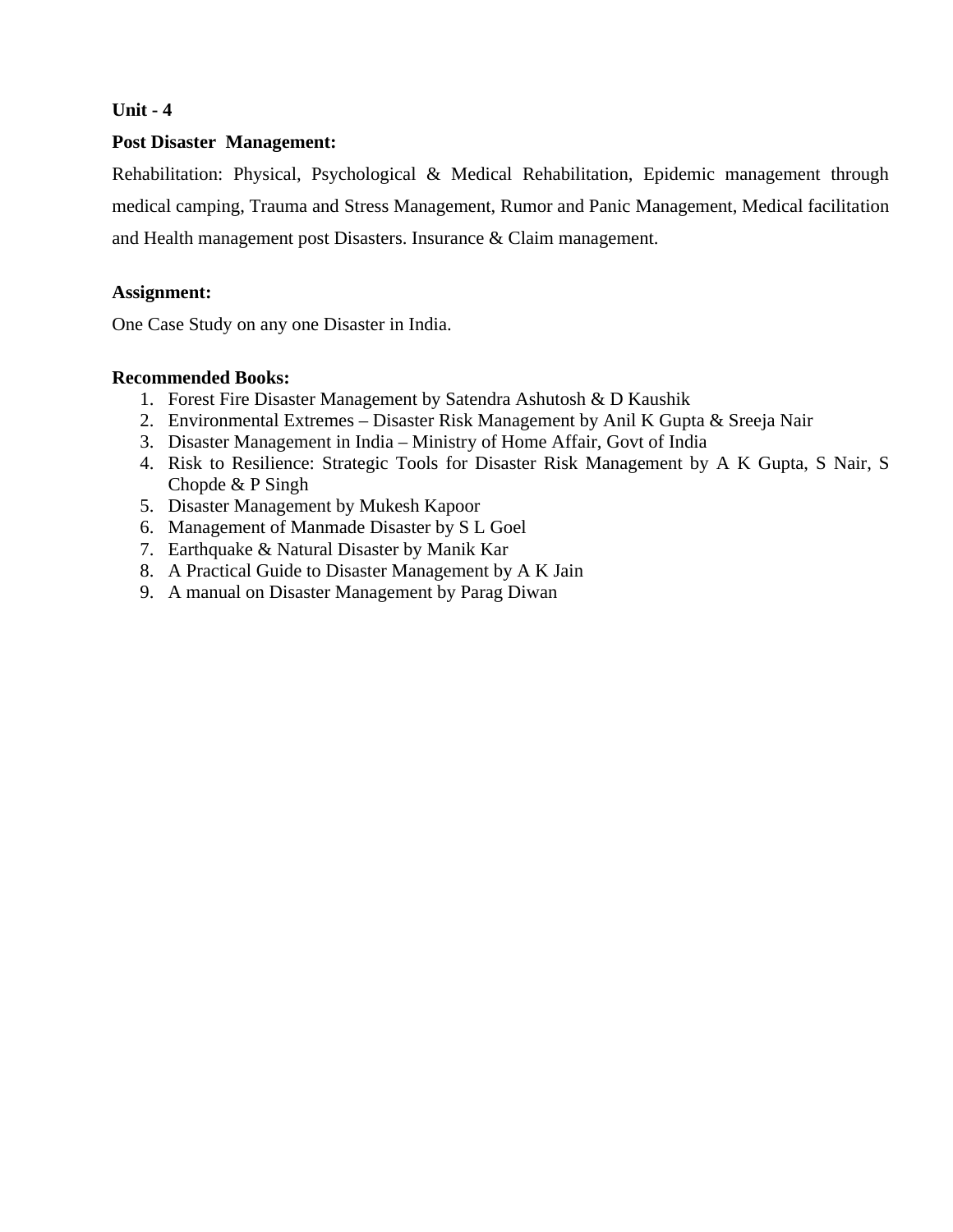# **ADVANCED GEOTECHNICAL ENGINEERING (ELECTIVE-III)**

# **BECVE803T Evaluation Scheme: (80/20) (L-4 Hrs/Week) Total Credits-4 Exam Duration: 3 hrs**

**COURSE OUTCOMES:-**At the end of the course teaching, the student shall be able to

- 1. Understand the properties of clay
- 2. Know the swelling and shrinkage characteristics of soil.
- 3. Understand the basics of pile foundation

# **Unit-I : EXPANSIVE SOILS:**

Origin and classification of clay minerals, Mechanism of swelling recognition & identification of expansive soil. Free swell indices, ground heave, swelling pressure & swelling potential, factors affecting expansivity and swelling pressure of soil, properties and uses of benotonite slurry, design approaches for foundations in swelling soil, introduction to CNS technique, Swelling shrinking of clays identification of clay minerals by x-ray diffraction and DTA methods.

# **Unit-II:**

# **GRAIN MORPHOLOGY**

Effect of size, shape of sand an engineering properties. Effects of grain morphology, stress- strain behavior of soil.

# **Unit-III:**

# **DRAINAGE &DEWATERING :**

Purpose, various methods, well point systems, their suitability, flow towards slots from line source, concept of electro osmosis.

# **UNIT-IV**

# **CONSOLIDATION:**

2-D consolidation theory, application to consolidation due to sand drains, constructional features and design of sand drain installation. Secondary consolidation phenomenon & estimation of secondary consolidation settlement. Over consolidated soil, over consolidation ratio, Schmertmann's method for determination of Preconsolidation pressure field consolidation curve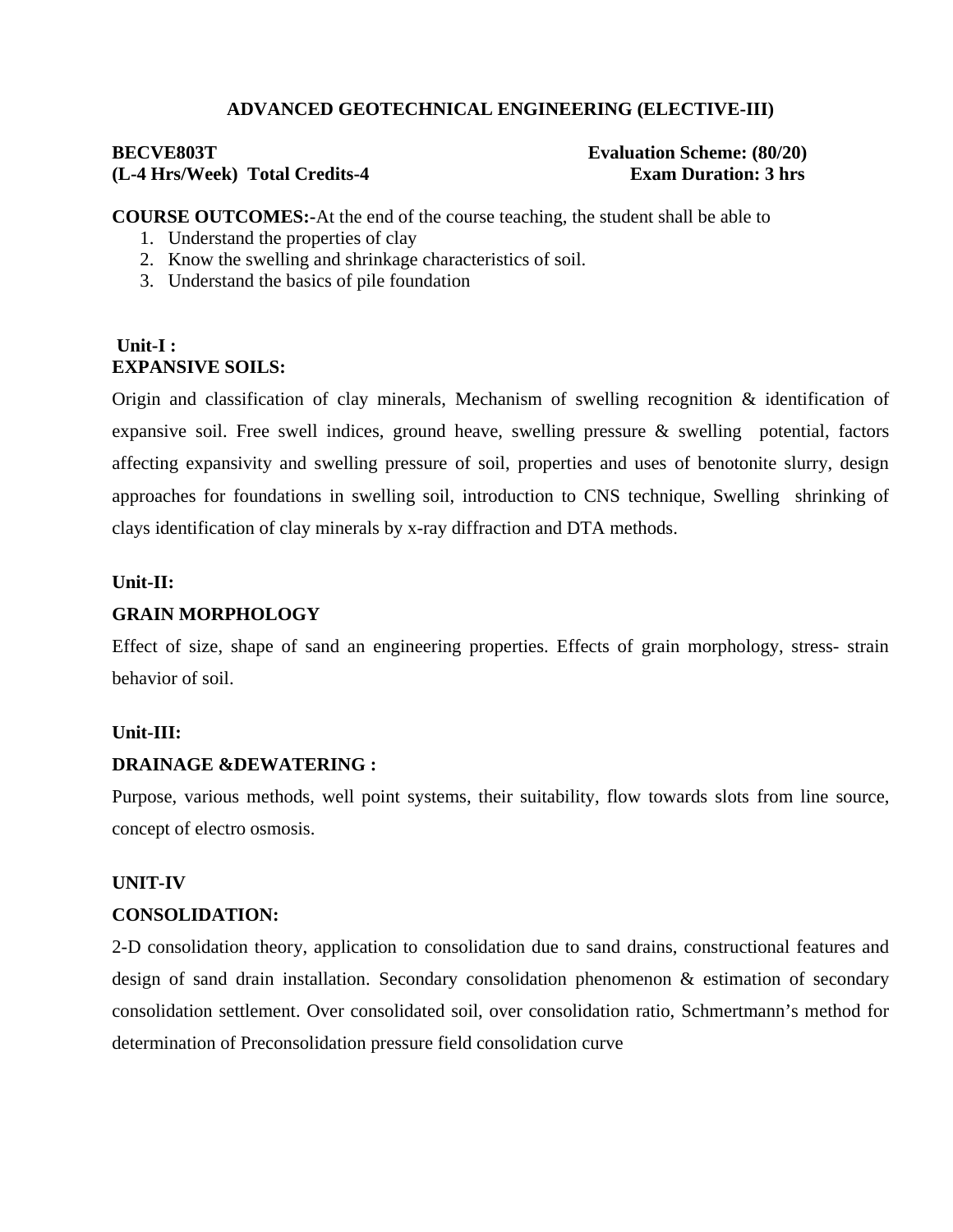# **Unit –V : DYNAMIC SOIL PROPERTIES**

Introduction, Representation of stress condition by Mohrs circle.Measurements of Dynamic soil properties, stress-strain behavior of cyclically loaded soil.Strength of cyclically loaded soil.

# **Unit-VI : LIQUEFACTION**

Introduction, phenomenon, evaluation, effects of Liquefaction.

### **Reference Book:**

1. Arora K.R. : Soil Mechanics & Foundation Engineering

2. Punmia B. C. : Soil Mechanics & Foundation

3. Gopal Ranjan & Rao: Basic &Applied Soil Mechanics, New Age international Publisher, 2005

4. P Raj : Geotechnical Engineer, McGraw Hill Education,2000

5. VNS Murthy: Soil Mechanics & Foundation Engineering,Vol.-1, Saikripa Tech Consultant, Bangalore 1991

- 6. Purushottam Raj: Geotechnical Engg.
- 7. B. M. Das: Principle of Geotechnical Engg.
- 8. Winterkom H.F &Farg H.: Foundation Engineering Handbook

9. Geotechnical engineering , A practical problem solving Approch- Braja M.Das, N. Sivakugan, Cengage learning.

10. Principles of geotechnical Engineering- Braja M.Das, Cengage learning

# **ADVANCED GEOTECHNICAL ENGINEERING (ELECTIVE-III)**

# **Hrs/Week); Total Credits-2**

**BECVE803P Evaluation Scheme: (25-Internal/25-External) (P-2** 

# **PRACTICALS:**

# **A. Any three of the following laboratory practicals :**

- 1. Determination of swelling pressure of soil.
- 2. Determination of swelling, potential of soil
- 3. Determination of tensile strength of rock by Brazilian test.
- 4. Determination of stress -strain nature, compressive strength and elastic modulus of rock from uniaxial Compression test.
- 5. Determination of consolidation property parameters.

# **B. Any two design assignments:**

- 1. Design of sand drain installation.
- 2. Design of under reamed pile foundation
- 3. Stability analysis of well foundation.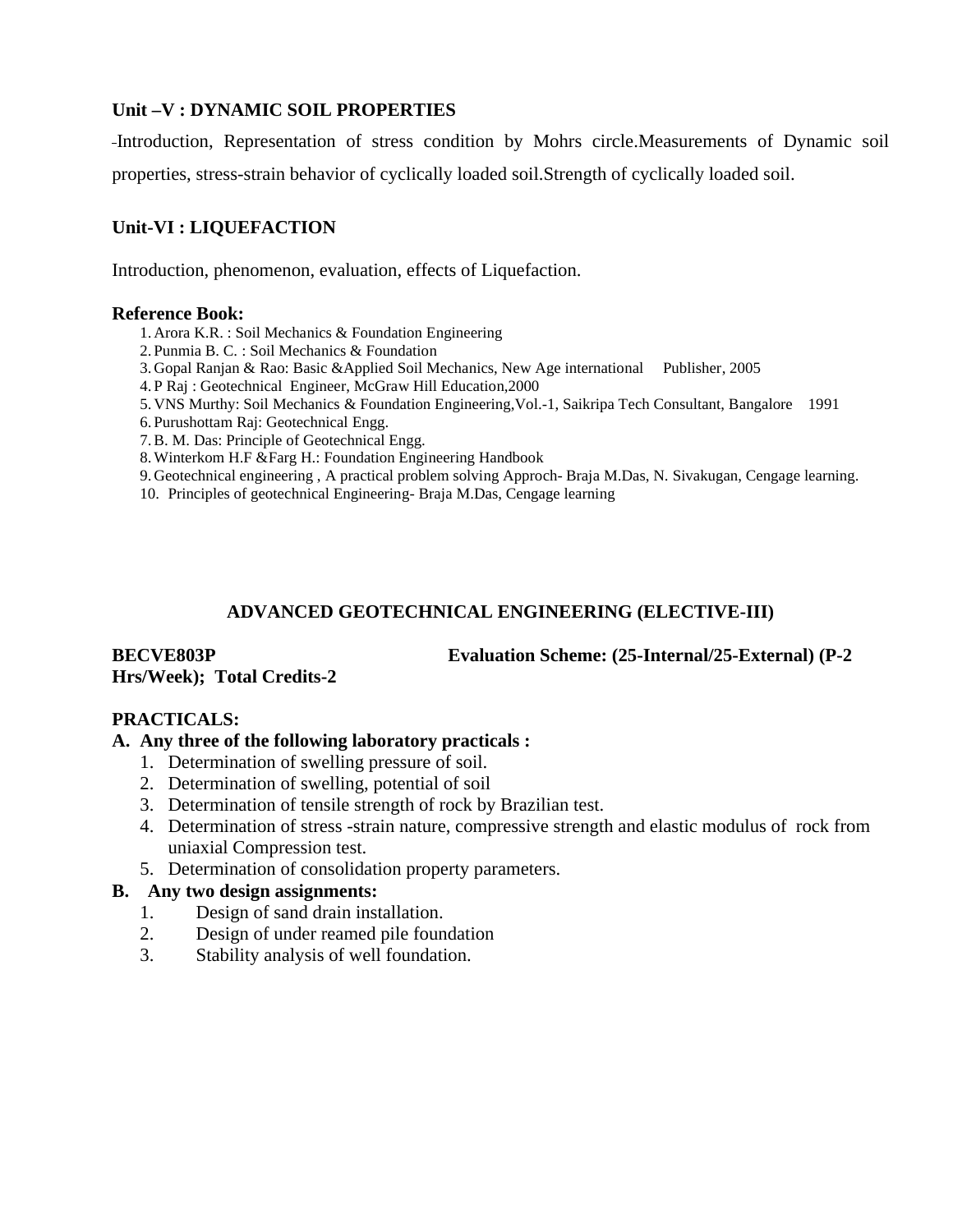#### **ADVANCED CONCRETE TECHNOLOGY (ELECTIVE – III)**

# **BECVE803T Evaluation Scheme: (80/20) (L-4 Hrs/Week); Total Credits-4 Exam Duration: 3 hrs**

#### **UNIT I: INTRODUCTION TO CONCRETE**

Constituentsof Concrete, Special Purpose Cements Binary cement , ternary cement, Hydration Process and Hydrated Cement Pasteof blended cement,Aggregate cement paste interface. Transition Zone in Concrete, Standards, Specifications and Code of Practice.

#### **UNIT II:** SPECIAL CONCRETE AND CONCRETING TECHNIQUES

- a) Concrete with difference cementatious materials: fly ash, GGBS, Silica fume.
- b) Concrete with different Aggregates: No fines, high weight, gap graded, Recycled Aggregate, Auto clave aerated concrete.
- c) Modified property: high density, high performance, ultra rapid hardening concrete, transportation concrete, Fiber reinforcement concrete.
- d) Techniques: RMC, Underwater concrete , Shot crete, nano concrete.

#### **UNIT III: DESIGN OF CONCRETE**

Concept of Design of concrete, Quality control (field and statistical) Indian Standard Method, Comparison with British and.American Method of Mix Design. Acceptance criteria.

Design of High Strength Concrete Mixes, Design of Light Weight Aggregate Concrete Mixes, Design of Fly Ash Cement Concrete Mixes, Design of High Density Concrete Mixes, Standards, Specifications and Code of Practice

#### **UNIT IV: BEHAVIOR AND STRENGTH OF CONCRETE**

- a) Failure modes inconcrete, type deformation stress strain relation and modulus of elasticity, Shrinkage cause, Factors Affecting and control, creep, causes, Factores influencing and effects. Effects of temperature.
- b) Compressive strength, Tensile strength, Fatigue strength, and impact strength, Factors influencing strength of concrete.

#### **UNIT V: DURABILITY OF CONCRETE**

Water As An Agent Of Deterioration, Permeability Of Concrete, Classification of Causes of Concrete Deterioration, Deterioration By Surface Wear/Abrasion, Freezing And Thawing of Concrete, Alkali-Aggregate Reaction (Alkali-Silica Reaction / Alkali-Carbonate Reaction), Deterioration By Chemical Reactions, Sulfate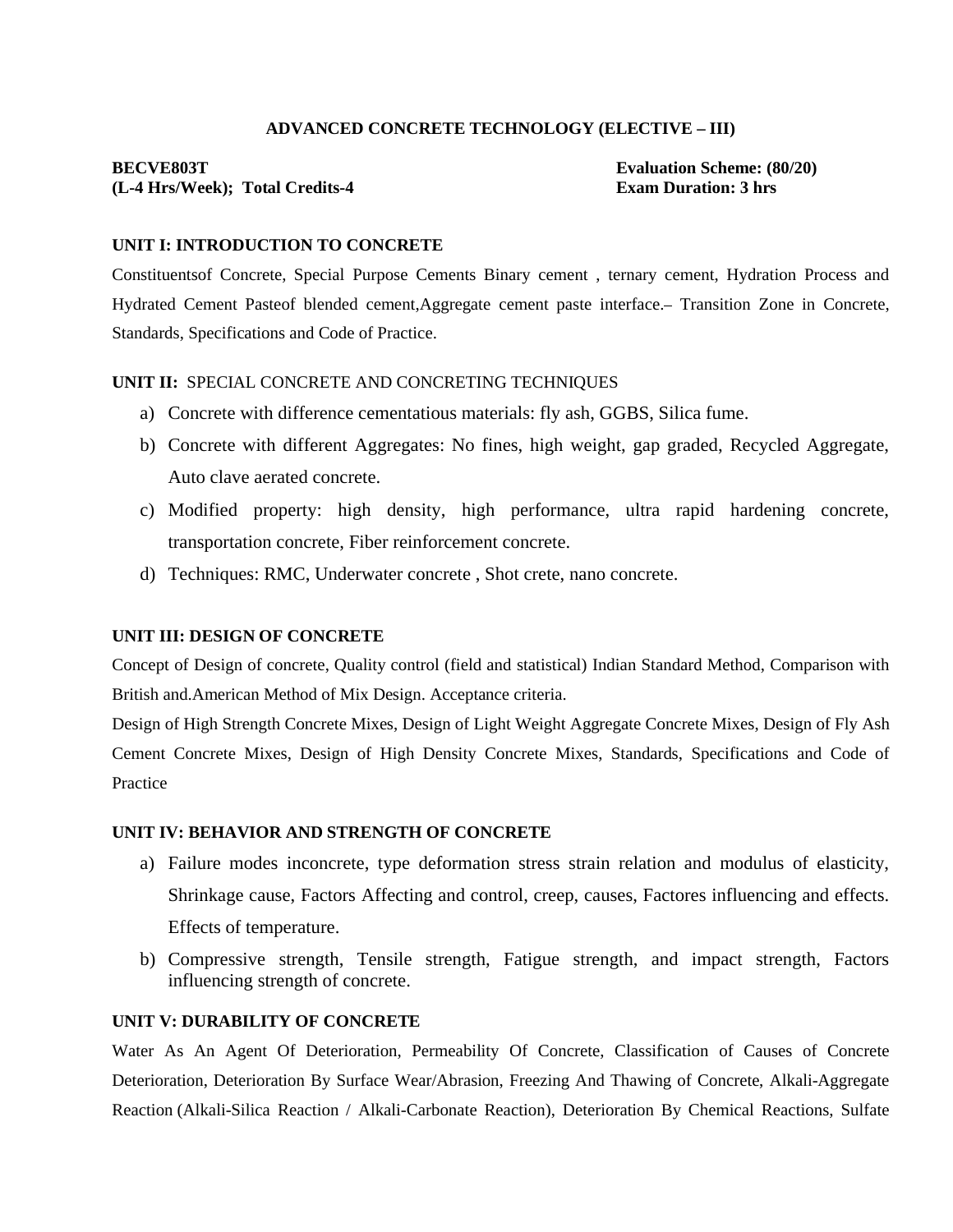Attack, Concrete In Seawater, Carbonation, Corrosion of Embedded Steel In Concrete, Deterioration By Fire, Guide To Durable Concrete

# **UNIT VI: TESTING OF CONCRETE**

Advanced Non-Destructive Testing Methods: Ground Penetration Radar, Probe Penetration, Pull Out Test, Break off Maturity Method, Stress Wave Prorogation Method, Electrical/Magnetic Methods, Nuclear Methods And Infrared Thermograph, Core Test.

# **ADVANCED CONCRETE TECHNOLOGY (ELECTIVE – III)**

# **(P - 2 Hrs/Week); Total Credits-2**

**BECVE 803P Evaluation Scheme: (25-Internal/25-External)**

- 1. Minimum 3 Mix Design
- 2. Minimum 5 Practical on Testing of Concrete with NDT Equipments.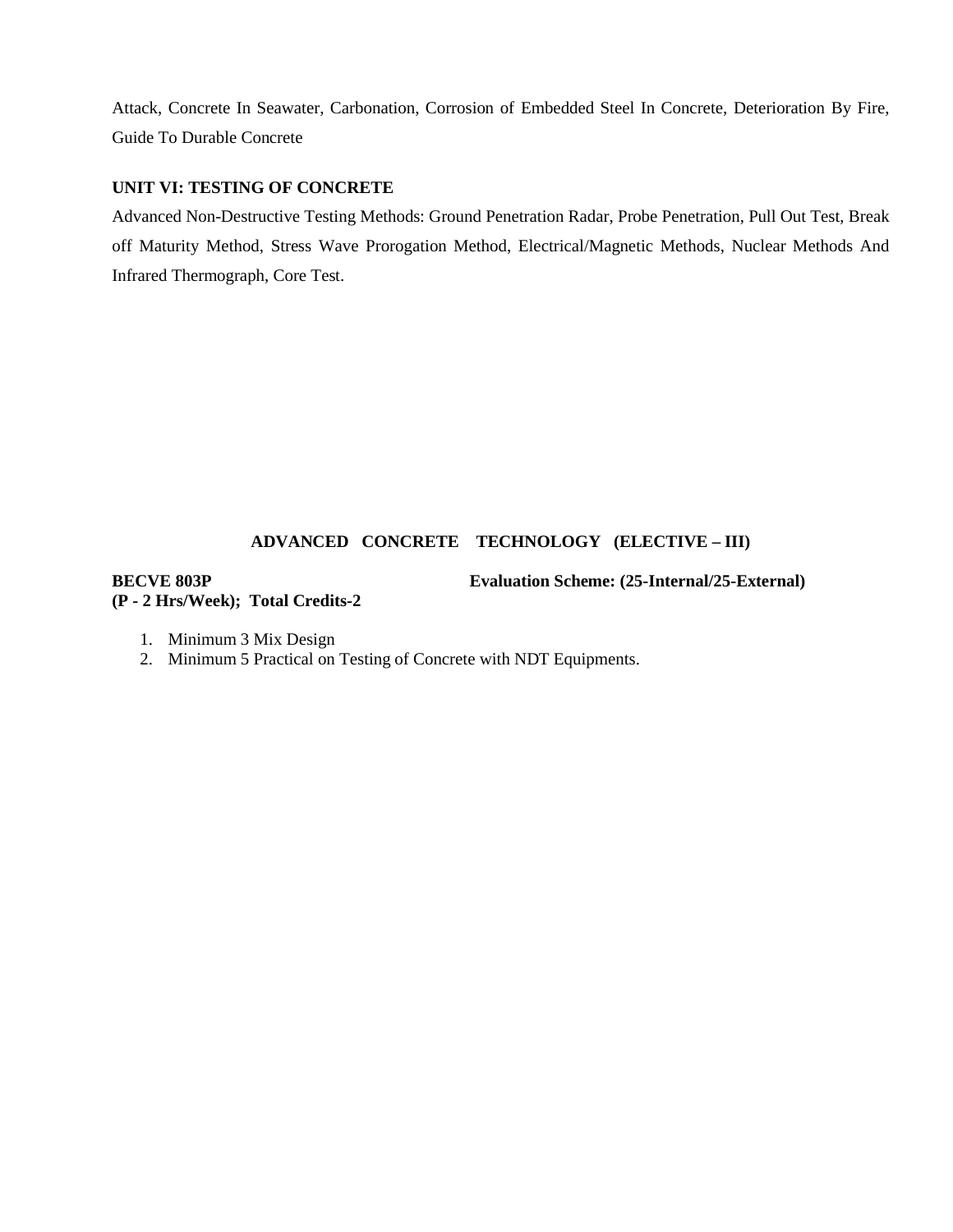### **ADVANCED REINFORCED CEMENT CONCRETE DESIGN (ELECTIVE-III)**

#### **BECVE803T Evaluation Scheme: (80/20) (L-4 Hrs/Week); Total Credits-4 Exam Duration: 3 hrs**

#### **COURSE OUTCOMES: The students will be able to**

- 1. Understand the principles of analysis and design of special RC structures viz bridge, deck, ESR, shell etc.
- 2. Understand the behavior of special RC structure under different loading conditions such as IRC, dynamic etc. as per the code provision.
- 3. Analysis and design of multistoried frame structure incorporating seismic forces.
- 4. Analysis and design of cylindrical shells.

#### **Unit – I**

Design of overhead circular, and Intze service reservoirs (by using Working Stress Method). Analysis of staging by cantilever method. Analysis and design for earthquake as per relevant IS codes. including ductile detailing. Design of foundation- Annular raft, Full raft.

### **Unit – II**

Design of highway bridges with IRC loading and equivalent UDL. Slab type, Two/Three girder type.

# **Unit – III**

Analysis & Design (Using Limit state Method) of building frames upto two bay/two storey, including design of foundation, ductile detailing, and introduction to Seismic Coefficient Method.

#### **Unit – IV**

Design of cylindrical shells by beam theory, advantages, assumption, ranges of validity and beam analysis. Design of shells with or without edge beams.

#### **RECOMMENDED BOOKS:**

- 1 Advanced Reinforced Concrete Design Varghese P.C, Publisher Prentice Hall of India Edition 2001.
- 2 Advanced reinforced Concrete N. Krishna Raju, Publisher CBS Publishers & Distributers Edition 2002.
- 3 Reliability Analysis & Design of Structures- Ranganathan R Publisher Tata McGrawHill Edition 1990.
- 4 Reinforced Design- Pillai ,S.U.,D. Menon, Publisher T M H Publication Edition (Second Edition)2003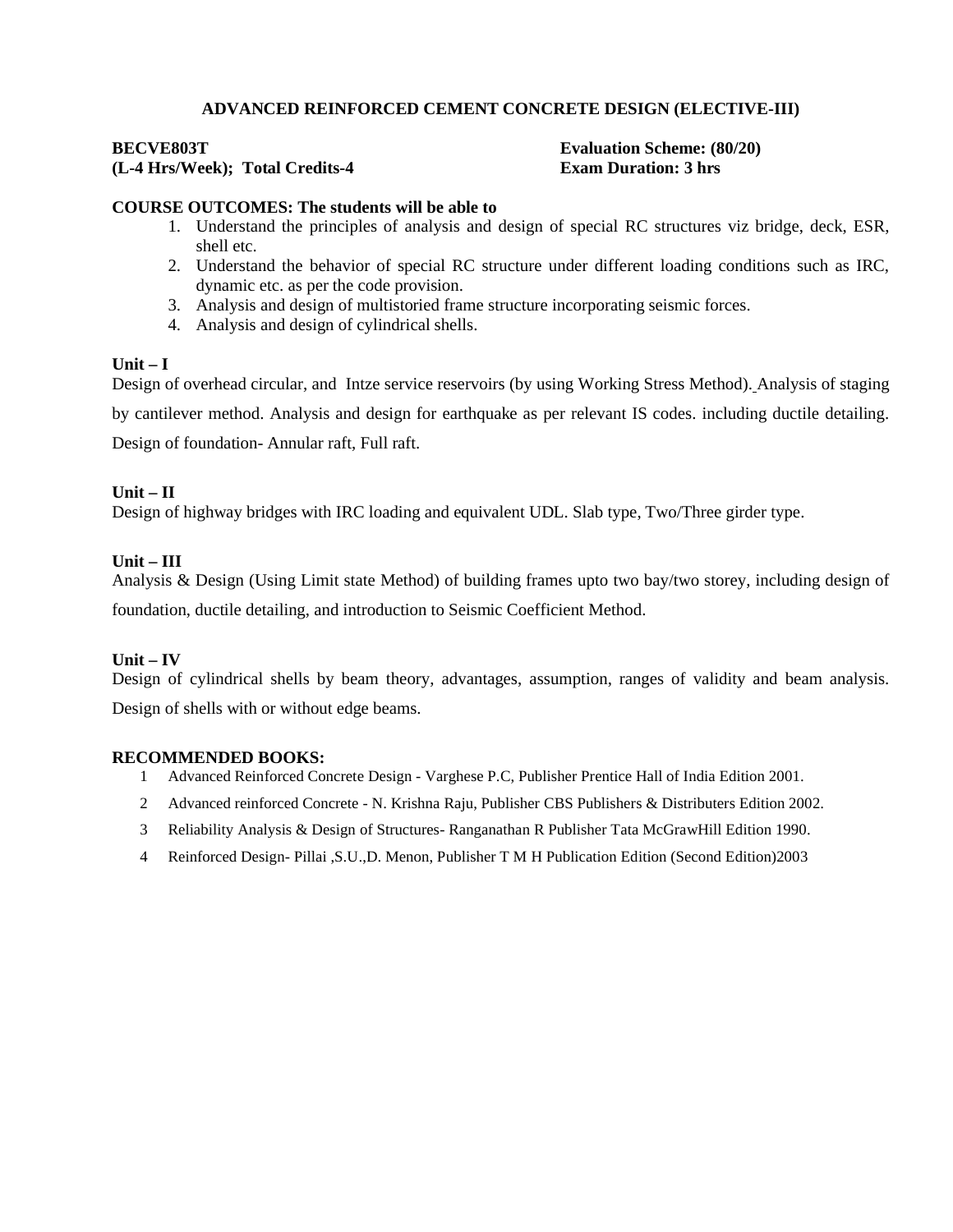### **ADVANCED REINFORCED CEMENT CONCRETE DESIGN (ELECTIVE-III)**

# **Hrs/Week) Total Credits-2**

#### **BECVE803P Evaluation Scheme: (25-Internal/25-External) (P-2**

#### **PRACTICALS : (Minimum 3 designs)**

- 1) Design of up to two bay two storey by using Analysis/Design Software.
- 2) Design and analysis using above syllabus.
- 3) Minimum One site visit pertaining to above design.

#### **ADVANCED STEEL DESIGN (ELECTIVE-III)**

#### **BECVE803T Evaluation Scheme: (80/20) (L-4 Hrs/Week); Total Credits-4 Exam Duration: 3 hrs**

#### **COURSE OUTCOMES:-**

#### **At the end of this course, students will be able to**

- 1. Understand the analysis and design of tension members, bolted connections, welded connections, compression members and beams.
- 2. Understand the basic concepts and to incorporate the same in the analysis and design of special structures such as gantry girders, foot bridges, railway bridges, storage vessels etc.

#### **Unit – I**

1. Gantry Girders: Cranes, Electrically operated overhead, Design consideration, Crane girder and Gantry girder design.

- 2. Industrial building frames
	- i. Upto two bay single storeyed, foundations, connections, detailing of steel connections.
	- ii. North light trussed and lattice girders for industrial buildings.

#### **Unit - II**

3. Bridges : Types of bridges foot bridge, road bridge, railway bridge.

Rolled beam bridges, plate girder bridges, trussed bridge, through type, deck type bridges.

Loading on foot ways, IRC loading, loading on railway bridges.

Design of a foot bridge, design of components of railway and road bridges

4. Bearings : Types of bearings, bearing pads, design of rocker and roller bearings

#### **Unit - III**

- 5. Storage Vessels : General concepts, design of bunkers, silo,
- 6. Open web sections : Introduction, design of open web sections.

#### **Unit - IV**

7. Composite construction. General concepts.

Properties, Steel – concrete composite design of encased beams, columns, shear connectors.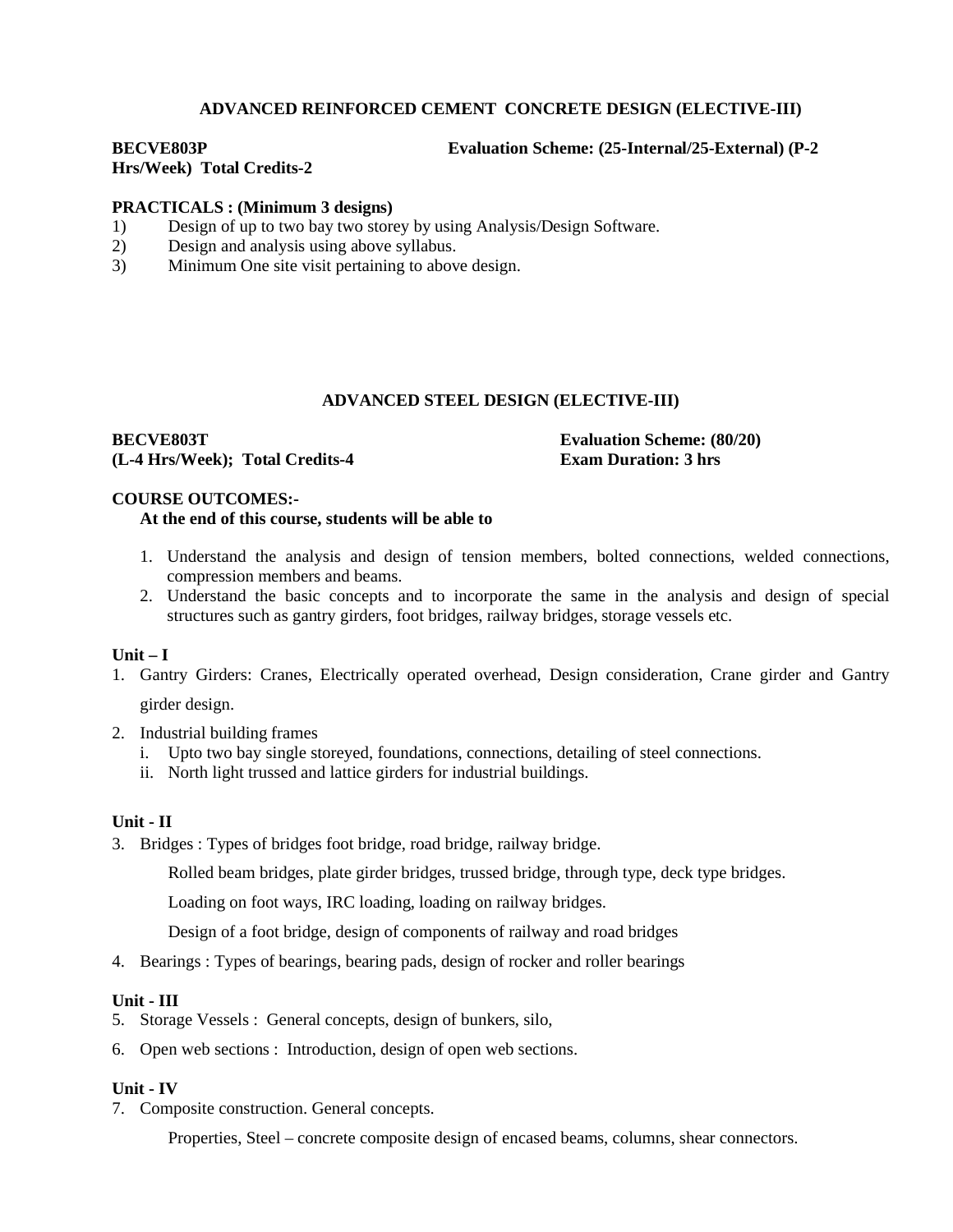### **ADVANCED STEEL DESIGN (ELECTIVE-III)**

**(P-2 Hrs/Week) Total Credits-2**

**BECVE803P Evaluation Scheme: (25-Internal/ 25-External)** 

**PRACTICLAS:**

Minimum 3 designs based on above syllabus

# **WATER AND WASTE WATER TREATMENT (ELECTIVE III)**

# **BECVE803T Evaluation Scheme: (80/20) (L-4 Hrs/Week); Total Credits-4 Exam Duration: 3 hrs**

# **COURSE OUTCOMES:** The students will be able to

- 1. Understand composition of typical municipal solid wastes, their sources, collection, treatment and disposal methods.
- 2. attain an ability to use the techniques, skills, and modern engineering tools necessary for environmental engineering practices.
- 3. designing of different units of water &waste water treatment plant.
- 4. Give the knowledge about recent development in water &waste water treatment .

# **Unit – I - Introduction to WTP & Aeration:**

- 1. Objective of water treatment, unit operation and unit processes, treatment flow sheet, site selection for water treatment plant.
- 2. Aeration: objective of aeration, types or aerators, design of cascade aerator, gas transfer, two film theory.

# **Unit – II - Coagulation, Flocculation & Sedimentation**

- 3. Coagulation- Flocculation: Theory of coagulation objectives, types& Design of rapid and slow mixing devices(hydraulic and mechanical), factors affecting coagulation and flocculation, nature and types of chemical coagulants used in water treatment, coagulant and flocculent aids
- 4. Sedimentation: Theory of sedimentation, factors affecting, types of settling, analysis of discrete and flocculent settling, design of sedimentation tank and clariflocculators.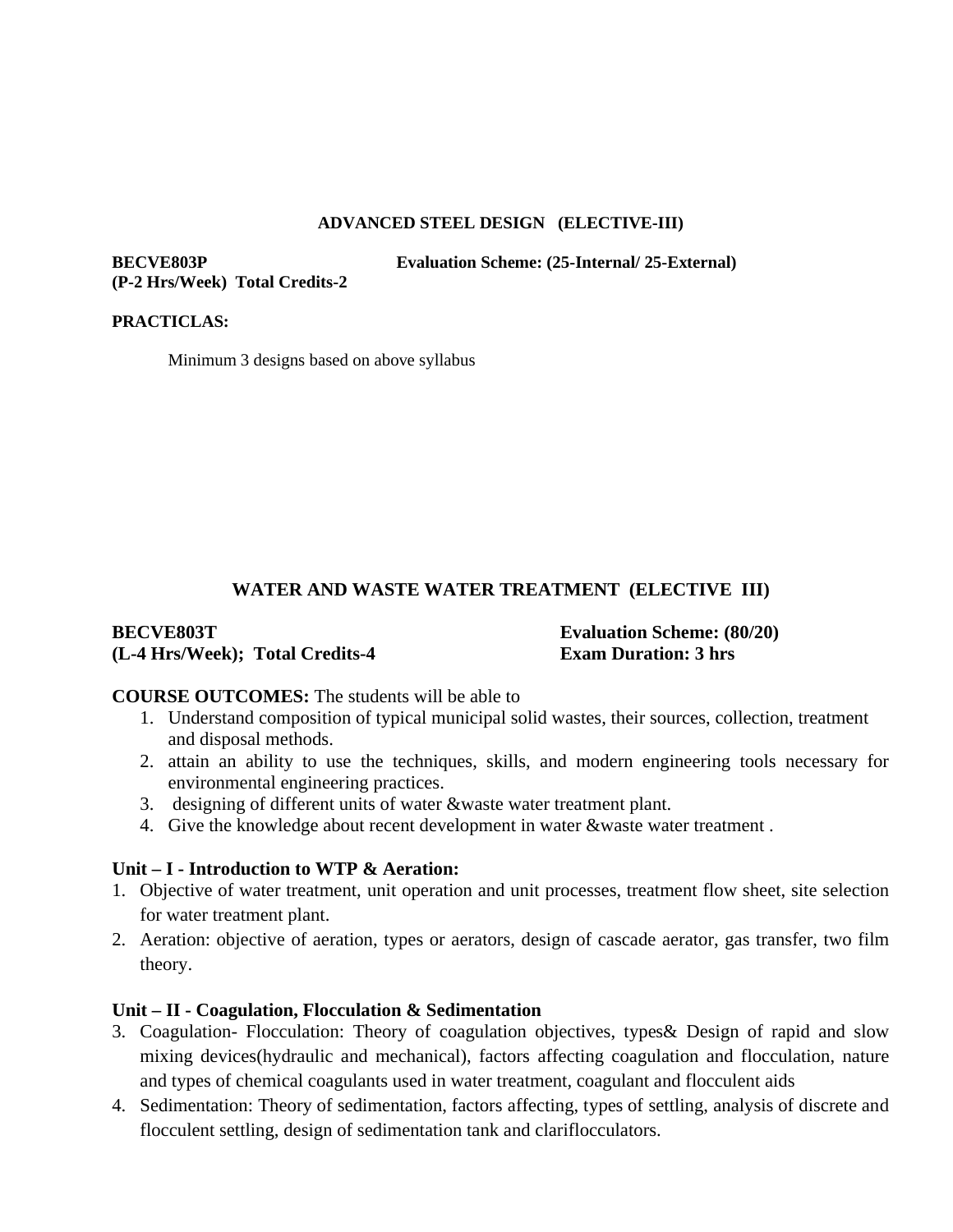# **Unit – III - Filtration, Disinfection &Minor methods**

- 5. Filtration: mechanism of filtration, types of filters, design of rapid sand filters, filter media specifications, preparation of filter sand from stock sand, problems in filtration.
- 6. Disinfection: Method of disinfection, kinetics of disinfection, types of disinfectants, chlorination, method of chlorination (breakpoint chlorination), factors affecting efficiency of chlorination.
- 7. Iron and manganese removal, deflourination.
- 8. Recent development in water treatment.

# **Unit – IV - Characteristics & Disposal of Waste water**

- 9. physical and chemical characteristics of waste water, DO, BOD, COD, determination of BOD rate constant
- 10. Disposal of sewage by dilution and by land disposal, Streater-Phelps's equation. Numerical

# **Unit – V - Preliminary & Primary Treatment**

11. Treatment Methods: Waste water treatment flow sheet, preliminary & primary and secondary methods of treatment, design of screen. Girt chamber and primary settling tank.

# **Unit – VI- Secondary Treatments**

- 12. Biological unit processes: principle of biological treatment processes, design parameters of activated sludge process, aerated lagoons and stabilization ponds. Design of ASP
- 13. Sludge treatment, aerobic and anaerobic digestion, reactor types (such as UASB, AFFB, Hybrid reactor) & factors affecting anaerobic digestion and sludge drying beds (excluding design)
- 14. Recent development in waste water treatment.

# **REFERENCE BOOKS:**

- 1 Sali J. Arcelvala, Tata Mcgraw "Waste Water Treatment for Pollution Control and Reuse".
- 2 Dr. P.N. ModiVol I Environmental Engineering I Standard Publication.
- 3 Dr. P.N. ModiVol I Environmental Engineering II Standard Publication.
- 4 Dr. A.G. Bhole Design of Water Treatment Plant, IWWA, Nagpur centre.
- 5 Dr. B.C. PunmiaVol I &Vol II Laxmi Publication.
- 6 CPHEEO Manual.
- 7 V.N.S. Raju" Water and Waste Water Treatment"- Tata McGraw Hill.
- 8 Matcalf and Eddy Water and Waste Water Treatment, Disposal And reuse Tata McGraw Hill.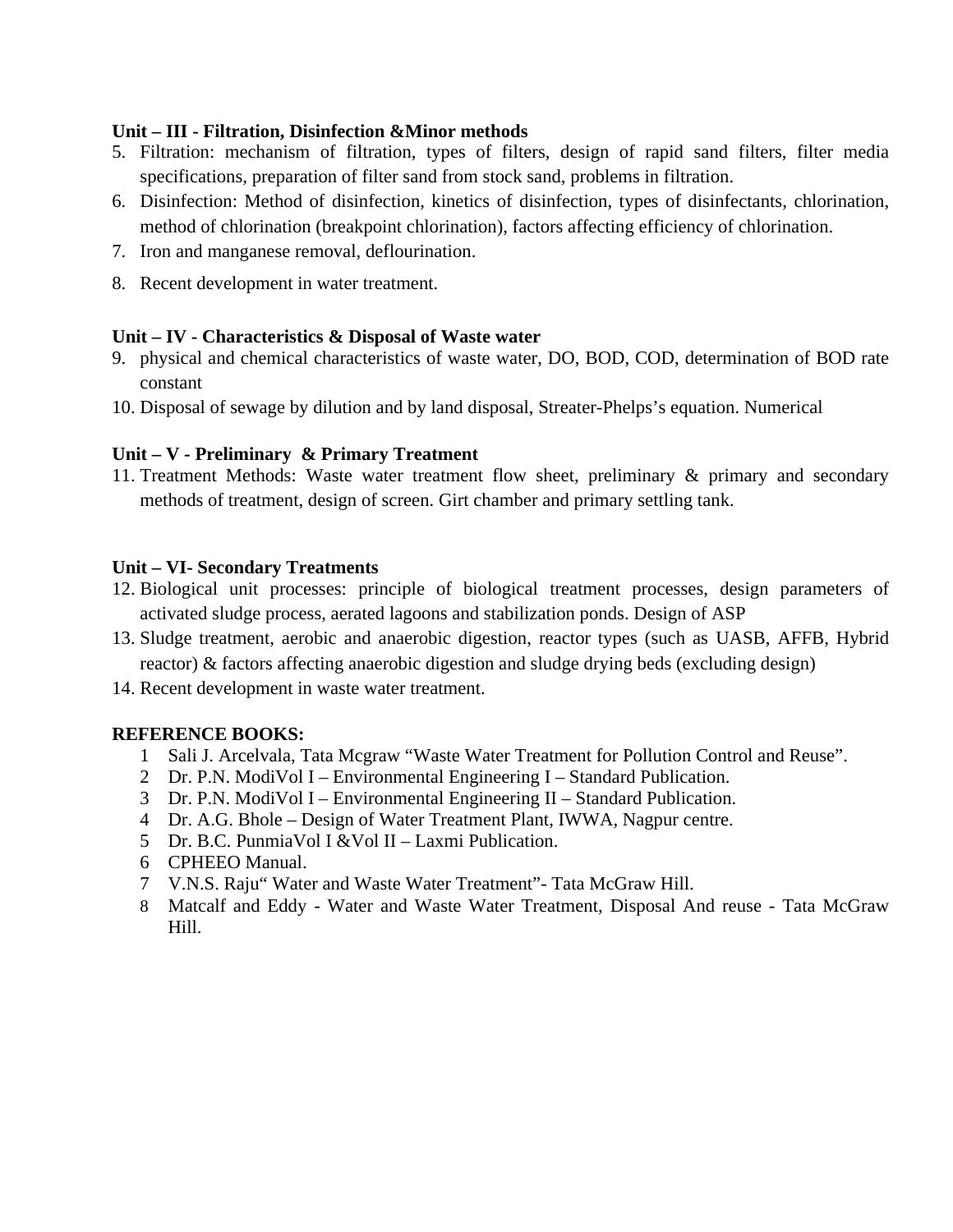# **WATER AND WASTE WATER TREATMENT (ELECTIVE III)**

# **BECVE803P Evaluation Scheme: (25-Internal/25-External) (P-2 Hrs/Week); Total Credits-2**

#### **PRACTICALS:**

- A) Minimum 6 experiments
	- 1. Determination of Sulphates
	- 2. Determination of Chlorides.
	- 3. Residual, Available Chlorine and Chlorine demand.
	- 4. Determination of BOD
	- 5. Determination of COD.
	- 6. Jar test.
	- 7. Determination of filter sand from available stack sand.
	- 8. Balferiology test on water.
- B) Design of individual unit of water and waste water treatment.

#### **APPLIED REMOTE SENSING AND GIS (ELECTIVE-III)**

### **BECVE803T Evaluation Scheme: (80/20) (L-4 Hrs/Week); Total Credits-4 Exam Duration: 3 hrs**

#### **COURSE OUTCOMES : -** The students shall be able **to**

- Develop skills and knowledge regarding basic principles of GIS
- Apply knowledge of remote sensing and GIS in various fields of civil engineering
- Understand fundamental knowledge of principles of ariel photography and remote sensing.
- Remote Sensing and GIS for mapping and monitoring land cover and land use changes
- Remote Sensing and GIS approach in the monitoring and evaluation of rapid urban growth for sustainable development.
- $\bullet$

#### **UNIT-I: Basics of Remote Sensing:**

Introduction. history & development, Definition and Scope of Remote Sensing, Advantages and disadvantages of remote sensing techniques, Type of Remote Sensing, Basic principle of remote sensing, Electromagnetic energy and its wavelength, Wavelength regions and their applications in remote sensing, Interaction of EMR with atmosphere, Atmospheric windows Ideal Remote sensing system. Radiometers. Spectral signature and Spectral response curves.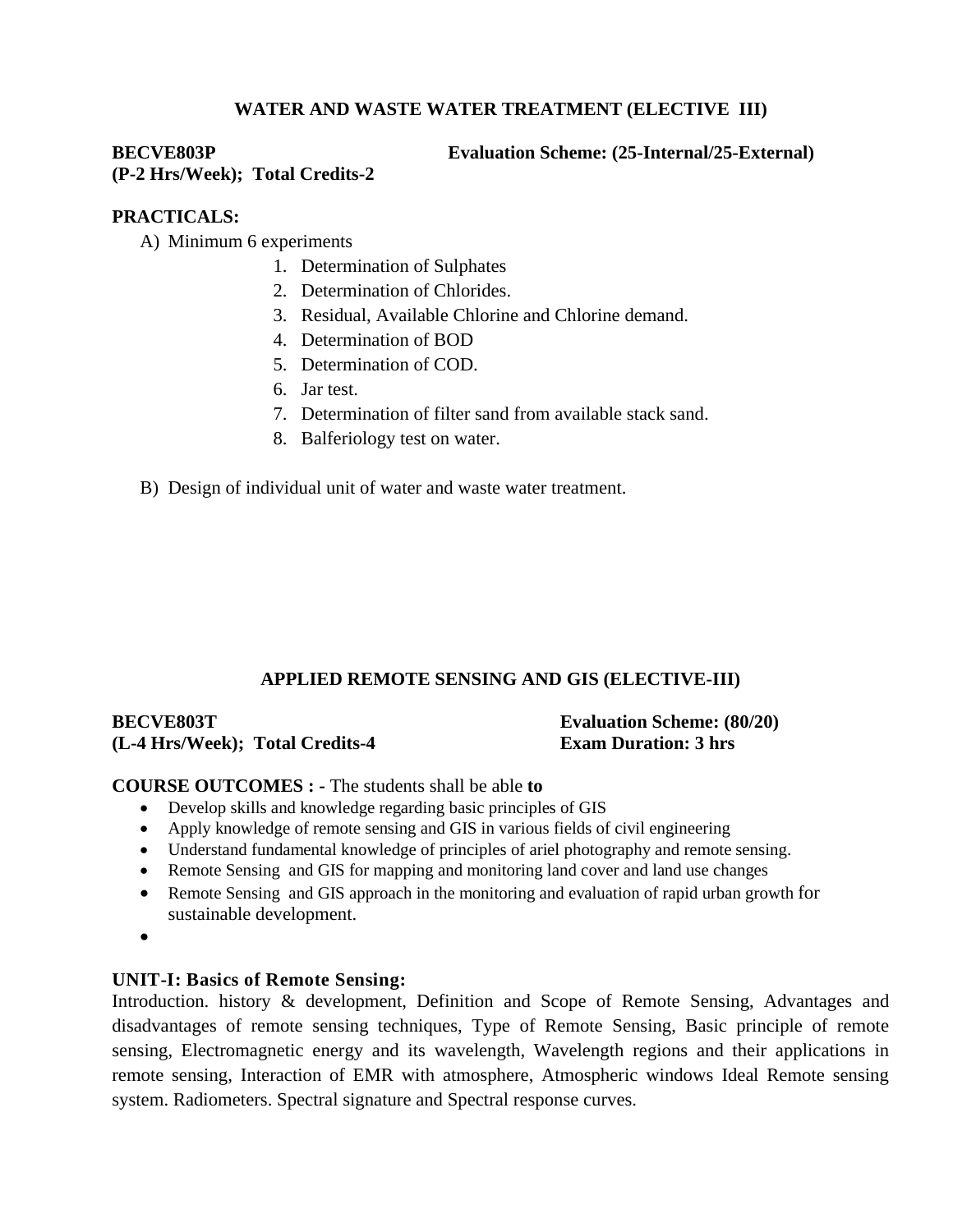# **UNIT-II: Remote Sensing Platforms and Sensors:**

Introduction, Terrestrial, Airborne and Space borne platforms-classification of satellites, Sunsynchronous and geostationary satellites, Type of Orbit. Satellite launch vehicles GSLV and PSLV, Sensors and Scanners, sensor material, sensor systems, Resolution of sensors, Swath, Image referencing system- Path and Row, Multispectral, Thermal and Radar Scanners,, Remote sensing data products, and their types: Analogue and Digital data formats, Thermal and Radar imageries, FCC, Indian remote sensing program. Various Earth resources satellites and their characteristics,

# **UNIT-Ill: Aerial Photography:**

Introduction, Terminology. Geometry of vertical aerial photograph. Elements of photo and image interpretation, Interpretation key, Interpretation Instruments, Orientation of aerial photographs, Aerial mosaics, Flight planning, Types of aerial photographs. Scale of Aerial photographs, Number of photographs to cover a given area, Relief displacement of vertical objects, Image Parallax and vertical exaggeration.

# **UNIT-IV: Digital Image Processing:**

Introduction, Image reduction, Image magnification, Image rectification and restoration, Image Enhancement contrast manipulation, spatial feature manipulation multi image manipulation. Image classification: supervised and unsupervised classifications, accuracy assessments and data merging

# **UNIT-V: Geographical Information System**

Introduction, Components of GIS- Hardware and Software components. data input and editing, spatial and non spatial data, raster and vector data, database management, data manipulation and analysis, data output.

**Global Positioning System:** Introduction to Global Positioning System (GPS) Fundamental concepts. GPS system elements and signals, Classification of GPS receivers.

# **UNIT-VI : Applications: Integrated Approach of RS and GIS Application:**

Application in Geological Investigations, Water Resources Management. Environmental studies, Land cover and Land use, Transportation planning, Application in Civil Engineering Projects — Dams and Bridges site investigations, Land slide studies. Flood studies.

# **RECOMMENDED BOOKS**

- 1. Remote Sensing and Geographical Informatiotn Systems M. Anji Reddy.
- 2. Concepts and techniqes of Geographic Information Systems- C.P LO Albert KW Yeung, Pritince Hall of India Edition 2002 .
- 3. Remote Sensing of the Environment ..an Earth Resource Perspective John R Jensen, Pearson Education Edition 2006 .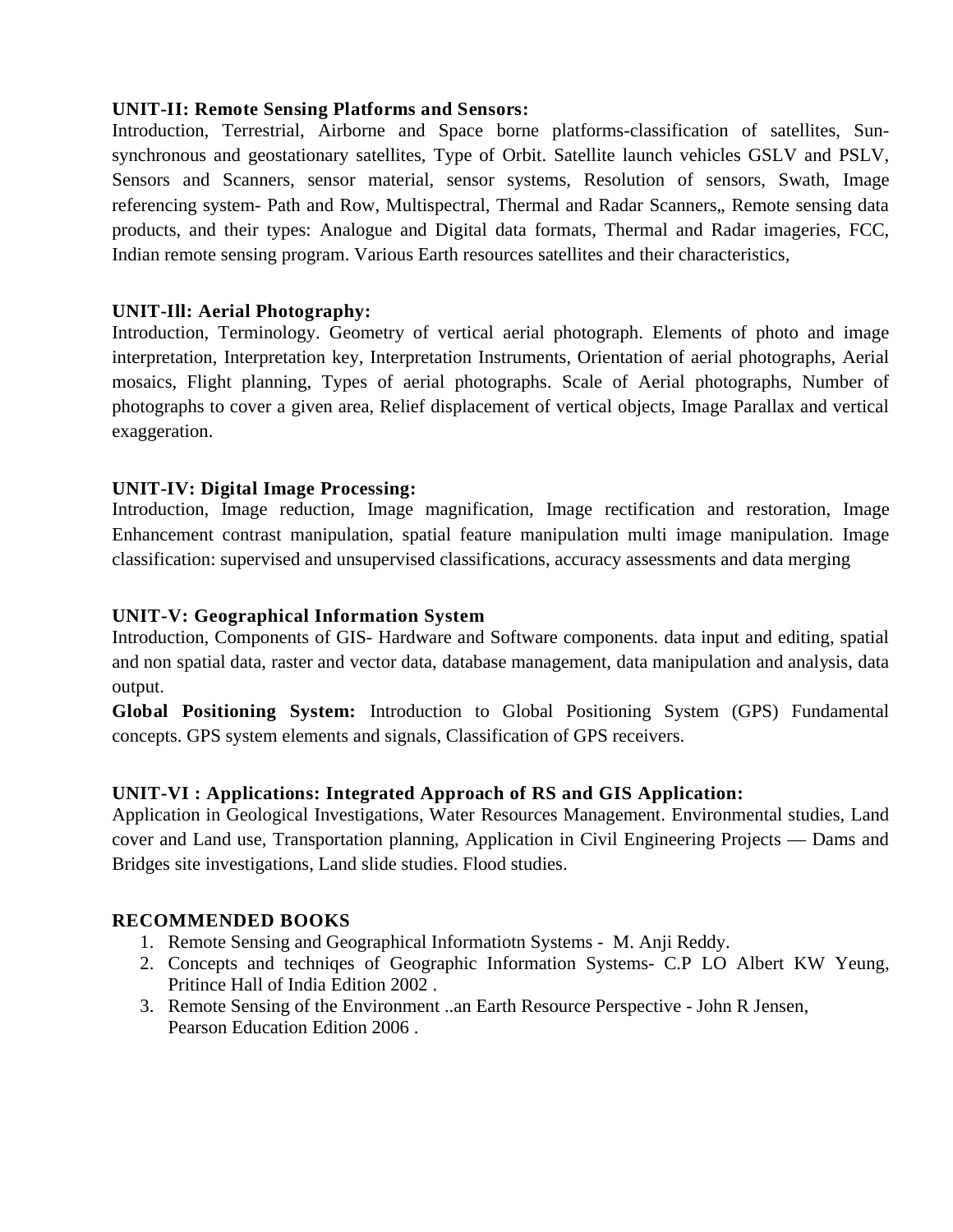# **APPLIED REMOTE SENSING AND GIS (ELECTIVE-III)**

# **BECVE803P Evaluation Scheme: (25-Internal/25-External) (P-2 Hrs/Week); Total Credits-2**

# **PRACTICALS:**

RS Data Formats and their study : Analogue and Digital Data Products

- 1. Digital Image Processing : Registration, Enhancements and digital Classifications
- 2. Case Studies in water Resources (Surface, Ground water) Environmental geology, engineering projects
- 3. Calculations on RS Data : Elevation, spatial attributes
- 4. GIS : Vector data generation, data attachments and data analysis.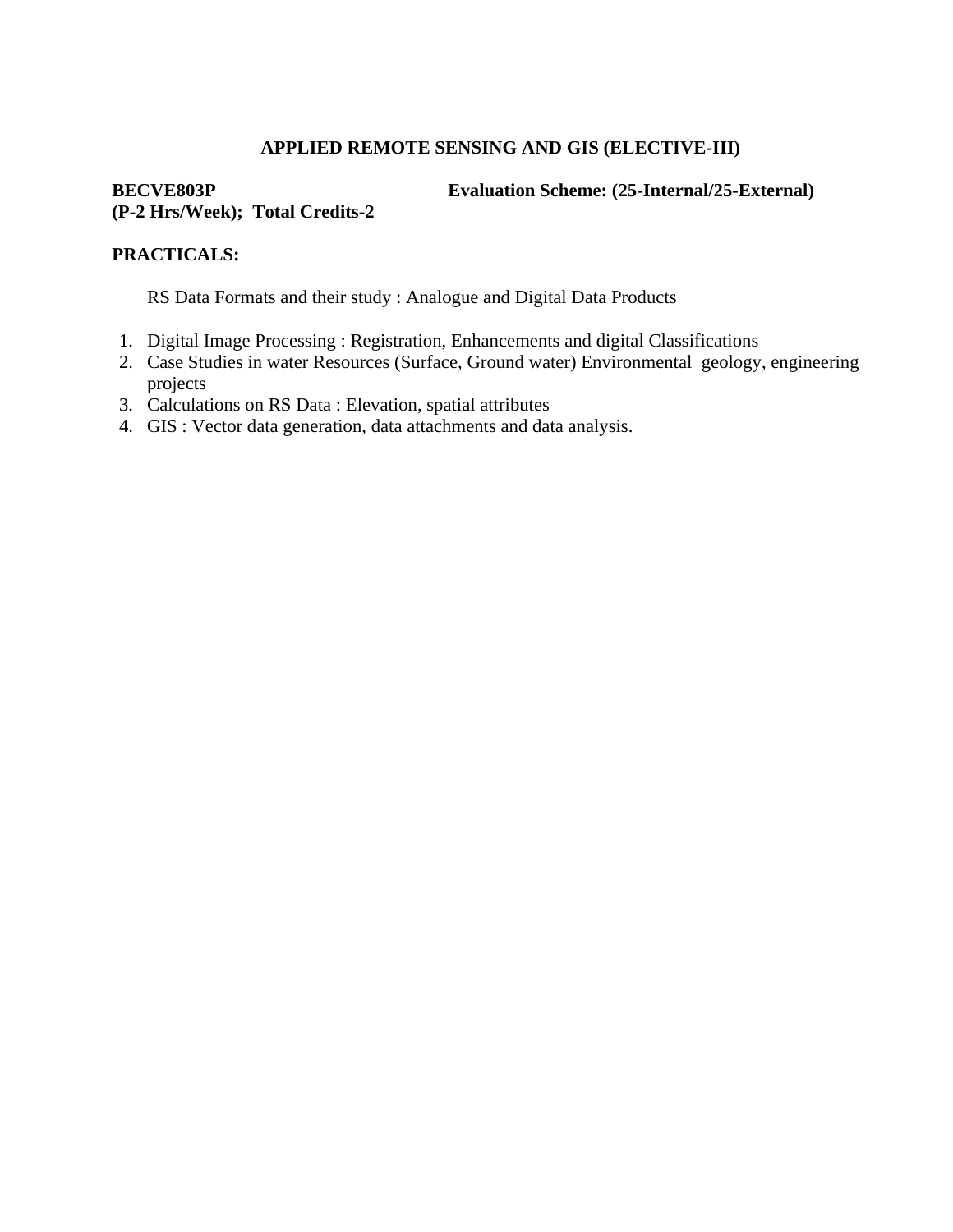# **Construction Economics and Finance**

# **BECVE804T**<br>
(L-3 Hrs/Week, T-1 Hrs/Week): Total Credits - 4 Exam Duration: 3 hrs **(L-3 Hrs/Week, T-1 Hrs/Week); Total Credits - 4**

# **COURSE OUTCOMES : -** The students shall be able **to**

- Acquaint with various economic and financial aspects of construction industry
- Understand the tools and techniques of economic analysis for improving their decision making skills
- Understand the knowledge of economics and finance with special reference to construction industry
- Understand the concept of IRR, turnkey construction projects
- Apply knowledge of inflation, recession, financial ratios

# **Unit I:**

Importance of construction and infrastructure in economic development and growth. Construction – a key industry of India, Concepts of Time value of money, discounted cash flow, internal rate of return, numerical problem based on calculation of IRR.

# **Unit II:**

Factors of production with special reference to construction industry, definition and nature of turnkey construction projects, numerical problem based on calculation of Rate of Return and Net Present Value

# **Unit III:**

Types of market structure in construction industry of India-monopoly, oligopoly and monopolistic competition, definition of recession, inflation, stagflation and its impact on construction industry.

# **Unit IV :**

The sources of finance for construction industry, types of foreign direct investment in infrastructure development of India, project cash flow and numerical problem based on calculation of project cash flow.

# **Unit V:**

Elements of Balance sheet and income statement in construction industry, affordable housing scheme by government of India. numerical problem based on calculation of financial ratios – liquidity ratio, debt/equity ratio, operating profit ratio, return on investment ratio.

# **Unit VI :**

Relevance of capital structure, cost of capital, working capital management in construction projects, factors influencing working capital, the concept and practice of CIBIL in finance, numerical problem based on calculation of working capital for construction project.

*Note : Numerical problem shall be of 4 to 6 marks .*